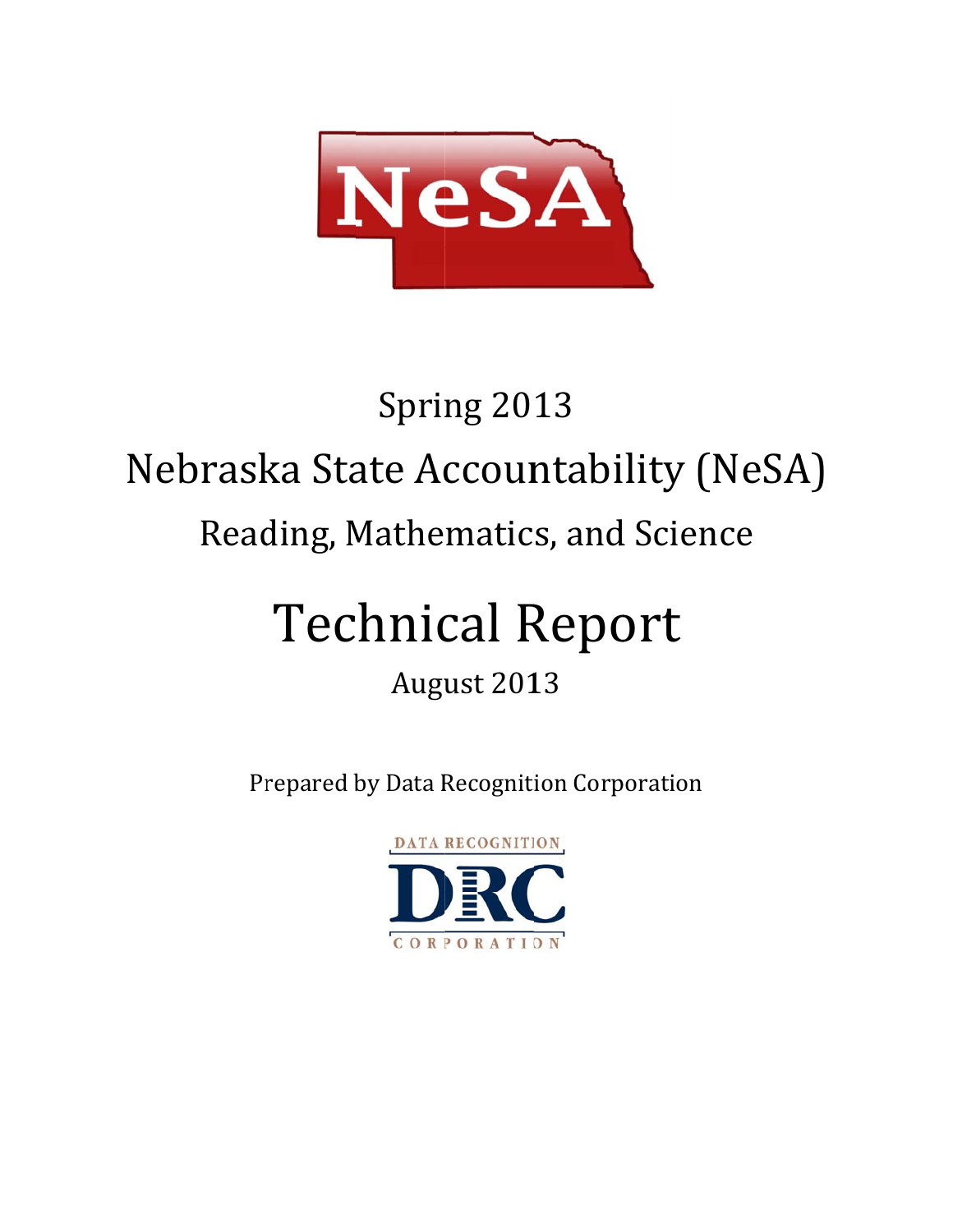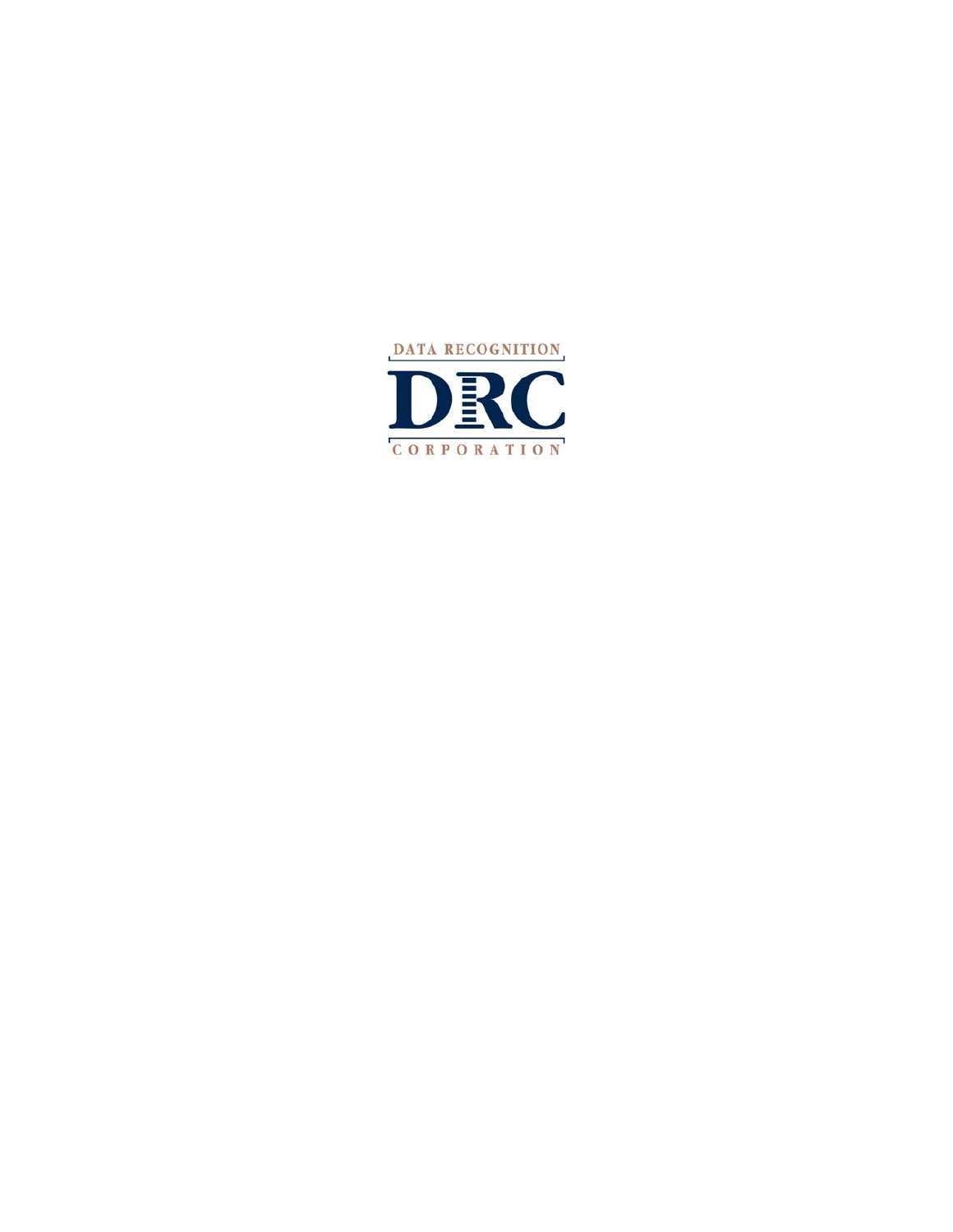# 2013 NEBRASKA STATE ACCOUNTABILITY (NeSA) TECHNICAL REPORT TABLE OF CONTENTS

# 1. BACKGROUND

| Previous Nebraska Assessment (STARS)<br>$\bullet$<br>Purpose of the NeSA<br>$\bullet$<br>Phase-In Schedule for NeSA<br><b>Advisory Committees</b> |    |
|---------------------------------------------------------------------------------------------------------------------------------------------------|----|
| 2. ITEM AND TEST DEVELOPMENT                                                                                                                      |    |
|                                                                                                                                                   |    |
|                                                                                                                                                   |    |
|                                                                                                                                                   |    |
|                                                                                                                                                   |    |
|                                                                                                                                                   |    |
| <b>Item Writer Training</b><br>$\bullet$                                                                                                          |    |
| Item Writing<br>٠                                                                                                                                 |    |
| Item Review                                                                                                                                       |    |
| <b>Editorial Review of Items</b>                                                                                                                  |    |
| Review of the Online Items                                                                                                                        |    |
| Universally Designed Assessments                                                                                                                  |    |
| Depth of Knowledge<br>$\bullet$                                                                                                                   |    |
| <b>Item Content Review</b>                                                                                                                        |    |
| <b>Sensitivity and Bias Review</b>                                                                                                                |    |
|                                                                                                                                                   |    |
|                                                                                                                                                   |    |
| DIF in Operational Forms Construction<br>$\bullet$                                                                                                |    |
| Review of the Items and Test Forms                                                                                                                |    |
|                                                                                                                                                   |    |
| <b>Test Design</b>                                                                                                                                |    |
| <b>Psychometric Targets</b>                                                                                                                       |    |
| <b>Equating Design</b>                                                                                                                            |    |
|                                                                                                                                                   | 19 |
| <b>Test Design</b>                                                                                                                                |    |
| <b>Psychometric Targets</b>                                                                                                                       |    |
| $\mathbf{i}$                                                                                                                                      |    |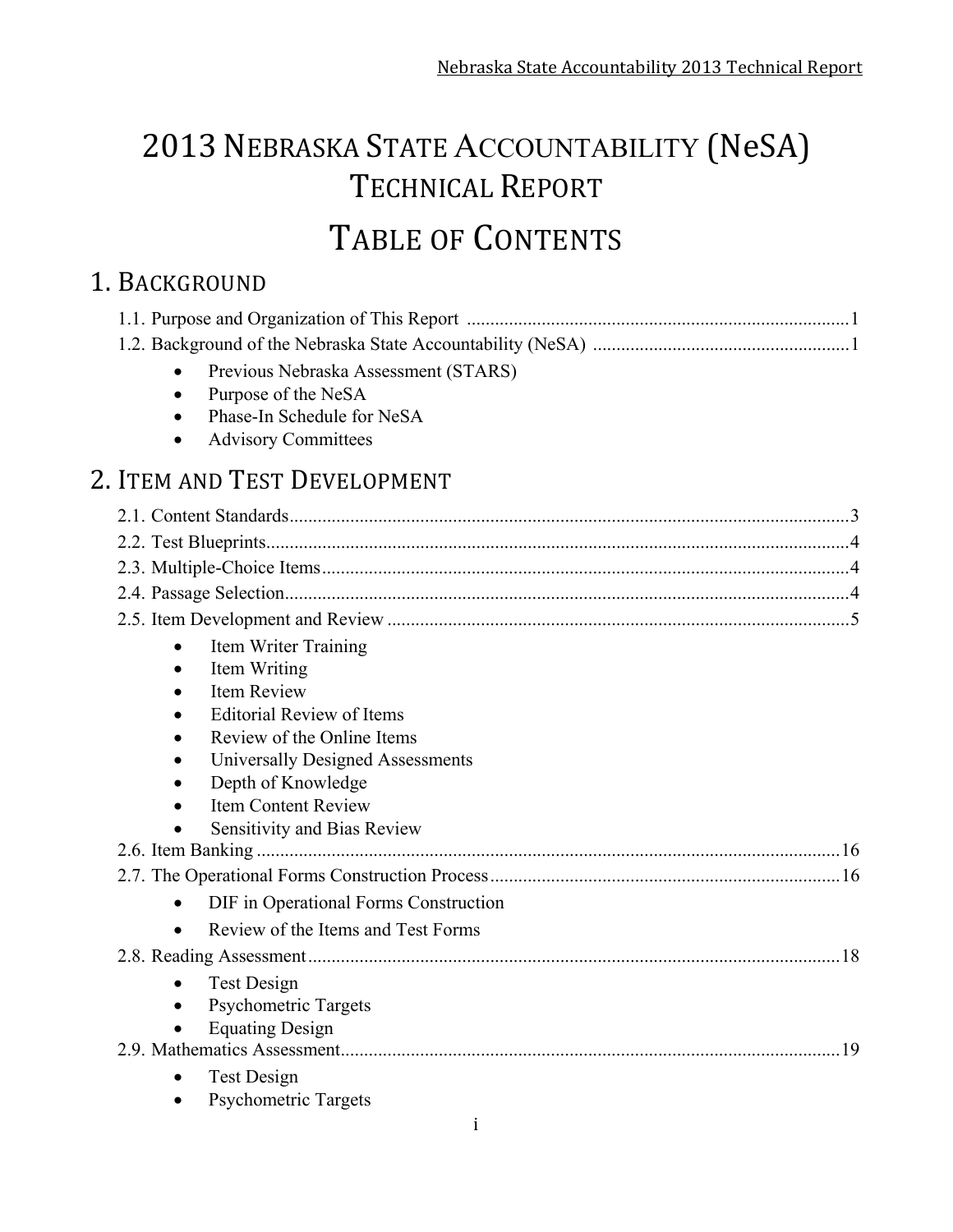| ii                                                                   |     |
|----------------------------------------------------------------------|-----|
|                                                                      |     |
| 8. RELIABILITY                                                       |     |
| 7. FIELD TEST ITEM DATA SUMMARY                                      |     |
| 6. EQUATING AND SCALING                                              |     |
| Unidimensionality<br>Local Independence<br>Item Fit                  |     |
| 5. RASCH ITEM CALIBRATION                                            |     |
|                                                                      |     |
| 4. CLASSICAL ITEM STATISTICS                                         |     |
|                                                                      |     |
| <b>Equating Design</b><br><b>3. STUDENT DEMOGRAPHICS</b>             |     |
| <b>Equating Design</b><br><b>Test Design</b><br>Psychometric Targets | .20 |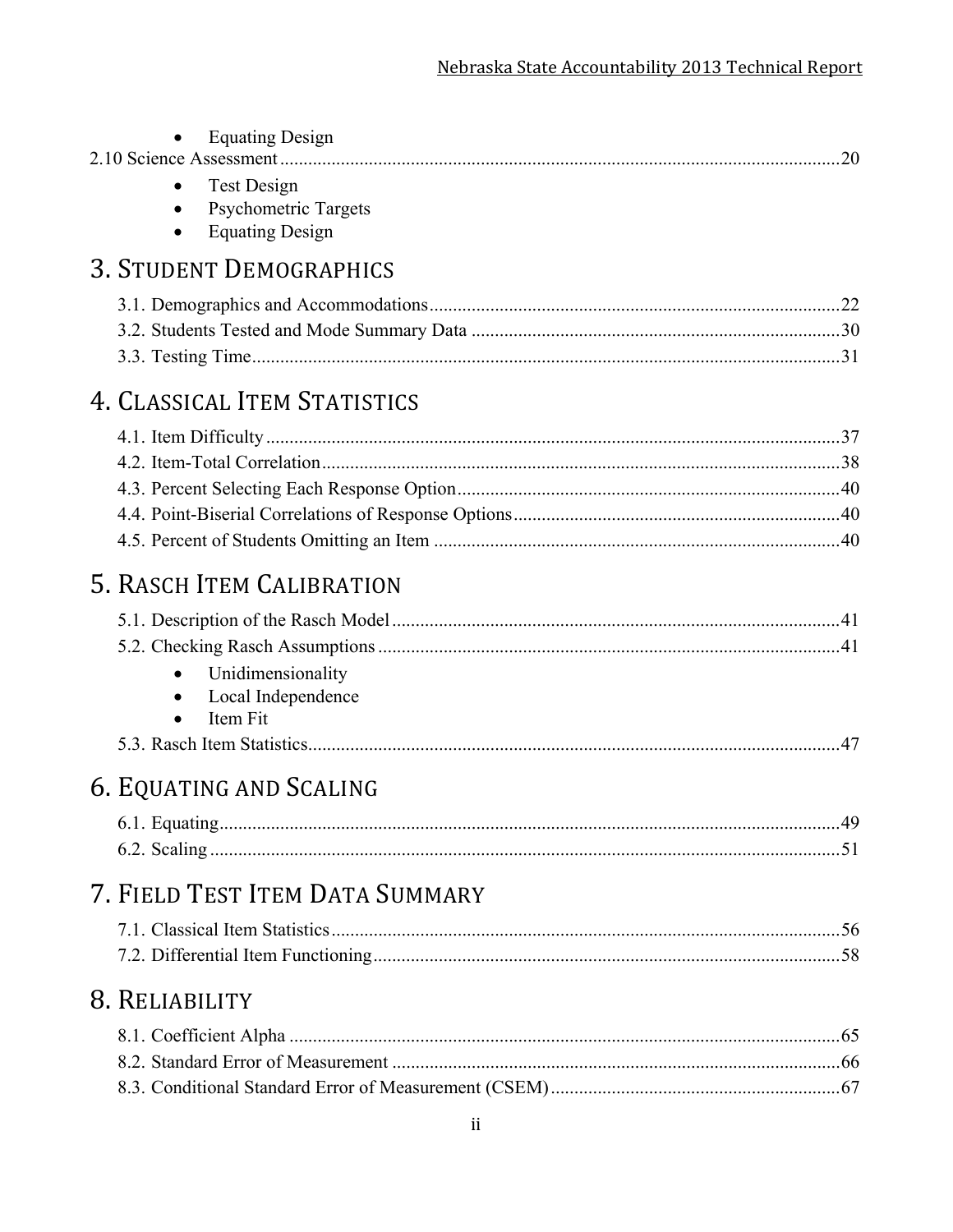|     | 9. VALIDITY |                                                                                 |  |
|-----|-------------|---------------------------------------------------------------------------------|--|
|     |             |                                                                                 |  |
|     |             |                                                                                 |  |
|     |             | Item-Test Correlation                                                           |  |
|     |             | Item Response Theory Dimensionality                                             |  |
|     |             | <b>Strand Correlations</b>                                                      |  |
|     |             |                                                                                 |  |
| 10. |             |                                                                                 |  |
| 11. |             | APPENDICES                                                                      |  |
|     |             |                                                                                 |  |
|     |             |                                                                                 |  |
|     |             |                                                                                 |  |
|     |             |                                                                                 |  |
|     |             |                                                                                 |  |
|     |             |                                                                                 |  |
|     |             |                                                                                 |  |
|     |             |                                                                                 |  |
|     | L           |                                                                                 |  |
|     |             | Reading, Mathematics, and Science Operational Form Calibration Summaries211     |  |
|     |             |                                                                                 |  |
|     |             |                                                                                 |  |
|     |             |                                                                                 |  |
|     |             |                                                                                 |  |
|     |             |                                                                                 |  |
|     |             |                                                                                 |  |
|     |             | Q. Reading Raw-to-Scale Conversion Tables and Distributions of Ability267       |  |
|     | R.          | Mathematics Raw-to-Scale Conversion Tables and Distributions of Ability 277     |  |
|     | S.          | Science Raw-to-Scale Conversion Tables and Distributions of Ability288          |  |
|     | Т.          |                                                                                 |  |
|     | U.          |                                                                                 |  |
|     |             |                                                                                 |  |
|     |             | W. Reading, Mathematics, and Science Analysis and Demographic Summary Sheets328 |  |
|     |             | X. Reading, Mathematics, and Science Strand Reliability and SEM345              |  |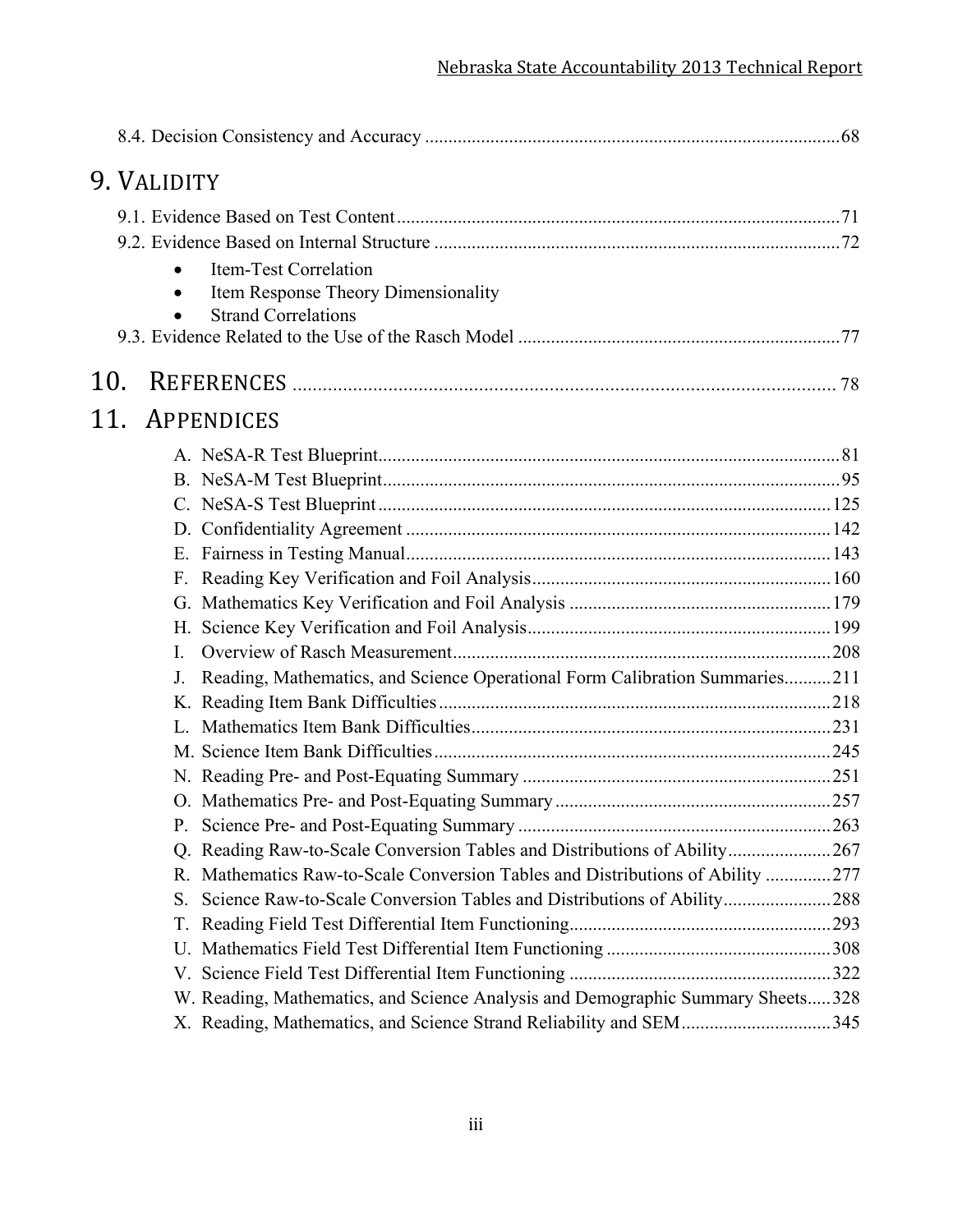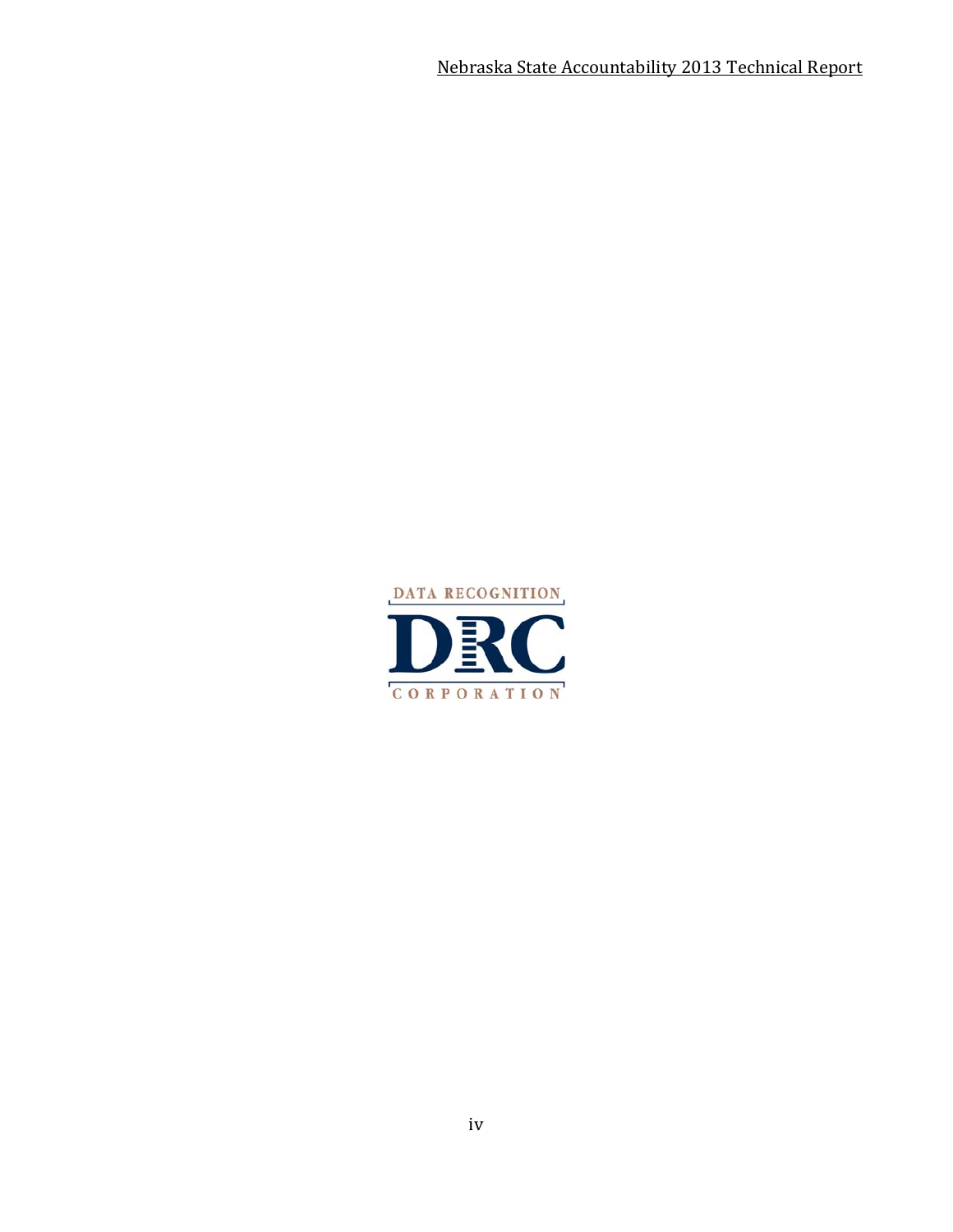# 1. BACKGROUND

## 1.1 PURPOSE AND ORGANIZATION OF THIS REPORT

This report documents the technical aspects of the 2013 Nebraska State Accountability Reading (NeSA-R), Mathematics (NeSA-M), and Nebraska Science (NeSA-S) operational tests, along with the NeSA-R, NeSA-M and NeSA-S embedded field tests, covering details of item and test development processes, administration procedures, and psychometric methods and summaries.

# 1.2 BACKGROUND OF THE NEBRASKA STATE ACCOUNTABILITY (NESA)

Previous Nebraska Assessments: In previous years, Nebraska administered a blend of local and stategenerated assessments to meet No Child Left Behind (NCLB) requirements called STARS (Schoolbased Teacher-led Assessment and Reporting System). STARS was a decentralized local assessment system that measured academic content standards in reading, mathematics, and science. The state reviewed every local assessment system for compliance and technical quality. The Nebraska Department of Education (NDE) provided guidance and support for Nebraska educators by training them to develop and use classroom-based assessments. For accreditation, districts were also required to administer national norm-referenced tests (NRT).

As a component of STARS, the NDE administered one writing assessment annually in grades 4, 8, and 11. In addition, the NDE provided an alternate assessment for students severely challenged by cognitive disabilities.

Purpose of the NeSA: Legislative Bill 1157 passed by the 2008 Nebraska Legislature (http://www.legislature.ne.gov/laws/statutes.php?statute=79-760.03) required a single statewide assessment of the Nebraska academic content standards for reading, mathematics, science, and writing in Nebraska's K-12 public schools. The new assessment system was named NeSA (Nebraska State Accountability), with NeSA-R for reading assessments, NeSA-M for mathematics, NeSA-S for science, and NeSA-W for writing (Complete documentation of the technical details for NeSA-W are presented in a separate document labeled *NeSA 2013 Writing Test Technical Report*). The assessments in reading and mathematics were administered in grades 3-8 and 11; science was administered in grades 5, 8, and 11.

NeSA replaced previous school-based assessments for purposes of local, state, and federal accountability. The NeSA RMS consists entirely of multiple choice items and will be administered, to the extent practicable, online. In January 2009, the NDE contracted with Data Recognition Corporation (DRC) to support the Department of Education with the administration, record keeping, and reporting of statewide student assessment and accountability.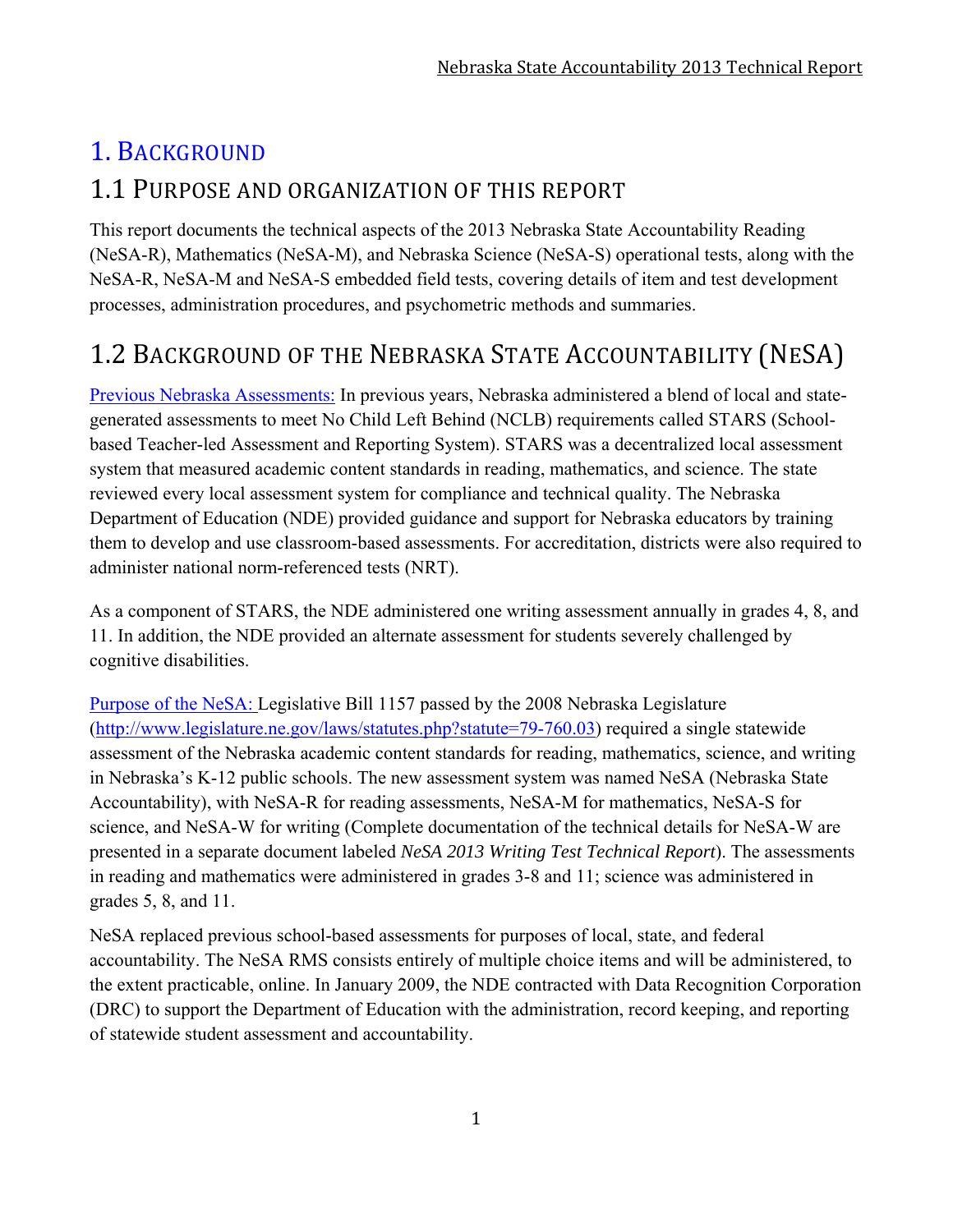Phase-In Schedule for NeSA: The NDE prescribed such assessments starting in the 2009-2010 school year to be phased in as shown in Table 1.2.1. The state intends to use the expertise and experience of in-state educators to participate, to the maximum extent possible, in the design and development of the new statewide assessment system.

| Table 1.2.1. NeSA Administration Schedule |                   |                            |                              |  |  |
|-------------------------------------------|-------------------|----------------------------|------------------------------|--|--|
|                                           |                   | <b>Administration Year</b> | <b>Grades</b>                |  |  |
| <b>Subject</b>                            | <b>Field Test</b> | <b>Operational</b>         |                              |  |  |
| Reading                                   | 2009              | 2010                       | 3 through 8 plus high school |  |  |
| <b>Mathematics</b>                        | 2010              | 2011                       | 3 through 8 plus high school |  |  |
| Science                                   | 2011              | 2012                       | 5, 8 and 11                  |  |  |

#### **Table 1.2.1: NeSA Administration Schedule**

Advisory Committees: Legislative Bill 1157 added a governor-appointed Technical Advisory Committee (TAC) with three nationally recognized experts in educational assessment, one Nebraska administrator, and one Nebraska teacher. The TAC reviewed the development plan for the NeSA, and provided technical advice, guidance, and research to help the NDE make informed decisions regarding standards, assessment, and accountability.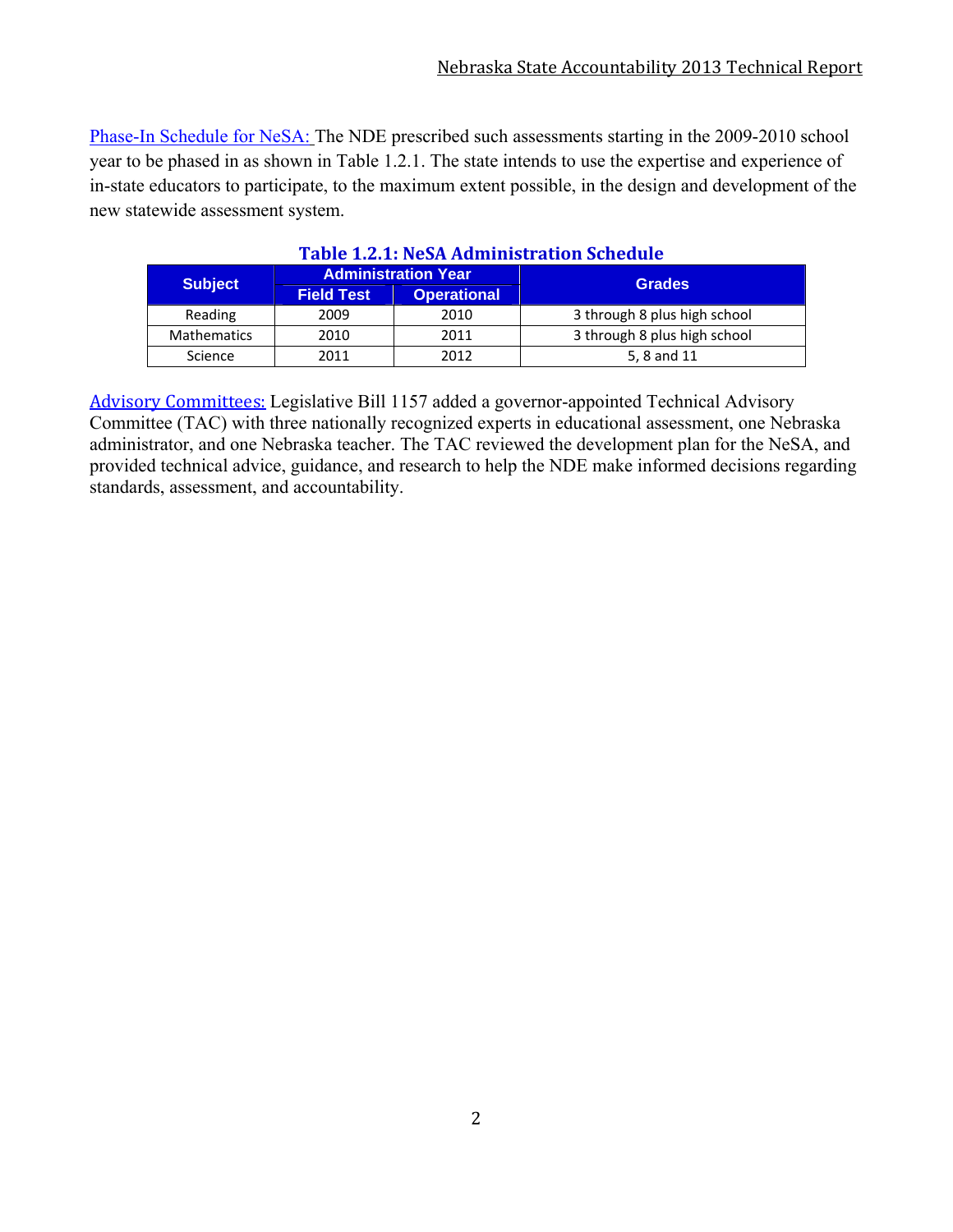# 2. ITEM AND TEST DEVELOPMENT 2.1 CONTENT STANDARDS

In April of 2008, the Nebraska Legislature passed into state law Legislative Bill 1157. This action changed previous provisions related to standards, assessment, and reporting. Specific to standards, the legislation stated:

- The State Board of Education shall adopt measurable academic content standards for at least the grade levels required for statewide assessment. The standards shall cover the content areas of reading, writing, mathematics, science, and social studies. The standards adopted shall be sufficiently clear and measurable to be used for testing student performance with respect to mastery of the content described in the state standards.
- The State Board of Education shall develop a plan to review and update standards for each content area every five years.
- The State Board of Education shall review and update the standards in reading by July 1, 2009, the standards in mathematics by July 1, 2010, and these standards in all other content areas by July 1, 2013.

The Nebraska Language Arts Standards are the foundation for NeSA-R. This assessment instrument is comprised of items that address standards for grades 3–8 and 12. The standards are assessed at gradelevel with the exception of grade 12. The grade 12 standards are assessed on the NeSA tests at grade 11. The reading standards for each grade are represented in items that are distributed between two reporting categories: Vocabulary and Comprehension. The Vocabulary standards include word structure, context clues, and semantic relationships. The Comprehension standards include author's purpose, elements of narrative text, literary devices, main idea, relevant details, text features, genre, and generating questions while reading.

The mathematics component of the NeSA is composed of items that address indicators in grades 3–8 and high school. The standards are assessed at grade level with the exception of high school. The high school standards are assessed on the NeSA-M at grade 11. The assessable standards for each grade level are distributed among the four reporting categories: Number Sense Concepts, Geometric/Measurement Concepts, Algebraic Concepts, and Data Analysis/Probability Concepts. The National Council of Teachers of Mathematics (NCTM) and the National Assessment of Educational Progress (NAEP) standards are the foundation of the Nebraska Mathematics standards.

The science component of the NeSA is composed of items that address indicators in grade-band strands 3–5, 6–8, and 9–12. The NeSA-S assesses the standards for each grade-band strand at a specific grade: 3-5 strand at grade 5, 6–8 strand at grade 8, and 9–12 strand at grade 11. The assessable standards for each grade level are distributed among the four reporting categories: Inquiry, The Nature of Science, and Technology; Physical Science; Life Science; and Earth and Space Sciences.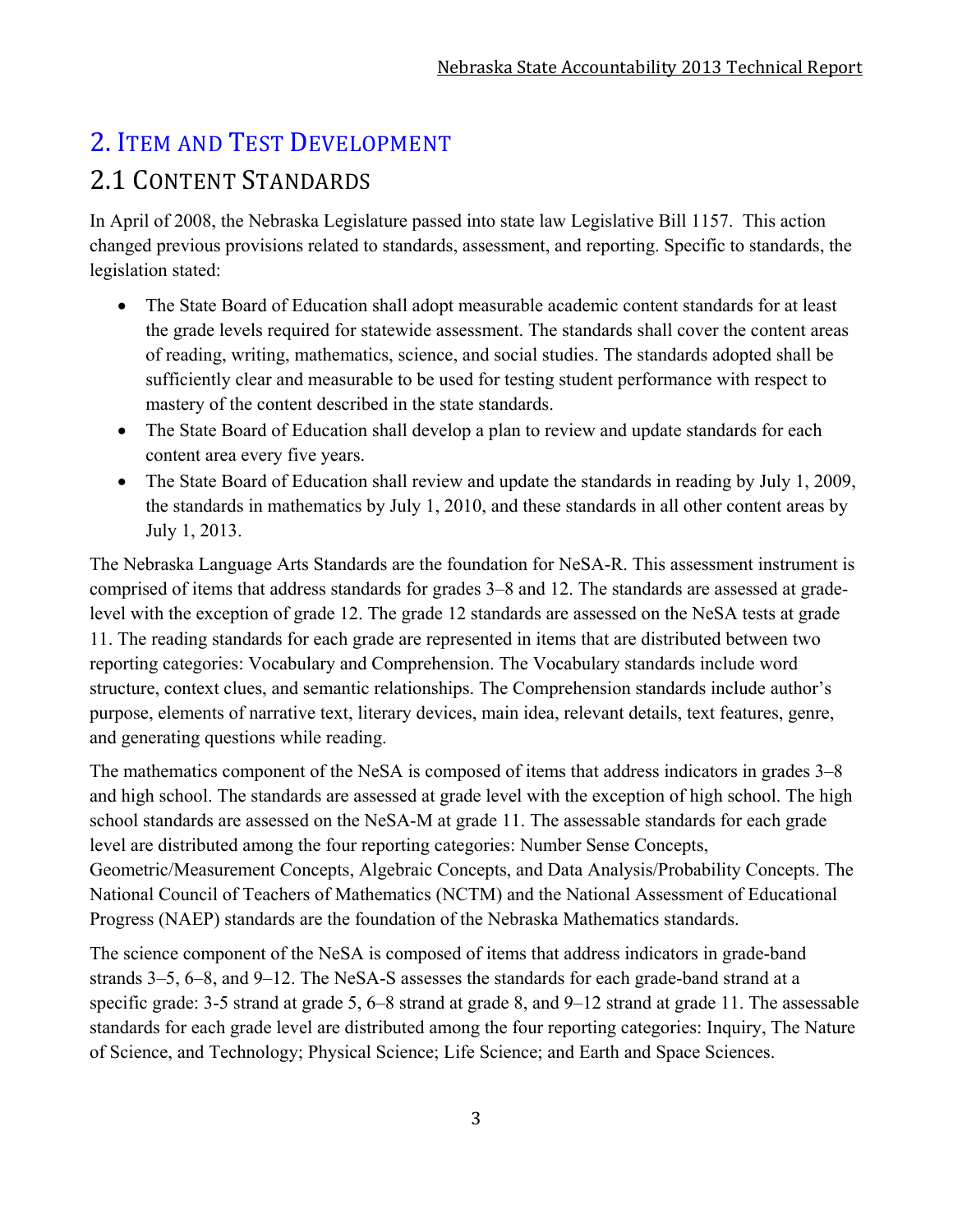# 2.2 TEST BLUEPRINTS

The test blueprints for each assessment include lists of all the standards, organized by reporting categories. The test blueprints also contain the Depth of Knowledge (DOK) level assigned to each standard and the range of test items to be part of the assessment by indicator. The NeSA-R test blueprint was developed and approved in fall 2009 (Appendix A). The NeSA-M test blueprint was developed and approved in fall 2010 (Appendix B). The NeSA-S test blueprint was developed and approved in fall 2011 (Appendix C).

# 2.3 MULTIPLE-CHOICE ITEMS

Each assessment incorporates multiple-choice (MC) items to assess the content standards. Students are required to select a correct answer from four response choices with a single correct answer. Each MC item is scored as right or wrong and has a value of one raw score point. MC items are used to assess a variety of skill levels in relation to the tested standards.

# 2.4 PASSAGE SELECTION

All items in the reading assessment were derived from a selection of narrative and informational passages. Passages acquired were "authentic" in that they were purchased from the test vendor that commissioned experienced passage writers to provide quality pieces of text. Passages were approved by a group of reading content specialists that have teaching experience at specific grade levels. These experts were given formal training on the specific requirements of the Nebraska assessment of reading. The group, under the facilitation of the NDE test development team, screened and edited passages for:

- interest and accuracy of information in a passage to a particular grade level;
- grade-level appropriateness of passage topic and vocabulary;
- rich passage content to support the development of high-quality test questions;
- bias, sensitivity, and fairness issues; and
- readability considerations and concerns.

Passages that were approved moved forward for the development of test items.

The readability of a passage was an evaluative process made by Nebraska educators, the NDE's test development team, DRC's reading content specialists, and other individuals who understand each particular grade level and children of a particular age group. In addition, formal readability programs were also used by DRC to provide a "snapshot" of a passage's reading difficulty based on sentence structure, length of words, etc. All of this information, along with the classroom context and content appropriateness of a passage, was taken into consideration when placing a passage at a particular grade.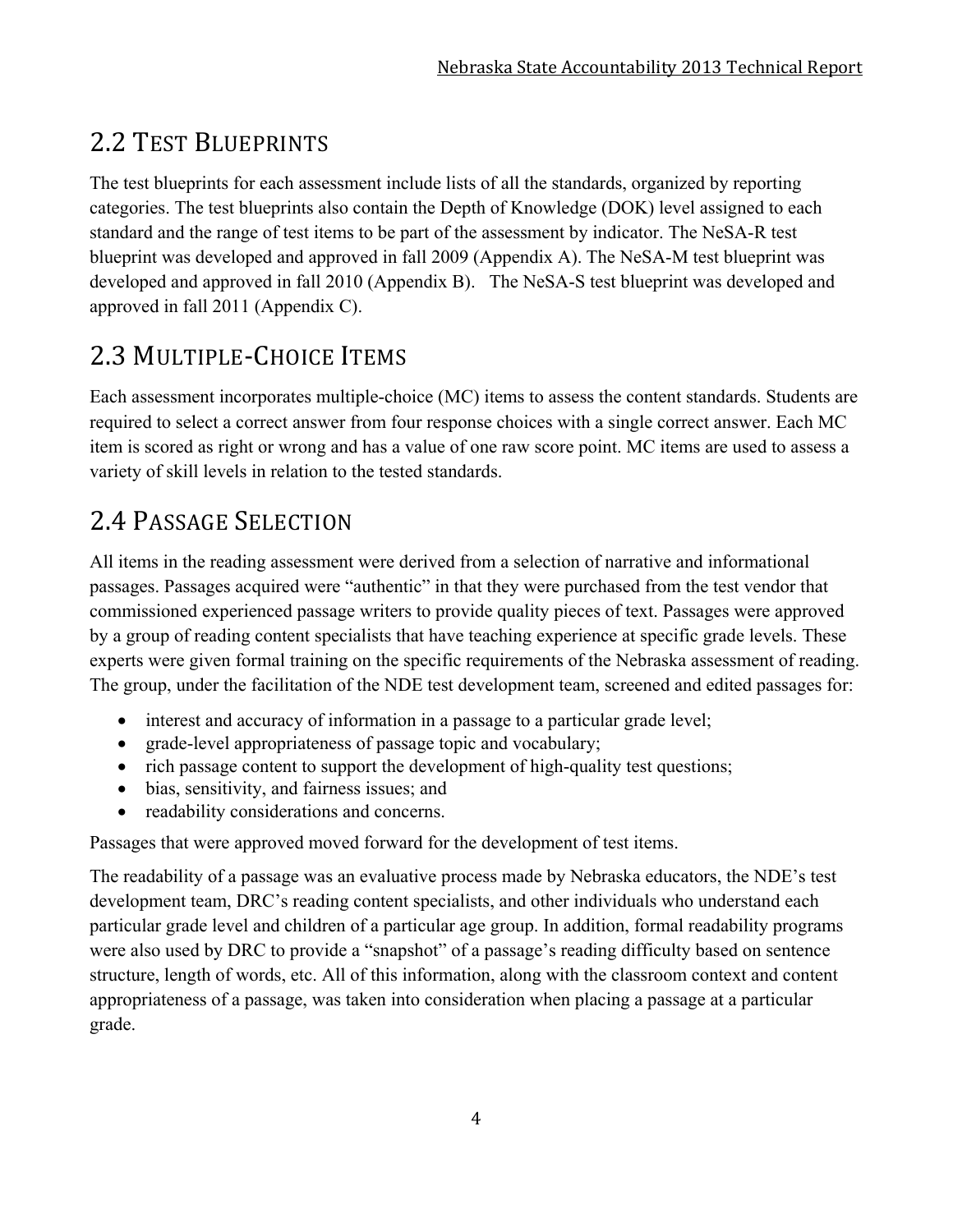## 2.5 ITEM DEVELOPMENT AND REVIEW

The most significant considerations in the item and test development process are: aligning the items to the grade level indicators; determining the grade-level appropriateness; DOK; estimated difficulty level; and determining style, accuracy, and correct terminology. In addition, the *Standards for Educational and Psychological Testing* (AERA, APA, & NCME, 1999) and *Universal Design* (Thompson, Johnstone, & Thurlow, 2002) guided the following steps in the item development process:

- Analyze the grade-level indicators and test blueprints.
- Analyze item specifications and style guides.
- Select qualified item writers.
- Develop item-writing workshop training materials.
- Train Nebraska educators to write items.
- Write items that match the standards, are free of bias, and address fairness and sensitivity concerns.
- Conduct and monitor internal item reviews and quality processes.
- Prepare passages and items for review by a committee of Nebraska educators (content and bias/sensitivity).
- Select and assemble items for field testing.
- Field test items, score the items, and analyze the data.
- Review items and associated statistics after field testing, including bias statistics.
- Update item bank.

Item Writer Training: The test items were written by Nebraska educators who were recommended for the process by an administrator. Three criteria were considered in selecting the item writers: educational role, geographic location, and experience with item writing.

Prior to developing items for NeSA, a cadre of item writers was trained with regard to:

- Nebraska content standards and test blueprints;
- cognitive levels, including DOK;
- principles of Universal Design;
- skill-specific and balanced test items for the grade level;
- developmentally appropriate structure and content;
- item-writing technical quality issues;
- bias, fairness, and sensitivity issues; and
- style considerations and item specifications.

Item Writing: To ensure that all test items met the requirements of the approved target content test blueprint and were adequately distributed across subcategories and levels of difficulty, item writers were asked to document the following specific information as each item was written:

 Alignment to the Nebraska Standards: There must be a high degree of match between a particular question and the standard it is intended to measure. Item writers were asked to clearly indicate which standard each item was measuring.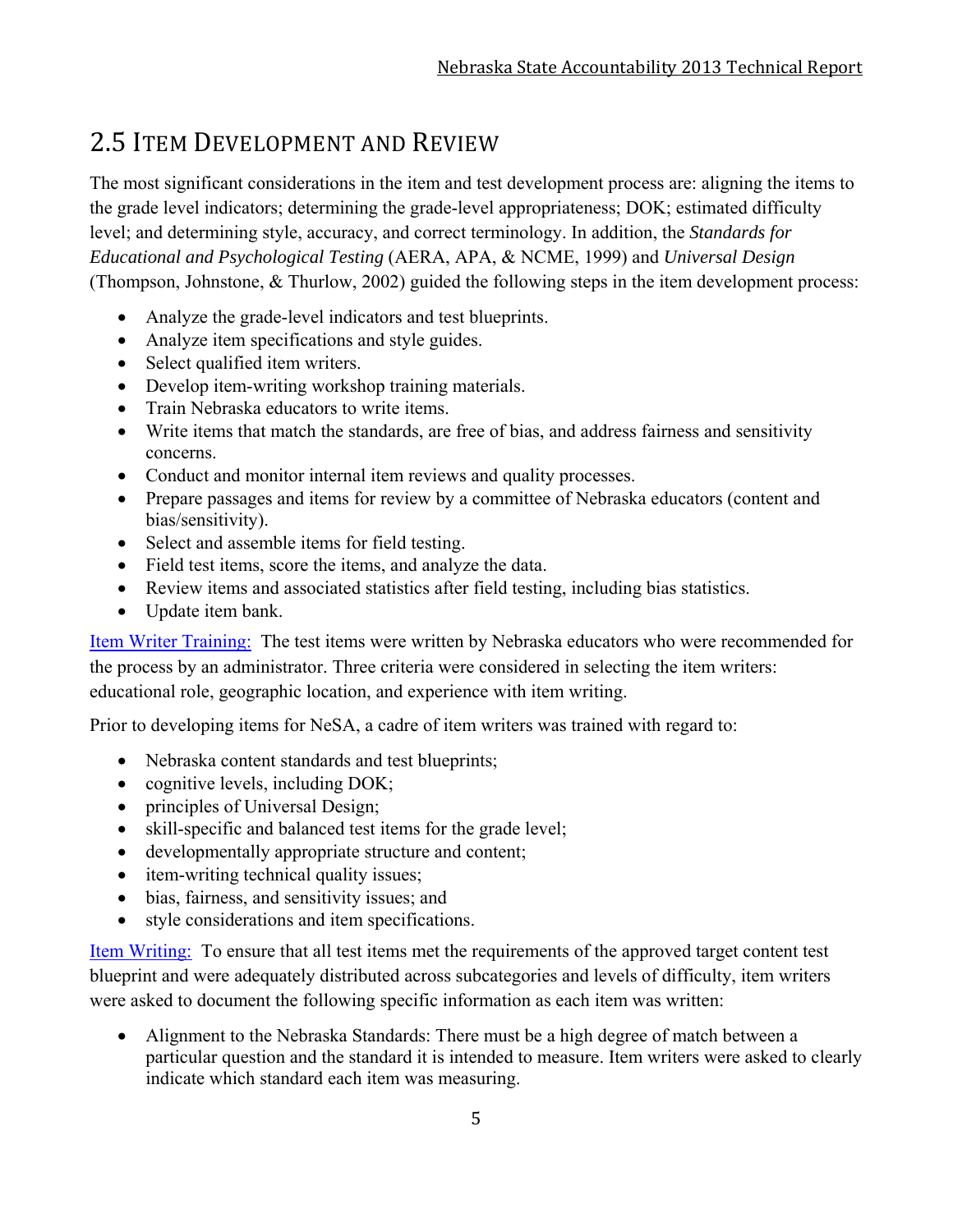- Estimated Difficulty Level: Prior to field testing items, the item difficulties were not known, and writers could only make approximations as to how difficult an item might be. The estimated difficulty level was based upon the writer's own judgment as directly related to his or her classroom teaching and knowledge of the curriculum for a given content area and grade level. The purpose for indicating estimated difficulty levels as items were written was to help ensure that the pool of items would include a range of difficulty (easy, medium, and challenging).
- Appropriate Grade Level, Item Context, and Assumed Student Knowledge: Item writers were asked to consider the conceptual and cognitive level of each item. They were asked to review each item to determine whether or not the item was measuring something that was important and could be successfully taught and learned in the classroom.
- MC Item Options and Distractor Rationale: Writers were instructed to make sure that each item had only one clearly correct answer. Item writers submitted the answer key with the item. All distractors were plausible choices that represented common errors and misconceptions in student reasoning.
- Face Validity and Distribution of Items Based upon DOK: Writers were asked to classify the DOK of each item, using a model based on Norman Webb's work on DOK (Webb, 2002). Items were classified as one of four DOK categories: recall, skill/concept, strategic thinking, and extended thinking.
- Readability: Writers were instructed to pay careful attention to the readability of each item to ensure that the focus was on the concepts; not on reading comprehension of the item. Resources writers used to verify the vocabulary level were the *EDL Core Vocabularies* (Taylor , Frackenpohl, White, Nieroroda, Browning, & Brisner, 1989) and the *Children's Writer's Word Book* (Mogilner, 1992). In addition, every test item was reviewed by grade-level experts. They reviewed each item from the perspective of the students they teach, and they determined the validity of the vocabulary used.
- Grammar and Structure for Item Stems and Item Options: All items were written to meet technical quality, including correct grammar, syntax, and usage in all items, as well as parallel construction and structure of text associated with each MC item.

Item Review: Throughout the item development process, independent panels of reading content experts reviewed the items. The following guidelines for reviewing assessment items were used during each review process.

A quality item should:

- have only one clear correct answer and contain answer choices that are reasonably parallel in length and structure;
- have a correctly assigned content code (item map);
- measure one main idea or problem;
- measure the objective or curriculum content standard it is designed to measure;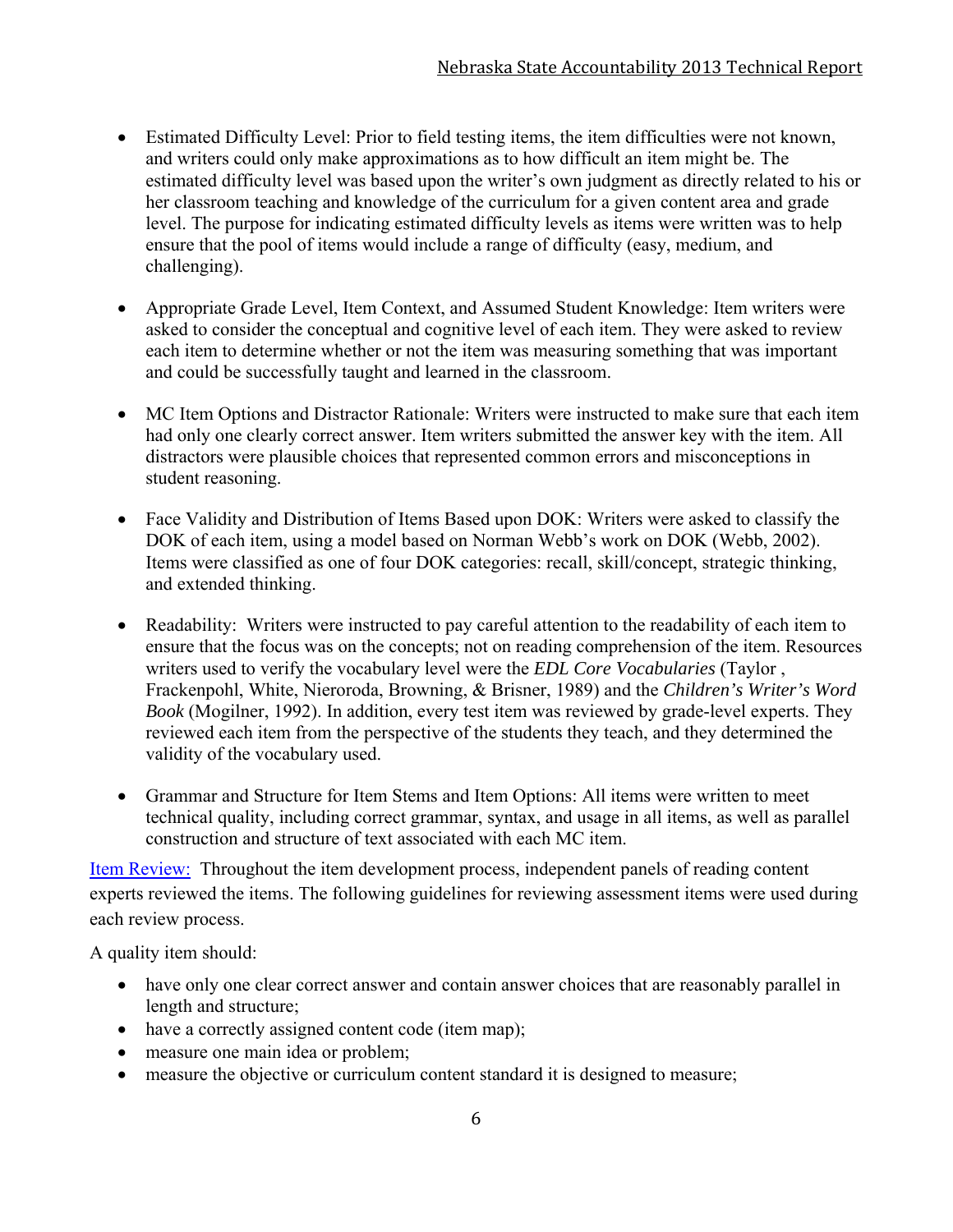- be at the appropriate level of difficulty;
- be simple, direct, and free of ambiguity;
- make use of vocabulary and sentence structure that is appropriate to the grade level of the student being tested;
- be based on content that is accurate and current;
- when appropriate, contain stimulus material that are clear and concise and provide all information that is needed;
- when appropriate, contain graphics that are clearly labeled;
- contain answer choices that are plausible and reasonable in terms of the requirements of the question, as well as the students' level of knowledge;
- contain distractors that relate to the question and can be supported by a rationale;
- reflect current teaching and learning practices in the content area; and
- be free of gender, ethnic, cultural, socioeconomic, and regional stereotyping bias.

Following each review process, the item writer group and the item review panel discussed suggestions for revisions related to each item. Items were revised only when both groups agreed on the proposed change.

Editorial Review of Items: After items were written and reviewed, the NDE test development specialists reviewed each item for item quality, making sure that the test items were in compliance with guidelines for clarity, style, accuracy, and appropriateness for Nebraska students. Additionally, DRC test development content experts worked collaboratively with the NDE to review and revise the items prior to field testing to ensure highest level of quality possible.

Review of the Online Items: All items for online assessment were reviewed by the NDE, computerized Assessments and Learning (CAL), DRC's online partner, and DRC. In addition to DRC's standard review process to which all items are subjected, and to ensure comparability with paper and pencil versions, all items were reviewed for formatting and scrolling concerns.

Universally Designed Assessments: Universally designed assessments allow participation of the widest possible range of students and result in valid inferences about performance of all students who participate and are based on the premise that each child in school is a part of the population to be tested, and that testing results should not be affected by disability, gender, race, or English language ability (Thompson, Johnstone, & Thurlow, 2002). The NDE and DRC are committed to the development of items and tests that are fair and valid for all students. At every stage of the item and test development process, procedures ensure that items and tests are designed and developed using the elements of universally designed assessments that were developed by the National Center on Educational Outcomes (NCEO).

Federal legislation addresses the need for universally designed assessments. The *No Child Left Behind Act* (Elementary and Secondary Education Act) requires that each state must "provide for the participation in [statewide] assessments of all students" [Section 1111(b)(3)(C)(ix)(l)]. Both Title 1 and IDEA regulations call for universally designed assessments that are accessible and valid for all students including students with disabilities and students with limited English proficiency. The NDE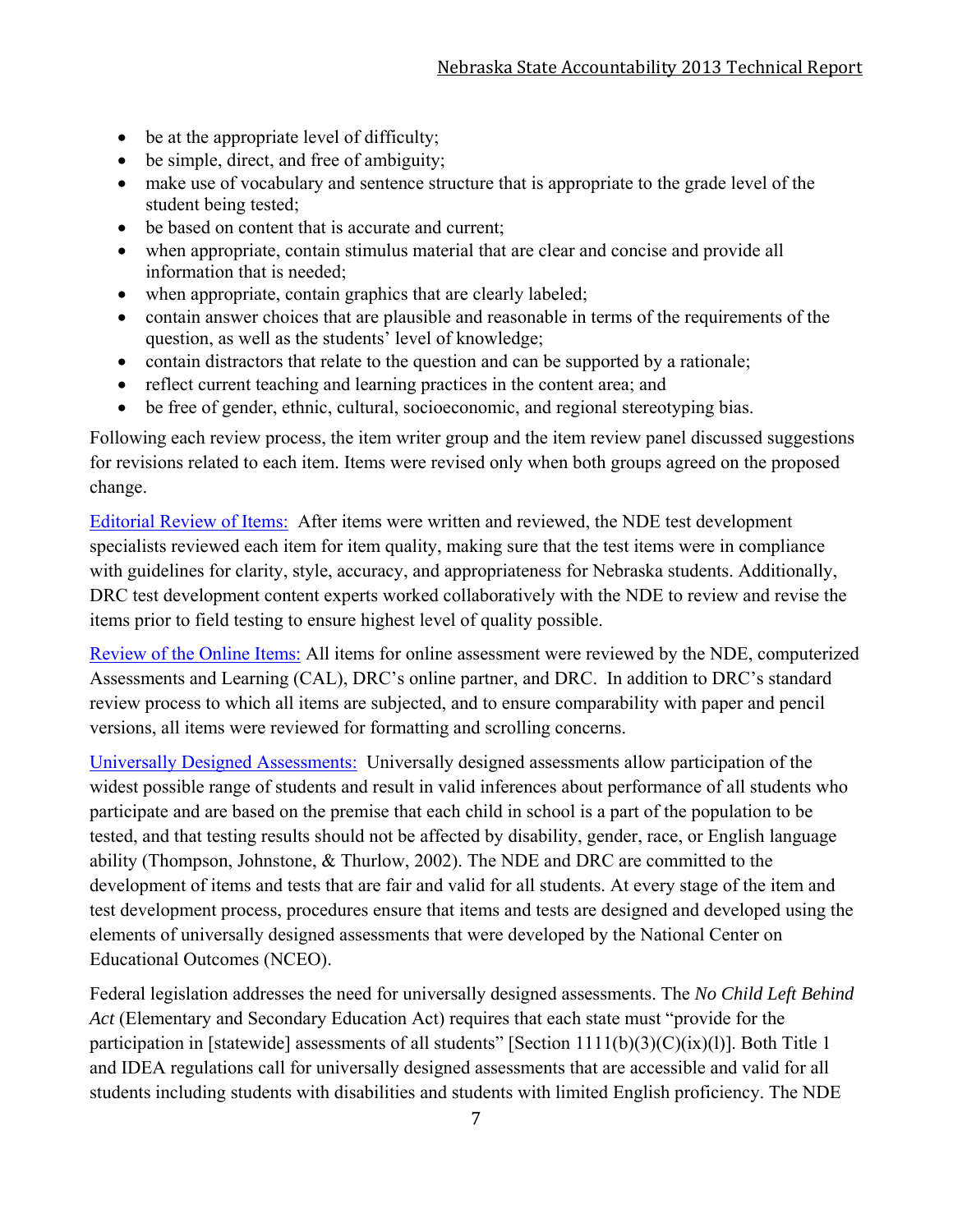and DRC recognize that the benefits of universally designed assessments not only apply to these groups of students, but to all individuals with wide-ranging characteristics.

The NDE test development team and Nebraska item writers have been fully trained in the elements of Universal Design as it relates to developing large-scale statewide assessments. Additionally, the NDE and DRC partner to ensure that all items meet the Universal Design requirements during the item review process.

After a review of research relevant to the assessment development process and the principles of Universal Design (Center for Universal Design, 1997), NCEO has produced seven elements of Universal Design as they apply to assessments (Thompson, Johnstone, & Thurlow, 2002).

#### Inclusive Assessment Population

When tests are first conceptualized, they need to be thought of in the context of who will be tested. If the test is designed for state, district, or school accountability purposes, the target population must include every student except those who will participate in accountability through an alternate assessment. The NDE and DRC are fully aware of increased demands that statewide assessment systems must include and be accountable for ALL students.

#### Precisely Defined Constructs

An important function of well-designed assessments is that they actually measure what they are intended to measure. The NDE item writers and DRC carefully examine what is to be tested and design items that offer the greatest opportunity for success within those constructs. Just as universally designed architecture removes physical, sensory, and cognitive barriers to all types of people in public and private structures, universally designed assessments must remove all nonconstruct-oriented cognitive, sensory, emotional, and physical barriers.

#### Accessible, Non-biased Items

The NDE conducts both internal and external review of items and test specifications to ensure that they do not create barriers because of lack of sensitivity to disability, cultural, or other subgroups. Items and test specifications are developed by a team of individuals who understand the varied characteristics of items that might create difficulties for any group of students. Accessibility is incorporated as a primary dimension of test specifications, so that accessibility is woven into the fabric of the test rather than being added after the fact.

#### Amenable to Accommodations

Even though items on universally designed assessments will be accessible for most students, there will still be some students who continue to need accommodations. Thus, another essential element of any universally designed assessment is that it is compatible with accommodations and a variety of widely used adaptive equipment and assistive technology. The NDE, DRC, and CAL work to ensure that state guidelines on the use of accommodations are compatible with the assessment being developed.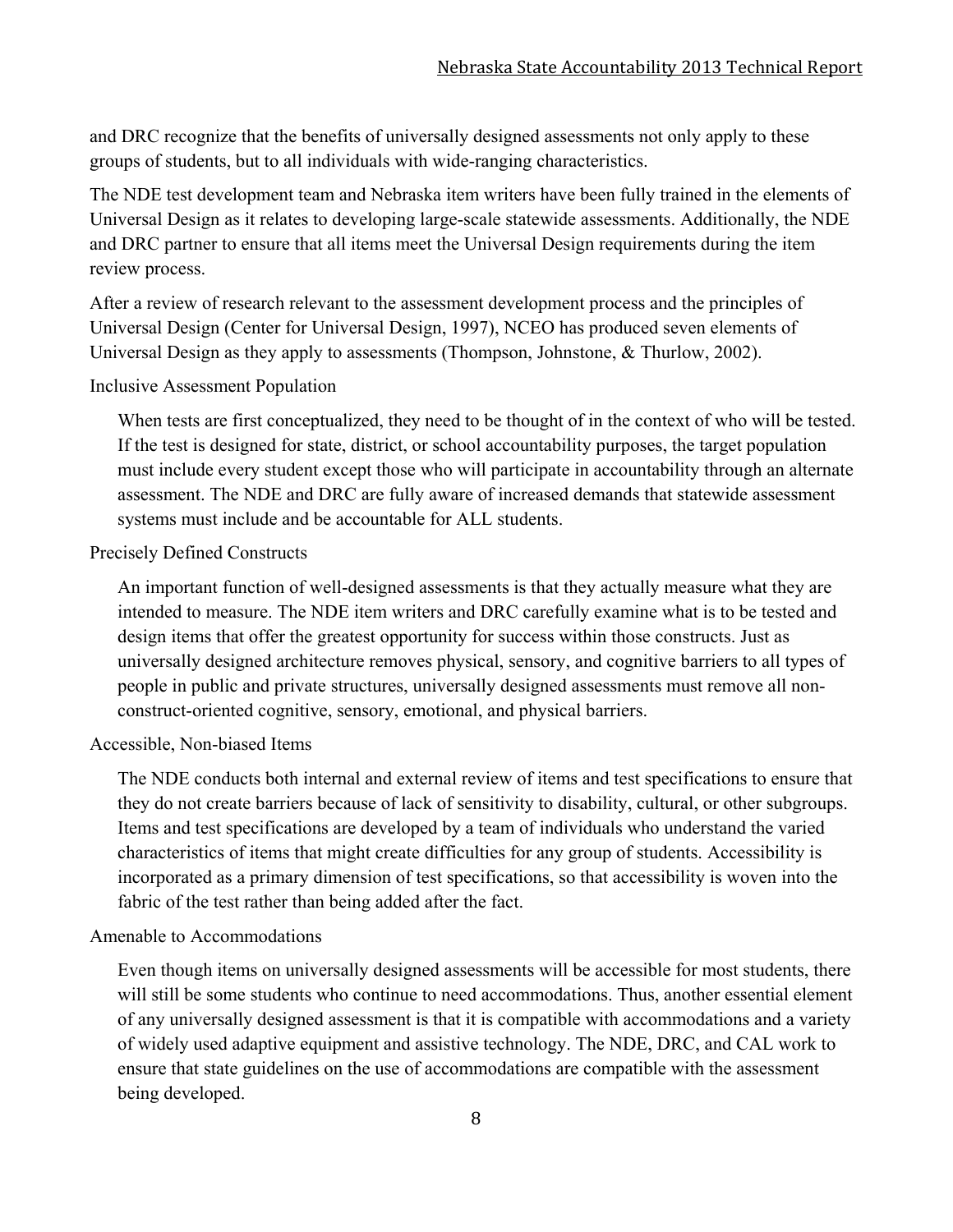Simple, Clear, and Intuitive Instructions and Procedures

Assessment instructions should be easy to understand, regardless of a student's experience, knowledge, language skills, or current concentration level. Directions and questions need to be in simple, clear, and understandable language. Knowledge questions that are posed within complex language certainly invalidate the test if students cannot understand how they are expected to respond to a question.

Maximum Readability and Comprehensibility

A variety of guidelines exist to ensure that text is maximally readable and comprehensible. These features go beyond what is measured by readability formulas. Readability and comprehensibility are affected by many characteristics, including student background, sentence difficulty, organization of text, and others. All of these features are considered as the NDE develops the text of assessments.

Plain language is a concept now being highlighted in research on assessments. Plain language has been defined as language that is straightforward and concise. The following strategies for editing text to produce plain language are used during the NDE's editing process:

- Reduce excessive length.
- Use common words.
- Avoid ambiguous words.
- Avoid irregularly spelled words.
- Avoid proper names.
- Avoid inconsistent naming and graphic conventions.
- Avoid unclear signals about how to direct attention.
- Mark all questions.
- Maximum legibility.

Legibility is the physical appearance of text, the way that the shapes of letters and numbers enable people to read text easily. Bias results when tests contain physical features that interfere with a student's focus on or understanding of the constructs that test items are intended to assess. DRC works closely with the NDE to develop a style guide that includes dimensions of style that are consistent with universal design.

DOK: Interpreting and assigning DOK levels to both objectives within standards and assessment items is an essential requirement of alignment analysis. Four levels of DOK are used for this analysis. The NeSA assessments include items written at levels 1, 2, and 3. Level 4 items are not included due to the test being comprised of only MC items.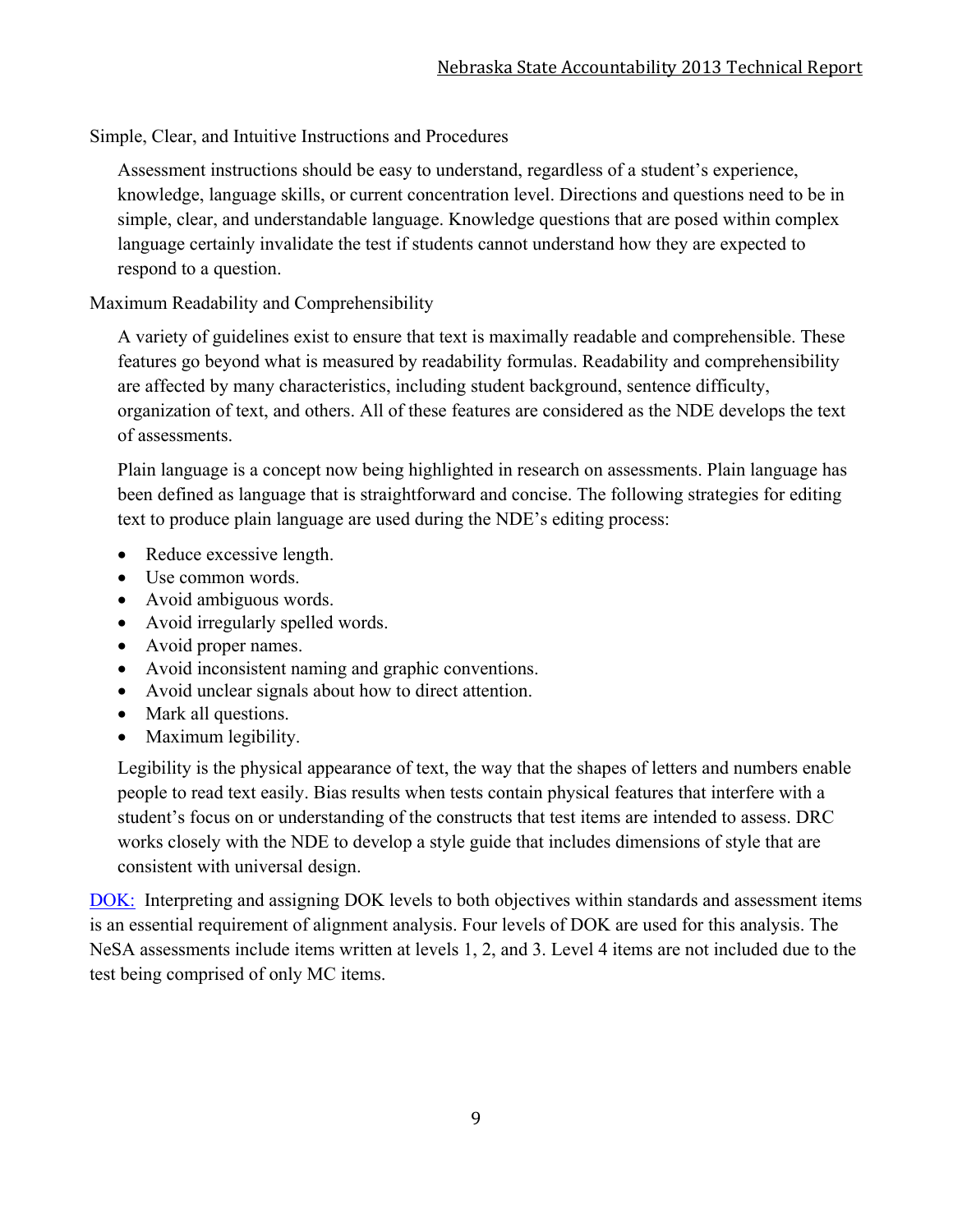#### **Reading Level 1**

Level 1 requires students to receive or recite facts or to use simple skills or abilities. Oral reading that does not include analysis of the text as well as basic comprehension of a text is included. Items require only a shallow understanding of text presented and often consist of verbatim recall from text or simple understanding of a single word or phrase. Some examples that represent, but do not constitute all of, Level 1 performance are:

- Support ideas by reference to details in the text.
- Use a dictionary to find the meaning of words.
- Identify figurative language in a reading passage.

#### **Reading Level 2**

Level 2 includes the engagement of some mental processing beyond recalling or reproducing a response; it requires both comprehension and subsequent processing of text or portions of text. Intersentence analysis of inference is required. Some important concepts are covered, but not in a complex way. Standards and items at this level may include words such as summarize, interpret, infer, classify, organize, collect, display, compare, and determine whether fact or opinion. Literal main ideas are stressed. A Level 2 assessment item may require students to apply some of the skills and concepts that are covered in Level 1. Some examples that represent, but do not constitute all of, Level 2 performance are:

- Use context cues to identify the meaning of unfamiliar words.
- Predict a logical outcome based on information in a reading selection.
- Identify and summarize the major events in a narrative.

#### **Reading Level 3**

Deep knowledge becomes more of a focus at Level 3. Students are encouraged to go beyond the text; however, they are still required to show understanding of the ideas in the text. Students may be encouraged to explain, generalize, or connect ideas. Standards and items at Level 3 involve reasoning and planning. Students must be able to support their thinking. Items may involve abstract theme identification, inference across an entire passage, or students' application of prior knowledge. Items may also involve more superficial connections between texts. Some examples that represent, but do not constitute all of, Level 3 performance are:

- Determine the author's purpose and describe how it affects the interpretation of a reading selection.
- Summarize information from multiple sources to address a specific topic.
- Analyze and describe the characteristics of various types of literature.

#### **Reading Level 4**

Higher-order thinking is central and knowledge is deep at Level 4. The standard or assessment item at this level will probably be an extended activity, with extended time provided. The extended time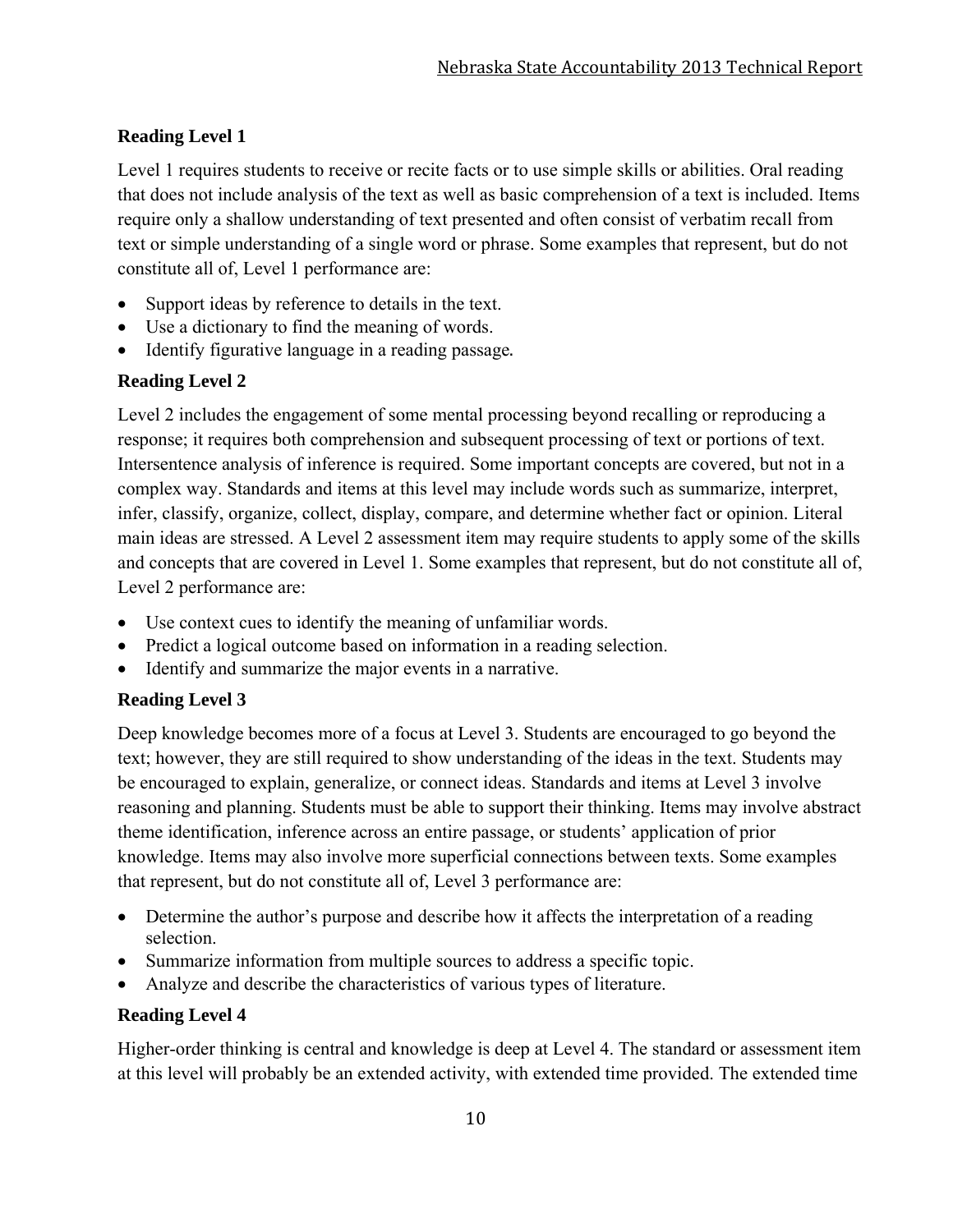period is not a distinguishing factor if the required work is only repetitive and does not require applying significant conceptual understanding and higher-order thinking. Students take information from at least one passage and are asked to apply this information to a new task. They may also be asked to develop hypotheses and perform complex analyses of the connections among texts. Some examples that represent, but do not constitute all of, Level 4 performance are:

- Analyze and synthesize information from multiple sources.
- Examine and explain alternative perspectives across a variety of sources.
- Describe and illustrate how common themes are found across texts from different cultures.

#### **Mathematics Level 1**

Level 1 includes the recall of information such as a fact, definition, term, or a simple procedure, as well as performing a simple algorithm or applying a formula. That is, in mathematics, a one-step, well-defined, and straight algorithmic procedure should be included at this lowest level. Other key words that signify a Level 1 include "identify," "recall," "recognize," "use," and "measure." Verbs such as "describe" and "explain" could be classified at different levels, depending on what is to be described and explained.

#### **Mathematics Level 2**

Level 2 includes the engagement of some mental processing beyond a habitual response. A Level 2 assessment item requires students to make some decisions as to how to approach the problem or activity, whereas Level 1 requires students to demonstrate a rote response, perform a well-known algorithm, follow a set procedure (like a recipe), or perform a clearly defined series of steps. Keywords that generally distinguish a Level 2 item include "classify," "organize," "estimate," "make observations," "collect and display data," and "compare data." These actions imply more than one step. For example, to compare data requires first identifying characteristics of the objects or phenomenon and then grouping or ordering the objects. Some action verbs, such as "explain," "describe," or "interpret" could be classified at different levels depending on the object of the action. For example, if an item required students to explain how light affects mass by indicating there is a relationship between light and heat, this is considered a Level 2. Interpreting information from a simple graph, requiring reading information from the graph, also is a Level 2. Interpreting information from a complex graph that requires some decisions on what features of the graph need to be considered and how information from the graph can be aggregated is a Level 3. Caution is warranted in interpreting Level 2 as only skills because some reviewers will interpret skills very narrowly, as primarily numerical skills. Such interpretation excludes from this level other skills, such as visualization skills and probability skills, which may be more complex simply because they are less common. Other Level 2 activities include explaining the purpose and use of experimental procedures; carrying out experimental procedures; making observations and collecting data; classifying, organizing, and comparing data; and organizing and displaying data in tables, graphs, and charts.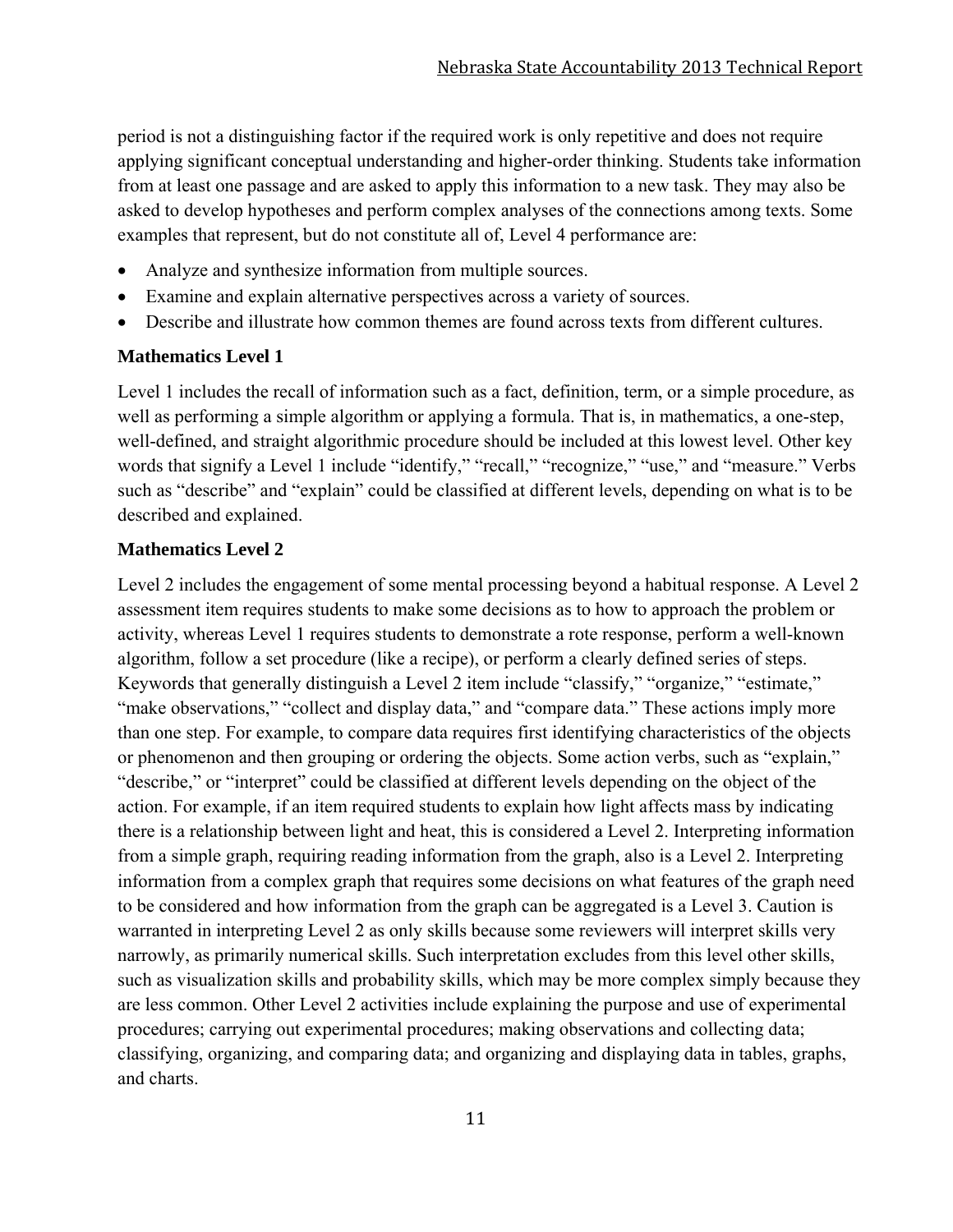#### **Mathematics Level 3**

Level 3 requires reasoning, planning, using evidence, and a higher level of thinking than the previous two levels. In most instances, requiring students to explain their thinking is a Level 3. Activities that require students to make conjectures are also at this level. The cognitive demands at Level 3 are complex and abstract. The complexity does not result from the fact that there are multiple answers, a possibility for both Levels 1 and 2, but because the task requires more demanding reasoning. An activity, however, that has more than one possible answer and requires students to justify the response they give would most likely be a Level 3. Other Level 3 activities include drawing conclusions from observations, citing evidence and developing a logical argument for concepts, explaining phenomena in terms of concepts, and using concepts to solve problems.

#### **Mathematics Level 4**

Level 4 requires complex reasoning, planning, developing, and thinking most likely over an extended period of time. The extended time period is not a distinguishing factor if the required work is only repetitive and does not require applying significant conceptual understanding and higher-order thinking. For example, if a student has to take the water temperature from a river each day for a month and then construct a graph, this would be classified as a Level 2. However, if the student were to conduct a river study that requires taking into consideration a number of variables, this would be a Level 4. At Level 4, the cognitive demands of the task should be high and the work should be very complex. Students should be required to make several connections—relate ideas *within* the content area or *among* content areas—and have to select one approach among many alternatives on how the situation should be solved, in order to be at this highest level. Level 4 activities include designing and conducting experiments, making connections between a finding and related concepts and phenomena, combining and synthesizing ideas into new concepts, and critiquing experimental designs.

#### **Science Level 1**

*Level 1 (Recall and Reproduction)* requires the recall of information, such as a fact, definition, term, or a simple procedure, as well as performance of a simple science process or procedure. Level 1 only requires students to demonstrate a rote response, use a well-known formula, follow a set procedure (like a recipe), or perform a clearly defined series of steps. A "simple" procedure is well defined and typically involves only one step. Verbs such as "identify," "recall," "recognize," "use," "calculate," and "measure" generally represent cognitive work at the recall and reproduction level. Simple word problems that can be directly translated into and solved by a formula are considered Level 1. Verbs such as "describe" and "explain" could be classified at different DOK levels, depending on the complexity of what is to be described and explained. A student answering a Level 1 item either knows the answer or does not: that is, the item does not need to be "figured out" or "solved." In other words, if the knowledge necessary to answer an item automatically provides the answer to it, then the item is at Level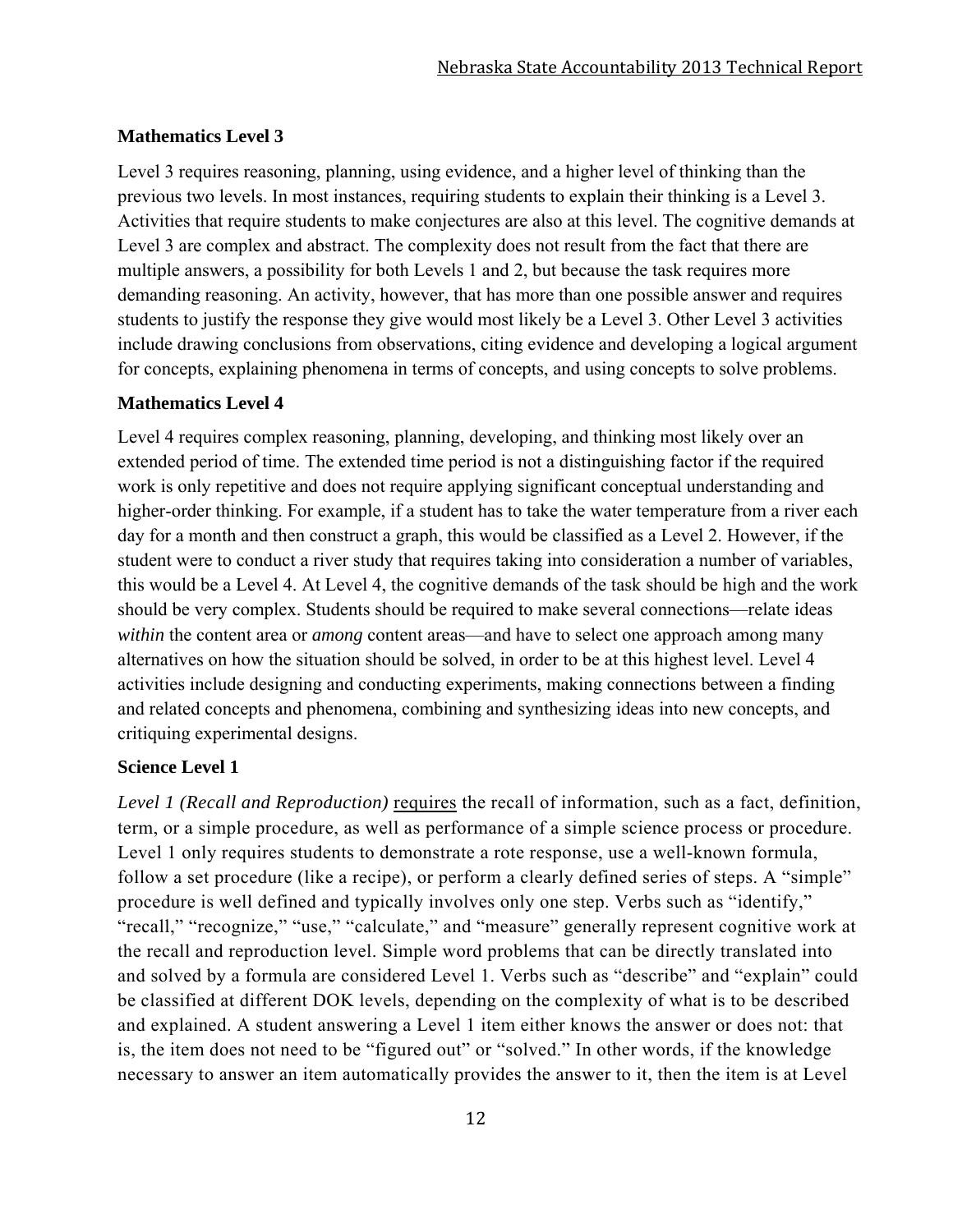1. If the knowledge needed to answer the item is not automatically provided in the stem, the item is at least at Level 2. Some examples that represent, but do not constitute all of, Level 1 performance are:

- Recall or recognize a fact, term, or property.
- Represent in words or diagrams a scientific concept or relationship.
- Provide or recognize a standard scientific representation for simple phenomenon.
- Perform a routine procedure, such as measuring length.

#### **Science Level 2**

*Level 2 (Skills and Concepts)* includes the engagement of some mental processing beyond recalling or reproducing a response. The content knowledge or process involved is **more complex** than in Level 1. Items require students to make some decisions as to how to approach the question or problem. Keywords that generally distinguish a Level 2 item include "classify," "organize," "estimate," "make observations," "collect and display data," and "compare data." These actions imply **more than one step**. For example, to compare data requires first identifying characteristics of the objects or phenomena and then grouping or ordering the objects. Level 2 activities include making observations and collecting data; classifying, organizing, and comparing data; and organizing and displaying data in tables, graphs, and charts. Some action verbs, such as "explain," "describe," or "interpret," could be classified at different DOK levels, depending on the complexity of the action. For example, interpreting information from a simple graph, requiring reading information from the graph, is a Level 2. An item that requires interpretation from a complex graph, such as making decisions regarding features of the graph that need to be considered and how information from the graph can be aggregated, is at Level 3. Some examples that represent, but do not constitute all of, Level 2 performance are:

- Specify and explain the relationship between facts, terms, properties, or variables.
- Describe and explain examples and non-examples of science concepts.
- Select a procedure according to specified criteria and perform it.
- Formulate a routine problem, given data and conditions.
- Organize, represent, and interpret data.

#### **Science Level 3**

*Level 3 (Strategic Thinking)* requires reasoning, planning, using evidence, and a higher level of thinking than the previous two levels. The cognitive demands at Level 3 are complex and abstract. The complexity does not result only from the fact that there could be multiple answers, a possibility for both Levels 1 and 2, but because the multi-step task requires more demanding reasoning. In most instances, requiring students to explain their thinking is at Level 3; requiring a very simple explanation or a word or two should be at Level 2. An activity that has more than one possible answer and requires students to justify the response they give would most likely be a Level 3. Experimental designs in Level 3 typically involve more than one dependent variable.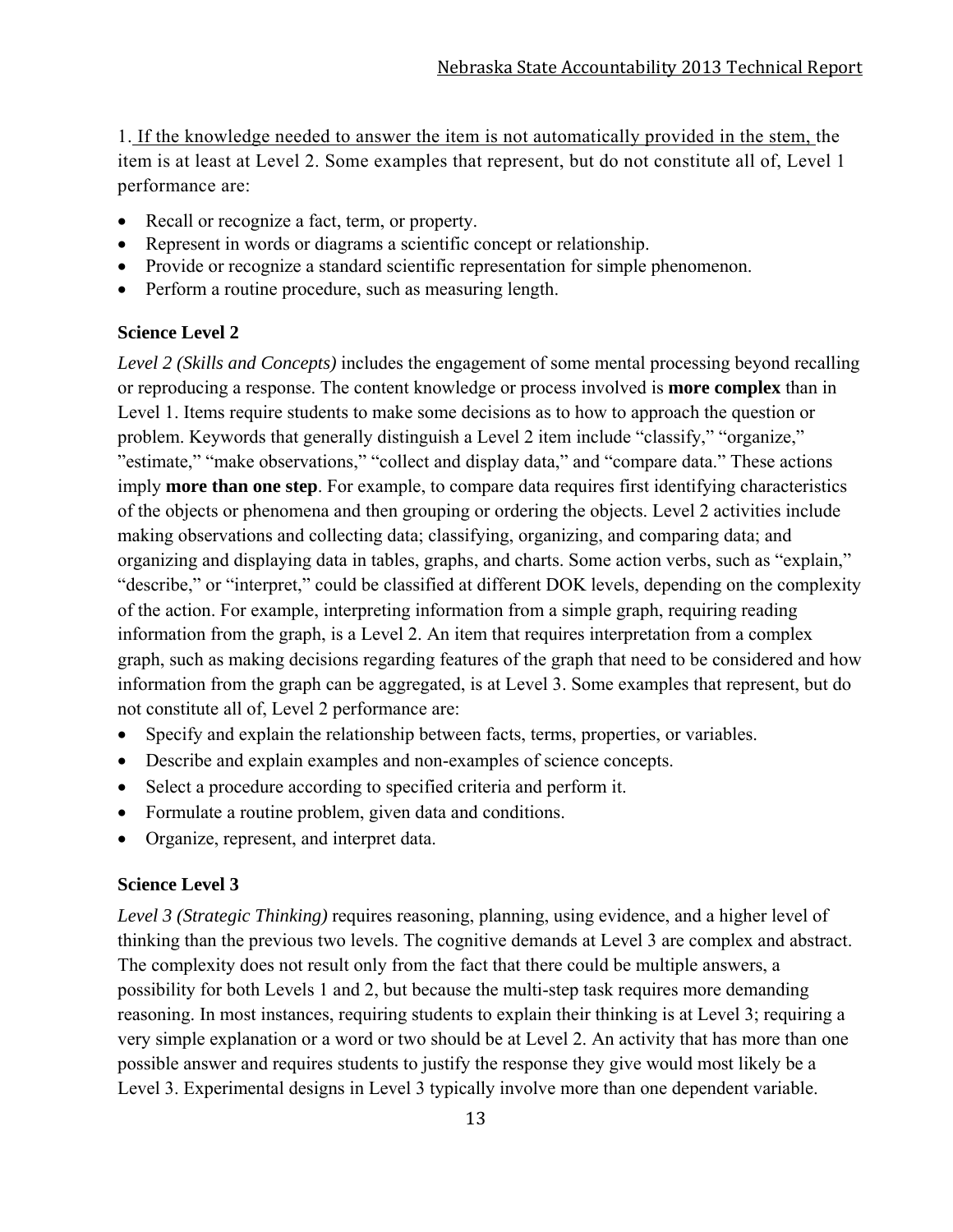Other Level 3 activities include drawing conclusions from observations; citing evidence and developing a logical argument for concepts; explaining phenomena in terms of concepts; and using concepts to solve non-routine problems. Some examples that represent, but do not constitute all of, Level 3 performance are:

- Identify research questions and design investigations for a scientific problem.
- Solve non-routine problems.
- Develop a scientific model for a complex situation.
- Form conclusions from experimental data.

#### **Science Level 4**

*Level 4 (Extended Thinking)* involves high cognitive demands and complexity. Students are required to make several connections—relate ideas within the content area or among content areas—and have to select or devise one approach among many alternatives to solve the problem. Many on-demand assessment instruments will not include any assessment activities that could be classified as Level 4. However, standards, goals, and objectives can be stated in such a way as to expect students to perform extended thinking. "Develop generalizations of the results obtained and the strategies used and apply them to new problem situations," is an example of a grade 8 objective that is a Level 4. Many, but not all, performance assessments and open-ended assessment activities requiring significant thought will be Level 4.

Level 4 requires complex reasoning, experimental design and planning, and probably will require an extended period of time either for the science investigation required by an objective, or for carrying out the multiple steps of an assessment item. However, the extended time period is not a distinguishing factor if the required work is only repetitive and does not require applying significant conceptual understanding and higher-order thinking. For example, if a student has to take the water temperature from a river each day for a month and then construct a graph, this would be classified as a Level 2 activity. However, if the student conducts a river study that requires taking into consideration a number of variables, this would be a Level 4. Some examples that represent, but do not constitute all of, Level 4 performance are:

- Based on data provided from a complex experiment that is novel to the student, deduce the fundamental relationship between a controlled variable and an experimental variable.
- Conduct an investigation, from specifying a problem to designing and carrying out an experiment, to analyzing its data and forming conclusions.

#### **Source of Challenge Criterion**

Source of Challenge criterion is only used to identify items where the major cognitive demand is inadvertently placed and is other than the targeted skill, concept, or application. Cultural bias or specialized knowledge could be reasons for an item to have a source of challenge problem. Such items'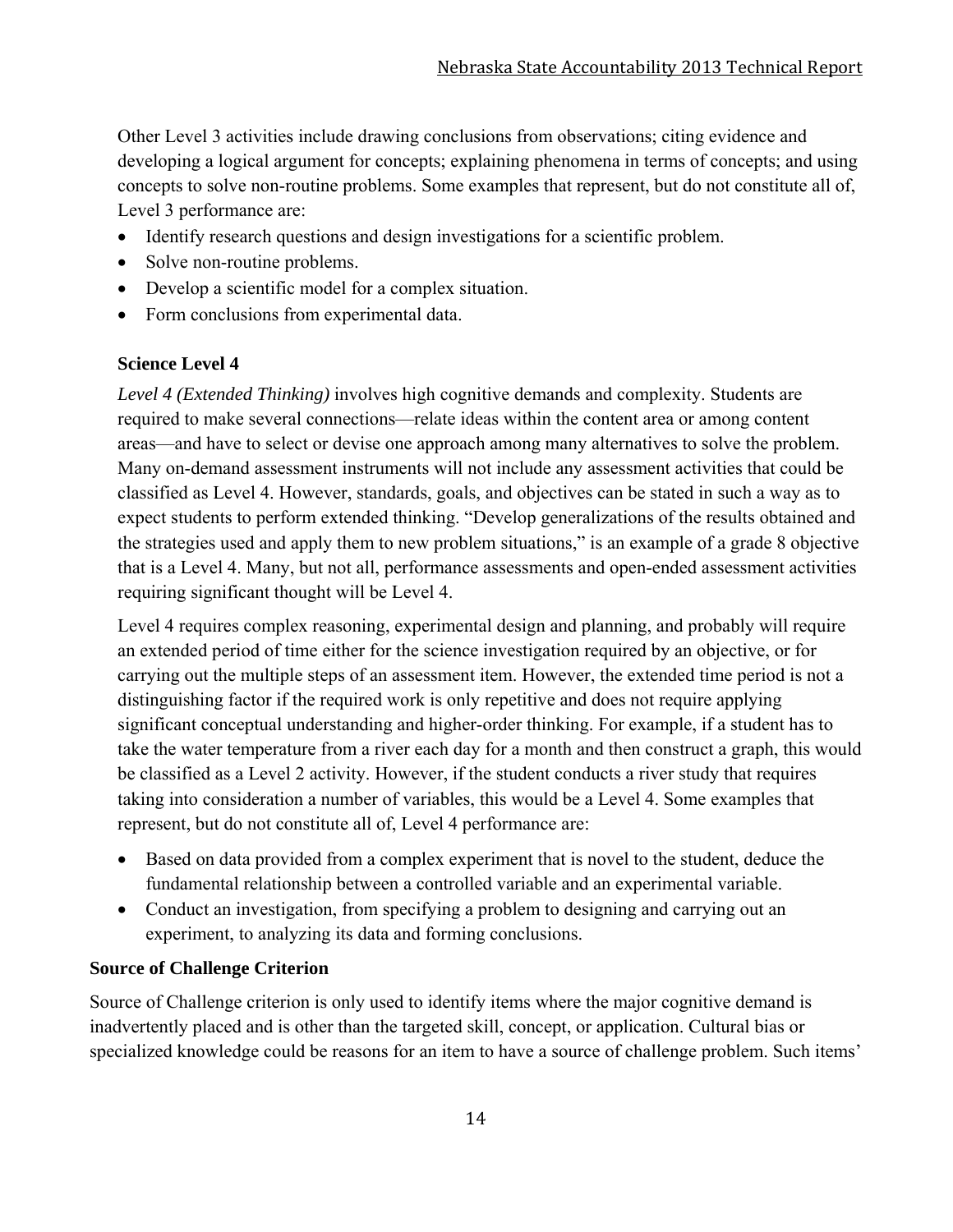characteristics may cause some students to not answer an assessment item or answer an assessment item incorrectly or at a lower level even though they have the understanding and skills being assessed.

Item Content Review: Prior to field testing, all newly developed test passages/items were submitted to grade-level content committees for review. The content committees consisted of Nebraska educators from school districts throughout the state. The primary responsibility of the content committees was to evaluate items with regard to quality and content classification, including grade-level appropriateness, estimated difficulty, DOK, and source of challenge. They also suggested revisions, if appropriate. The committees also reviewed the items for adherence to the principles of universal design, including language demand and issues of bias, fairness, and sensitivity.

Item review committee members were selected by the NDE. The NDE test development team members facilitated the process. Training was provided by the NDE and included how to review items for technical quality and content quality, including DOK and adherence to principles of universal design. In addition, training included providing committee members with the procedures for item review.

Committee members reviewed the items for quality and content, as well as for the following categories:

- Indicator (standard) Alignment
- Difficulty Level (classified as Low, Medium, or High)
- DOK (classified as Recall, Application, or Strategic Thinking)
- Correct Answer
- Quality of Graphics
- Appropriate Language Demand
- Freedom from Bias (classified as Yes or No)

Committee members were asked to flag items that needed revision and to denote suggested revisions on the flagged item cards.

Security was addressed by adhering to a strict set of procedures. Items in binders did not leave the meeting rooms and were accounted for at the end of each day before attendees were dismissed. All attendees, with the exception of the NDE staff, were required to sign a Confidentiality Agreement (Appendix D).

Sensitivity and Bias Review: Prior to field testing items, all newly developed test items were submitted to a Bias and Sensitivity Committee for review. The committee's primary responsibility was to evaluate passages and items as to acceptability with regard to bias and sensitivity issues. They also made recommendations for changes or deletion of items in order to remove the area of concern. The bias/sensitivity committee was composed of Nebraska educators who represented the diversity of students. All committee members were trained by an NDE test development lead to review items for bias and sensitivity issues using *Fairness in Testing* training manual developed by DRC (Appendix E).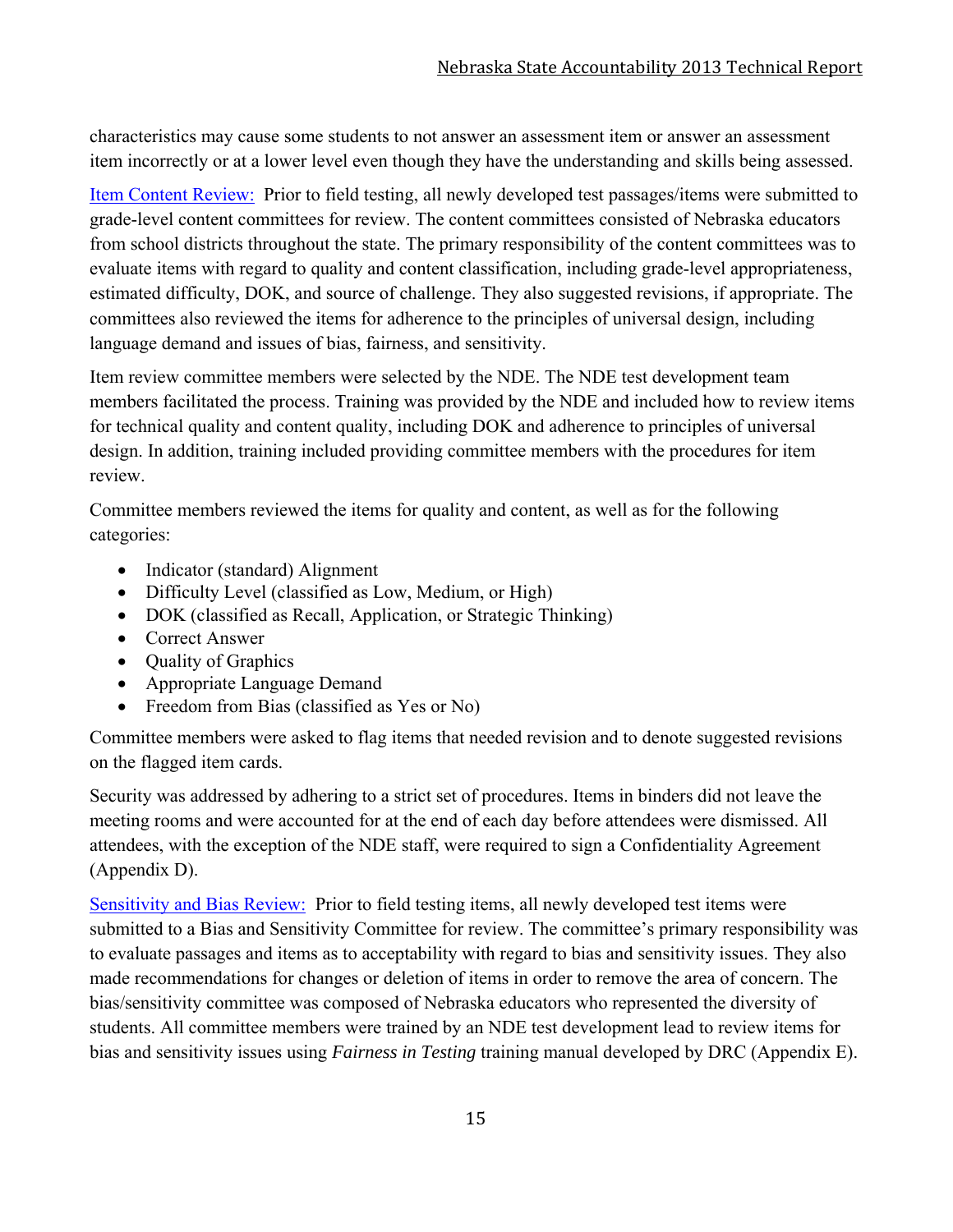All passages/items were read by all of the respective committee members. Each member noted bias and/or sensitivity comments on a review form. All comments were then compiled and the actions taken on these items were recorded by the NDE. Committee members were required to sign a Confidentiality Agreement and strict security measures were in place to ensure that secure materials remained guarded (Appendix D).

# 2.6 ITEM BANKING

DRC maintains an item bank (IDEAS) that provides a repository of item image, history, statistics, and usage. IDEAS includes a record of all newly created items together with item data from each item field test. It also includes all data from the operational administration of the items. Within IDEAS, DRC:

- updates the Nebraska item bank after each administration;
- updates the Nebraska item bank with newly developed items;
- monitors the Nebraska item bank to ensure an appropriate balance of items aligned with content standards, goals, and objectives;
- monitors item history statistics; and
- monitors the Nebraska item bank for an appropriate balance of DOK levels.

# 2.7 THE OPERATIONAL FORM CONSTRUCTION PROCESS

The Spring 2013 operational forms were constructed in Lincoln, Nebraska in August 2012 (Reading and Mathematics) and September 2012 (Science). The forms were constructed by NDE representatives and DRC content specialists. Training was provided by DRC for the forms construction process.

Prior to the construction of the operational forms, DRC Test Development content specialists reviewed the test blueprints to ensure that there was alignment between the items and the indicators, including the number of items per standard for each content-area test.

DRC Psychometricians provided Test Development specialists with an overview of the psychometric guidelines and targets for operational forms construction. The foremost guideline was for item content to match the test blueprint (Table of Specifications) for the given content. The point-biserial correlation guideline was to be greater than 0.3 (with a requirement for no point-biserial correlation less than zero). In addition, the average target *p*-value for each test was to be about 0.65. A Differential Item Functioning (DIF) code of C was to be avoided (unless no other items were available to fulfill a blueprint requirement). The overall summary of the actual approved *p*-value and biserial of the forms is provided in the summary table later in this document.

DRC Test Development specialists printed a copy of each item card, with accompanying item characteristics, image, and psychometric data. Test Development specialists verified the accuracy of each item card, making sure that the item image has its correct item characteristics. Test Development specialists carefully reviewed each item card's psychometric data to ensure it is complete and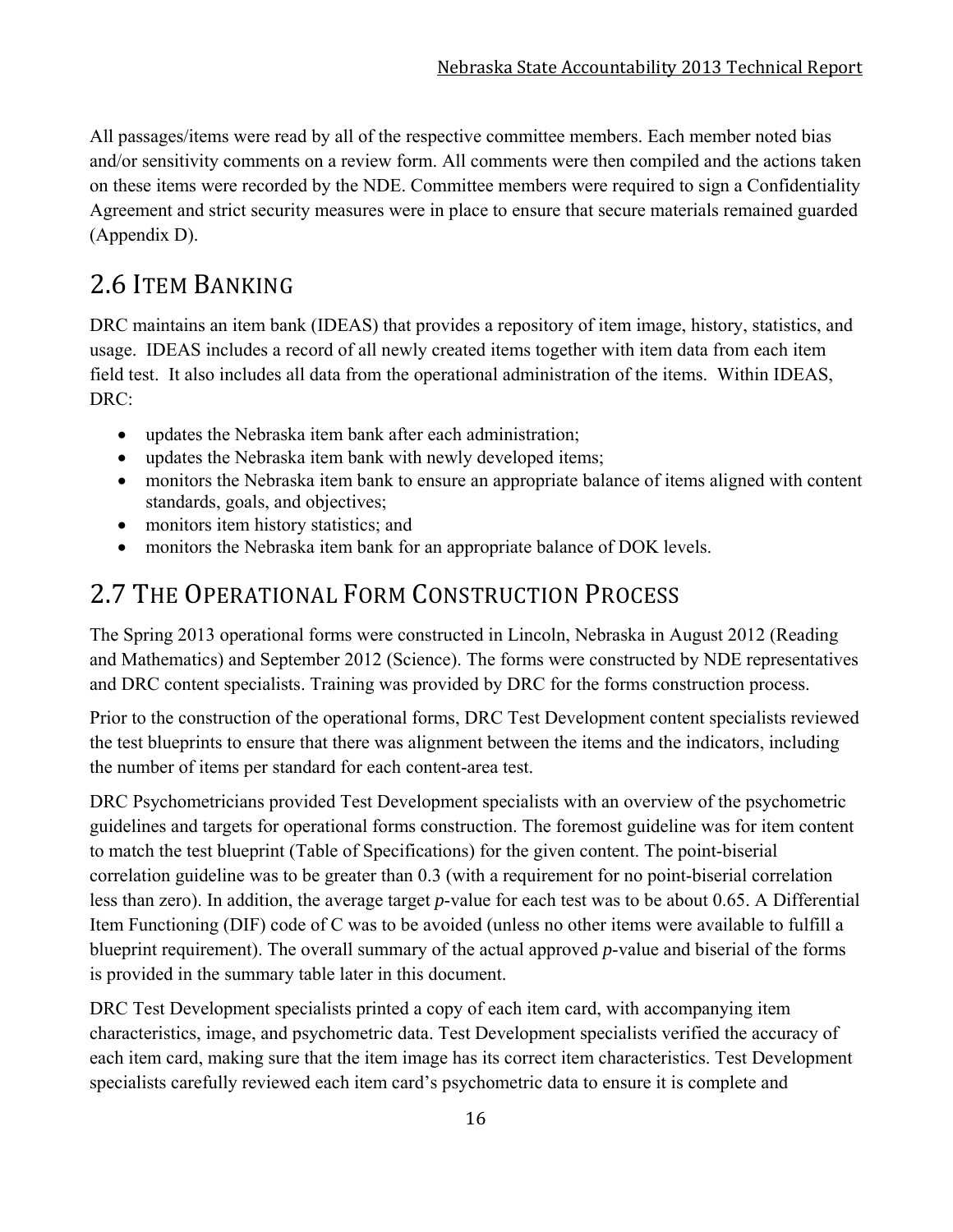reasonable. For Reading, the item cards (items and passages) were compiled in binders and sorted by *p*-values from highest to lowest by passage with associated items. For Mathematics and science, the item cards were compiled in binders and sorted by *p*-values from highest to lowest by standard and indicator.

The NDE and DRC also checked to see that each item met technical quality for well-crafted items, including:

- only one correct answer,
- wording that is clear and concise,
- grammatical correctness,
- appropriate item complexity and cognitive demand,
	- o appropriate range of difficulty,
	- o appropriate depth-of-knowledge alignment,
- aligned with principles of Universal Design, and
- free of any content that might be offensive, inappropriate, or biased (content bias).

NDE representatives and DRC Test Development specialists made initial grade-level selections of the items (passages and items for Reading), known as the "pull list," to be included on the 2013 operational forms. The goal was for the first pull of the items to meet the Table of Specification (TOS) guidelines and psychometric guidelines specific to each content area. As items were selected, the unique item codes were entered into a form building template which contained the item pool with statistics and item characteristics. The template automatically calculated the *p*-value, biserial, number of items per indicator and standard, number of items per DOK level (1, 2, or 3), and distribution of answer key as items were selected for each grade. As items were selected, the item characteristics (key, DOK, and alignment to indicator) were verified.

Differential Item Functioning in Operational Form Construction: DIF is present when the likelihood of success on an item is influenced by group membership. A pattern of such results may suggest the presence of, but does not prove, *item bias*. Actual item bias may present negative group stereotypes, may use language that is more familiar to one subpopulation than to another, or may present information in a format that disadvantages certain learning styles. While the source of item bias is often clear to trained judges, many instances of DIF may have no identifiable cause (resulting in false positives). As such, DIF is not used as a substitute for rigorous, hands-on reviews by content and bias specialists. Instead, DIF helps to organize the review of the instances in which bias is suggested. No items are automatically rejected simply because a statistical method flagged them or automatically accepted because they were not flagged.

During the operational form-pull process, the DIF code for every item proposed for use in the operational (core) is examined. To the greatest extent possible, the blueprint is met through the use of items with statistical DIF codes of A. Although DIF codes of B and C are not desirable and are deliberately avoided, the combination of the required blueprint and the depth of the available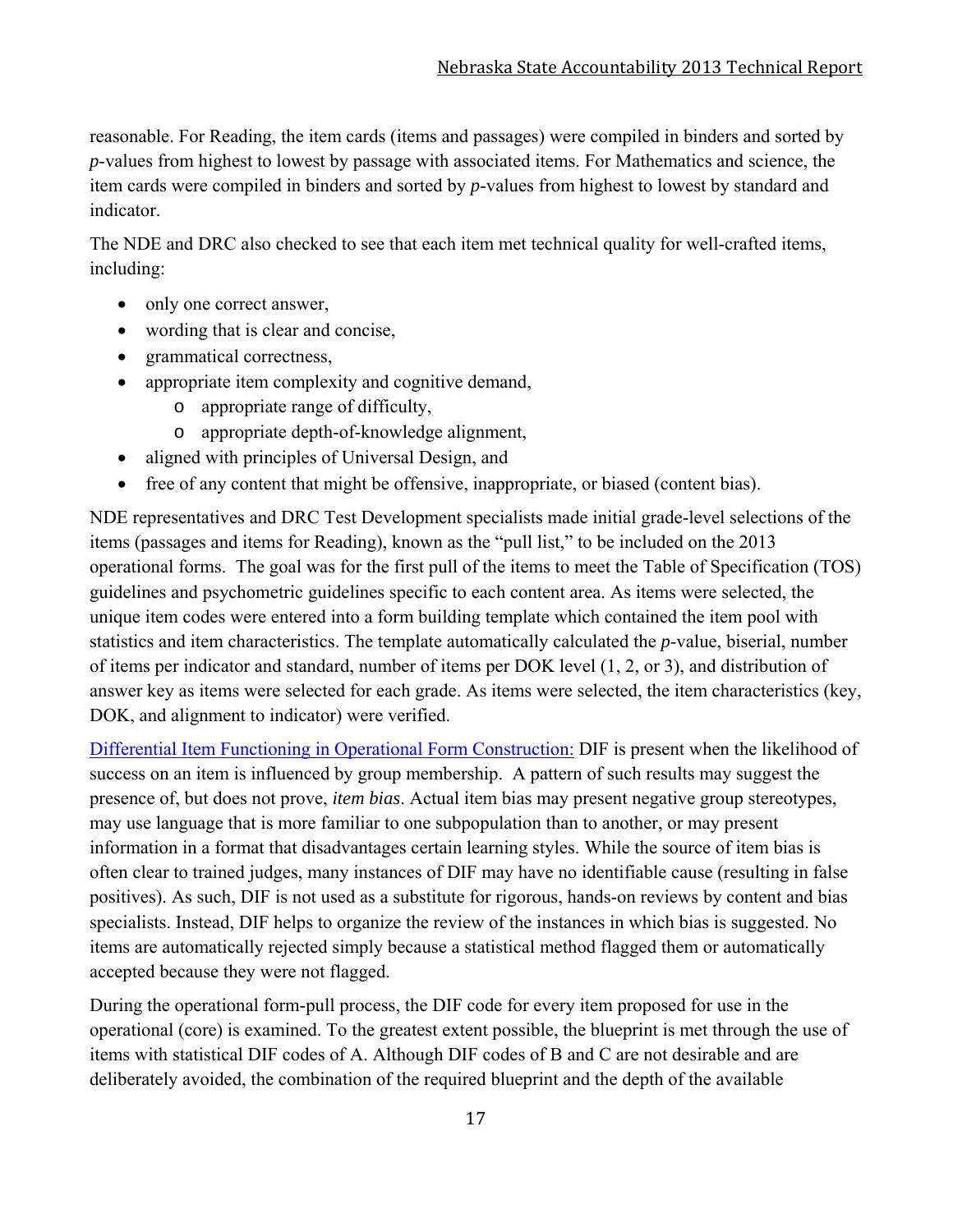operational-ready item pool occasionally requires that items with B and C DIF are considered for operational use. In addition, for passage-based tests like reading (in which each item available in the item pool is linked to a set of passage-based items), the ability to use a minimum number of items associated with a passage may require the use of an item with a B or C DIF code. In any case, prior to allowing exceptions of this nature, every attempt is made to re-craft the core to avoid the use of the item with B or C DIF. Before allowing any exception to be made, the item in question is examined to determine whether the suggested bias is identifiable. If the suggested bias is determined to be valid, the item is not used.

Review of the Items and Test Forms: At every stage of the test development process the match of the item to the content standard was reviewed and verified, since establishing content validity is one of the most important aspects in the legal defensibility of a test. As a result, it is essential that an item selected for a form link directly to the content curriculum standard and performance standard to which it is measuring. Test Development specialists verified all items against their classification codes and item maps, both to evaluate the correctness of the classification and to ensure that the given task measures what it purports to measure.

# 2.8 READING ASSESSMENT

Test Design: The NeSA-R operational test includes operational passages with associated items and one field test passage with associated items. This test was administered online via the test engine developed and managed by CAL. One form of the test was also published in a printed test booklet for students needing accommodation provided by paper/pencil test. Depending on grade, the forms contained 45 to 50 operational items.

| Grade          | <b>Total No. of MC</b><br><b>Core Items</b> | <b>No. of Embedded</b><br><b>FT Items per Form</b><br>(1 passage) | <b>Total Items</b><br>per Form | <b>Total No. of</b><br><b>Equivalent</b><br><b>FT Forms</b> | <b>Total Core</b><br><b>Points</b> | <b>Total No. of MC</b><br><b>Items Added to</b><br>the Bank |
|----------------|---------------------------------------------|-------------------------------------------------------------------|--------------------------------|-------------------------------------------------------------|------------------------------------|-------------------------------------------------------------|
| 3              | 45                                          | 10                                                                | 55                             | 5                                                           | 45                                 | 50                                                          |
| 4              | 45                                          | 10                                                                | 55                             | 5                                                           | 45                                 | 50                                                          |
| 5              | 48                                          | 10                                                                | 58                             | 5                                                           | 48                                 | 50                                                          |
| 6              | 48                                          | 10                                                                | 58                             | 5                                                           | 48                                 | 50                                                          |
| $\overline{7}$ | 48                                          | 10                                                                | 58                             | 5                                                           | 48                                 | 50                                                          |
| 8              | 50                                          | 10                                                                | 60                             | 5                                                           | 50                                 | 50                                                          |
| 11             | 50                                          | 10                                                                | 60                             | 5                                                           | 50                                 | 50                                                          |

#### **Table 2.8.1 Reading 2013 Operational Test**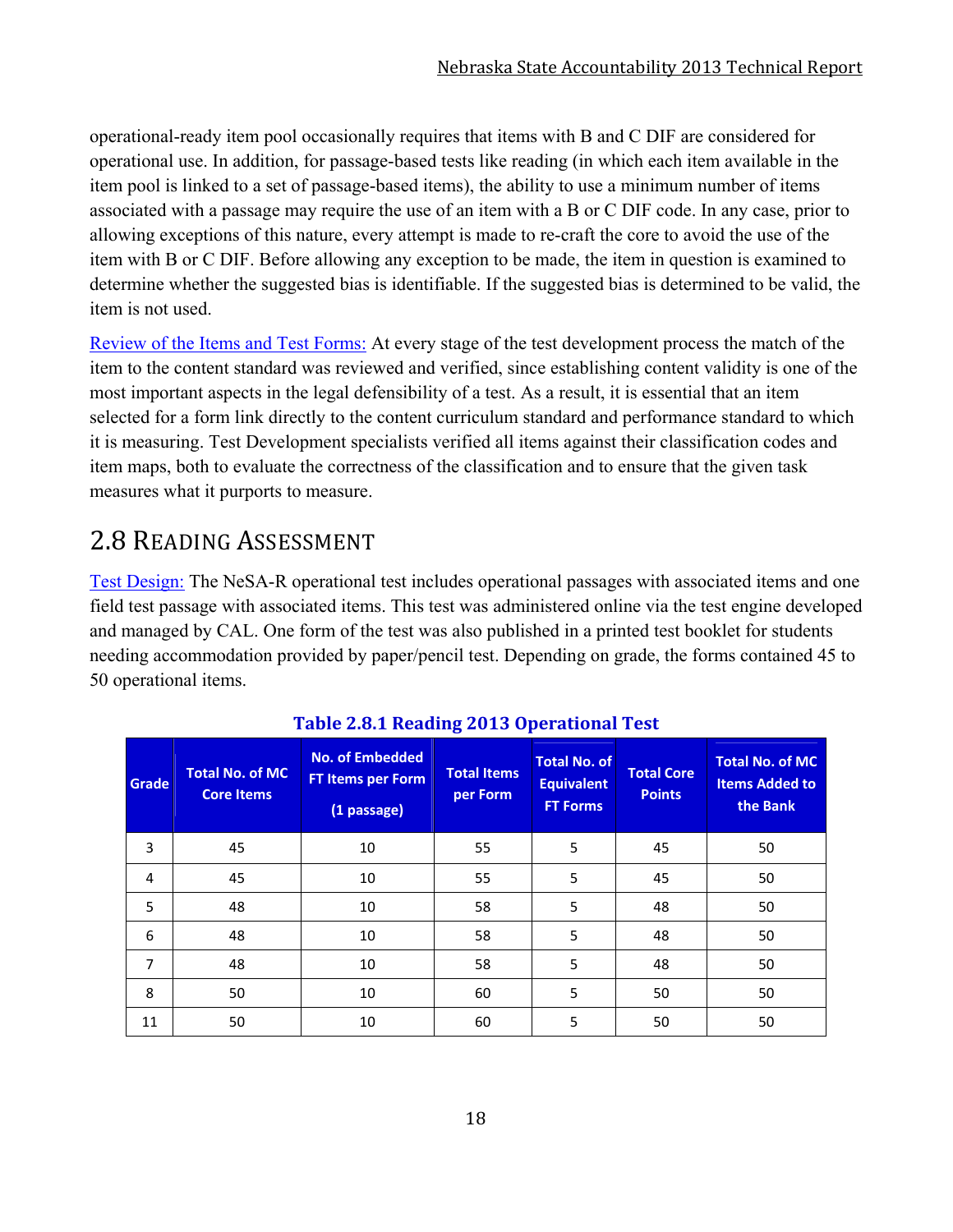Psychometric Targets: The goal for the operational forms was to meet a mean *p*-value of approximately 0.65 with values restricted to the range of 0.30 to 0.90 and point-biserial correlations greater than 0.25, based on previous field test results. However, these targets are secondary to constructing the best test possible. Some compromises were allowed when necessary to best meet the objective of the assessment, to conform to the test specifications, and to operate within the limitations of the item bank.

Equating Design: Spring 2013 was the fourth operational administration of NeSA-R. Approximately 70% of the assessment was constructed from passages and related items field tested from Spring 2009– 2012. The approximate remaining 30% of the assessment was constructed from an overlap of items and passages from the 2010, 2011 and 2012 operational (core) item positions from the Spring 2010, 2011 and 2012 operational forms.

In addition to the operational passage sets, each student received one randomly selected field test passage with items. The passages and items taken by each student were administered in two testing sessions each intended to be administered in a single class period. The operational passages were administered to the student in a random order, but the field test passage was maintained in a fixed position. Items within a passage were administered in a fixed order for the passage. Equating was accomplished by anchoring on the operational passage items and calibrating the field test items concurrently.

# 2.9 MATHEMATICS ASSESSMENT

Test Design: The NeSA-M operational test includes operational and field test items. This test was administered online via the test engine developed and managed by CAL. One form of the test was also published in a printed test booklet for students needing accommodation provided by paper/pencil test. Depending on grade, the forms contained 50 to 60 operational items.

| Grade | <b>Total No. of MC</b><br><b>Core Items</b> | <b>No. of Embedded</b><br>FT Items per Form | <b>Total Items</b><br>per Form | <b>Total No. of</b><br><b>Equivalent</b><br><b>FT Forms</b> | <b>Total Core</b><br><b>Points</b> | <b>Total No. of MC</b><br><b>Items Added to</b><br>the Bank |  |
|-------|---------------------------------------------|---------------------------------------------|--------------------------------|-------------------------------------------------------------|------------------------------------|-------------------------------------------------------------|--|
| 3     | 50                                          | 10                                          | 60                             | 5                                                           | 50                                 | 50                                                          |  |
| 4     | 55                                          | 10                                          | 65                             | 5                                                           | 55                                 | 50                                                          |  |
| 5     | 55                                          | 10                                          | 65                             | 5                                                           | 55                                 | 50                                                          |  |
| 6     | 58                                          | 10                                          | 68                             | 5                                                           | 58                                 | 50                                                          |  |
| 7     | 58                                          | 10                                          | 68                             | 5                                                           | 58                                 | 50                                                          |  |
| 8     | 60                                          | 10                                          | 70                             | 5                                                           | 60                                 | 50                                                          |  |
| 11    | 60                                          | 10                                          | 70                             | 5                                                           | 60                                 | 50                                                          |  |

**Table 2.9.1 Mathematics 2013 Operational Test**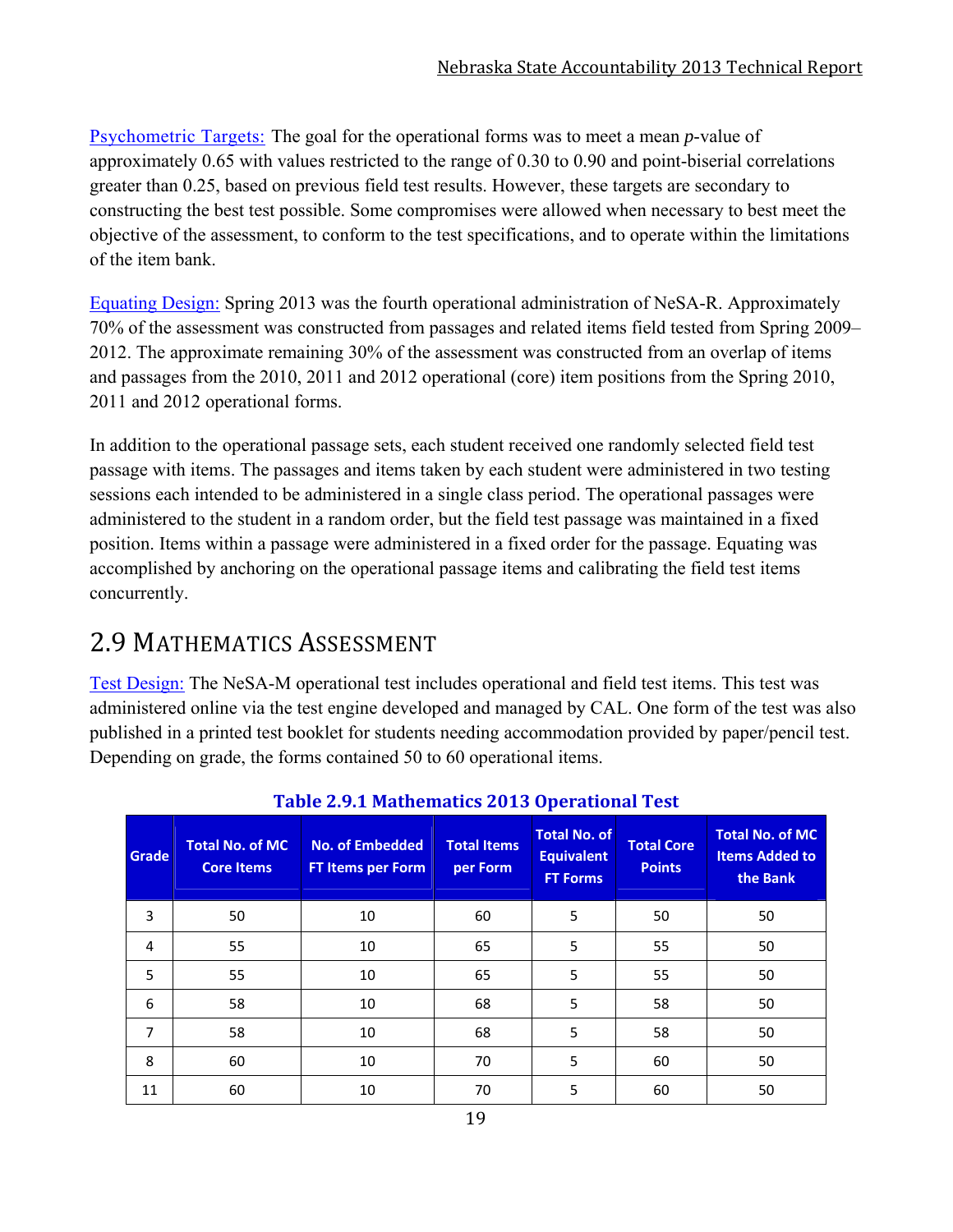Psychometric Targets: The goal for the operational forms was to meet a mean *p*-value of approximately 0.65 with values restricted to the range of 0.3 to 0.9 and point-biserial correlations greater than 0.25, based on previous field test results. However, these targets are secondary to constructing the best test possible. Some compromises were allowed when necessary to best meet the objective of the assessment, to conform to the test specifications, and to operate within the limitations of the item bank.

Equating Design: Spring 2013 was the third operational administration of NeSA-M. Approximately 70% of the assessment was constructed from items field tested from Spring 2010–2012. The approximate remaining 30% of the assessment was constructed from an overlap of items from the 2011 and 2012 operational (core) item positions from the 2011 and 2012 operational forms.

In addition to the operational items, each student received 10 randomly selected field test items. The items taken by each student were administered in two testing sessions each intended to be administered in a single class period. The operational items were administered to the student in a random order, but the field test items were maintained in fixed positions. Equating was accomplished by anchoring on the operational items and calibrating the field test items concurrently.

# 2.10 SCIENCE ASSESSMENT

Test Design: The NeSA-S operational test includes operational and field test items. This test was administered online via the test engine developed and managed by CAL. One form of the test was also published in a printed test booklet for students needing accommodation provided by paper/pencil test. Depending on grade, the forms contained 50 to 60 operational items.

| Grade | <b>No. Operational</b><br><b>Items</b> | <b>No. of Embedded</b><br><b>FT Items per Form</b> | <b>Total Items</b> | <b>Total No.</b><br>of FT<br><b>Forms</b> | <b>Total No. of Items</b><br><b>Field Tested</b> |
|-------|----------------------------------------|----------------------------------------------------|--------------------|-------------------------------------------|--------------------------------------------------|
| 5     | 50                                     | 10                                                 | 60                 | 5                                         | 50                                               |
| 8     | 60                                     | 10                                                 | 70                 | 5                                         | 50                                               |
| 11    | 60                                     | 10                                                 | 70                 | 5                                         | 50                                               |

| <b>Table 2.10.1 Science 2013 Operational Test</b> |  |  |
|---------------------------------------------------|--|--|
|---------------------------------------------------|--|--|

Psychometric Targets: The goal for the operational forms was to meet a mean *p*-value of approximately 0.65 with values restricted to the range of 0.3 to 0.9 and point-biserial correlations greater than 0.25, based on previous field test results. However, these targets are secondary to constructing the best test possible. Some compromises were allowed when necessary to best meet the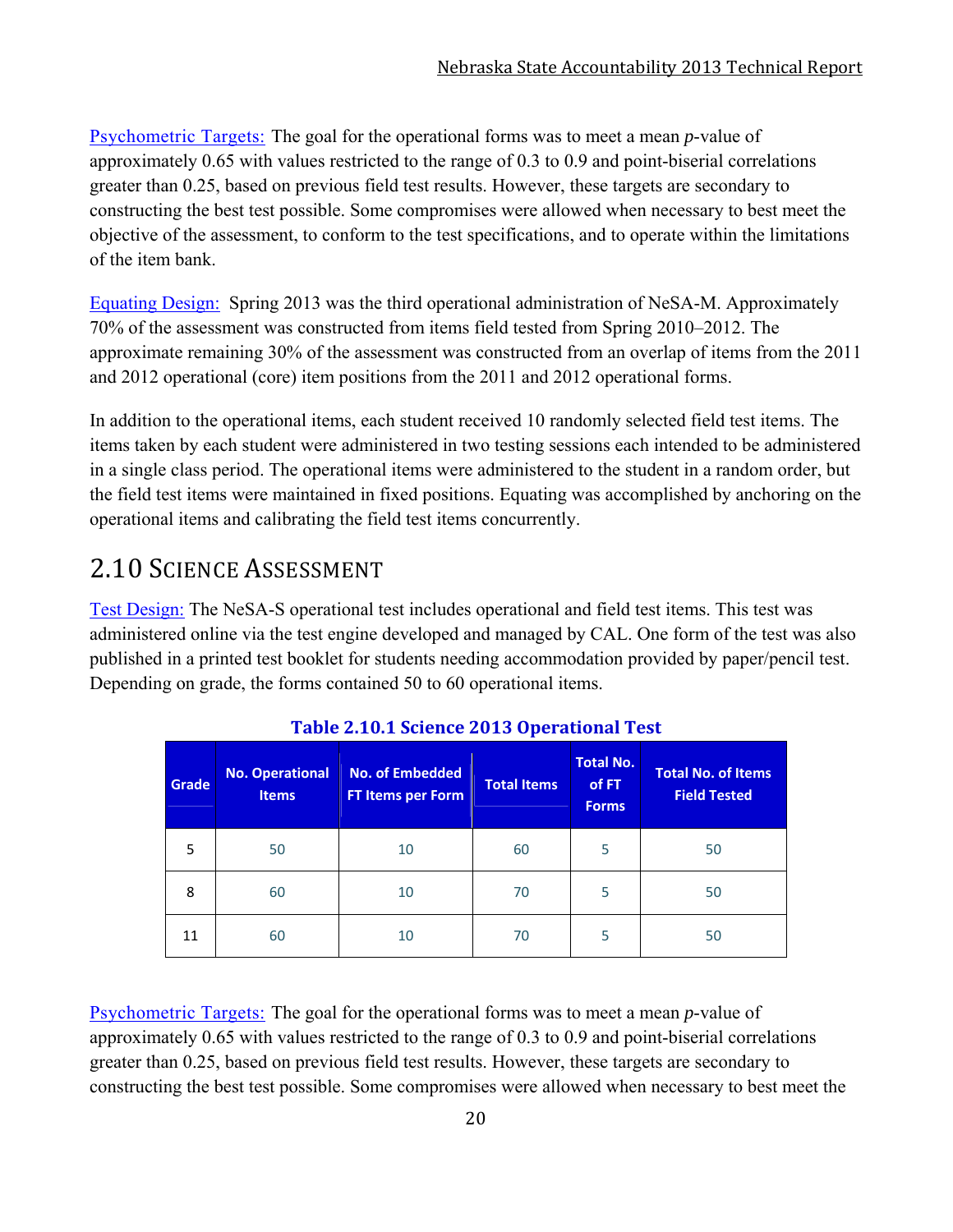objective of the assessment, to conform to the test specifications, and to operate within the limitations of the item bank.

Equating Design: Spring 2013 was the second operational administration of NeSA-S. Approximately 70% of the assessment was constructed from items field tested in Spring 2011 and 2012. The approximate remaining 30% of the assessment was constructed from an overlap of items from the 2012 operational (core) item positions from the 2012 operational forms.

In addition to the operational items, each student received 10 randomly selected field test items. The items taken by each student were administered in two testing sessions each intended to be administered in a single class period. The operational items were administered to the student in a random order, but the field test items were maintained in fixed positions. Equating was accomplished by anchoring on the operational items and calibrating the field test items concurrently.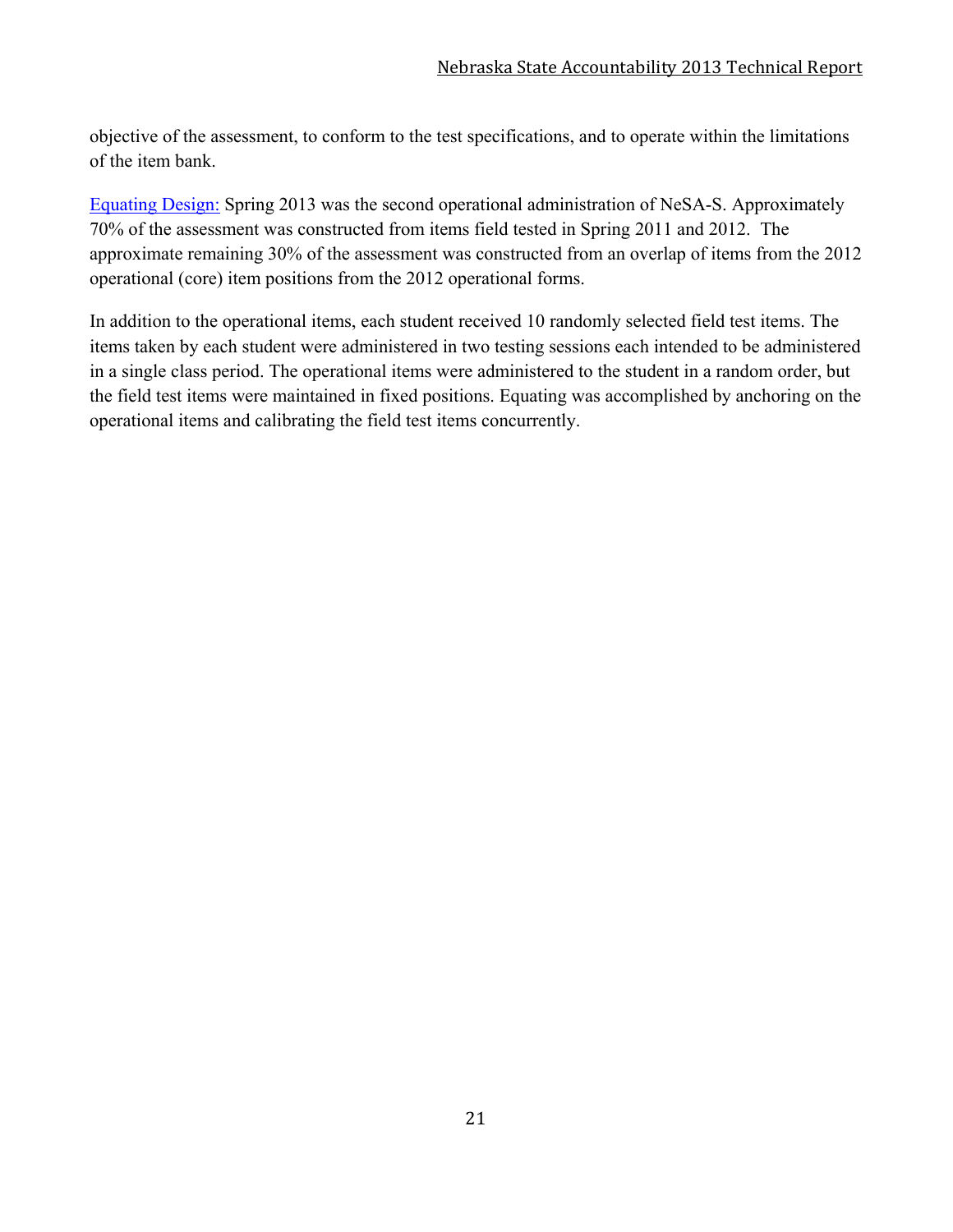# **3. STUDENT DEMOGRAPHICS**

Three areas of student demographics are discussed below, summary demographics and accommodations, summary information on the number of students tested with breakdowns by mode, and summary information on testing times.

## 3.1 DEMOGRAPGICS AND ACCOMMODATIONS

Gender, ethnicity, food program status (FRL), Limited English Proficiency/English Language Learners (LEP/ELL) status, Special Education status (SPED), and accommodation status data was collected for all students who participated and attempted the 2013 NeSA assessments. This summary of student demographics by grade and content area is provided in Tables 3.1.1– 3.1.7. These tables show that for each grade, over 22,000 students took the assessment. Of those students across grades, half are males, half are females, over half are white, and less than one fifth are Hispanic. Among the students across grades, about 35% to 47% are eligible for FRL, 2% to 8% are LEP/ELL, and 11% to 15% belong to at least one SPED category. For all three of these programs/categories, the participation rate is lower for upper grade students. In terms of the test accommodations, there are about 5% to 14% of the students across grade and content area that report at least one type of accommodation (see row 'Total' for 'Accommodation' in the table). Similar to the rate for FRL, LEP/ELL, and SPED across grades, the rate for accommodation is lower for high school students (Grade 11). Across all grades, the 'Timing/Schedule/Setting' is the most utilized accommodation (about 7-9% for Grade 3-8, and 3% for Grade 11), followed by the 'Content Presentation' (about 6-8% for Grade 3-7, and 3-5% for Grade 8 and 11). For lower-grade students, (direct or indirect) 'Linguistic Support with Content and Test Items, and Test Directions' is reported (about 4-5% for Grade 3-5), too.

| - 8- T              |                                              |                |       |                    |       |
|---------------------|----------------------------------------------|----------------|-------|--------------------|-------|
| Grade 3             |                                              | <b>Reading</b> |       | <b>Mathematics</b> |       |
|                     |                                              | <b>Count</b>   | %     | <b>Count</b>       | %     |
| <b>All Students</b> |                                              | 22712          | 100.0 | 22752              | 100.0 |
| Gender              | Female                                       | 11106          | 48.9  | 11124              | 48.9  |
|                     | Male                                         | 11606          | 51.1  | 11628              | 51.1  |
| Race/Ethnicity      | American Indian/Alaska Native                | 325            | 1.4   | 325                | 1.4   |
|                     | Asian                                        | 490            | 2.2   | 514                | 2.3   |
|                     | <b>Black</b>                                 | 1506           | 6.6   | 1510               | 6.6   |
|                     | Hispanic                                     | 3945           | 17.4  | 3958               | 17.4  |
|                     | Native Hawaiian or other Pacific<br>Islander | 22             | 0.1   | 22                 | 0.1   |

| Table 3.1.1 Grade 3 NeSA Summary Data: Demographics and Accommodations |  |  |
|------------------------------------------------------------------------|--|--|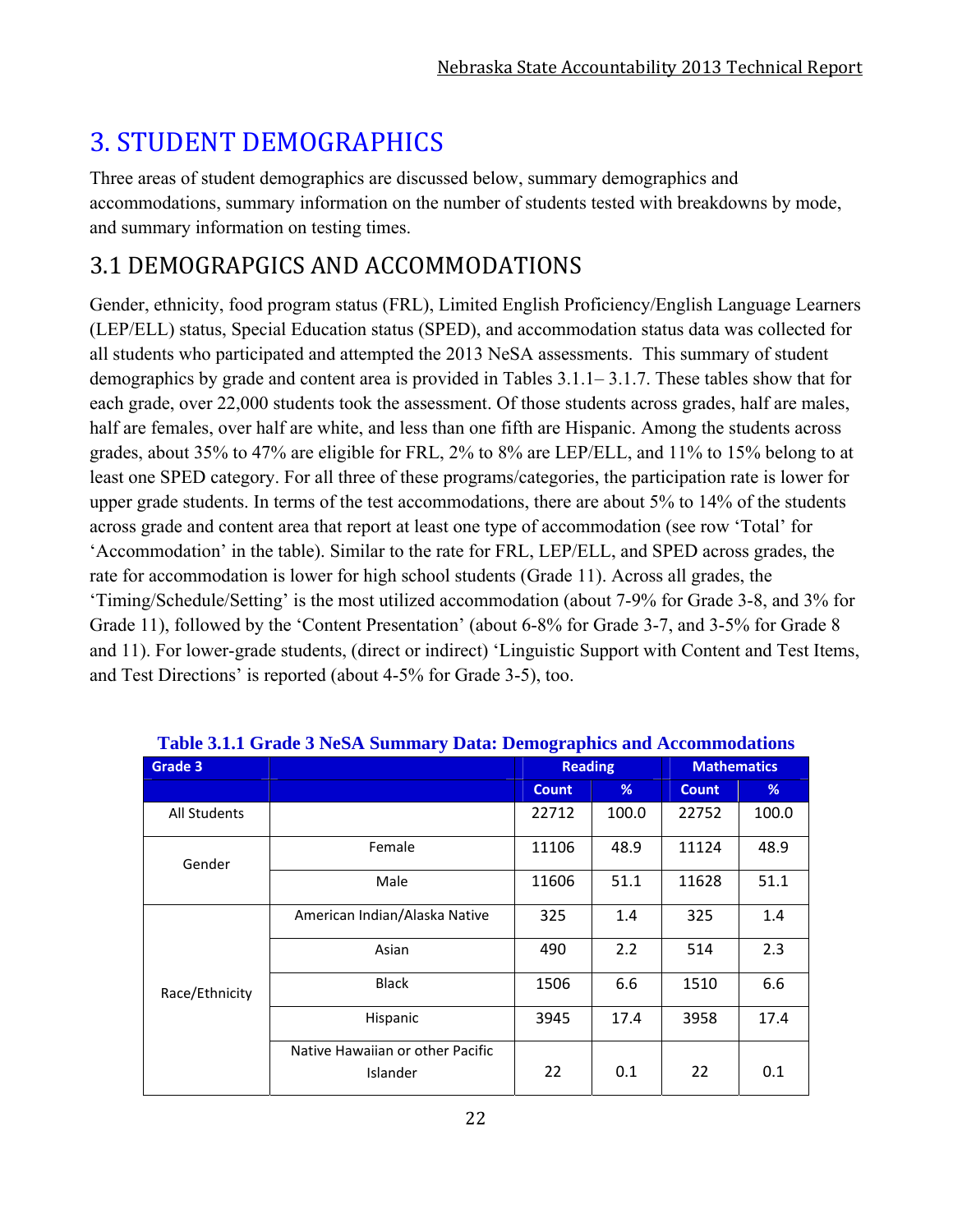| Grade 3      |                                                          | <b>Reading</b> |      | <b>Mathematics</b> |      |
|--------------|----------------------------------------------------------|----------------|------|--------------------|------|
|              |                                                          | <b>Count</b>   | %    | <b>Count</b>       | %    |
|              | White                                                    | 15632          | 68.8 | 15629              | 68.7 |
|              | Two or More Races                                        | 792            | 3.5  | 794                | 3.5  |
| Food Program | Yes                                                      | 10617          | 46.7 | 10640              | 46.8 |
|              | <b>No</b>                                                | 11995          | 52.8 | 12007              | 52.8 |
| LEP/ELL      | Yes                                                      | 1904           | 8.4  | 1954               | 8.6  |
|              | No                                                       | 20808          | 91.6 | 20798              | 91.4 |
| Special      | Yes                                                      | 3330           | 14.7 | 3325               | 14.6 |
| Education    | No                                                       | 19382          | 85.3 | 19427              | 85.4 |
|              | <b>Content Presentation</b>                              | 1590           | 7.0  | 1619               | 7.1  |
|              | Response                                                 | 787            | 3.5  | 991                | 4.4  |
|              | Timing/Schedule/Setting                                  | 1661           | 7.3  | 1666               | 7.3  |
|              | Direct Linguistic Support with Test<br><b>Directions</b> | 1197           | 5.3  | 1216               | 5.3  |
| Accommo-     | Direct Linguistic Support with<br>Content and Test items | 1378           | 6.1  | 1399               | 6.1  |
| dations      |                                                          |                |      |                    |      |
|              | Indirect Linguistic Support                              | 1154           | 5.1  | 1179               | 5.2  |
|              | Spanish                                                  | 9              | 0.0  | 19                 | 0.1  |
|              | Braille*                                                 | 0              | 0.0  | $\mathbf 0$        | 0.0  |
|              | Large Print*                                             | 10             | 0.0  | 9                  | 0.0  |
|              | Total                                                    | 3186           | 14.0 | 3235               | 14.2 |

| Table 3.1.2 Grade 4 NeSA Summary Data: Demographics and Accommodations |  |  |
|------------------------------------------------------------------------|--|--|
|                                                                        |  |  |

| <b>Grade 4</b>      |                               | <b>Reading</b> |       |              |       | <b>Mathematics</b> |  |
|---------------------|-------------------------------|----------------|-------|--------------|-------|--------------------|--|
|                     |                               | <b>Count</b>   | %     | <b>Count</b> | %     |                    |  |
| <b>All Students</b> |                               | 22206          | 100.0 | 22238        | 100.0 |                    |  |
| Gender              | Female                        | 10745          | 48.4  | 10758        | 48.4  |                    |  |
|                     | Male                          | 11461          | 51.6  | 11480        | 51.6  |                    |  |
| Race/Ethnicity      | American Indian/Alaska Native | 311            | 1.4   | 311          | 1.4   |                    |  |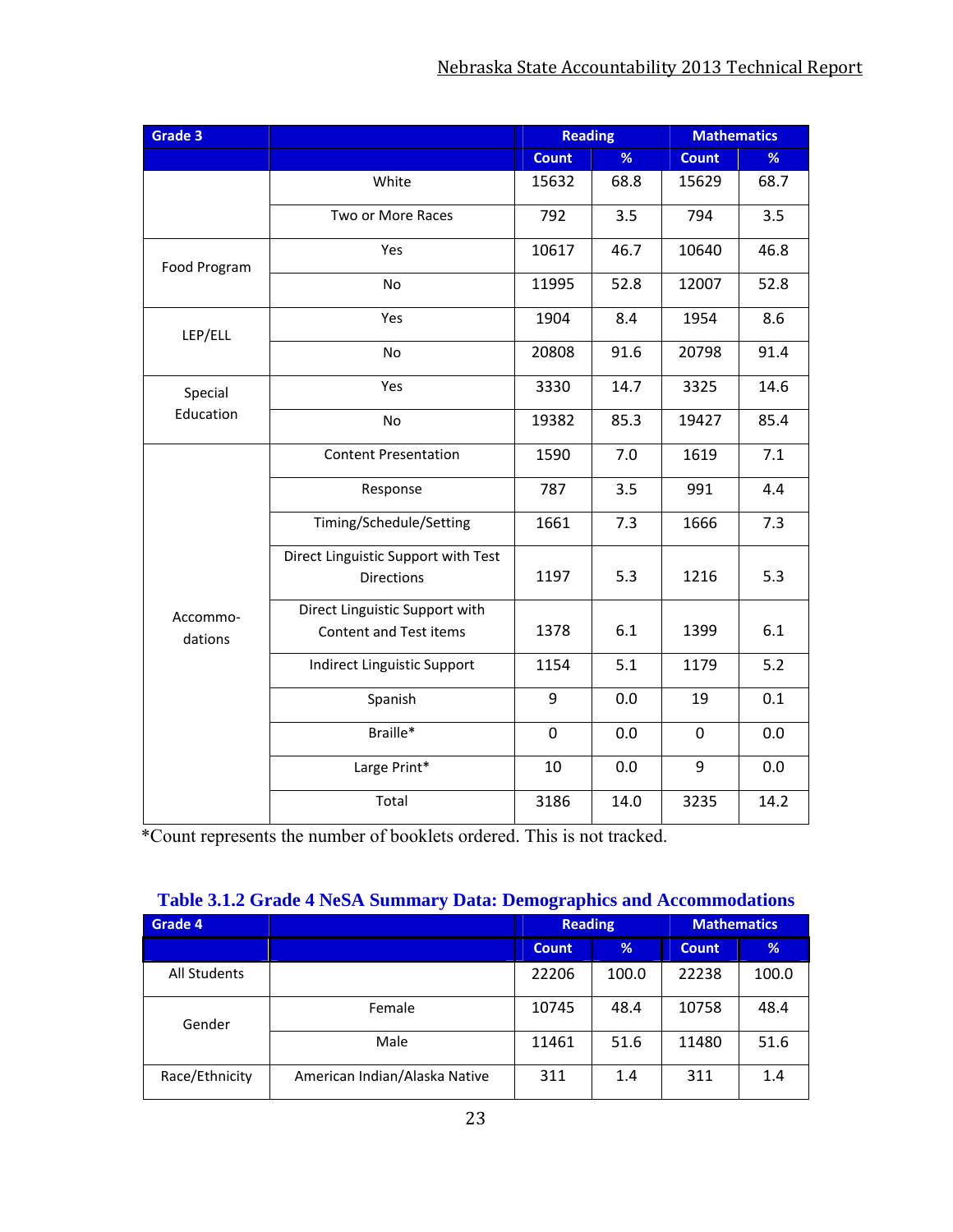| Grade 4             |                                                          | <b>Reading</b>          |         | <b>Mathematics</b> |         |
|---------------------|----------------------------------------------------------|-------------------------|---------|--------------------|---------|
|                     |                                                          | <b>Count</b>            | %       | <b>Count</b>       | %       |
|                     | Asian                                                    | 507                     | 2.3     | 516                | 2.3     |
|                     | <b>Black</b>                                             | 1435                    | 6.5     | 1438               | 6.5     |
|                     | Hispanic                                                 | 3863                    | 17.4    | 3887               | 17.5    |
|                     | Native Hawaiian or other Pacific                         |                         |         |                    |         |
|                     | Islander                                                 | 16                      | 0.1     | 16                 | 0.1     |
|                     | White                                                    | 15307                   | 68.9    | 15304              | 68.8    |
|                     | Two or More Races                                        | 767                     | 3.5     | 766                | 3.4     |
| Food Program        | Yes                                                      | 10159                   | 45.7    | 10163              | 45.7    |
|                     | No                                                       | 11958                   | 53.9    | 11970              | 53.8    |
| LEP/ELL             | Yes                                                      | 1553                    | 7.0     | 1597               | 7.2     |
|                     | No                                                       | 20653                   | 93.0    | 20641              | 92.8    |
| Special             | Yes                                                      | 3414                    | 15.4    | 3408               | 15.3    |
| Education           | No                                                       | 18792                   | 84.6    | 18830              | 84.7    |
|                     | <b>Content Presentation</b>                              | 1679                    | 7.6     | 1723               | 7.7     |
|                     | Response                                                 | 801                     | 3.6     | 1101               | 5.0     |
|                     | Timing/Schedule/Setting                                  | 1865                    | 8.4     | 1853               | 8.3     |
|                     | Direct Linguistic Support with Test<br><b>Directions</b> | 947                     | 4.3     | 981                | 4.4     |
| Accommo-<br>dations | Direct Linguistic Support with<br>Content and Test items | 1097                    | 4.9     | 1136               | 5.1     |
|                     | Indirect Linguistic Support                              | 964                     | 4.3     | 994                | 4.5     |
|                     | Spanish                                                  | 22                      | 0.1     | 38                 | 0.2     |
|                     | Braille*                                                 | $\overline{\mathbf{4}}$ | 0.0     | $\overline{2}$     | 0.0     |
|                     | Large Print*                                             | 13                      | $0.1\,$ | 14                 | $0.1\,$ |
|                     | Total                                                    | 3108                    | 14.0    | 3148               | 14.2    |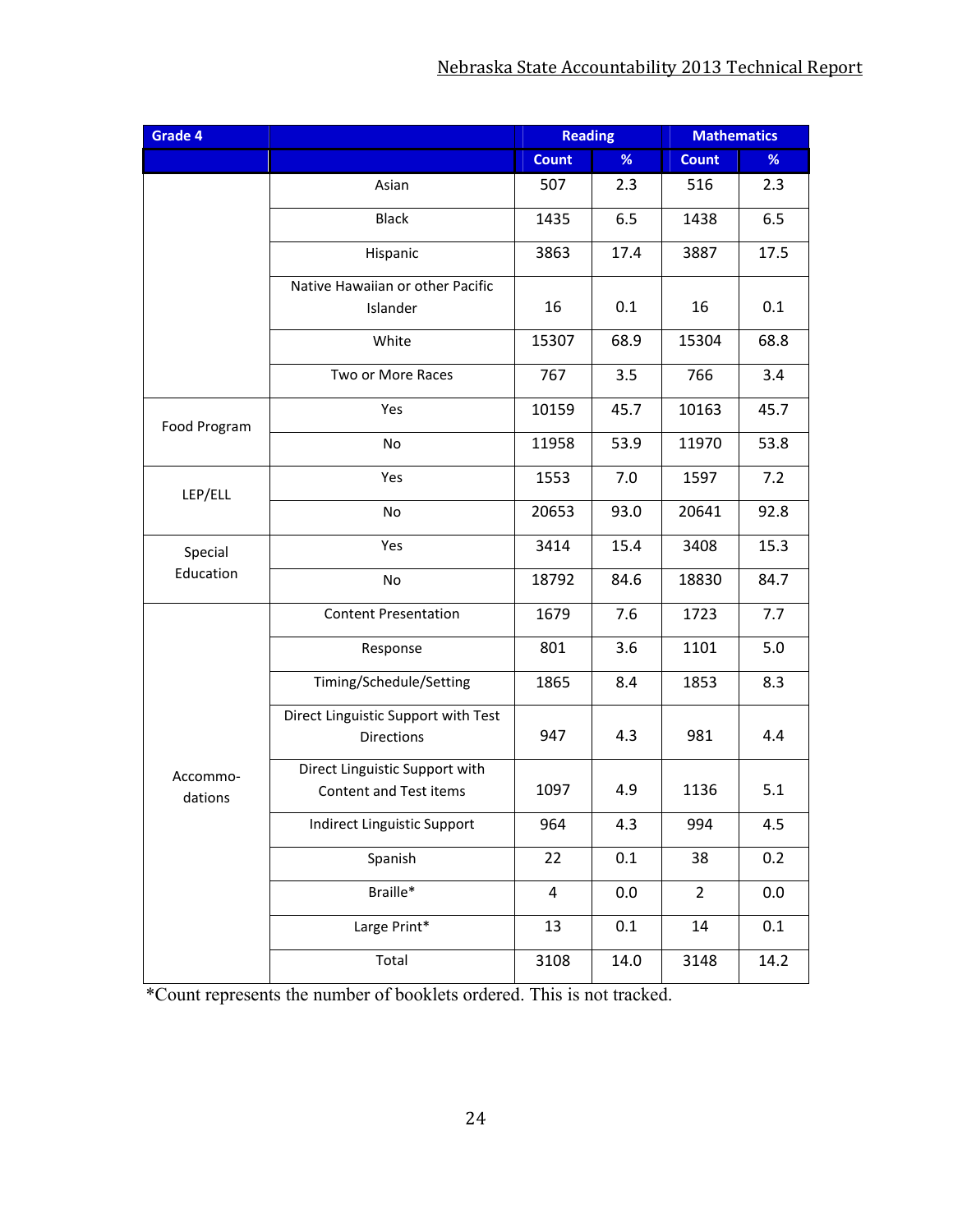| Grade 5             |                                                          | <b>Reading</b> |       | -- - - - - <b>-</b> ---<br><b>Mathematics</b> |       | <b>Science</b> |       |
|---------------------|----------------------------------------------------------|----------------|-------|-----------------------------------------------|-------|----------------|-------|
|                     |                                                          | <b>Count</b>   | $\%$  | <b>Count</b>                                  | %     | <b>Count</b>   | %     |
| All Students        |                                                          | 21982          | 100.0 | 22022                                         | 100.0 | 22041          | 100.0 |
| Gender              | Female                                                   | 10862          | 49.4  | 10870                                         | 49.4  | 10877          | 49.3  |
|                     | Male                                                     | 11120          | 50.6  | 11152                                         | 50.6  | 11164          | 50.7  |
|                     | American Indian/Alaska Native                            | 302            | 1.4   | 299                                           | 1.4   | 300            | 1.4   |
|                     | Asian                                                    | 464            | 2.1   | 482                                           | 2.2   | 485            | 2.2   |
|                     | <b>Black</b>                                             | 1385           | 6.3   | 1388                                          | 6.3   | 1388           | 6.3   |
| Race/Ethnicity      | Hispanic                                                 | 3825           | 17.4  | 3852                                          | 17.5  | 3857           | 17.5  |
|                     | Native Hawaiian or other Pacific                         |                |       |                                               |       |                |       |
|                     | Islander                                                 | 25             | 0.1   | 25                                            | 0.1   | 25             | 0.1   |
|                     | White                                                    | 15249          | 69.4  | 15241                                         | 69.2  | 15251          | 69.2  |
|                     | Two or More Races                                        | 732            | 3.3   | 735                                           | 3.3   | 735            | 3.3   |
| Food Program        | Yes                                                      | 9962           | 45.3  | 9979                                          | 45.3  | 9990           | 45.3  |
|                     | No                                                       | 11941          | 54.3  | 11961                                         | 54.3  | 11971          | 54.3  |
| LEP/ELL             | Yes                                                      | 1275           | 5.8   | 1328                                          | 6.0   | 1336           | 6.1   |
|                     | No                                                       | 20707          | 94.2  | 20694                                         | 94.0  | 20705          | 93.9  |
| Special             | Yes                                                      | 3401           | 15.5  | 3394                                          | 15.4  | 3406           | 15.5  |
| Education           | No                                                       | 18581          | 84.5  | 18628                                         | 84.6  | 18635          | 84.5  |
|                     | <b>Content Presentation</b>                              | 1828           | 8.3   | 1800                                          | 8.2   | 1761           | 8.0   |
|                     | Response                                                 | 827            | 3.8   | 1145                                          | 5.2   | 826            | 3.7   |
|                     | Timing/Schedule/Setting                                  | 2028           | 9.2   | 1983                                          | 9.0   | 1933           | 8.8   |
|                     | Direct Linguistic Support with Test<br><b>Directions</b> | 753            | 3.4   | 769                                           | 3.5   | 670            | 3.0   |
| Accommo-<br>dations |                                                          |                |       |                                               |       |                |       |
|                     | Direct Linguistic Support with<br>Content and Test items | 873            | 4.0   | 919                                           | 4.2   | 826            | 3.7   |
|                     | Indirect Linguistic Support                              | 753            | 3.4   | 752                                           | 3.4   | 680            | 3.1   |
|                     | Spanish                                                  | 12             | 0.1   | 31                                            | 0.1   | 32             | 0.1   |
|                     | Braille*                                                 | $\overline{3}$ | 0.0   | $\overline{3}$                                | 0.0   | $\overline{3}$ | 0.0   |

#### **Table 3.1.3 Grade 5 NeSA Summary Data: Demographics and Accommodations**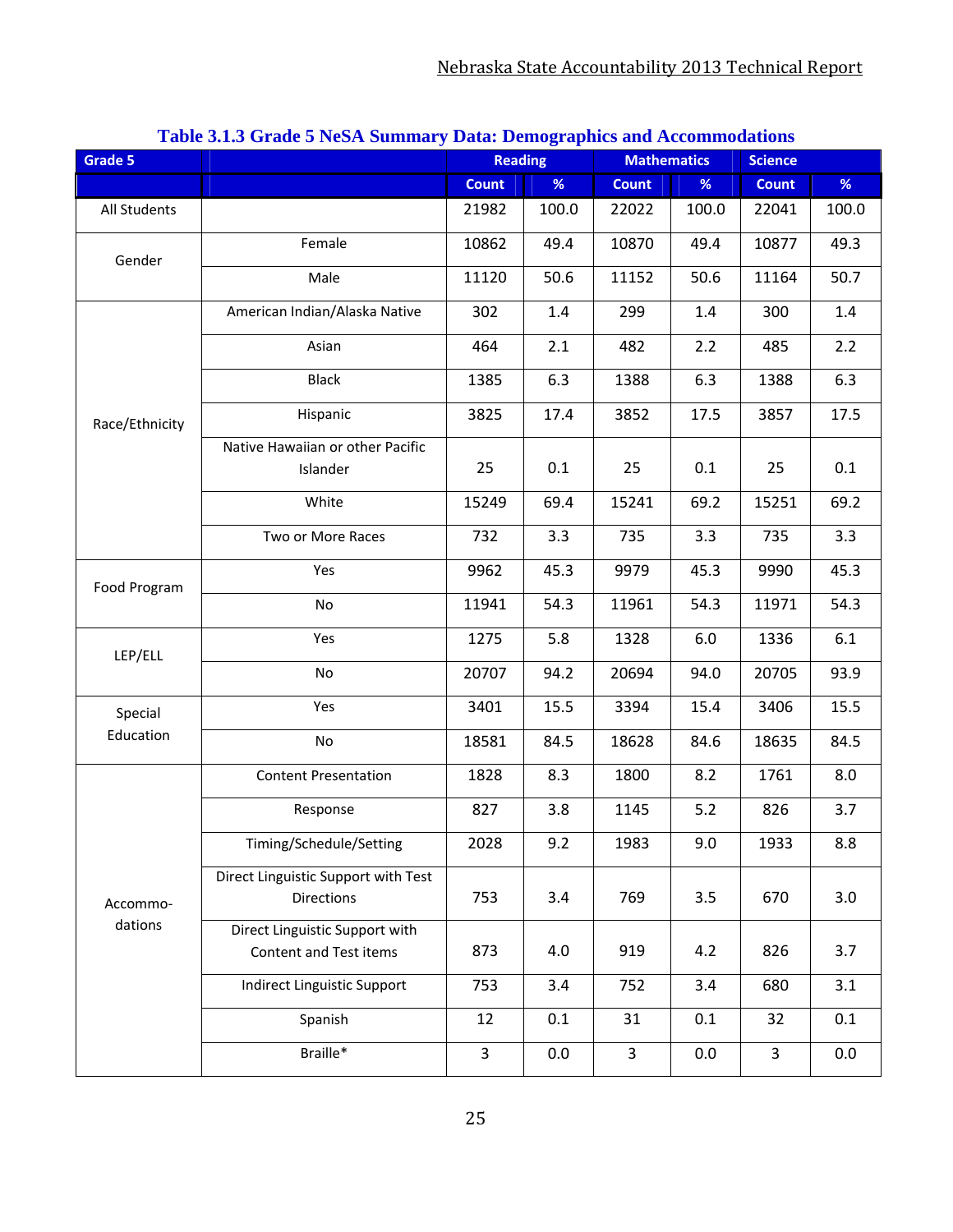| Grade 5 |              | <b>Reading</b> |      | <b>Mathematics</b> |               | <b>Science</b> |      |
|---------|--------------|----------------|------|--------------------|---------------|----------------|------|
|         |              | <b>Count</b>   | %    | <b>Count</b>       | $\frac{9}{6}$ | <b>Count</b>   | %    |
|         | Large Print* | O              | 0.0  | ٥                  | 0.0           | 10             | 0.0  |
|         | Total        | 3075           | 14.0 | 3066               | 13.9          | 2899           | 13.2 |

| Table 3.1.4 Grade 6 NeSA Summary Data: Demographics and Accommodations |  |
|------------------------------------------------------------------------|--|

| Grade 6        |                                                          | <b>Reading</b> |       | <b>Mathematics</b> |       |  |
|----------------|----------------------------------------------------------|----------------|-------|--------------------|-------|--|
|                |                                                          | <b>Count</b>   | %     | <b>Count</b>       | %     |  |
| All Students   |                                                          | 21651          | 100.0 | 21703              | 100.0 |  |
| Gender         | Female                                                   | 10649          | 49.2  | 10666              | 49.1  |  |
|                | Male                                                     | 11002          | 50.8  | 11037              | 50.9  |  |
|                | American Indian/Alaska Native                            | 335            | 1.5   | 335                | 1.5   |  |
|                | Asian                                                    | 468            | 2.2   | 482                | 2.2   |  |
|                | <b>Black</b>                                             | 1453           | 6.7   | 1458               | 6.7   |  |
| Race/Ethnicity | Hispanic                                                 | 3598           | 16.6  | 3621               | 16.7  |  |
|                | Native Hawaiian or other Pacific                         |                |       |                    |       |  |
|                | Islander                                                 | 29             | 0.1   | 29                 | 0.1   |  |
|                | White                                                    | 15093          | 69.7  | 15102              | 69.6  |  |
|                | Two or More Races                                        | 675            | 3.1   | 676                | 3.1   |  |
| Food Program   | Yes                                                      | 9574           | 44.2  | 9597               | 44.2  |  |
|                | No                                                       | 12029          | 55.6  | 12052              | 55.5  |  |
| LEP/ELL        | Yes                                                      | 781            | 3.6   | 827                | 3.8   |  |
|                | <b>No</b>                                                | 20870          | 96.4  | 20876              | 96.2  |  |
| Special        | Yes                                                      | 3149           | 14.5  | 3154               | 14.5  |  |
| Education      | No                                                       | 18502          | 85.5  | 18549              | 85.5  |  |
|                | <b>Content Presentation</b>                              | 1643           | 7.6   | 1602               | 7.4   |  |
| Accommo-       | Response                                                 | 680            | 3.1   | 1051               | 4.8   |  |
| dations        | Timing/Schedule/Setting                                  | 1678           | 7.8   | 1642               | 7.6   |  |
|                | Direct Linguistic Support with Test<br><b>Directions</b> | 529            | 2.4   | 525                | 2.4   |  |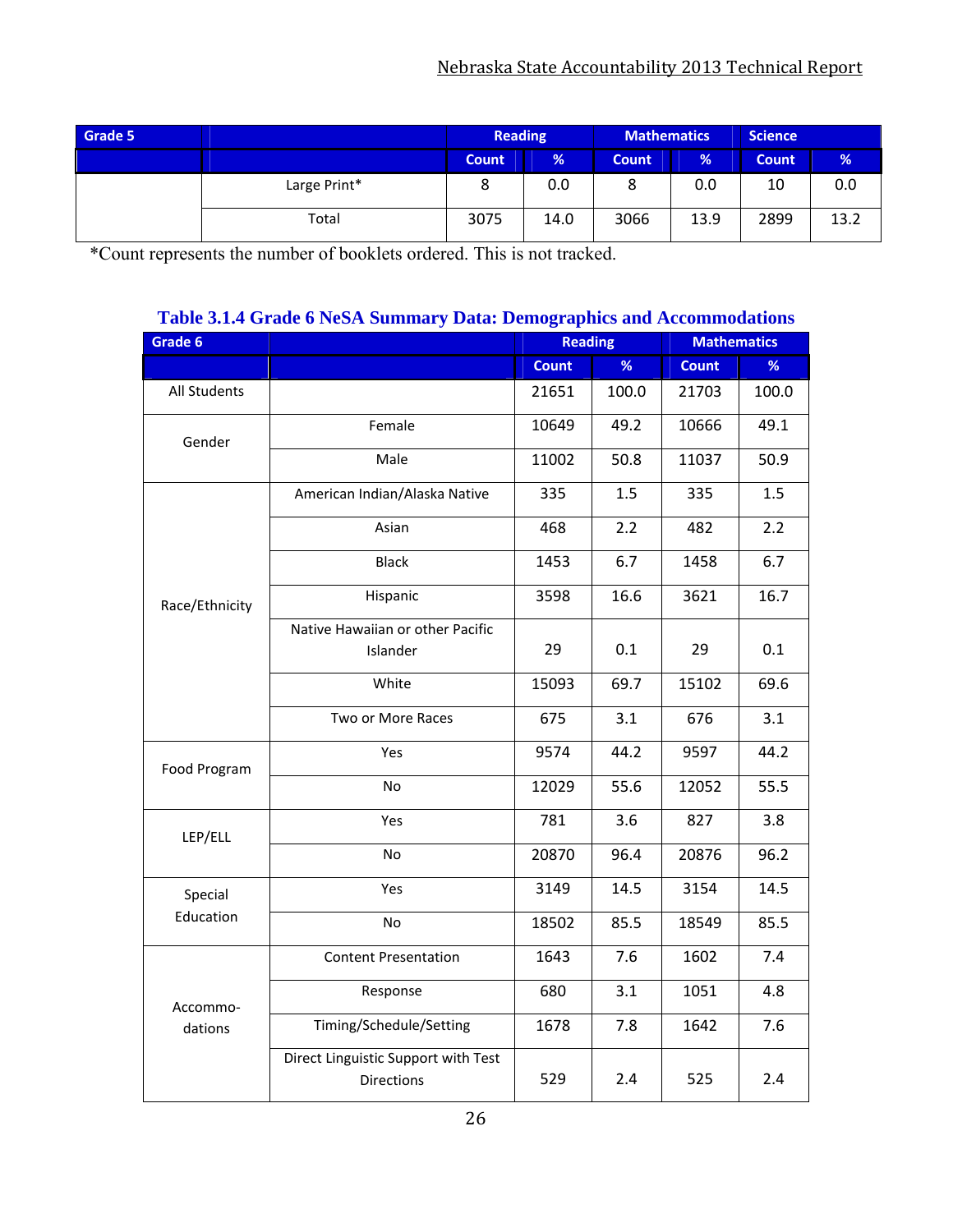| Grade 6 |                                | <b>Reading</b> |      | <b>Mathematics</b> |      |
|---------|--------------------------------|----------------|------|--------------------|------|
|         |                                | <b>Count</b>   | %    | <b>Count</b>       | %    |
|         | Direct Linguistic Support with |                |      |                    |      |
|         | Content and Test items         | 621            | 2.9  | 598                | 2.8  |
|         | Indirect Linguistic Support    |                | 2.4  | 493                | 2.3  |
|         | Spanish                        | 9              | 0.0  | 33                 | 0.2  |
|         | Braille*                       | 1              | 0.0  | $\mathbf{1}$       | 0.0  |
|         | Large Print*                   | 16             | 0.1  | 14                 | 0.1  |
|         | Total                          | 2592           | 12.0 | 2525               | 11.6 |

| Table 3.1.5 Grade 7 NeSA Summary Data: Demographics and Accommodations |  |  |  |
|------------------------------------------------------------------------|--|--|--|
|------------------------------------------------------------------------|--|--|--|

| <b>Grade 7</b> |                                  |              | <b>Reading</b><br><b>Mathematics</b> |              |       |
|----------------|----------------------------------|--------------|--------------------------------------|--------------|-------|
|                |                                  | <b>Count</b> | %                                    | <b>Count</b> | %     |
| All Students   |                                  | 21425        | 100.0                                | 21464        | 100.0 |
| Gender         | Female                           | 10426        | 48.7                                 | 10442        | 48.6  |
|                | Male                             | 10999        | 51.3                                 | 11022        | 51.4  |
|                | American Indian/Alaska Native    | 300          | 1.4                                  | 298          | 1.4   |
|                | Asian                            | 376          | 1.8                                  | 381          | 1.8   |
|                | <b>Black</b>                     | 1379         | 6.4                                  | 1375         | 6.4   |
| Race/Ethnicity | Hispanic                         | 3517         | 16.4                                 | 3562         | 16.6  |
|                | Native Hawaiian or other Pacific |              |                                      |              |       |
|                | Islander                         | 22           | 0.1                                  | 22           | 0.1   |
|                | White                            | 15164        | 70.8                                 | 15161        | 70.6  |
|                | Two or More Races                | 667          | 3.1                                  | 665          | 3.1   |
| Food Program   | Yes                              | 9293         | 43.4                                 | 9301         | 43.3  |
|                | No                               | 12087        | 56.4                                 | 12103        | 56.4  |
| LEP/ELL        | Yes                              | 568          | 2.7                                  | 627          | 2.9   |
|                | No                               | 20857        | 97.3                                 | 20837        | 97.1  |
| Special        | Yes                              | 2923         | 13.6                                 | 2911         | 13.6  |
| Education      | <b>No</b>                        | 18502        | 86.4                                 | 18553        | 86.4  |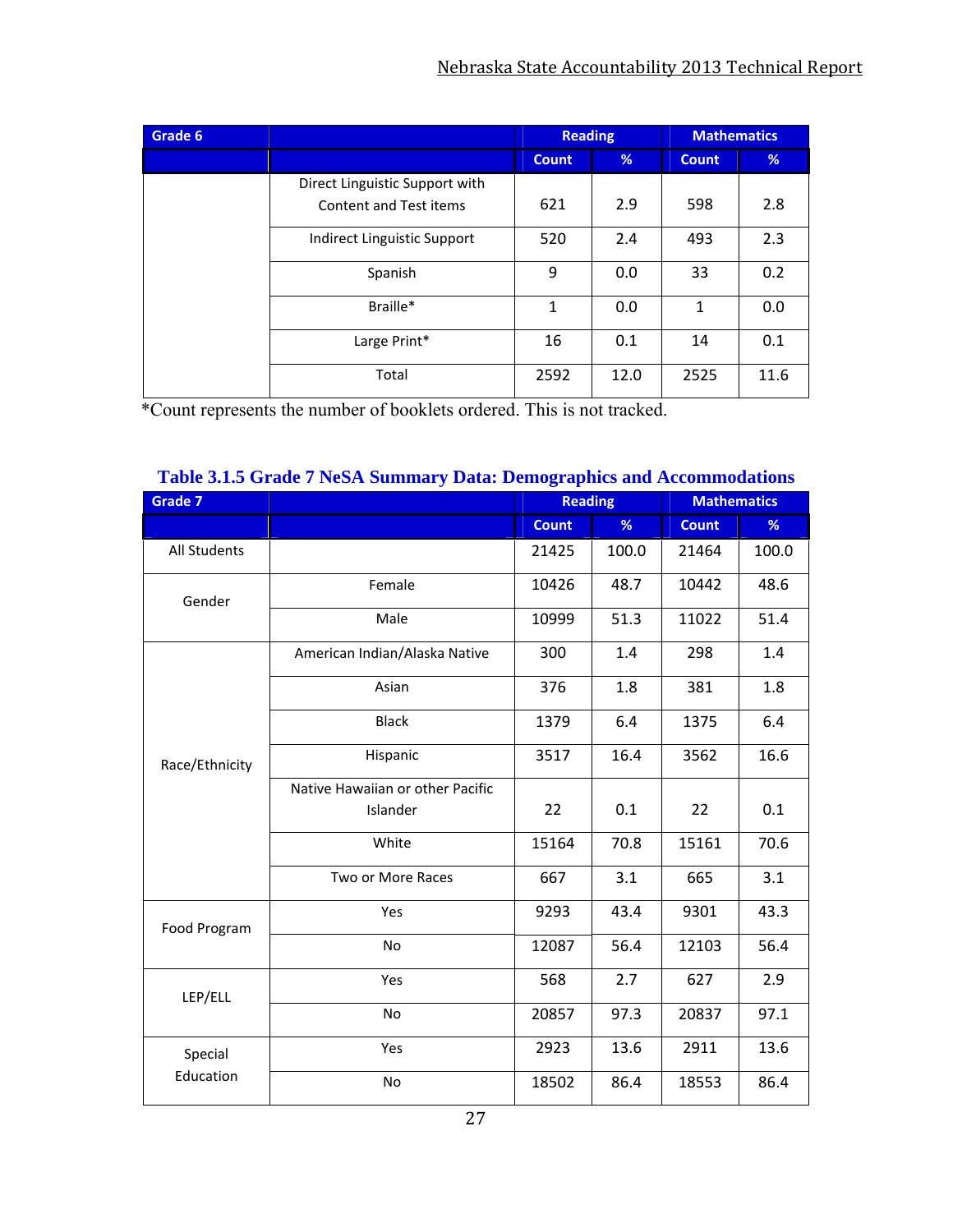| <b>Grade 7</b> |                                     | <b>Reading</b><br><b>Mathematics</b> |     |                |     |
|----------------|-------------------------------------|--------------------------------------|-----|----------------|-----|
|                |                                     | <b>Count</b>                         | %   | <b>Count</b>   | %   |
|                | <b>Content Presentation</b>         | 1260                                 | 5.9 | 1267           | 5.9 |
|                | Response                            | 454                                  | 2.1 | 942            | 4.4 |
|                | Timing/Schedule/Setting             | 1433                                 | 6.7 | 1394           | 6.5 |
|                | Direct Linguistic Support with Test |                                      |     |                |     |
|                | <b>Directions</b>                   | 272                                  | 1.3 | 313            | 1.5 |
| Accommo-       | Direct Linguistic Support with      |                                      |     |                |     |
| dations        | <b>Content and Test items</b>       | 269                                  | 1.3 | 316            | 1.5 |
|                | Indirect Linguistic Support         | 277                                  | 1.3 | 264            | 1.2 |
|                | Spanish                             | $\overline{4}$                       | 0.0 | 39             | 0.2 |
|                | Braille*                            | $\overline{2}$                       | 0.0 | $\overline{2}$ | 0.0 |
|                | Large Print*                        | 9                                    | 0.0 | 6              | 0.0 |
|                | Total                               | 1981                                 | 9.2 | 2107           | 9.8 |

#### **Table 3.1.6 Grade 8 NeSA Summary Data: Demographics and Accommodations**

| Grade 8        |                                  | <b>Reading</b> |       | <b>Mathematics</b> |       | <b>Science</b> |       |
|----------------|----------------------------------|----------------|-------|--------------------|-------|----------------|-------|
|                |                                  | <b>Count</b>   | %     | <b>Count</b>       | %     | <b>Count</b>   | %     |
| All Students   |                                  | 20984          | 100.0 | 21016              | 100.0 | 21038          | 100.0 |
| Gender         | Female                           | 10214          | 48.7  | 10230              | 48.7  | 10241          | 48.7  |
|                | Male                             | 10770          | 51.3  | 10786              | 51.3  | 10797          | 51.3  |
|                | American Indian/Alaska Native    | 322            | 1.5   | 320                | 1.5   | 322            | 1.5   |
|                | Asian                            | 413            | 2.0   | 422                | 2.0   | 431            | 2.0   |
|                | <b>Black</b>                     | 1263           | 6.0   | 1272               | 6.1   | 1274           | 6.1   |
| Race/Ethnicity | Hispanic                         | 3361           | 16.0  | 3388               | 16.1  | 3392           | 16.1  |
|                | Native Hawaiian or other Pacific |                |       |                    |       |                |       |
|                | Islander                         | 23             | 0.1   | 23                 | 0.1   | 22             | 0.1   |
|                | White                            | 14950          | 71.2  | 14942              | 71.1  | 14947          | 71.0  |
|                | Two or More Races                | 652            | 3.1   | 649                | 3.1   | 650            | 3.1   |
| Food Program   | Yes                              | 8857           | 42.2  | 8875               | 42.2  | 8886           | 42.2  |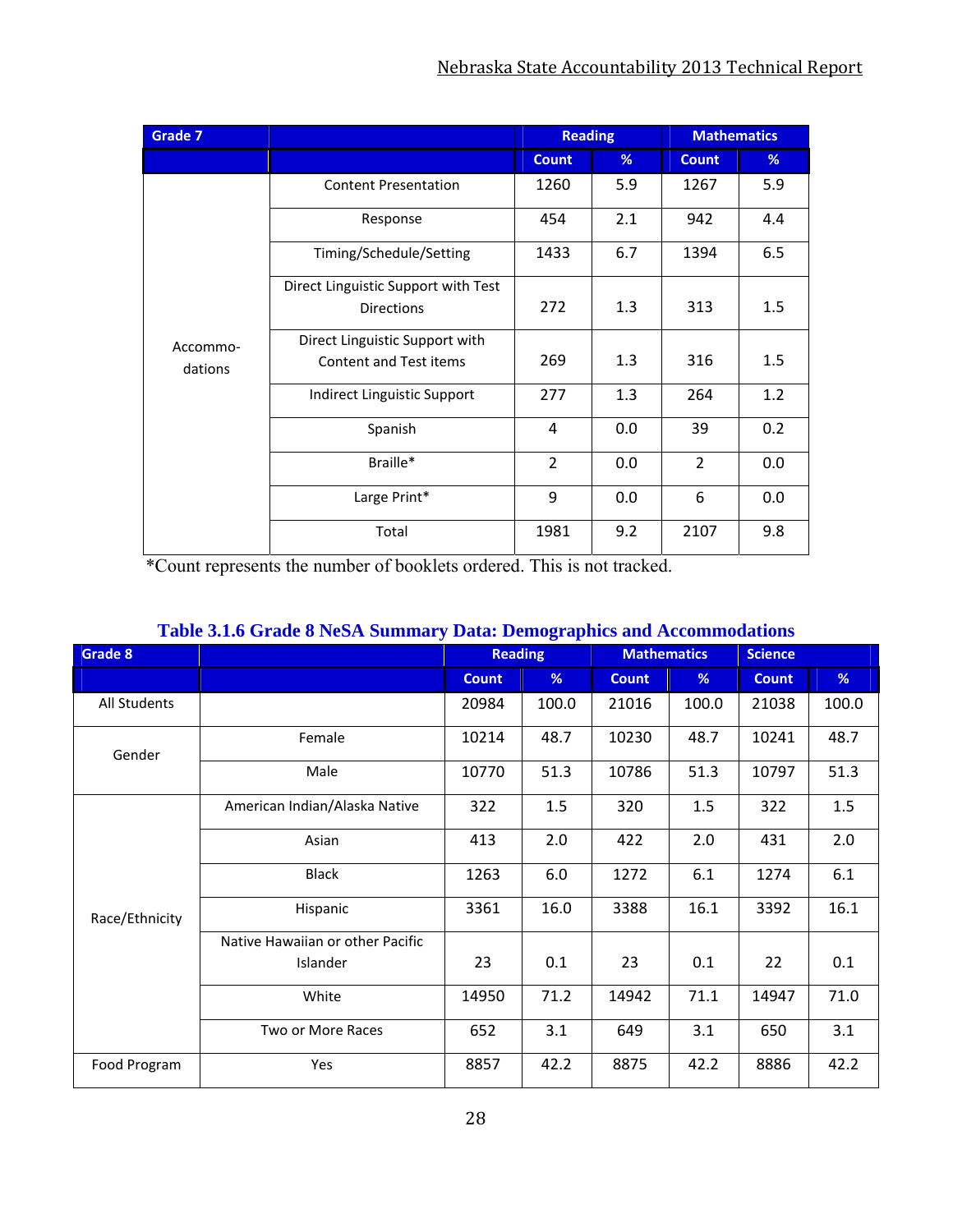| Grade 8             |                                                          |              | <b>Reading</b> |                | <b>Science</b><br><b>Mathematics</b> |                |      |
|---------------------|----------------------------------------------------------|--------------|----------------|----------------|--------------------------------------|----------------|------|
|                     |                                                          | <b>Count</b> | %              | <b>Count</b>   | %                                    | <b>Count</b>   | %    |
|                     | No                                                       | 12090        | 57.6           | 12100          | 57.6                                 | 12110          | 57.6 |
| LEP/ELL             | Yes                                                      | 412          | 2.0            | 464            | 2.2                                  | 474            | 2.3  |
|                     | No                                                       | 20572        | 98.0           | 20552          | 97.8                                 | 20564          | 97.7 |
| Special             | Yes                                                      | 2651         | 12.6           | 2635           | 12.5                                 | 2646           | 12.6 |
| Education           | <b>No</b>                                                | 18333        | 87.4           | 18381          | 87.5                                 | 18392          | 87.4 |
|                     | <b>Content Presentation</b>                              | 1047         | 5.0            | 1014           | 4.8                                  | 1049           | 5.0  |
|                     | Response                                                 | 479          | 2.3            | 863            | 4.1                                  | 538            | 2.6  |
|                     | Timing/Schedule/Setting                                  | 1303         | 6.2            | 1219           | 5.8                                  | 1219           | 5.8  |
|                     | Direct Linguistic Support with Test<br><b>Directions</b> | 221          | 1.1            | 260            | 1.2                                  | 239            | 1.1  |
| Accommo-<br>dations | Direct Linguistic Support with<br>Content and Test items | 208          | 1.0            | 272            | 1.3                                  | 244            | 1.2  |
|                     | Indirect Linguistic Support                              | 214          | 1.0            | 223            | 1.1                                  | 210            | 1.0  |
|                     | Spanish                                                  | 14           | 0.1            | 41             | 0.2                                  | 40             | 0.2  |
|                     | Braille*                                                 | 4            | 0.0            | $\overline{2}$ | 0.0                                  | $\overline{3}$ | 0.0  |
|                     | Large Print*                                             | 4            | 0.0            | $\overline{2}$ | 0.0                                  | $\overline{3}$ | 0.0  |
|                     | Total                                                    | 1692         | 8.1            | 1785           | 8.5                                  | 1704           | 8.1  |

#### **Table 3.1.7 Grade 11 NeSA Summary Data: Demographics and Accommodations**

| Grade 11            |                               | <b>Reading</b> |       | <b>Mathematics</b> |       | <b>Science</b> |       |
|---------------------|-------------------------------|----------------|-------|--------------------|-------|----------------|-------|
|                     |                               | <b>Count</b>   | %     | <b>Count</b>       | %     | <b>Count</b>   | %     |
| <b>All Students</b> |                               | 20911          | 100.0 | 20910              | 100.0 | 20900          | 100.0 |
| Gender              | Female                        | 10331          | 49.4  | 10328              | 49.4  | 10327          | 49.4  |
|                     | Male                          | 10580          | 50.6  | 10582              | 50.6  | 10573          | 50.6  |
| Race/Ethnicity      | American Indian/Alaska Native | 251            | 1.2   | 248                | 1.2   | 248            | 1.2   |
|                     | Asian                         | 467            | 2.2   | 475                | 2.3   | 475            | 2.3   |
|                     | <b>Black</b>                  | 1261           | 6.0   | 1261               | 6.0   | 1260           | 6.0   |
|                     | Hispanic                      | 3064           | 14.7  | 3062               | 14.6  | 3054           | 14.6  |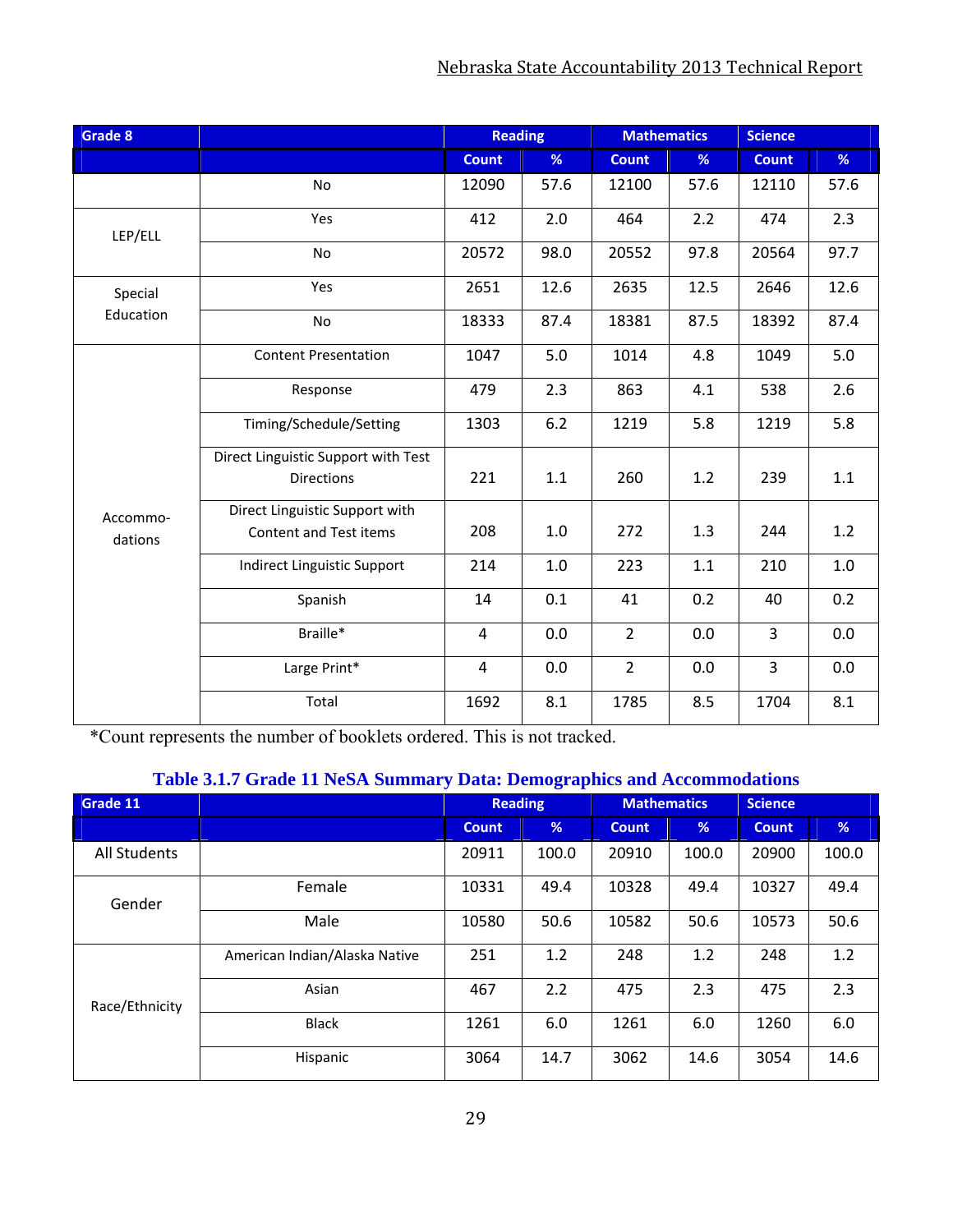| Grade 11             |                                                          | <b>Reading</b> |         | <b>Mathematics</b> |      | <b>Science</b> |      |
|----------------------|----------------------------------------------------------|----------------|---------|--------------------|------|----------------|------|
|                      |                                                          | <b>Count</b>   | %       | <b>Count</b>       | %    | <b>Count</b>   | %    |
|                      | Native Hawaiian or other Pacific<br>Islander             | 23             | 0.1     | 22                 | 0.1  | 23             | 0.1  |
|                      | White                                                    | 15240          | 72.9    | 15239              | 72.9 | 15237          | 72.9 |
|                      | Two or More Races                                        | 605            | 2.9     | 603                | 2.9  | 603            | 2.9  |
| Food Program         | Yes                                                      | 7453           | 35.6    | 7458               | 35.7 | 7448           | 35.6 |
|                      | <b>No</b>                                                | 13406          | 64.1    | 13399              | 64.1 | 13402          | 64.1 |
| LEP/ELL              | Yes                                                      | 426            | 2.0     | 448                | 2.1  | 448            | 2.1  |
|                      | <b>No</b>                                                | 20485          | 98.0    | 20462              | 97.9 | 20452          | 97.9 |
| Special<br>Education | Yes                                                      | 2232           | 10.7    | 2220               | 10.6 | 2227           | 10.7 |
|                      | No                                                       | 18679          | 89.3    | 18690              | 89.4 | 18673          | 89.3 |
| Accommo-<br>dations  | <b>Content Presentation</b>                              | 510            | 2.4     | 533                | 2.5  | 560            | 2.7  |
|                      | Response                                                 | 192            | 0.9     | 449                | 2.1  | 278            | 1.3  |
|                      | Timing/Schedule/Setting                                  | 724            | 3.5     | 689                | 3.3  | 705            | 3.4  |
|                      | Direct Linguistic Support with Test<br><b>Directions</b> | 90             | 0.4     | 99                 | 0.5  | 92             | 0.4  |
|                      | Direct Linguistic Support with<br>Content and Test items | 89             | 0.4     | 110                | 0.5  | 102            | 0.5  |
|                      | <b>Indirect Linguistic Support</b>                       | 116            | 0.6     | 116                | 0.6  | 117            | 0.6  |
|                      | Spanish                                                  | 22             | 0.1     | 30                 | 0.1  | 33             | 0.2  |
|                      | Braille*                                                 | $\mathbf{1}$   | 0.0     | $\mathbf{1}$       | 0.0  | $\mathbf{1}$   | 0.0  |
|                      | Large Print*                                             | $\overline{2}$ | $0.0\,$ | 3                  | 0.0  | 3              | 0.0  |
|                      | Total                                                    | 946            | 4.5     | 1031               | 4.9  | 968            | 4.6  |

### 3.2 STUDENTS TESTED AND MODE SUMMARY DATA

As noted in Chapters One and Two, the 2013 NeSA assessments were administered online to the extent practical. One form of the test was also published in a printed test booklet for students needing accommodation of a paper/pencil test. Tables  $3.2.1 - 3.2.3$  report the number of students in each test mode. For NeSA-R, between 2% and 6% of students took the assessment in the paper-based version with the lower percentages occurring in middle and high schools.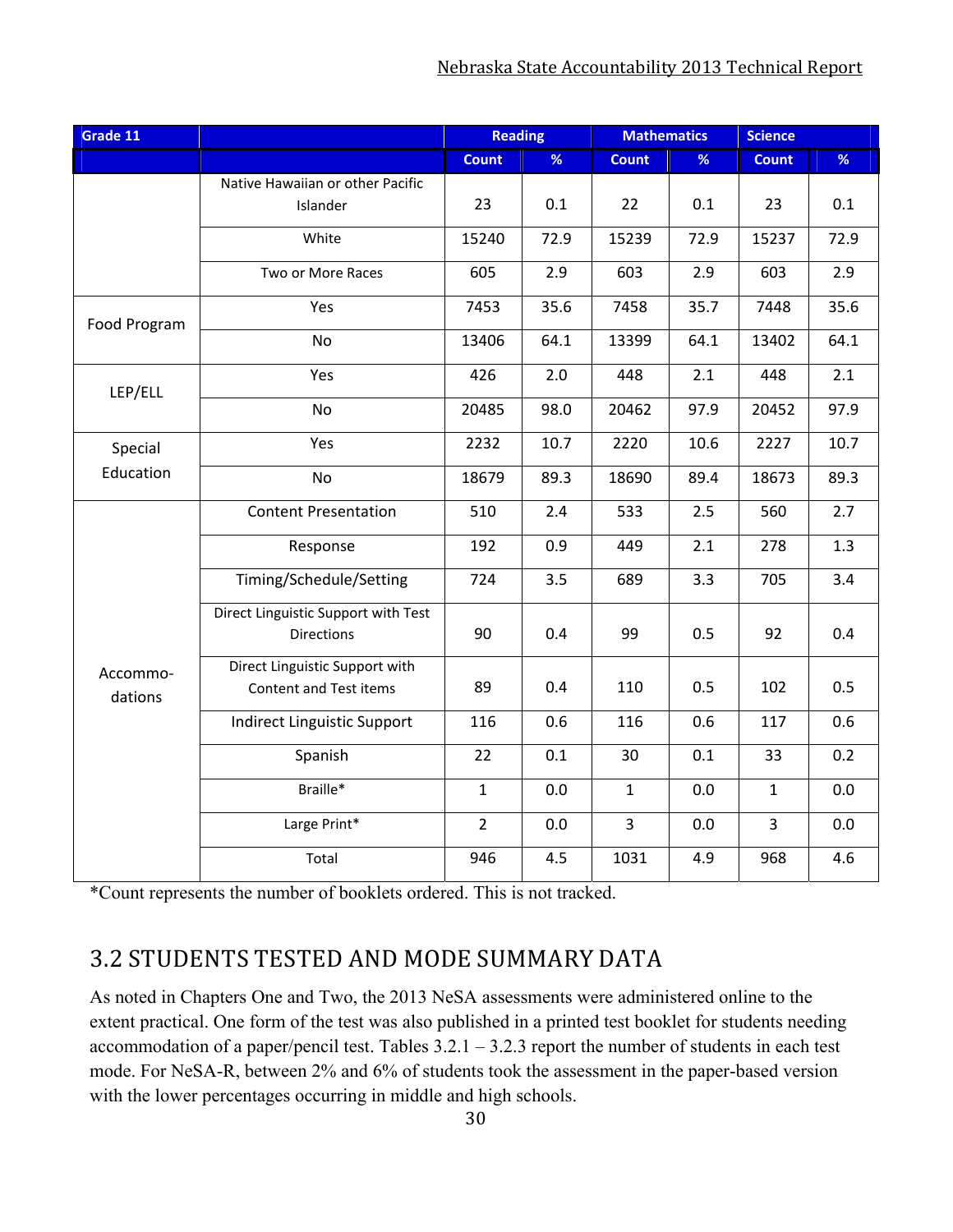| <b>Grade</b> | Total | <b>Online</b> | <b>Paper</b> | <b>Percent</b><br><b>Paper</b> |
|--------------|-------|---------------|--------------|--------------------------------|
| 3            | 22712 | 21257         | 1455         | 6%                             |
| 4            | 22206 | 20829         | 1377         | 6%                             |
| 5            | 21982 | 20694         | 1288         | 6%                             |
| 6            | 21651 | 20523         | 1128         | 5%                             |
| 7            | 21425 | 20692         | 733          | 3%                             |
| 8            | 20984 | 20343         | 641          | 3%                             |
| 11           | 20911 | 20472         | 439          | 2%                             |

For NeSA-M, between 2% and 7% of students took the assessment in the paper-based version.

| $\sim$       |              |               | $\sim$ $\sim$ $\sim$ $\sim$ $\sim$ $\sim$ $\sim$ |                                |
|--------------|--------------|---------------|--------------------------------------------------|--------------------------------|
| <b>Grade</b> | <b>Total</b> | <b>Online</b> | <b>Paper</b>                                     | <b>Percent</b><br><b>Paper</b> |
| 3            | 22752        | 21250         | 1502                                             | 7%                             |
| 4            | 22238        | 20849         | 1389                                             | 6%                             |
| 5            | 22022        | 20660         | 1362                                             | 6%                             |
| 6            | 21703        | 20535         | 1168                                             | 5%                             |
| 7            | 21464        | 20635         | 829                                              | 4%                             |
| 8            | 21016        | 20307         | 709                                              | 3%                             |
| 11           | 20910        | 20469         | 441                                              | 2%                             |

|  |  | <b>Table 3.2.2 NeSA-M Number of Students Tested</b> |
|--|--|-----------------------------------------------------|
|  |  |                                                     |

For NeSA-S, between 2% and 6% of students took the assessment in the paper version.

| Grade | <b>Total</b> | <b>Online</b> | <b>Paper</b> | <b>Percent</b><br>Paper |
|-------|--------------|---------------|--------------|-------------------------|
|       | 22041        | 20781         | 1260         | 6%                      |
| 8     | 21038        | 20375         | 663          | 3%                      |
| 11    | 20900        | 20467         | 433          | 2%                      |

| <b>Table 3.2.3 NeSA-S Number of Students Tested</b> |  |  |
|-----------------------------------------------------|--|--|
|                                                     |  |  |

Compared to 2012, more students across content area and grade level took the NeSA tests online instead of paper in 2013.

### 3.3 TESTING TIME

Online testing time for the 2013 NeSA assessments was examined for each grade and content area. Figures 3.3.1, 3.3.2, and 3.3.3 contain a breakout of testing times from the 2013 NeSA-R, NeSA-M, and NeSA-S assessments respectively. The data in Tables 3.3.1, 3.3.2, and 3.3.3 were compiled based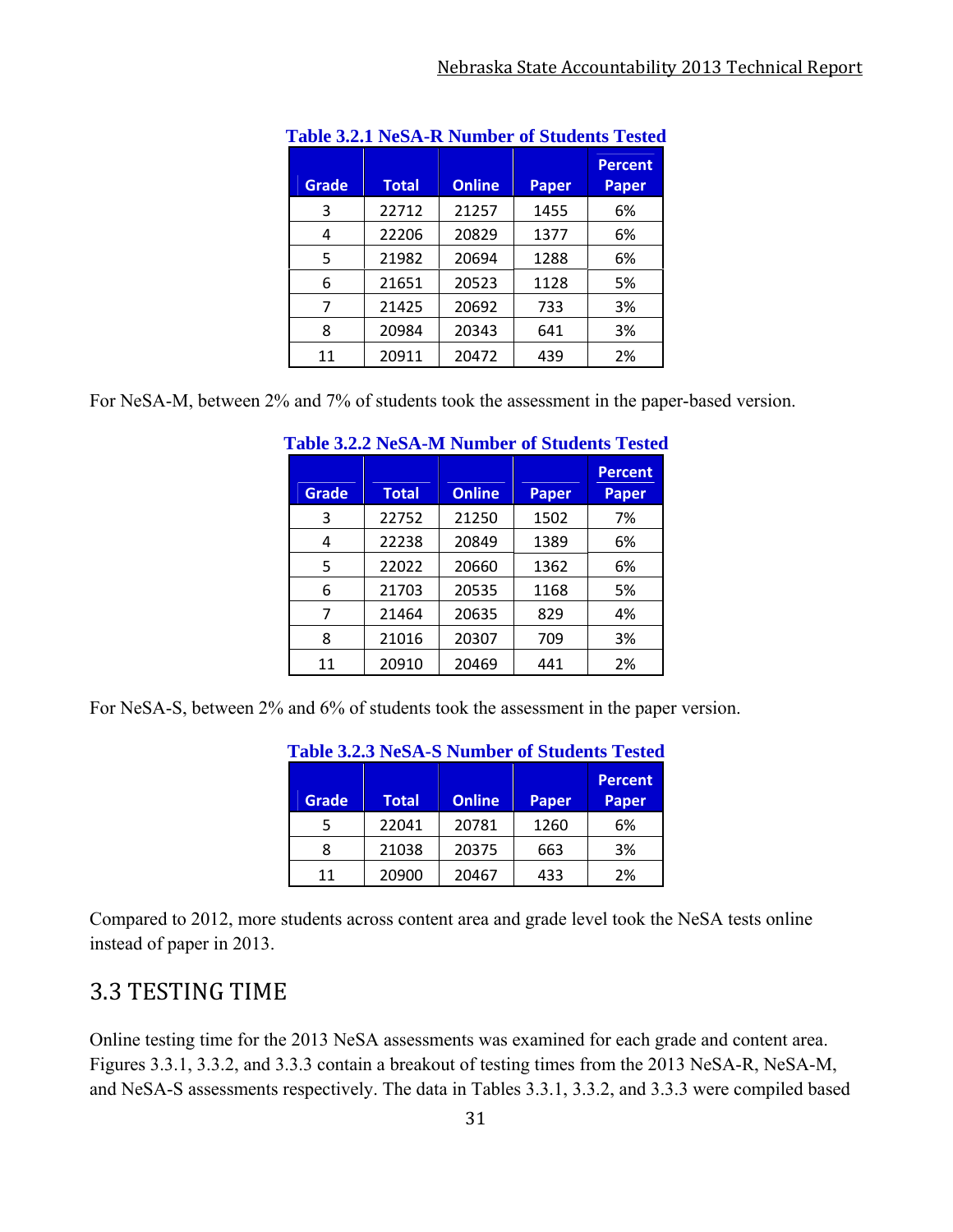on students who had a *single login, a single logout,* and *responded to all the items.* Similar to 2012, students from upper grade levels, on average, spent slightly less time for all content areas. For science there was a difference in the time spent in sessions 1 and 2 across all grades, indicating a tendency toward less time in the second session. As compared to 2012, the average 2013 online testing time slightly increased, especially among the lower grade students. This is probably because there are more first-time online test takers among them. The rest of the distribution of times was comparable. The outliers on the other end, greater than 90 minutes, are also interesting because this data does not include students who *paused out*, had the test ended due to inactivity, or were reactivated. It appears that they were actively involved with the test for the full time between the login and logout, but it raises the question of how fully engaged those students may have been for that amount of time.



**Figure 3.3.1 Duration of Online Reading Testing Time by Grade and Session**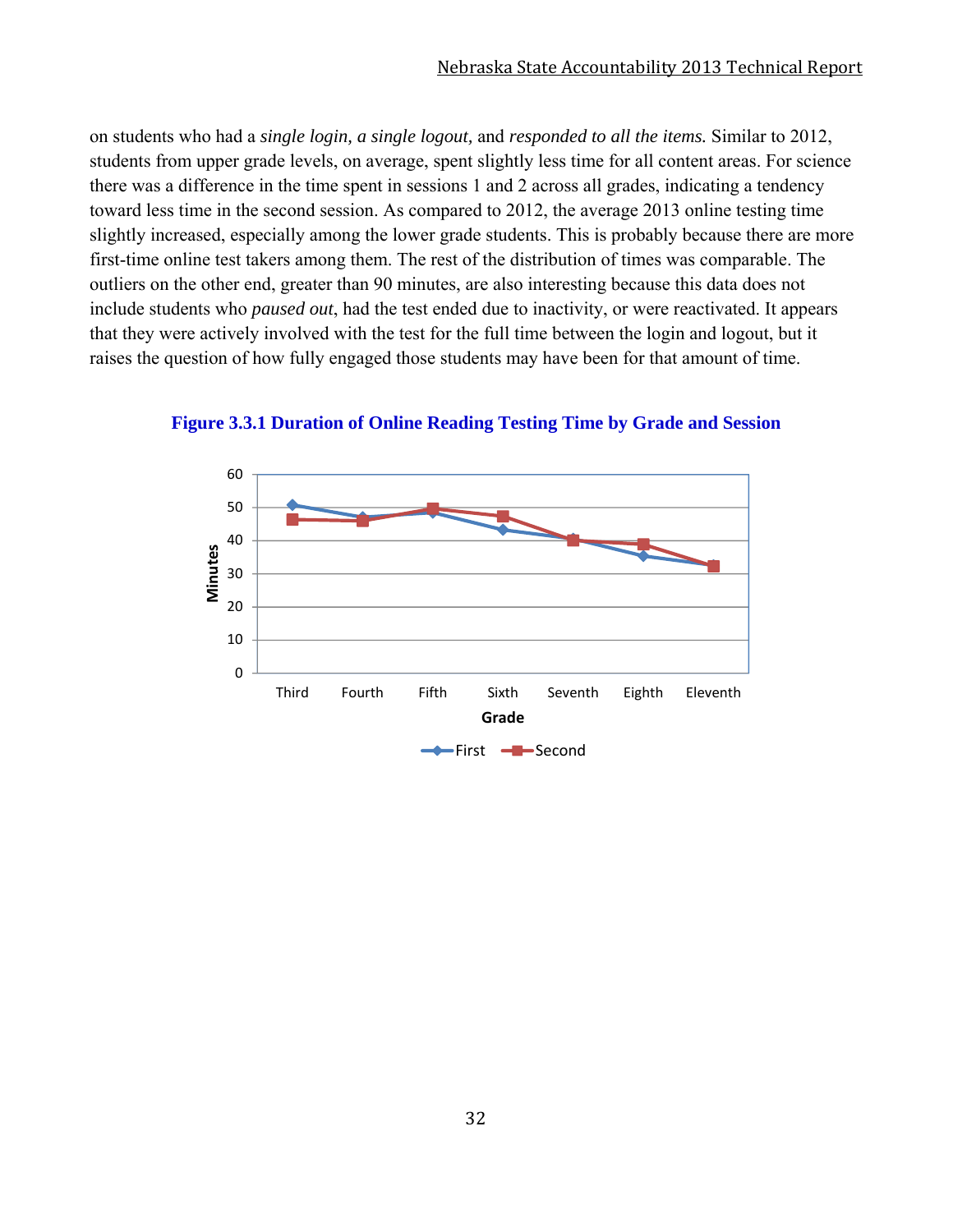



**Figure 3.3.3 Duration of Online Science Testing Time by Grade and Session** 



**Science Minutes to Complete**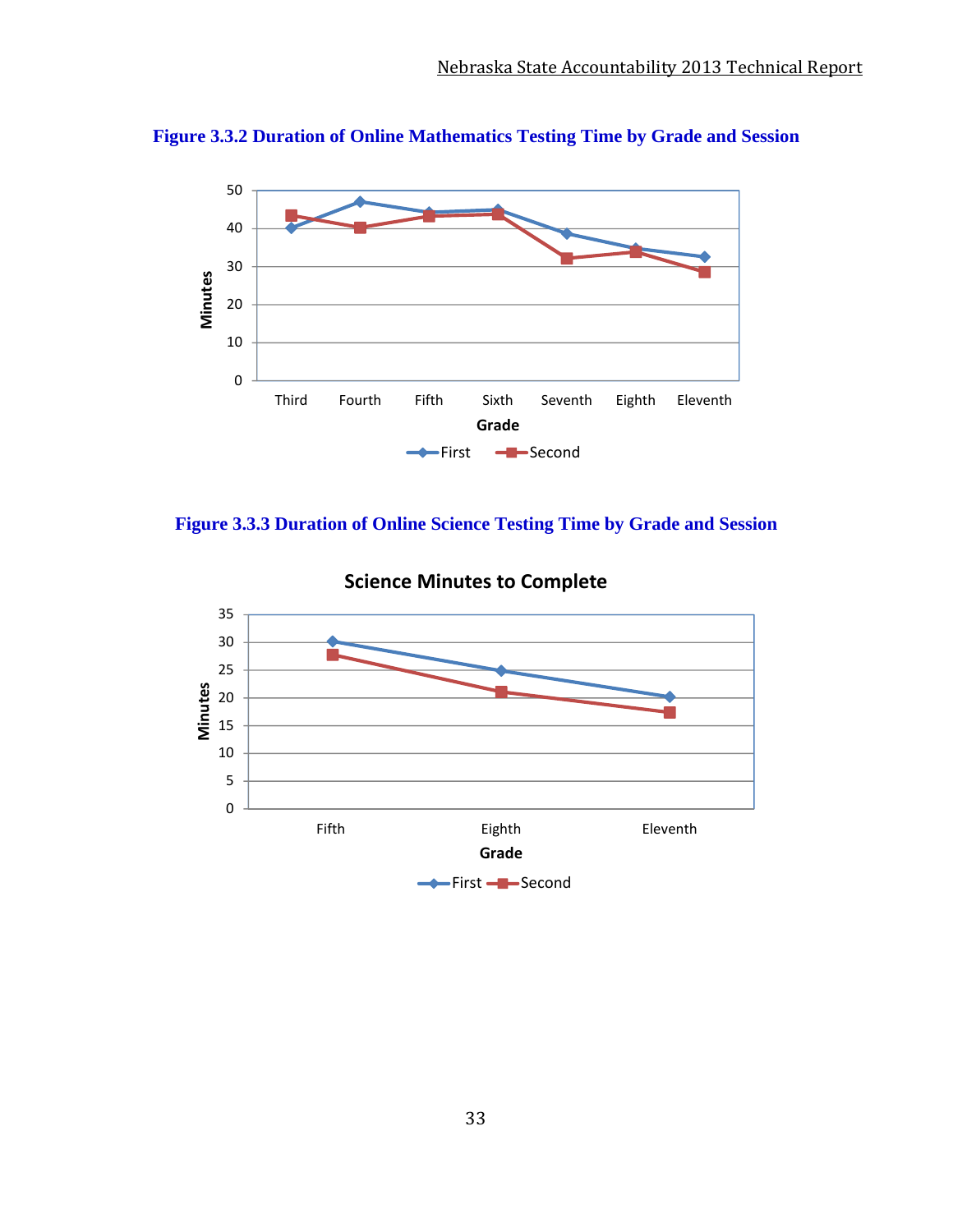| Grade     | 3            |                |             | 4              |                | $5\phantom{.0}$ |       | 6              |              | $\overline{7}$ | 8     |                | 11    |                |
|-----------|--------------|----------------|-------------|----------------|----------------|-----------------|-------|----------------|--------------|----------------|-------|----------------|-------|----------------|
| Session   |              | $\overline{2}$ |             | $\overline{2}$ |                | 2               |       | $\overline{2}$ |              | $\overline{2}$ |       | $\overline{2}$ |       | $\overline{c}$ |
| < 5       | $\mathbf{0}$ | 3              | $\mathbf 0$ | 1              |                | 4               | 1     | 0              | $\mathbf{0}$ | 7              | 4     | 15             | 42    | 108            |
| $5 - 10$  | 3            | 14             | 1           | 10             | $\overline{2}$ | 5               | 3     | 5              | 10           | 29             | 28    | 36             | 113   | 247            |
| $10 - 15$ | 22           | 83             | 26          | 65             | 28             | 51              | 39    | 35             | 72           | 146            | 162   | 201            | 364   | 668            |
| $15 - 20$ | 154          | 422            | 255         | 321            | 199            | 223             | 337   | 259            | 360          | 587            | 778   | 728            | 1363  | 1794           |
| 20-25     | 596          | 1138           | 906         | 1134           | 718            | 646             | 1293  | 803            | 1307         | 1611           | 2617  | 1685           | 3147  | 2969           |
| 25-30     | 1288         | 2099           | 1878        | 2162           | 1692           | 1442            | 2527  | 1594           | 2761         | 2749           | 4047  | 2941           | 4257  | 3625           |
| $30 - 35$ | 2037         | 2706           | 2672        | 2802           | 2454           | 2308            | 3312  | 2567           | 3727         | 3454           | 4109  | 3435           | 4015  | 3602           |
| $35 - 40$ | 2610         | 2698           | 2914        | 2911           | 2972           | 2693            | 3168  | 3009           | 3414         | 3296           | 3087  | 3289           | 2856  | 2702           |
| 40-45     | 2704         | 2645           | 2585        | 2513           | 2653           | 2593            | 2483  | 2687           | 2733         | 2613           | 1929  | 2558           | 1734  | 1809           |
| 45-50     | 2439         | 2099           | 2265        | 2021           | 2190           | 2233            | 1753  | 2133           | 1890         | 1833           | 1202  | 1736           | 931   | 1014           |
| 50-55     | 2051         | 1712           | 1725        | 1605           | 1751           | 1811            | 1356  | 1724           | 1396         | 1308           | 735   | 1132           | 547   | 561            |
| 55-60     | 1655         | 1321           | 1286        | 1233           | 1306           | 1506            | 1020  | 1318           | 897          | 844            | 480   | 681            | 319   | 342            |
| 60-65     | 1331         | 952            | 1046        | 957            | 1013           | 1226            | 763   | 974            | 627          | 575            | 310   | 502            | 218   | 256            |
| 65-70     | 996          | 768            | 753         | 717            | 800            | 888             | 604   | 803            | 375          | 436            | 181   | 352            | 123   | 118            |
| 70-75     | 778          | 600            | 513         | 494            | 651            | 655             | 434   | 591            | 229          | 254            | 150   | 216            | 60    | 84             |
| 75-80     | 528          | 388            | 374         | 348            | 452            | 553             | 282   | 380            | 164          | 180            | 85    | 172            | 52    | 44             |
| 80-85     | 413          | 314            | 298         | 323            | 392            | 380             | 232   | 308            | 132          | 121            | 53    | 101            | 33    | 46             |
| 85-90     | 319          | 215            | 237         | 202            | 237            | 302             | 171   | 232            | 89           | 91             | 56    | 76             | 22    | 33             |
| >90       | 947          | 771            | 767         | 749            | 886            | 915             | 489   | 699            | 214          | 248            | 122   | 199            | 55    | 70             |
| Total     | 20871        | 20948          | 20501       | 20568          | 20397          | 20434           | 20267 | 20121          | 20397        | 20382          | 20135 | 20055          | 20251 | 20092          |
| Mean      | 50.8         | 46.4           | 47.1        | 46.0           | 48.5           | 49.7            | 43.3  | 47.4           | 40.6         | 40.1           | 35.4  | 38.9           | 32.6  | 32.3           |

**Table 3.3.1 Duration of Reading Online Testing Sessions**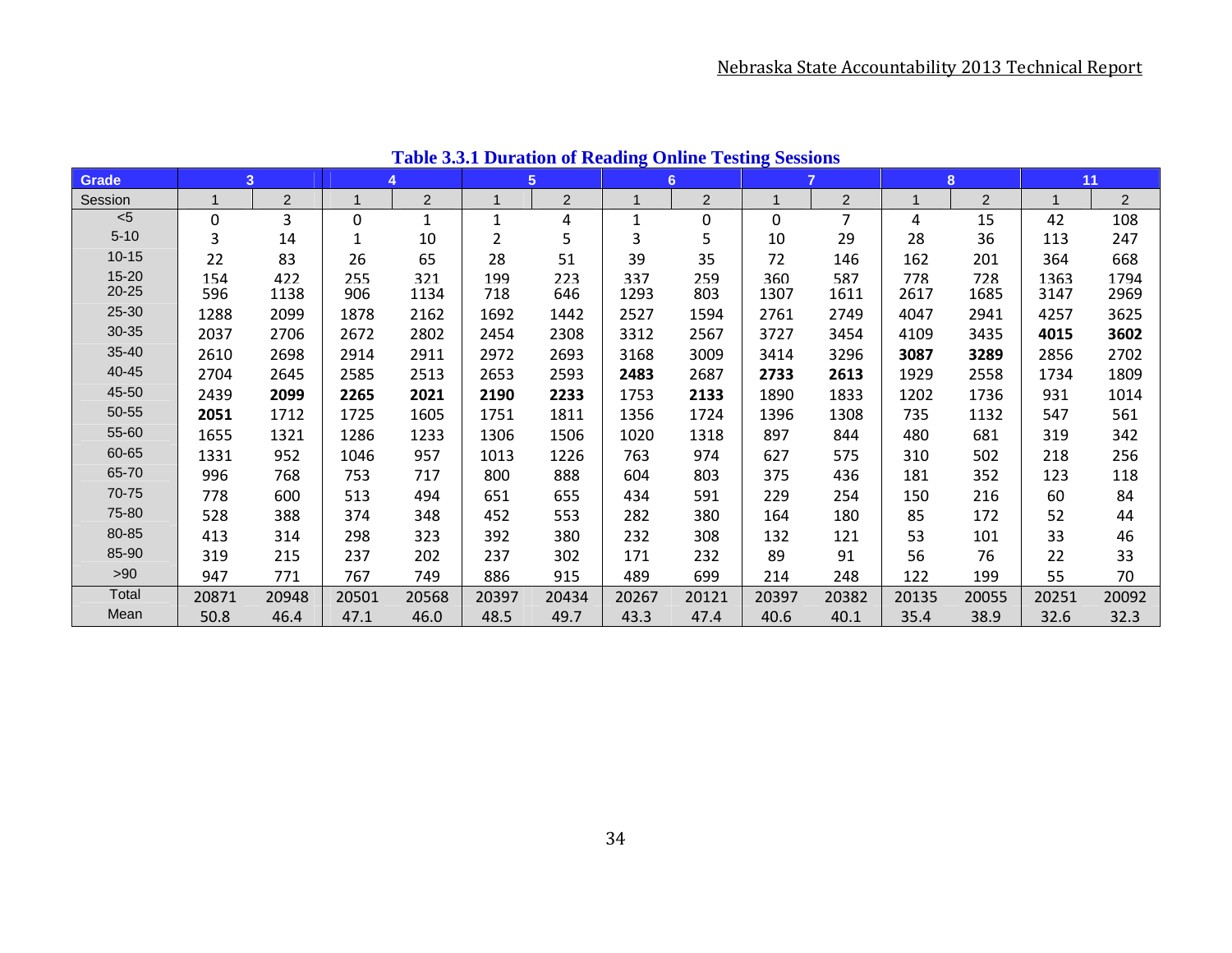| <b>Grade</b> |       | 3              | 4            |                |       | 5 <sup>5</sup> | 6              |                | $\overline{7}$ |                |       | 8              |       | 11             |
|--------------|-------|----------------|--------------|----------------|-------|----------------|----------------|----------------|----------------|----------------|-------|----------------|-------|----------------|
| Session      |       | $\overline{2}$ |              | $\overline{c}$ |       | $\overline{2}$ |                | $\overline{2}$ | 1              | $\overline{2}$ | 1     | $\overline{2}$ | 1     | $\overline{2}$ |
| $<$ 5        |       | $\mathbf{1}$   | $\mathbf{1}$ | $\mathbf{1}$   | 0     | 0              | $\overline{2}$ | 4              | 5.             | 5              | 7     | 16             | 94    | 157            |
| $5 - 10$     | 10    | 10             | 2            | 9              | 3     | 6              | 2              | 4              | 17             | 32             | 31    | 44             | 179   | 378            |
| $10 - 15$    | 195   | 90             | 29           | 227            | 34    | 53             | 27             | 29             | 73             | 292            | 135   | 203            | 428   | 898            |
| $15 - 20$    | 1286  | 743            | 312          | 1259           | 414   | 482            | 292            | 347            | 585            | 1701           | 973   | 1132           | 1168  | 2337           |
| 20-25        | 2815  | 1951           | 1081         | 2639           | 1568  | 1764           | 1180           | 1252           | 1805           | 4009           | 2955  | 3121           | 2931  | 4003           |
| $25 - 30$    | 3263  | 2966           | 2190         | 3160           | 2714  | 2771           | 2361           | 2655           | 3171           | 4498           | 4206  | 4519           | 4344  | 4690           |
| 30-35        | 2928  | 3059           | 2714         | 2878           | 3029  | 3063           | 3042           | 3158           | 3650           | 3585           | 3719  | 3791           | 4055  | 3366           |
| 35-40        | 2392  | 2586           | 2616         | 2432           | 2724  | 2825           | 2845           | 2870           | 3310           | 2310           | 2885  | 2699           | 2959  | 2029           |
| 40-45        | 1872  | 2067           | 2351         | 1865           | 2202  | 2146           | 2477           | 2541           | 2615           | 1480           | 1902  | 1705           | 1831  | 1088           |
| 45-50        | 1537  | 1635           | 2086         | 1405           | 1792  | 1727           | 1933           | 1971           | 1791           | 980            | 1140  | 983            | 926   | 531            |
| 50-55        | 1061  | 1274           | 1612         | 1136           | 1310  | 1292           | 1553           | 1382           | 1165           | 576            | 784   | 642            | 578   | 291            |
| 55-60        | 815   | 970            | 1342         | 810            | 1138  | 1070           | 1170           | 1081           | 745            | 370            | 510   | 420            | 332   | 204            |
| 60-65        | 598   | 808            | 951          | 618            | 827   | 783            | 834            | 753            | 510            | 197            | 314   | 280            | 195   | 99             |
| 65-70        | 540   | 673            | 744          | 528            | 644   | 616            | 600            | 510            | 304            | 159            | 175   | 179            | 104   | 58             |
| 70-75        | 384   | 483            | 573          | 382            | 506   | 441            | 445            | 365            | 200            | 65             | 137   | 107            | 59    | 42             |
| 75-80        | 269   | 407            | 478          | 303            | 423   | 351            | 357            | 307            | 150            | 58             | 75    | 67             | 37    | 32             |
| 80-85        | 240   | 281            | 334          | 235            | 302   | 298            | 276            | 236            | 70             | 48             | 65    | 69             | 31    | 11             |
| 85-90        | 193   | 211            | 248          | 182            | 188   | 184            | 193            | 179            | 64             | 37             | 33    | 32             | 20    | 19             |
| >90          | 627   | 803            | 862          | 592            | 658   | 588            | 669            | 605            | 156            | 83             | 84    | 108            | 33    | 26             |
| Total        | 21026 | 21018          | 20526        | 20661          | 20476 | 20460          | 20258          | 20249          | 20386          | 20485          | 20130 | 20117          | 20304 | 20259          |
| Mean         | 40.2  | 43.5           | 47.1         | 40.3           | 44.3  | 43.3           | 45.0           | 43.8           | 38.7           | 32.2           | 34.8  | 33.9           | 32.6  | 28.6           |

**Table 3.3.2 Duration of Mathematics Online Testing Sessions**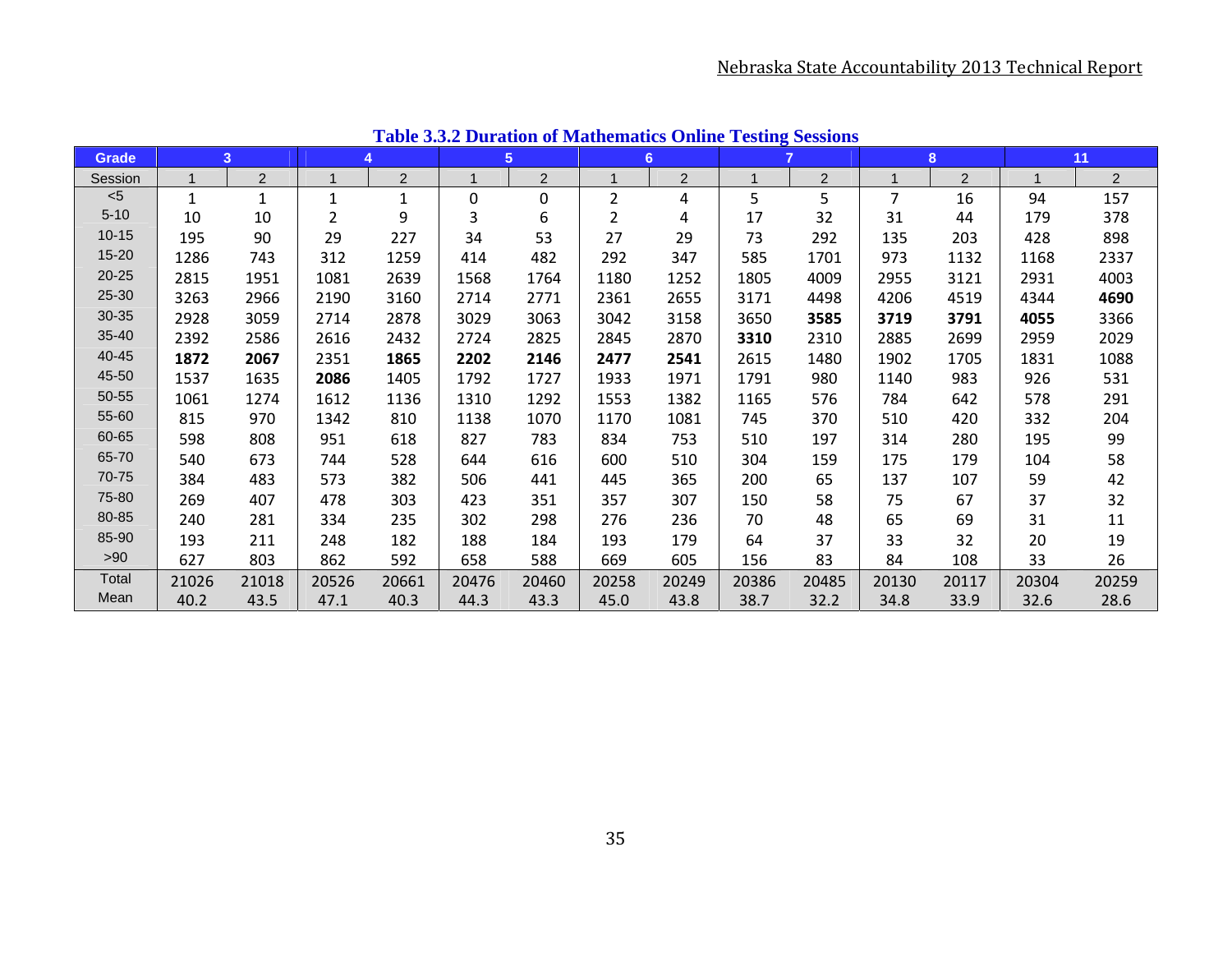| radio Jislo Duration of Science Omnie |       |                |              |                | <b>TOUTHE DOSTOP</b> |       |
|---------------------------------------|-------|----------------|--------------|----------------|----------------------|-------|
| <b>Grade</b>                          |       | 5              | 8            |                | 11                   |       |
| Session                               | 1     | $\overline{c}$ | $\mathbf{1}$ | $\overline{2}$ | 1                    | 2     |
| $5$                                   | 1     | $\overline{2}$ | 7            | 18             | 125                  | 195   |
| $5 - 10$                              | 30    | 101            | 63           | 257            | 562                  | 1311  |
| $10 - 15$                             | 841   | 1758           | 1456         | 3937           | 3756                 | 6834  |
| $15 - 20$                             | 3428  | 4427           | 5422         | 7147           | 7209                 | 6926  |
| $20 - 25$                             | 4505  | 4466           | 5605         | 4436           | 4897                 | 2981  |
| 25-30                                 | 3772  | 3397           | 3454         | 2190           | 2010                 | 1096  |
| 30-35                                 | 2668  | 2097           | 1873         | 1060           | 909                  | 397   |
| $35 - 40$                             | 1772  | 1435           | 1072         | 528            | 392                  | 211   |
| 40-45                                 | 1172  | 978            | 546          | 275            | 197                  | 106   |
| 45-50                                 | 893   | 676            | 293          | 131            | 104                  | 78    |
| 50-55                                 | 489   | 449            | 159          | 108            | 62                   | 43    |
| 55-60                                 | 276   | 279            | 118          | 62             | 27                   | 36    |
| 60-65                                 | 214   | 154            | 75           | 38             | 20                   | 15    |
| 65-70                                 | 181   | 118            | 35           | 26             | 14                   | 13    |
| 70-75                                 | 106   | 75             | 33           | 25             | 13                   | 9     |
| 75-80                                 | 79    | 63             | 25           | 17             | 5                    | 7     |
| 80-85                                 | 55    | 50             | 15           | 11             | 9                    | 9     |
| 85-90                                 | 44    | 44             | 13           | 8              | 6                    | 3     |
| >90                                   | 111   | 93             | 26           | 20             | 12                   | 14    |
| Total                                 | 20637 | 20662          | 20290        | 20294          | 20329                | 20284 |
| Mean                                  | 30.2  | 27.8           | 24.9         | 21.1           | 20.2                 | 17.4  |

**Table 3.3.3 Duration of Science Online Testing Sessions**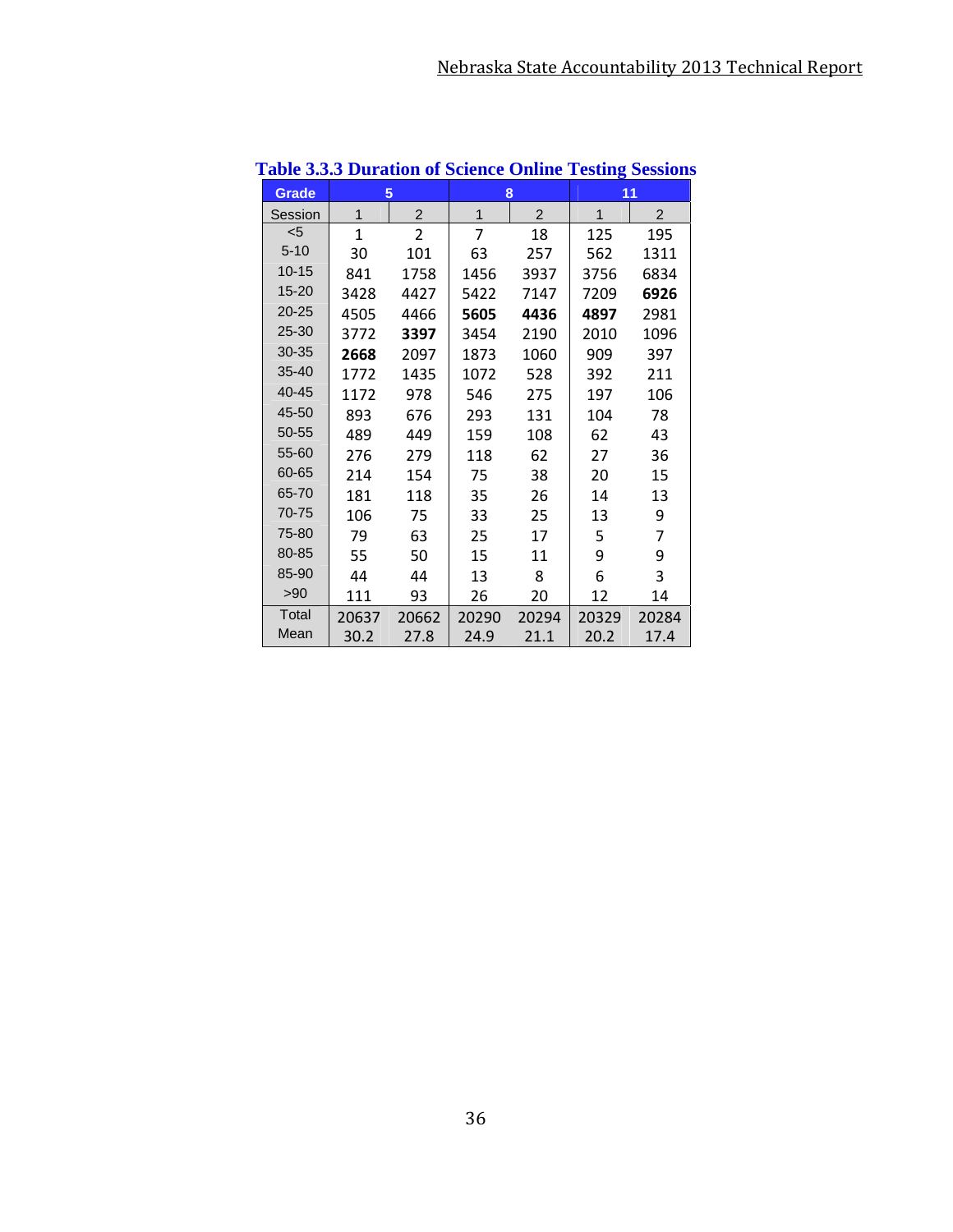# 4. CLASSICAL ITEM STATISTICS

This chapter provides an overview of the most familiar item-level statistics obtained from classical (traditional) item analysis: item difficulty, item discrimination, distractor distribution, and omits or blanks. The following results pertain only to operational NeSA items (i.e., those items that contributed to a student's total test score). Rasch item statistics are discussed in Chapter Five, and test-level statistics are found in Chapter Six. The statistics provide information about the quality of the items based on student responses in an operational setting. The following sections provide descriptions of the item summary statistics found in Appendices F, G, and H.

## 4.1 ITEM DIFFICULTY

Item difficulty (*p*-value) is the proportion of examinees in the sample who answered the item correctly. For example, if an item has a *p*-value of 0.89, it means 89 percent of the students answered the item correctly. Relatively lower values correspond to more difficult items and those that have relatively higher values correspond to easier items. Items that are either very hard or very easy provide little information about student differences in achievement. On a standards-referenced test like the NeSA, a test development goal is to include a wide range of item difficulties. Typically, test developers target *p*values in the range of 0.30 to 0.90. Mathematically, information is maximized and standard errors minimized when the *p*-value equals 0.50. Experience suggests that multiple choice items are effective when the student is more likely to succeed than fail and it is important to include a range of difficulties matching the distribution of student abilities (Wright & Stone, 1979). Occasionally, items that fall outside the desired range can be justified for inclusion when the educational importance of the item content or the desire to measure students with very high or low achievement override the statistical considerations. Summary *p*-value information across all grades for each content area is shown in Tables 4.1.1 – 4.1.3. In general, most of the items fall into the *p*-value range of 0.3 to 0.9, which is appropriate for a criterion-referenced assessment.

|       |             | <b>Item Proportion Correct</b> |             |                |             |         |         |         |         |                |             |              |  |  |
|-------|-------------|--------------------------------|-------------|----------------|-------------|---------|---------|---------|---------|----------------|-------------|--------------|--|--|
| Grade | $\leq -0.1$ | $\leq -0.2$                    | $\leq -0.3$ | $\leq 0.4$     | $<=0.5$     | $<=0.6$ | $<=0.7$ | $<=0.8$ | $<=0.9$ | >0.9           | <b>Mean</b> | <b>Total</b> |  |  |
| 3     | 0           | 0                              | 0           | 0              | 4           | 9       | 12      | 9       | 11      | $\Omega$       | .680        | 45           |  |  |
| 4     | 0           | 0                              | $\mathbf 0$ | $\mathbf 0$    | 4           | 10      | 10      | 9       | 10      | $\overline{2}$ | .690        | 45           |  |  |
| 5     | $\mathbf 0$ | 0                              | $\mathbf 0$ | $\mathbf 0$    | 3           | 7       | 16      | 13      | 8       | 1              | .691        | 48           |  |  |
| 6     | $\Omega$    | 0                              | 0           | $\overline{2}$ | 6           | 7       | 8       | 9       | 14      | $\overline{2}$ | .688        | 48           |  |  |
| 7     | 0           | $\mathbf 0$                    | $\mathbf 0$ | 1              | 3           |         | 12      | 17      |         | 1              | .691        | 48           |  |  |
| 8     | $\Omega$    | 0                              | 0           | $\mathbf{1}$   | $\mathbf 0$ | 6       | 16      | 17      | 10      | $\Omega$       | .711        | 50           |  |  |
| 11    | $\mathbf 0$ | 0                              | $\mathbf 0$ | $\overline{2}$ | 3           | 7       | 7       | 24      | 7       | 0              | .682        | 50           |  |  |

#### **Table 4.1.1 Summary of Traditional Item Proportion Correct for NeSA-R Operational Items**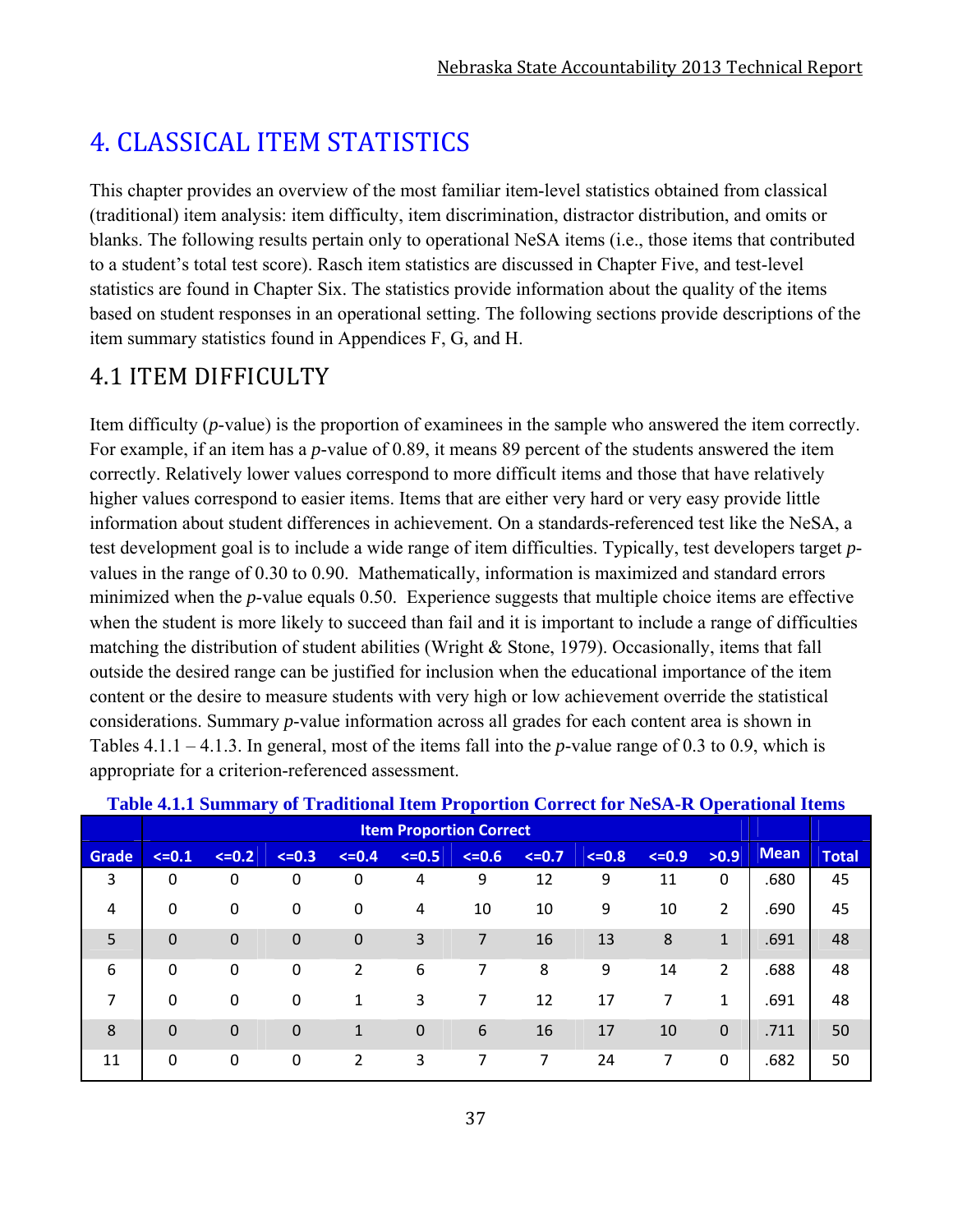|       | <u>Table 5.1.2 Building you Traditional Item I roportion Correct for NebA-M Operational Items</u> |                                |             |         |         |         |         |         |         |              |             |              |  |  |
|-------|---------------------------------------------------------------------------------------------------|--------------------------------|-------------|---------|---------|---------|---------|---------|---------|--------------|-------------|--------------|--|--|
|       |                                                                                                   | <b>Item Proportion Correct</b> |             |         |         |         |         |         |         |              |             |              |  |  |
| Grade | $\leq -0.1$                                                                                       | $\leq -0.2$                    | $\leq -0.3$ | $<=0.4$ | $<=0.5$ | $<=0.6$ | $<=0.7$ | $<=0.8$ | $<=0.9$ | >0.9         | <b>Mean</b> | <b>Total</b> |  |  |
| 3     | 0                                                                                                 | 0                              | 0           | 0       | 2       | 10      | 13      | 19      | 6       | 0            | .687        | 50           |  |  |
| 4     | 0                                                                                                 | 0                              | 0           | 0       | 4       | 17      | 5       | 16      | 13      | $\Omega$     | .681        | 55           |  |  |
| 5     | $\Omega$                                                                                          | $\mathbf 0$                    | 1           | 0       | 5       | 7       | 22      | 11      | 8       | $\mathbf{1}$ | .666        | 55           |  |  |
| 6     | $\Omega$                                                                                          | 0                              | 0           | 0       | 2       | 11      | 20      | 17      | 8       | $\Omega$     | .686        | 58           |  |  |
| 7     | $\Omega$                                                                                          | 0                              | 0           | 0       | 5       | 15      | 16      | 10      | 12      | $\Omega$     | .670        | 58           |  |  |
| 8     | $\Omega$                                                                                          | $\Omega$                       | $\Omega$    | 0       | 7       | 8       | 18      | 19      | 7       | $\mathbf{1}$ | .671        | 60           |  |  |
| 11    | 0                                                                                                 | 0                              | 0           | 2       | 7       | 12      | 26      | 9       | 4       | $\Omega$     | .630        | 60           |  |  |

#### **Table 4.1.2 Summary of Traditional Item Proportion Correct for NeSA-M Operational Items**

#### **Table 4.1.3 Summary of Traditional Item Proportion Correct for NeSA-S Operational Items**

|              |         | <b>Item Proportion Correct</b> |         |         |         |         |         |         |         |              |             |              |  |
|--------------|---------|--------------------------------|---------|---------|---------|---------|---------|---------|---------|--------------|-------------|--------------|--|
| <b>Grade</b> | $<=0.1$ | $<=0.2$                        | $<=0.3$ | $<=0.4$ | $<=0.5$ | $<=0.6$ | $<=0.7$ | $<=0.8$ | $<=0.9$ | >0.9         | <b>Mean</b> | <b>Total</b> |  |
|              | 0       |                                |         |         |         | 11      | 14      | 16      | 6       | 0            | .680        | 50           |  |
| 8            | 0       | 0                              | 0       | 0       | 8       | 9       | 15      | 19      | 9       | $\Omega$     | .668        | 60           |  |
| 11           | 0       | 0                              | 0       |         | 8       | 11      | 16      | 14      | 9       | $\mathbf{1}$ | .660        | 60           |  |

### 4.2 ITEM‐TOTAL CORRELATION

Item-total correlation describes the relationship between performance on the specific item and performance on the entire form. For the NeSA tests, Pearson's product-moment correlation coefficient between item scores and test scores is used to indicate this relationship. For MC items, the statistic is typically referred to as *point-biserial correlation*. This index indicates an item's ability to differentiate between high and low achievers (i.e., item discrimination power). It is expected that students with high ability (i.e., those who perform well on the NeSA overall) would be more likely to answer any given NeSA item correctly, while students with low ability (i.e., those who perform poorly on the NeSA overall) would be more likely to answer the same item incorrectly. However, an interaction can exist between item discrimination and item difficulty. Items answered correctly (or incorrectly) by a large proportion of examinees (i.e., the items have extreme *p*-values) can have reduced power to discriminate and thus can have lower correlations.

The correlation coefficient can range from  $-1.0$  to  $+1.0$ . If the aforementioned expectation is met (highscoring students tend to get the item right while low-scoring students do not), the correlation between the item score and the total test score will be both positive and noticeably large in its magnitude (i.e., well above zero), meaning the item is a good discriminator between high- and low-ability students. Items with negative correlations are flagged and referred to Test Development as possible mis-keys.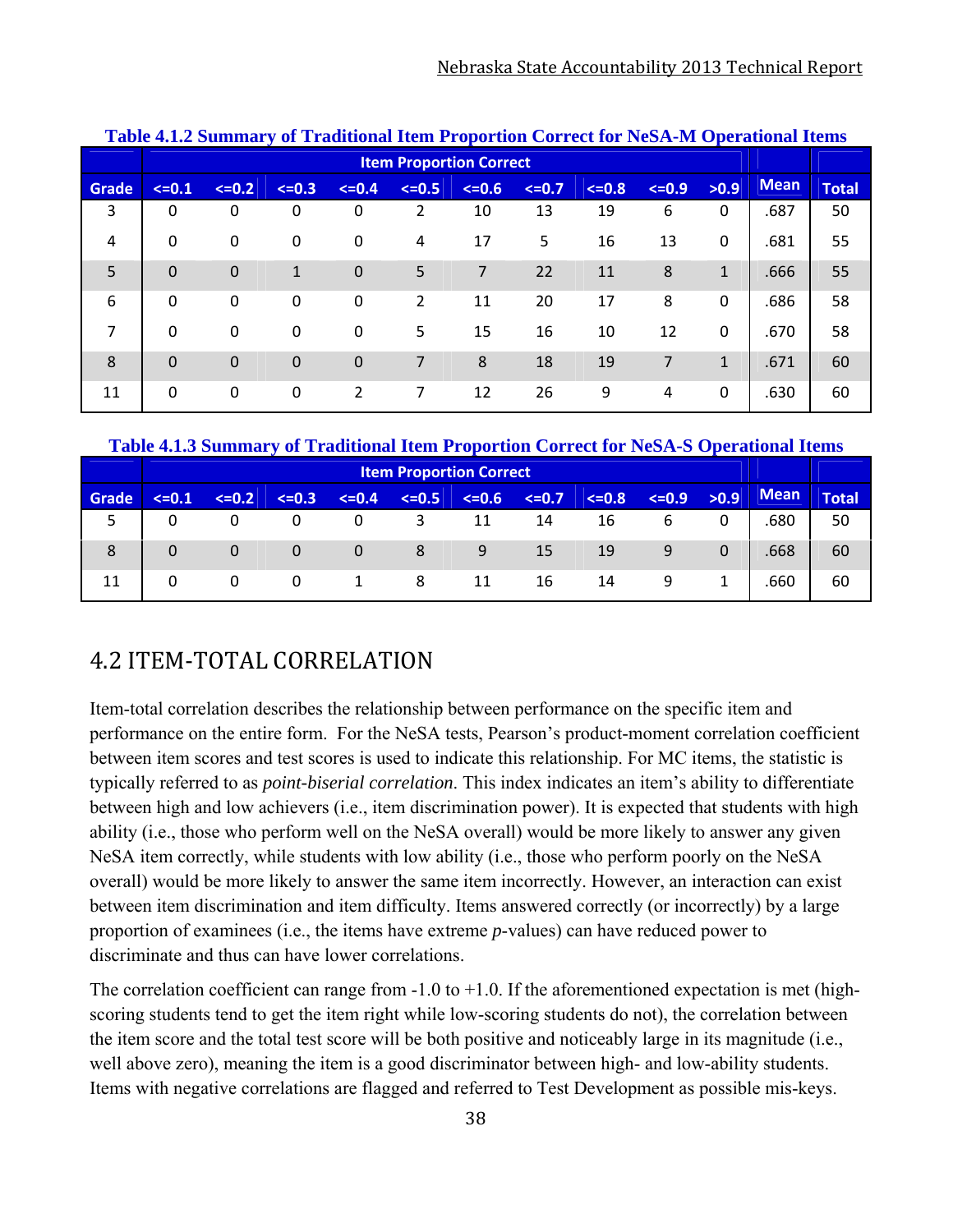Mis-keyed items will be corrected and rescored prior to computing the final item statistics. Negative correlations can also indicate problems with the item content, structure, or students' opportunity to learn. Items with point-biserial values of less than 0.2 are flagged and referred to content specialists for review before being considered for use on future forms. As seen below in Tables 4.2.1 – 4.2.3, no items in the 2013 NeSA tests have negative point-biserial correlations and most are above 0.20, indicating good item discrimination.

| <b>Table 4.2.1 Buildingly of Follit-bisel all Collegators for TwbA-K</b> |                                        |          |                |         |         |         |          |              |  |
|--------------------------------------------------------------------------|----------------------------------------|----------|----------------|---------|---------|---------|----------|--------------|--|
|                                                                          | <b>Item Point-biserial Correlation</b> |          |                |         |         |         |          |              |  |
| <b>Grade</b>                                                             | $<=0.1$                                | $<=0.2$  | $\leq -0.3$    | $<=0.4$ | $<=0.5$ | $<=0.6$ | >0.6     | <b>Total</b> |  |
| 3                                                                        | 0                                      | 0        | 0              | 12      | 29      | 4       | 0        | 45           |  |
| 4                                                                        | 0                                      | $\Omega$ | 1              | 21      | 20      | 3       | 0        | 45           |  |
| 5                                                                        | $\mathbf 0$                            | $\Omega$ | $\Omega$       | 17      | 24      | 7       | $\Omega$ | 48           |  |
| 6                                                                        | $\Omega$                               | $\Omega$ | 0              | 18      | 24      | 6       | 0        | 48           |  |
| $\overline{7}$                                                           | $\Omega$                               | $\Omega$ | 1              | 13      | 29      | 5       | 0        | 48           |  |
| 8                                                                        | $\mathbf 0$                            | $\Omega$ | $\mathcal{P}$  | 15      | 25      | 8       | $\Omega$ | 50           |  |
| 11                                                                       | $\Omega$                               | $\Omega$ | $\overline{2}$ | 15      | 19      | 14      | $\Omega$ | 50           |  |

#### **Table 4.2.1 Summary of Point-biserial Correlations for NeSA-R**

**Table 4.2.2 Summary of Point-biserial Correlations for NeSA-M** 

|       | $\bullet$                              |             |             |         |         |         |                |              |  |
|-------|----------------------------------------|-------------|-------------|---------|---------|---------|----------------|--------------|--|
|       | <b>Item Point-biserial Correlation</b> |             |             |         |         |         |                |              |  |
| Grade | $<=0.1$                                | $\leq -0.2$ | $\leq -0.3$ | $<=0.4$ | $<=0.5$ | $<=0.6$ | >0.6           | <b>Total</b> |  |
| 3     | 0                                      | 0           | 0           | 14      | 24      | 11      | 1              | 50           |  |
| 4     | 0                                      | 0           | $\Omega$    | 15      | 27      | 12      | 1              | 55           |  |
| 5     | $\Omega$                               | $\Omega$    | 3           | 16      | 23      | 12      | 1              | 55           |  |
| 6     | $\Omega$                               | $\Omega$    | $\Omega$    | 12      | 21      | 23      | $\overline{2}$ | 58           |  |
| 7     | 0                                      | $\Omega$    | $\Omega$    | 12      | 26      | 18      | 2              | 58           |  |
| 8     | $\Omega$                               | $\Omega$    | 1           | 10      | 36      | 13      | $\Omega$       | 60           |  |
| 11    | $\Omega$                               | $\Omega$    | $\Omega$    | 5       | 31      | 21      | 3              | 60           |  |

#### **Table 4.2.3 Summary of Point-biserial Correlations for NeSA-S**

|              | <b>Item Point-biserial Correlation</b> |             |         |         |         |         |      |              |  |
|--------------|----------------------------------------|-------------|---------|---------|---------|---------|------|--------------|--|
| <b>Grade</b> | $\leq 0.1$                             | $\leq -0.2$ | $<=0.3$ | $<=0.4$ | $<=0.5$ | $<=0.6$ | >0.6 | <b>Total</b> |  |
| 5            | 0                                      |             |         | 17      | 28      |         |      | 50           |  |
| 8            | $\Omega$                               |             |         | 28      | 23      | 3       |      | 60           |  |
| 11           | 0                                      |             |         | 16      | 33      |         |      | 60           |  |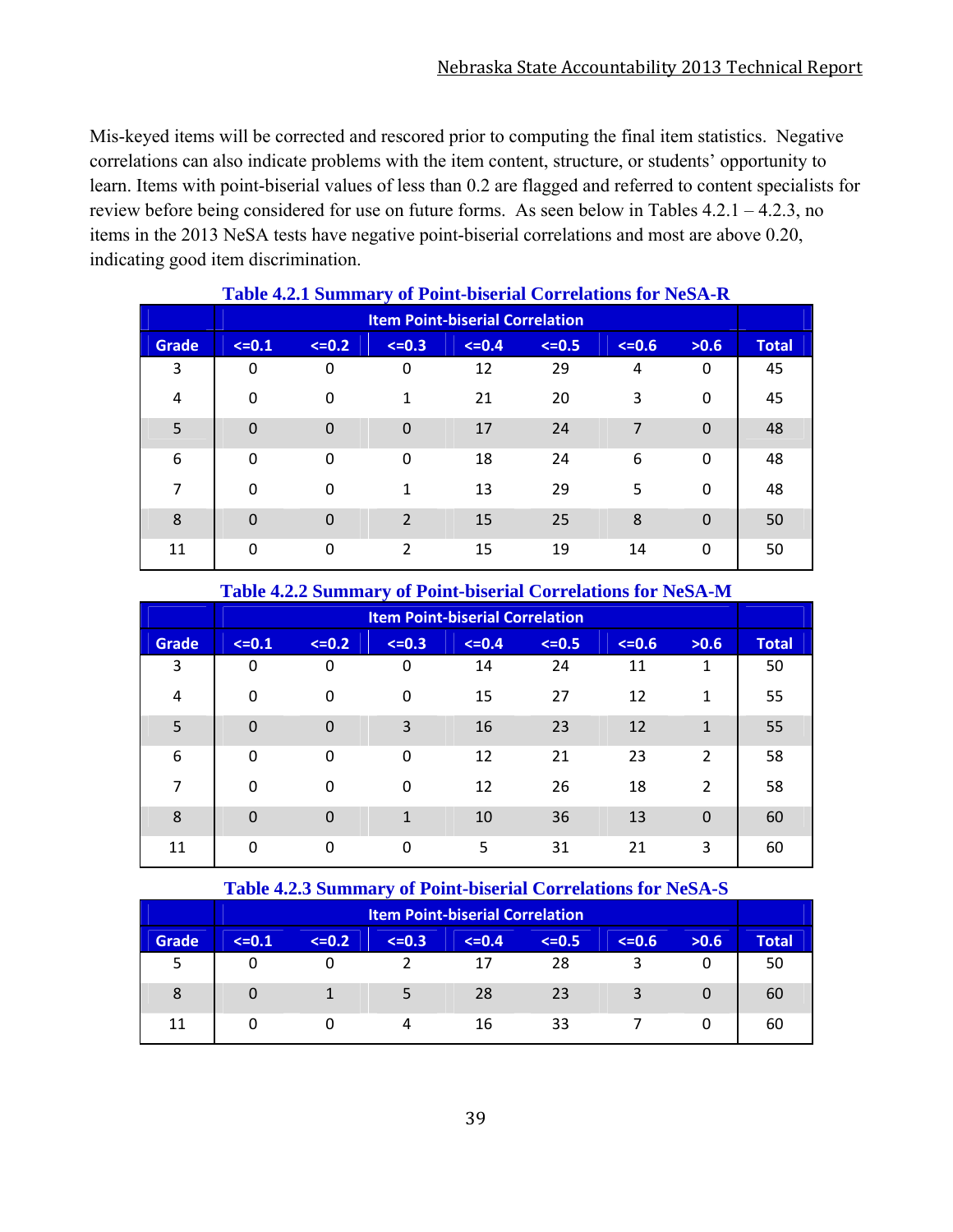# 4.3 PERCENT SELECTING EACH RESPONSE OPTION

This index indicates the effectiveness of each distractor. In general, one expects the correct response to be the most attractive, although this need not hold for unusually challenging items. This statistic for the correct response option is identical to the *p*-value when considering MC items with a single correct response. Please see the detailed summary statistics for each grade and content area in Appendices F, G, and H.

## 4.4 POINT‐BISERIAL CORRELATIONS OF RESPONSE OPTIONS

This index describes the relationship between selecting a response option for a specific item and performance on the entire test. The correlation between an incorrect answer and total test performance should be negative. The desired pattern is strong positive values for the correct option and strong negative values for the incorrect options. Any other pattern indicates a problem with the item or with the key. These patterns would imply a high ability way to answer incorrectly or a low ability way to answer correctly. Examples of these situations could be an item with an ambiguous or misleading distractor that was attractive to high-performing examinees or an item that depended on experience outside of instruction that was unrelated to ability. This statistic for the correct option is identical to the item-total correlation for MC items. Please see the detailed summary statistics for each grade and content area in Appendices F, G, and H.

## **4.5 PERCENT OF STUDENTS OMITTING AN ITEM**

This statistic is useful for identifying problems with testing time and test layout. If the omit percentage is large for a single item, it could indicate a problem with the layout or content of an item. For example, students tend to skip items with wordy stems or that otherwise appear difficult or time consuming. While there is no hard and fast rule for what *large* means, and it varies with groups and ages of students, five percent omits is often used as a preliminary screening value.

Detailed results of the item analyses for the NeSA-R operational items are presented in Appendix F. Detailed results of the item analyses for the NeSA-M operational items are presented in Appendix G. Detailed results of the item analyses for the NeSA-S operational items are presented in Appendix H. Based on these analyses, items were selected for review if the *p-*value was less than 0.25 and the *itemtotal correlation* was less than 0.2. Items were identified as probable mis-keys if the *p-*value for the correct response was less than one of the incorrect responses and the *item-total correlation* was negative.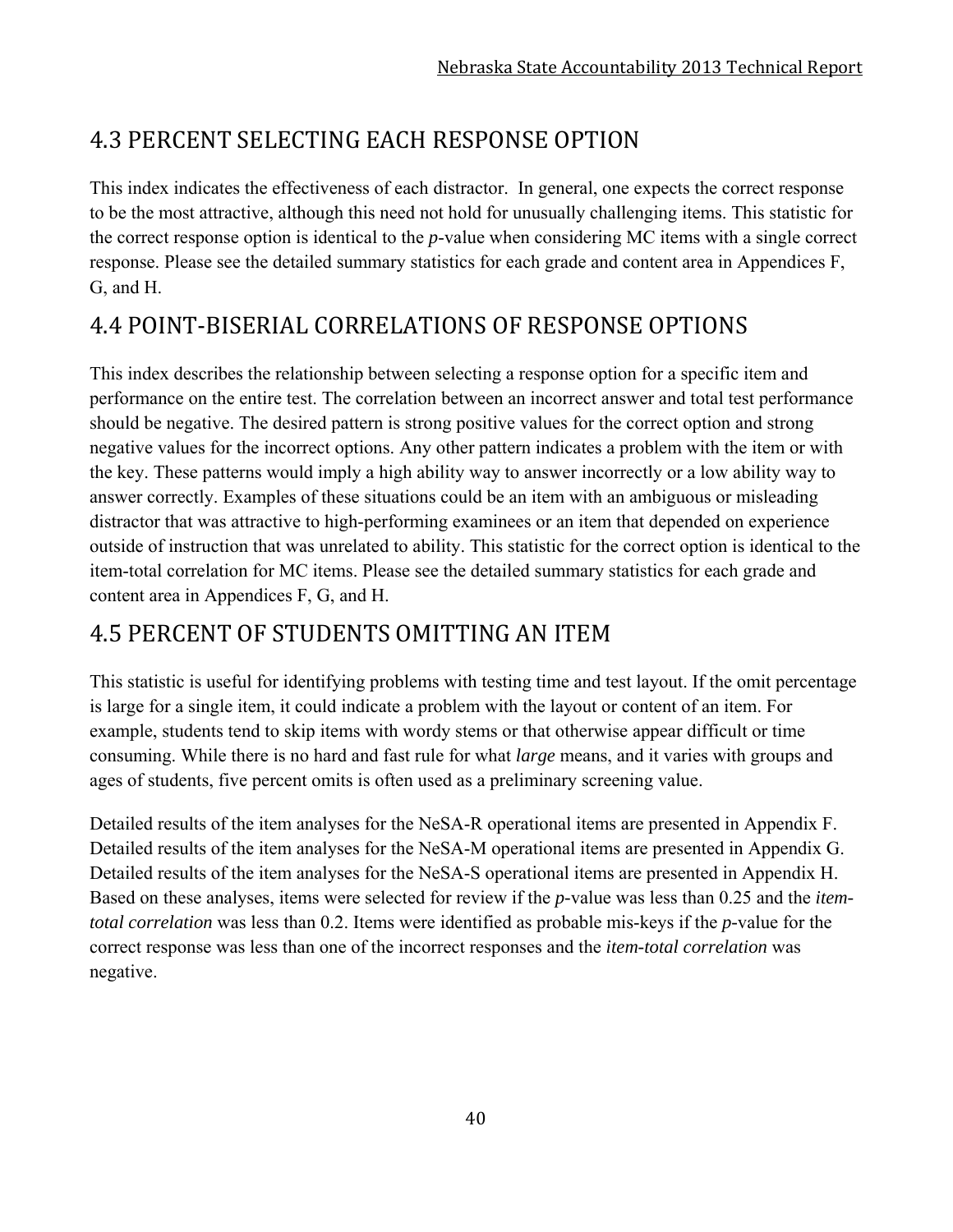# 5. RASCH ITEM CALIBRATION

The particular item response theory (IRT) model used for the NeSA is based on the work of Georg Rasch. Rasch models have had a long-standing presence in applied testing programs and have been the methodology used to calibrate NeSA items in recent history. IRT has several advantages over classical test theory, so it has become the standard procedure for analyzing item response data in large-scale assessments. However, IRT models make a number of strong assumptions related to dimensionality, local independence, and model-data fit. Resulting inferences derived from any application of IRT rests strongly on the degree to which the underlying assumptions are met.

Generally, item calibration is the process of assigning a difficulty-parameter estimate to each item on an assessment so that all items are placed onto a common scale. This chapter briefly introduces the Rasch model, reports the results from evaluations of the adequacy of the Rasch assumptions, and summarizes Rasch item statistics for the 2013 NeSA Reading, Mathematics, and Science assessments.

# 5.1 DESCRIPTION OF THE RASCH MODEL

The Rasch rating scale model was used to calibrate the NeSA items. All NeSA assessments contain only MC items. According to the Rasch model, the probability of answering an item correctly is based on the difference between the ability of the student and the difficulty of the item. The Rasch model places both student ability and item difficulty (estimated in terms of log-odds, or logits) on the same continuum. When the model assumptions are met, the Rasch model provides estimates of a person's ability that are independent of the items employed in the assessment and conversely, estimates item difficulty independently of the sample of examinees (Rasch, 1960; Wright & Panchapakesan, 1969). (As noted in Chapter Four, interpretation of item *p*-values confounds item difficulty and student ability.) Appendix I provides a more detailed overview of Rasch Measurement.

# 5.2 CHECKING RASCH ASSUMPTIONS

Since the Rasch model was the basis of all calibration, scoring, and scaling analyses associated with the NeSA, the validity of the inferences from these results depends on the degree to which the assumptions of the model were met and how well the model fits the test data. Therefore, it is important to check these assumptions. This section evaluates the dimensionality of the data, local item independence, and item fit. It should be noted that only operational items were analyzed since they are the basis of student scores.

Unidimensionality: Rasch models assume that one dominant dimension determines the difference among students' performances. Principal Components Analysis (PCA) can be used to assess the unidimensionality assumption. The purpose of the analysis is to verify whether any other dominant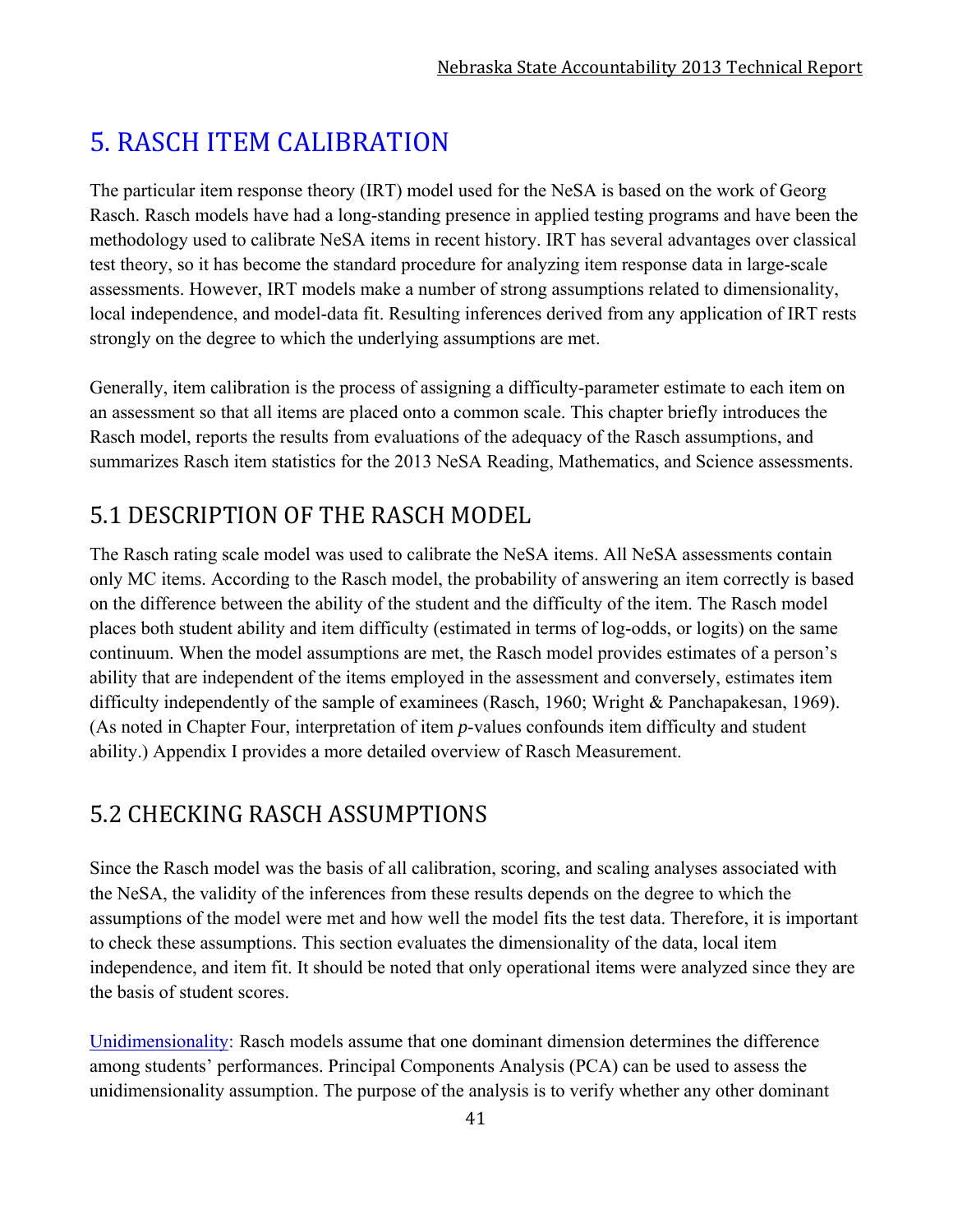component(s) exist among the items. If any other dimensions are found, the unidimensionality assumption would be violated.

Tables 5.2.1, 5.2.2, and 5.2.3 present the PCA results for the reading, mathematics, and science assessments, respectively. The results include the eigenvalues and the percentage of variance explained for the first five components. As can been seen in Table 5.2.1, the primary dimension for NeSA-R explained about 22 percent to 26 percent of the total variance across Grades 3–8 and 11. The eigenvalues of the second dimension ranged from 1.5 to 1.9. This indicates that the second dimension accounted for only 1.5 to 1.9 units out of 66 - 84 units of total variance. Similar patterns are observed for the Mathematics and the Science test. Overall, the PCA suggests that there is one clearly dominant dimension for each NeSA assessment.

|                  |                         |                   | <b>Explained</b> |
|------------------|-------------------------|-------------------|------------------|
| <b>Grade</b>     | <b>Component</b>        | <b>Eigenvalue</b> | <b>Variance</b>  |
|                  | $\mathbf{1}$            | 13.9              | 23.6%            |
|                  |                         | $1.7$             | 2.9%             |
|                  | $\frac{2}{3}$           | 1.5               | 2.6%             |
|                  | $\overline{\mathbf{r}}$ | 1.3               | 2.3%             |
| 3                | 5                       | 1.2               | 2.1%             |
|                  | $\overline{1}$          | 13.2              | 22.6%            |
|                  | $\overline{c}$          | 1.6               | 2.7%             |
|                  | 3                       | 1.3               | 2.3%             |
|                  | $\overline{\mathbf{r}}$ | 1.2               | 2.1%             |
| $\pmb{4}$        | 5                       | $1.2\,$           | 2.0%             |
|                  | $\overline{1}$          | 13.9              | 22.4%            |
|                  | $\overline{c}$          | $1.6\,$           | 2.5%             |
|                  | $\overline{\mathbf{3}}$ | 1.4               | 2.2%             |
|                  | $\overline{\mathbf{r}}$ | 1.3               | 2.1%             |
| 5                | 5                       | 1.2               | 2.0%             |
|                  | $\mathbf{1}$            | 17.3              | 26.4%            |
|                  | $\overline{\mathbf{c}}$ | 1.7               | 2.6%             |
|                  | 3                       | $1.4\,$           | 2.1%             |
|                  | $\overline{\mathbf{r}}$ | 1.3               | 2.0%             |
| $\boldsymbol{6}$ | 5                       | $1.2\,$           | 1.8%             |
|                  | $\overline{1}$          | 14.9              | 23.7%            |
|                  | $\overline{2}$          | $1.7$             | 2.7%             |
|                  | 3                       | 1.5               | 2.4%             |
|                  | $\overline{\mathbf{r}}$ | 1.3               | 2.0%             |
| $\overline{7}$   | 5                       | 1.2               | 1.9%             |
|                  | $\overline{1}$          | 13.9              | 21.8%            |
|                  | $\overline{\mathbf{c}}$ | 1.5               | 2.3%             |
| 8                | $\overline{3}$          | 1.4               | 2.2%             |

#### **Table 5.2.1 Results from PCA – Reading**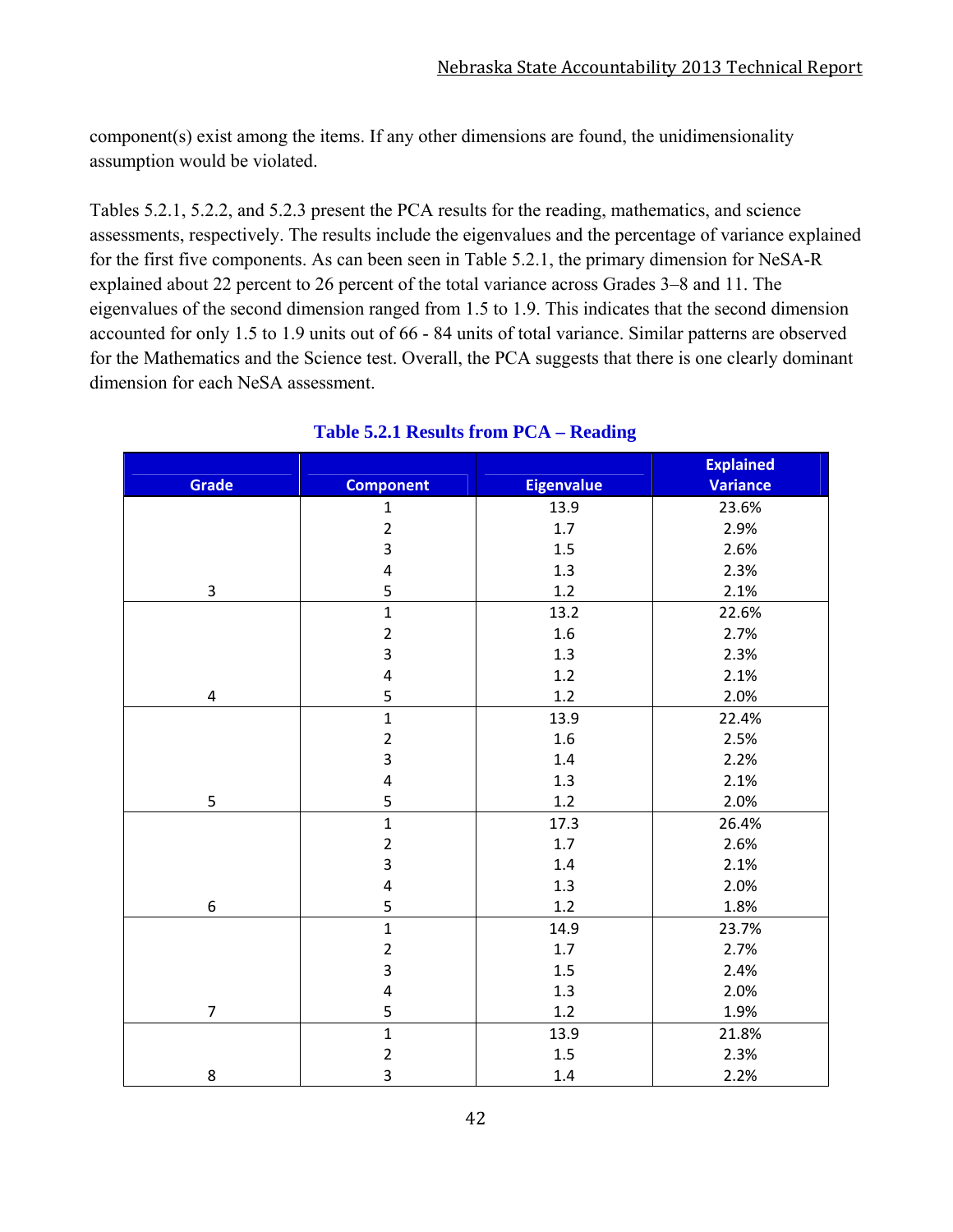| Grade | <b>Component</b> | <b>Eigenvalue</b> | <b>Explained</b><br><b>Variance</b> |
|-------|------------------|-------------------|-------------------------------------|
|       | 4                | 1.4               | 2.1%                                |
|       |                  | 1.2               | 1.9%                                |
|       |                  | 16.0              | 24.3%                               |
|       |                  | 1.9               | 2.9%                                |
|       | 3                | 1.4               | 2.2%                                |
|       | 4                | 1.3               | 1.9%                                |
| 11    |                  | 1.2               | 1.8%                                |

#### **Table 5.2.2 Results from PCA – Mathematics**

|                          |                         |                   | <b>Explained</b> |
|--------------------------|-------------------------|-------------------|------------------|
| <b>Grade</b>             | <b>Component</b>        | <b>Eigenvalue</b> | Variance         |
|                          | $\mathbf{1}$            | 15.6              | 23.8%            |
|                          | $\overline{2}$          | $1.7$             | 2.5%             |
|                          | $\overline{\mathbf{3}}$ | 1.5               | 2.2%             |
|                          | $\overline{\mathbf{r}}$ | 1.4               | 2.2%             |
| 3                        | 5                       | 1.3               | 2.0%             |
|                          | $\overline{1}$          | 19.7              | 26.4%            |
|                          | $\overline{c}$          | 1.8               | 2.4%             |
|                          | $\overline{\mathbf{3}}$ | 1.5               | 2.0%             |
|                          | $\overline{4}$          | 1.4               | 1.9%             |
| $\pmb{4}$                | 5                       | $1.4\,$           | 1.9%             |
|                          | $\overline{1}$          | 18.9              | 25.6%            |
|                          | $\overline{c}$          | 1.9               | 2.6%             |
|                          | $\overline{\mathbf{3}}$ | 1.6               | 2.1%             |
|                          | $\overline{\mathbf{4}}$ | 1.5               | 2.0%             |
| 5                        | 5                       | $1.4\,$           | 1.9%             |
|                          | $\overline{1}$          | 20.1              | 25.7%            |
|                          | $\overline{c}$          | 1.9               | 2.5%             |
|                          | $\overline{\mathbf{3}}$ | 1.7               | 2.2%             |
|                          | $\overline{\mathbf{4}}$ | 1.5               | 2.0%             |
| 6                        | 5                       | 1.4               | 1.8%             |
|                          | $\mathbf{1}$            | 22.1              | 27.6%            |
|                          | $\overline{c}$          | 1.9               | 2.4%             |
|                          | $\overline{\mathbf{3}}$ | $1.6\,$           | 2.0%             |
|                          | $\overline{a}$          | 1.5               | 1.9%             |
| $\overline{\mathcal{I}}$ | 5                       | 1.3               | 1.6%             |
|                          | $\overline{1}$          | 20.6              | 25.6%            |
|                          | $\overline{2}$          | 1.9               | 2.4%             |
|                          | $\overline{\mathbf{3}}$ | 1.6               | 2.0%             |
|                          | $\overline{a}$          | 1.5               | 1.8%             |
| 8                        | 5                       | 1.4               | 1.8%             |
|                          | $\overline{1}$          | 23.6              | 28.2%            |
| 11                       | $\overline{2}$          | 1.9               | 2.3%             |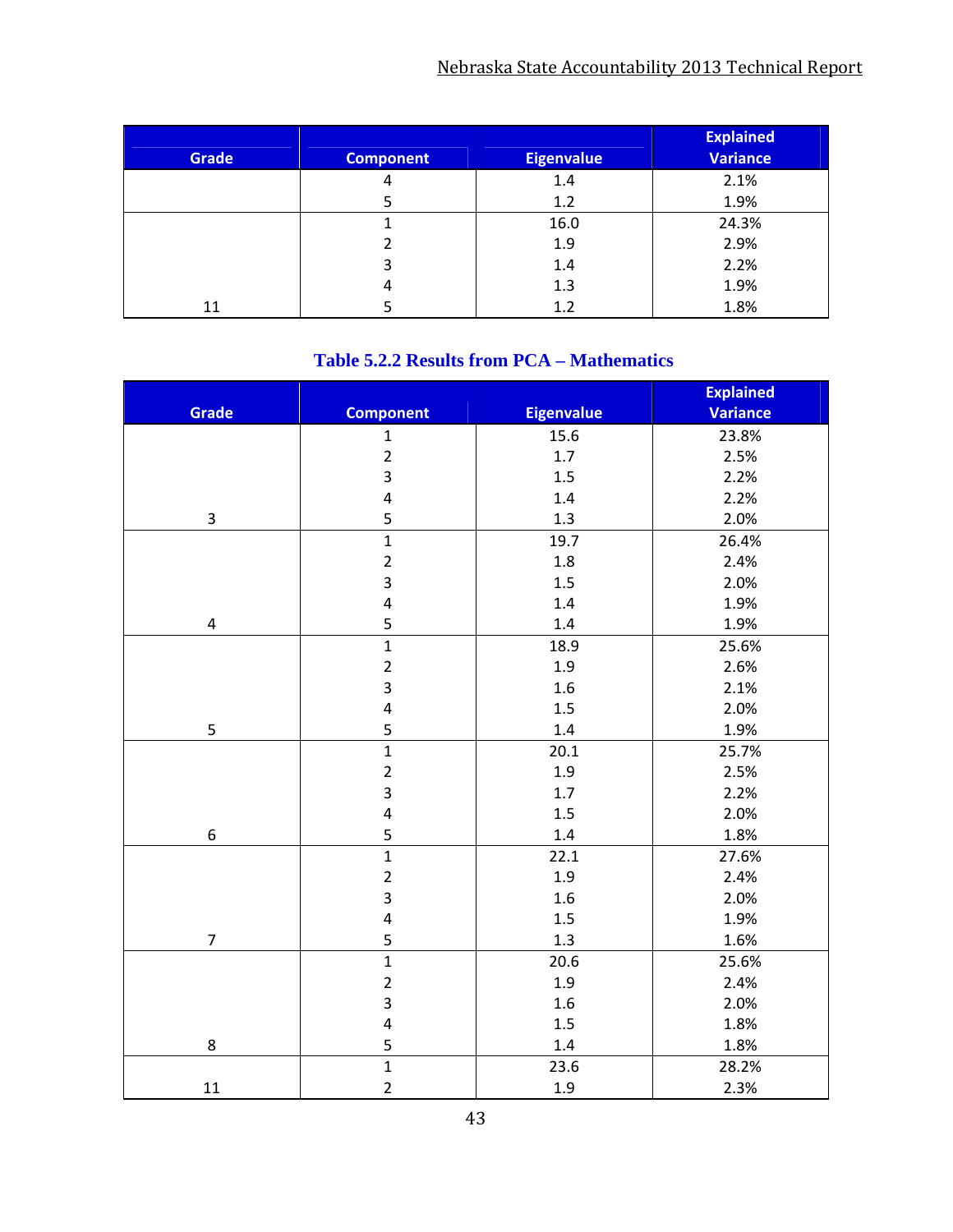| <b>Grade</b> | <b>Component</b> | <b>Eigenvalue</b> | <b>Explained</b><br><b>Variance</b> |
|--------------|------------------|-------------------|-------------------------------------|
|              |                  | 1.7               | 2.0%                                |
|              |                  | 1.4               | 1.7%                                |
|              |                  | 1.4               | 1.7%                                |

#### **Table 5.2.3 Results from PCA – Science**

|              |                  |                   | <b>Explained</b> |
|--------------|------------------|-------------------|------------------|
| <b>Grade</b> | <b>Component</b> | <b>Eigenvalue</b> | <b>Variance</b>  |
|              | 1                | 14.9              | 22.9%            |
|              | 2                | 1.5               | 2.4%             |
|              | 3                | 1.5               | 2.3%             |
|              | 4                | 1.3               | 2.0%             |
| 5            | 5                | 1.3               | 2.0%             |
|              | $\mathbf{1}$     | 16.0              | 21.0%            |
|              | 2                | 1.5               | 2.0%             |
|              | 3                | 1.5               | 1.9%             |
|              | 4                | 1.3               | 1.7%             |
| 8            | 5                | 1.2               | 1.6%             |
|              | $\mathbf{1}$     | 19.7              | 24.7%            |
|              | 2                | 1.8               | 2.3%             |
|              | 3                | 1.4               | 1.8%             |
|              | 4                | 1.3               | 1.7%             |
| 11           | 5                | 1.2               | 1.5%             |

Local Independence: Local independence (LI) is a fundamental assumption of IRT. No relationship should exist between examinees' responses to different items after accounting for the abilities measured by a test. Many indicators of LI are framed by the form of local independence proposed by McDonald (1979) that the conditional covariances of all pairs of item responses, conditioned on the abilities, are required to be equal to zero.

Residual item correlations provided in WINSTEPS for each item pair were used to assess local dependence among the NeSA items. Three types of residual correlations are available in WINSTEPS: raw, standardized, and logit. It should be noted that the raw score residual correlation essentially corresponds to Yen's *Q*3 index, a popular LI statistic. The expected value for the *Q3* statistic is approximately −1/(*k*−1) when no local dependence exists, where *k* is test length (Yen, 1993). Thus, the expected *Q*3 values should be approximately −0.02 for the NeSA tests (since most of the NeSA tests had more than 50 core items). Index values that are greater than 0.20 indicate a degree of local dependence that probably should be examined by test developers (Chen & Thissen, 1997). Since the three residual correlations are very similar, the default "standardized residual correlation" in WINSTEPS was used for these analyses. Tables  $5.2.4 - 5.2.6$  show the summary statistics—mean, SD,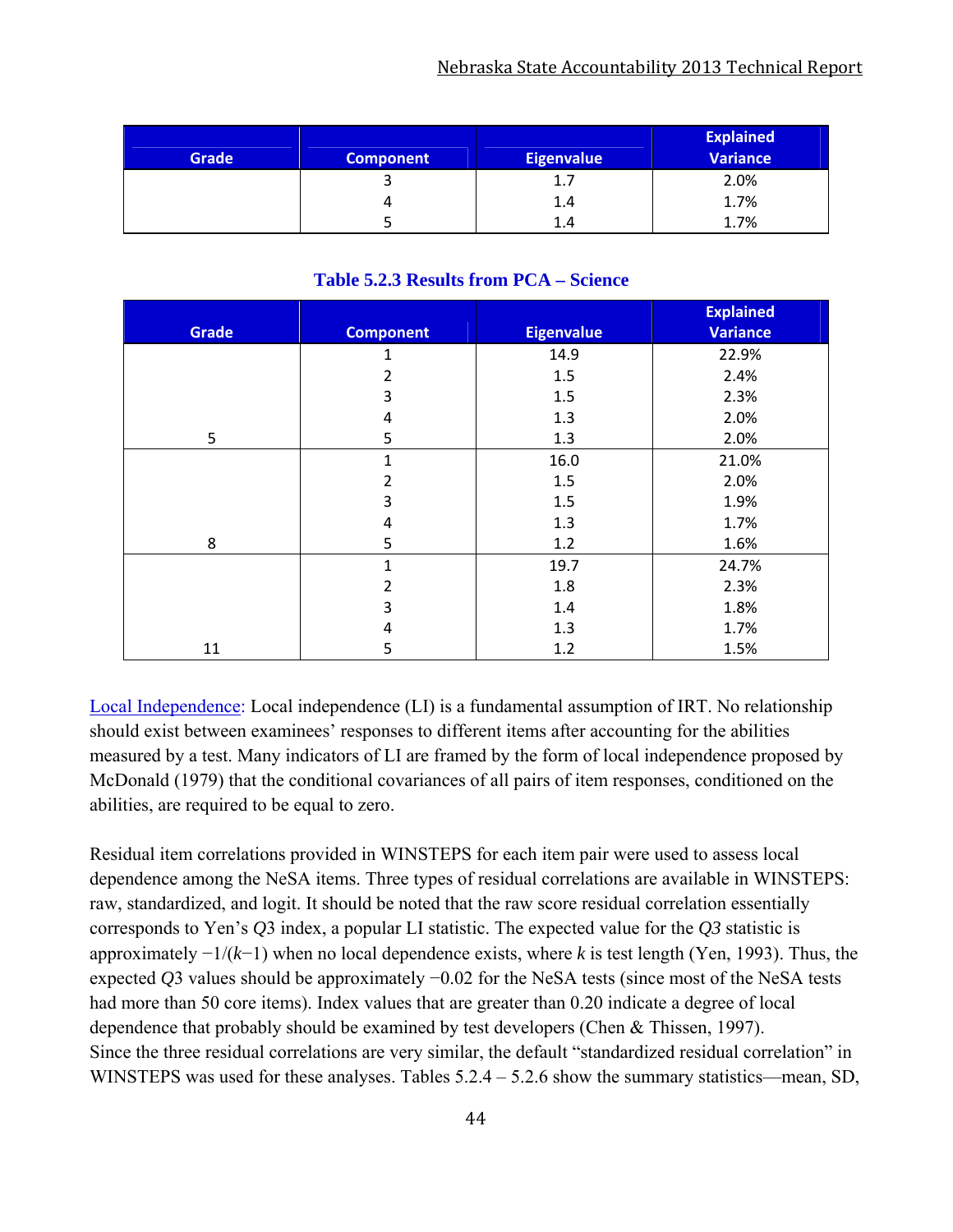minimum, maximum, and several percentiles (P10, P25, P50, P75, P90)—for all the residual correlations for each test. The total number of item pairs (N) and the number of pairs with the residual correlations greater than 0.20 are also reported in this table. The mean residual correlations were slightly negative and the values were close to −0.02. The vast majority of the correlations were very small, suggesting local item independence generally holds for the NeSA reading, mathematics, and science assessments.

|                   | <b>Reading</b> |         |         |         |         |         |         |  |  |
|-------------------|----------------|---------|---------|---------|---------|---------|---------|--|--|
| <b>Statistics</b> | 3              | 4       | 5       | 6       | 7       | 8       | 11      |  |  |
| N                 | 990            | 990     | 1128    | 1128    | 1128    | 1225    | 1225    |  |  |
| Mean              | $-0.02$        | $-0.02$ | $-0.02$ | $-0.02$ | $-0.02$ | $-0.02$ | $-0.02$ |  |  |
| <b>SD</b>         | 0.03           | 0.02    | 0.02    | 0.02    | 0.02    | 0.02    | 0.02    |  |  |
| Minimum           | $-0.07$        | $-0.08$ | $-0.07$ | $-0.08$ | $-0.08$ | $-0.08$ | $-0.10$ |  |  |
| P <sub>10</sub>   | $-0.04$        | $-0.04$ | $-0.04$ | $-0.04$ | $-0.04$ | $-0.04$ | $-0.05$ |  |  |
| P <sub>25</sub>   | $-0.03$        | $-0.03$ | $-0.03$ | $-0.03$ | $-0.03$ | $-0.03$ | $-0.03$ |  |  |
| <b>P50</b>        | $-0.02$        | $-0.02$ | $-0.02$ | $-0.02$ | $-0.02$ | $-0.02$ | $-0.02$ |  |  |
| P75               | $-0.01$        | $-0.01$ | $-0.01$ | $-0.01$ | $-0.01$ | $-0.01$ | $-0.01$ |  |  |
| P90               | 0.00           | 0.00    | 0.00    | 0.01    | 0.00    | 0.00    | 0.01    |  |  |
| Maximum           | 0.52           | 0.12    | 0.13    | 0.12    | 0.23    | 0.10    | 0.14    |  |  |
| >0.20             | 1              | 0       | 0       | 0       | 1       | 0       | 0       |  |  |

#### **Table 5.2.4 Summary of Item Residual Correlations for NeSA-R**

#### **Table 5.2.5 Summary of Item Residual Correlations for NeSA-M**

|                   |         | <b>Mathematics</b> |                |         |                         |         |         |  |  |  |  |
|-------------------|---------|--------------------|----------------|---------|-------------------------|---------|---------|--|--|--|--|
| <b>Statistics</b> | 3       | 4                  | 5              | 6       | $\overline{\mathbf{z}}$ | 8       | 11      |  |  |  |  |
| N                 | 1225    | 1485               | 1485           | 1653    | 1653                    | 1770    | 1770    |  |  |  |  |
| Mean              | $-0.02$ | $-0.02$            | $-0.02$        | $-0.02$ | $-0.02$                 | $-0.02$ | $-0.02$ |  |  |  |  |
| <b>SD</b>         | 0.03    | 0.03               | 0.03           | 0.03    | 0.03                    | 0.03    | 0.03    |  |  |  |  |
| Minimum           | $-0.09$ | $-0.07$            | $-0.10$        | $-0.11$ | $-0.09$                 | $-0.09$ | $-0.10$ |  |  |  |  |
| P <sub>10</sub>   | $-0.04$ | $-0.04$            | $-0.05$        | $-0.05$ | $-0.04$                 | $-0.04$ | $-0.04$ |  |  |  |  |
| P <sub>25</sub>   | $-0.03$ | $-0.03$            | $-0.03$        | $-0.03$ | $-0.03$                 | $-0.03$ | $-0.03$ |  |  |  |  |
| P50               | $-0.02$ | $-0.02$            | $-0.02$        | $-0.02$ | $-0.02$                 | $-0.02$ | $-0.02$ |  |  |  |  |
| P75               | $-0.01$ | $-0.01$            | $-0.01$        | $-0.01$ | $-0.01$                 | $-0.01$ | 0.00    |  |  |  |  |
| P90               | 0.00    | 0.01               | 0.01           | 0.01    | 0.01                    | 0.01    | 0.01    |  |  |  |  |
| Maximum           | 0.26    | 0.36               | 0.32           | 0.48    | 0.39                    | 0.42    | 0.34    |  |  |  |  |
| >0.20             | 3       | $\overline{2}$     | $\overline{2}$ | 3       | $\overline{2}$          | 5       | 2       |  |  |  |  |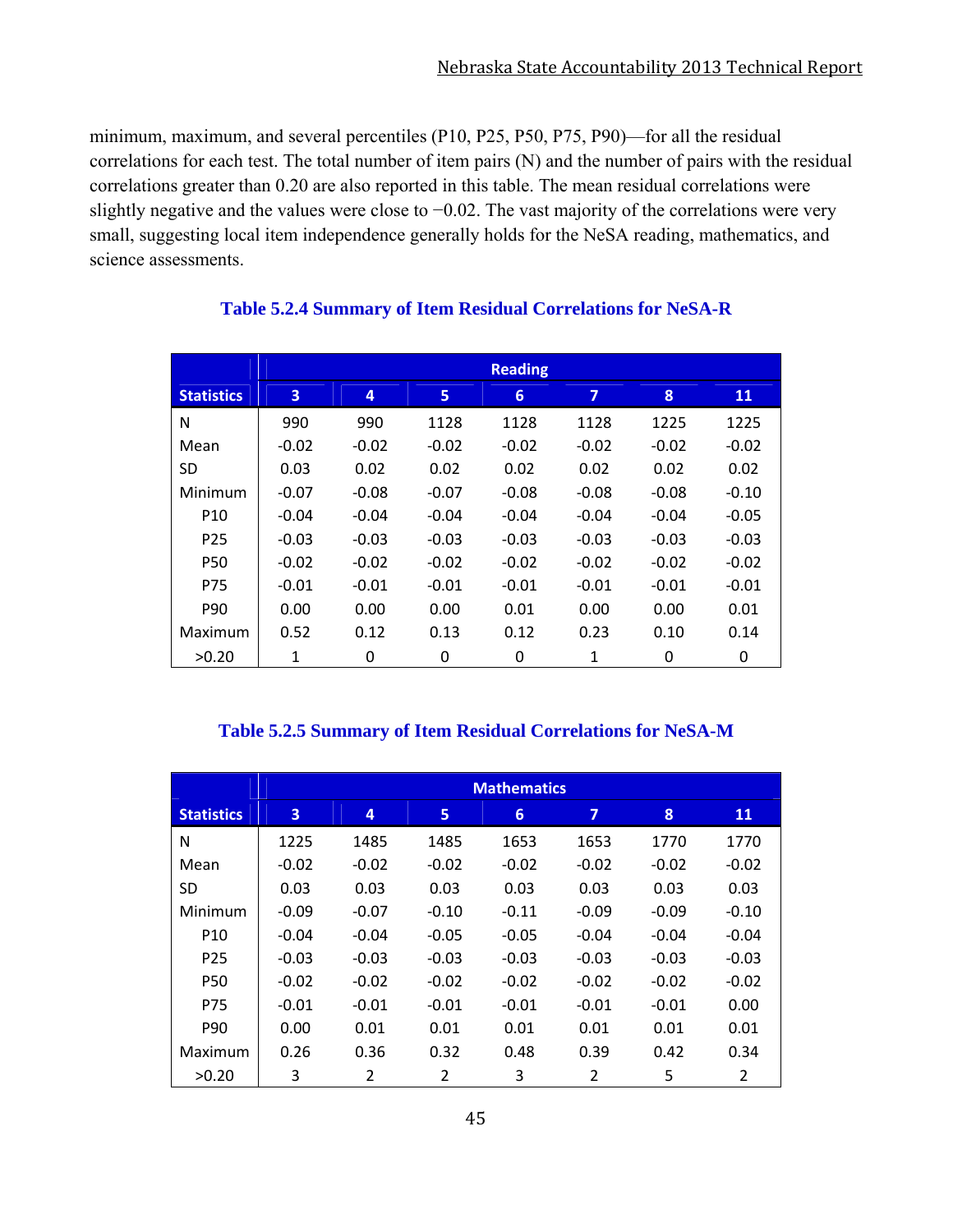|                   |         | <b>Science</b> |         |
|-------------------|---------|----------------|---------|
| <b>Statistics</b> | 5       | 8              | 11      |
| N                 | 1225    | 1770           | 1770    |
| Mean              | $-0.02$ | $-0.02$        | $-0.02$ |
| SD                | 0.02    | 0.02           | 0.02    |
| Minimum           | $-0.06$ | $-0.06$        | $-0.09$ |
| P10               | $-0.04$ | $-0.04$        | $-0.04$ |
| P25               | $-0.03$ | $-0.03$        | -0.03   |
| P50               | $-0.02$ | $-0.02$        | $-0.02$ |
| P75               | $-0.01$ | $-0.01$        | -0.01   |
| P90               | 0.00    | 0.00           | 0.01    |
| Maximum           | 0.37    | 0.16           | 0.08    |
| >0.20             | 3       | n              |         |

#### **Table 5.2.6 Summary of Item Residual Correlations for NeSA-S**

Item Fit: WINSTEPS provides two item fit statistics (infit and outfit) for evaluating the degree to which the Rasch model predicts the observed item responses. Each fit statistic can be expressed as a mean square (MnSq) statistic or on a standardized metric (Zstd with mean  $= 0$  and variance  $= 1$ ). MnSq values are more oriented toward practical significance, while Zstd values are more oriented toward statistical significance. Though both are informative, the Zstd values are very likely too sensitive to the large sample sizes observed on the NeSA. In this situation it is recommended that the Zstd values be ignored if the MnSq values are acceptable (Linacre, 2009).

The outfit statistic tends to be affected more by unexpected responses far from the person, item, or rating scale category measure (i.e., it is more sensitive to outlying, off-target, and low information responses). The infit statistic tends to be affected more by unexpected responses close to the person, item, or rating scale category measure (i.e., informative, on-target responses). Some researchers contend that extreme infit values are a greater threat to the measurement process than extreme outfit since most tests intend to measure the on-target population rather than extreme outliers.

The expected MnSq value is 1.0 and can range from 0 to infinity. Deviation in excess of the expected value can be interpreted as noise or lack of fit between the items and the model. Values lower than the expected value can be interpreted as item redundancy or overfitting items (too predictable and/or too much redundancy), and values greater than the expected value indicate underfitting items (too unpredictable and/or too much noise). Rules of thumb regarding "practically significant" MnSq values vary. More conservative users might prefer items with MnSq values that range from 0.8 to 1.2. Others believe reasonable test results can be achieved with values from 0.5 to 1.5. In the results below, values outside of 0.7 to 1.3 are given practical importance.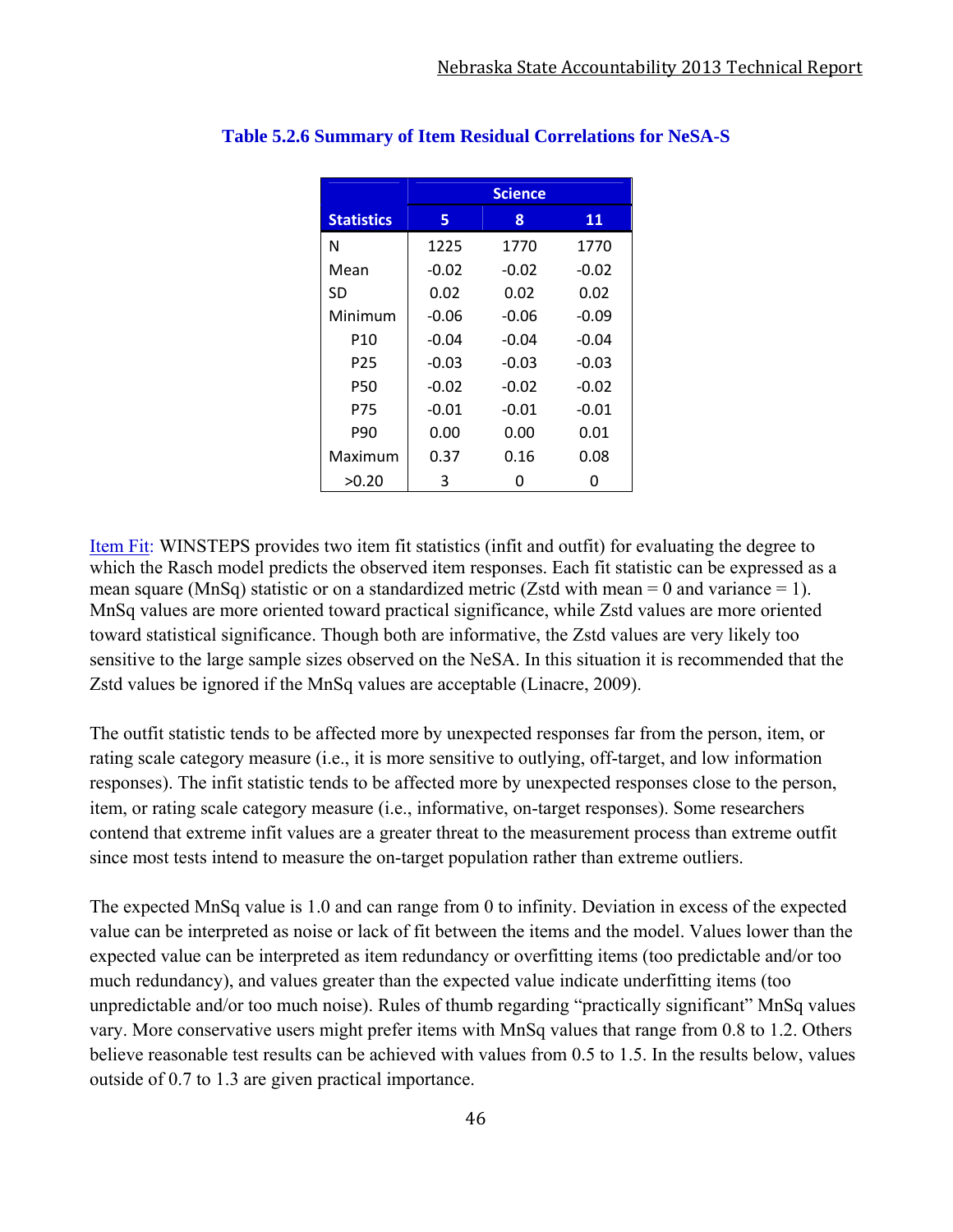Table 5.2.7 presents the summary statistics of infit and outfit mean square statistics for the NeSA reading, mathematics, and science tests, including the mean, SD, and minimum and maximum values. The number of items within the range of [0.7, 1.3] is also reported in Table 5.2.7. As can be seen, the mean values for both fit statistics were close to 1.00 for all tests. All the items had infit values falling in the range of [0.7, 1.3]. Though more outfit values fell outside this range than infit values, most of the extreme values were just barely above 1.3 or below 0.7. Overall, these results indicate that the Rasch model fits the NeSA item data well.

|             |    |             |           |            | <b>Infit Mean Square</b> |            |             |           |            | <b>Outfit Mean Square</b> |            |
|-------------|----|-------------|-----------|------------|--------------------------|------------|-------------|-----------|------------|---------------------------|------------|
|             |    | <b>Mean</b> | <b>SD</b> | <b>MIN</b> | <b>MAX</b>               | [0.7, 1.3] | <b>Mean</b> | <b>SD</b> | <b>MIN</b> | <b>MAX</b>                | [0.7, 1.3] |
|             | 3  | 1.00        | 0.11      | 0.70       | 1.28                     | 45/45      | 0.99        | 0.18      | 0.57       | 1.37                      | 40/45      |
|             | 4  | 0.99        | 0.11      | 0.74       | 1.19                     | 45/45      | 0.97        | 0.18      | 0.53       | 1.26                      | 42/45      |
|             | 5  | 0.98        | 0.14      | 0.65       | 1.28                     | 46/48      | 0.96        | 0.21      | 0.48       | 1.51                      | 41/48      |
| Reading     | 6  | 1.00        | 0.17      | 0.69       | 1.61                     | 43/48      | 0.99        | 0.29      | 0.48       | 1.94                      | 38/48      |
|             | 7  | 1.00        | 0.11      | 0.61       | 1.29                     | 47/48      | 0.98        | 0.19      | 0.39       | 1.43                      | 43/48      |
|             | 8  | 1.00        | 0.14      | 0.79       | 1.49                     | 48/50      | 0.99        | 0.21      | 0.66       | 1.54                      | 42/50      |
|             | 11 | 1.01        | 0.17      | 0.66       | 1.60                     | 46/50      | 0.99        | 0.27      | 0.49       | 2.08                      | 43/50      |
|             | 3  | 1.00        | 0.12      | 0.78       | 1.23                     | 50/50      | 1.01        | 0.20      | 0.67       | 1.55                      | 45/50      |
|             | 4  | 1.01        | 0.10      | 0.81       | 1.22                     | 55/55      | 1.00        | 0.18      | 0.59       | 1.50                      | 51/55      |
|             | 5  | 1.00        | 0.13      | 0.71       | 1.40                     | 54/55      | 1.00        | 0.21      | 0.57       | 1.76                      | 49/55      |
|             | 6  | 1.01        | 0.13      | 0.79       | 1.31                     | 57/58      | 1.02        | 0.22      | 0.66       | 1.47                      | 46/58      |
| Mathematics | 7  | 0.99        | 0.13      | 0.76       | 1.29                     | 58/58      | 0.99        | 0.22      | 0.53       | 1.46                      | 49/58      |
|             | 8  | 1.00        | 0.11      | 0.67       | 1.26                     | 59/60      | 0.99        | 0.20      | 0.45       | 1.44                      | 55/60      |
|             | 11 | 0.99        | 0.11      | 0.74       | 1.32                     | 59/60      | 0.99        | 0.18      | 0.57       | 1.61                      | 54/60      |
|             | 5  | 1.00        | 0.09      | 0.83       | 1.24                     | 50/50      | 0.99        | 0.16      | 0.70       | 1.45                      | 48/50      |
| Science     | 8  | 0.99        | 0.10      | 0.74       | 1.24                     | 60/60      | 0.98        | 0.16      | 0.63       | 1.52                      | 56/60      |
|             | 11 | 0.98        | 0.11      | 0.73       | 1.25                     | 60/60      | 0.96        | 0.18      | 0.39       | 1.36                      | 53/60      |

#### **Table 5.2.7 Summary of Infit and Outfit Mean Square Statistics for 2013 NeSA Tests**

## 5.3 RASCH ITEM STATISTICS

Item calibration was implemented via WINSTEPS 3.75.1 program (Linacre, 2013). The characteristics of calibration samples are reported in Chapter Three. These samples only include the students who attempted the tests. All omits (no response) and multiple responses (more than one response selected) were scored as incorrect answers (coded as 0s) for calibration.

As noted earlier, the Rasch model expresses item difficulty (and student ability) in units referred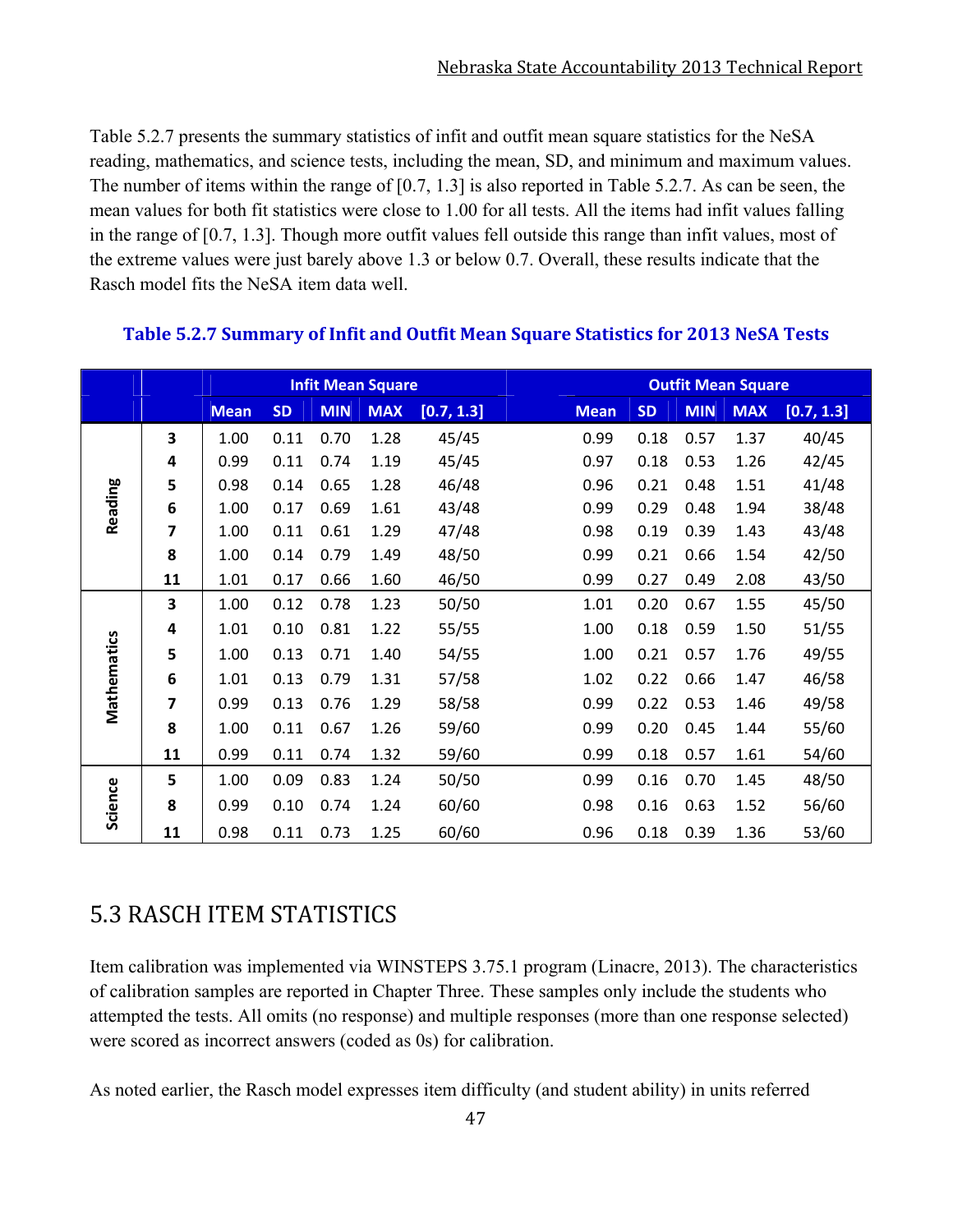to as *logits* rather than on the proportion-correct metric. Large negative logits represent easier items while large positive logits represent more difficult items. Logits have an interval scale, meaning that two items with logits of 0.0 and +1.0 (respectively) are the same distance apart (in difficulty) as two items with logits of +3.0 and +4.0.

Appendices J, K, L, and M report the Rasch calibration summaries and logit difficulties for all the operational items. Table 5.3.1 summarizes the Rasch logit difficulties of the operational items on each test. The minimum and maximum values and standard deviations suggest that the NeSA items covered a relatively wide range of difficulties. It is important to note that the logit difficulty values presented have not been linked to a common scale of measurement. Therefore, the relative magnitude of the statistics across subject areas and grades cannot be compared. The item pool was then updated with the item statistics.

|             | <b>Grade</b> | N  | <b>Mean</b> | <b>SD</b> | <b>Min</b> | <b>Max</b> |
|-------------|--------------|----|-------------|-----------|------------|------------|
|             | 3            | 45 | $-0.62$     | 0.71      | $-2.08$    | 0.87       |
|             | 4            | 45 | $-0.75$     | 0.80      | $-2.81$    | 0.55       |
|             | 5            | 48 | $-0.59$     | 0.60      | $-1.82$    | 0.65       |
| Reading     | 6            | 48 | $-0.71$     | 0.91      | $-2.24$    | 1.03       |
|             | 7            | 48 | $-0.59$     | 0.71      | $-2.04$    | 1.03       |
|             | 8            | 50 | $-0.81$     | 0.67      | $-2.72$    | 0.97       |
|             | 11           | 50 | $-0.89$     | 0.71      | $-2.39$    | 0.75       |
|             | 3            | 50 | $-0.80$     | 0.59      | $-1.90$    | 0.55       |
|             | 4            | 55 | $-0.82$     | 0.78      | $-2.12$    | 0.65       |
| Mathematics | 5            | 55 | $-0.69$     | 0.75      | $-2.51$    | 1.02       |
|             | 6            | 58 | $-0.87$     | 0.67      | $-2.34$    | 0.59       |
|             | 7            | 58 | $-0.75$     | 0.81      | $-2.36$    | 0.76       |
|             | 8            | 60 | $-0.81$     | 0.73      | $-2.33$    | 0.44       |
|             | 11           | 60 | $-0.63$     | 0.63      | $-2.09$    | 1.07       |
|             | 5            | 50 | $-0.91$     | 0.69      | $-2.57$    | 0.59       |
| Science     | 8            | 60 | $-0.81$     | 0.64      | $-2.03$    | 0.53       |
|             | 11           | 60 | $-0.77$     | 0.85      | $-4.10$    | 0.68       |

#### **Table 5.3.1 Summary of Rasch Item Difficulties for NeSA Reading, Mathematics, and Science**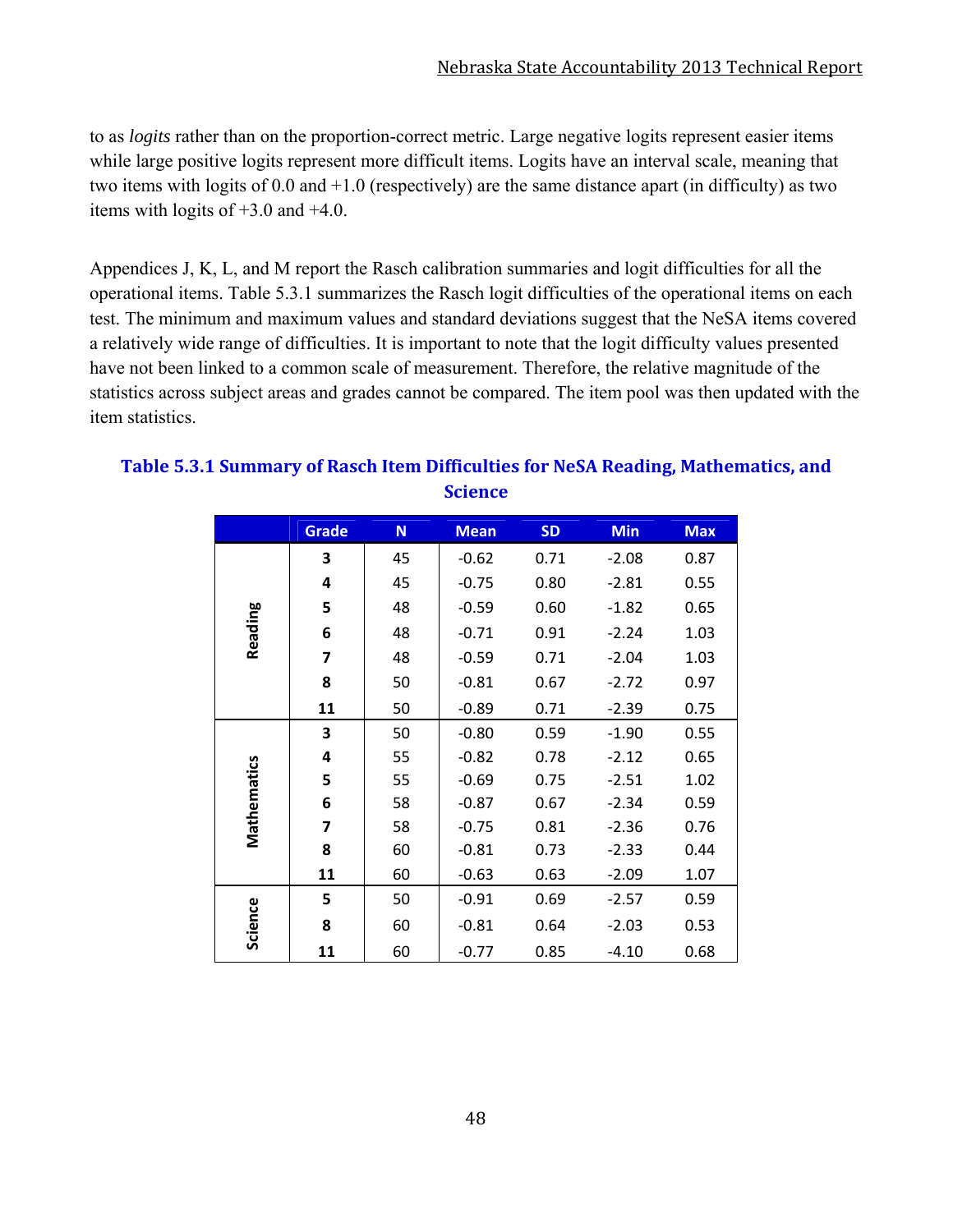# 6. EQUATING AND SCALING

As a common practice in large-scale testing program, the NeSA tests were constructed to have different item sets appear in test forms across years. As noted in Chapter Two, for example, the 2013 NeSA-M test was developed such that approximately 70% of the assessment was constructed from items field tested from Spring 2010–2012, and the approximate remaining 30% of the assessment was constructed from an overlap of items from the 2011 and 2012 operational forms. To ensure that all forms for a given grade and content area provide comparable scores and the passing standards across different administrations are equivalent, the new operational items need to be placed on the bank scale via equating to bring the 2013 NeSA raw-score-to-Rasch-ability scale to the previous operational scale.

Consequently, students are not given an unfair advantage or disadvantage because the particular test form they took is easier or harder than a test form taken by other students. When the new 2013 NeSA tests are placed on the bank's scale, the resulting scale scores for the new test form will be the same as the scale scores of the previous operational form such that students performing at the same level of (underlying) achievement should receive the same score (i.e., scale score). For the NeSA, the resulting scale scores will be used for score reporting and performance level classification.

This chapter begins with a summary of the entire NeSA equating procedure. This is followed by a scaling analysis that transforms raw scores to scale scores that represent the same skill level on every test form. Some summary results of the state scale score performance are also provided.

## 6.1 EQUATING

The equating design employed for NeSA is often referred to as a common-item nonequivalent groups (CINEG) design, which uses a set of common anchor items to adjust for differences in test difficulty across years. As discussed earlier, the 2013 NeSA test forms were constructed with items in common with the previous administrations of test items that were either field tested or operationally tested. If the item properties (i.e., difficulty) calibrated from the previous administrations hold true for the current student population, the whole set of the 2013 NeSA operational items can serve as the linking set such that conversions from raw to scale scores can be established prior to the time when the new test is administered operationally. This is often referred to as the pre-equating process because it is conducted before the operational test is administered. The most appealing feature of the pre-equating process, when applicable, is its ability to facilitate immediate score reporting for tests which have tight reporting windows.

It may not be wise to assume that the operational items maintain their relative difficulty across years because the same item can have different properties in different years because of changes in the item's position or changes in the students' experiences. Therefore, once the 2013 operational test data is available, DRC Psychometric Services staffers evaluated the item difficulty equivalence by comparing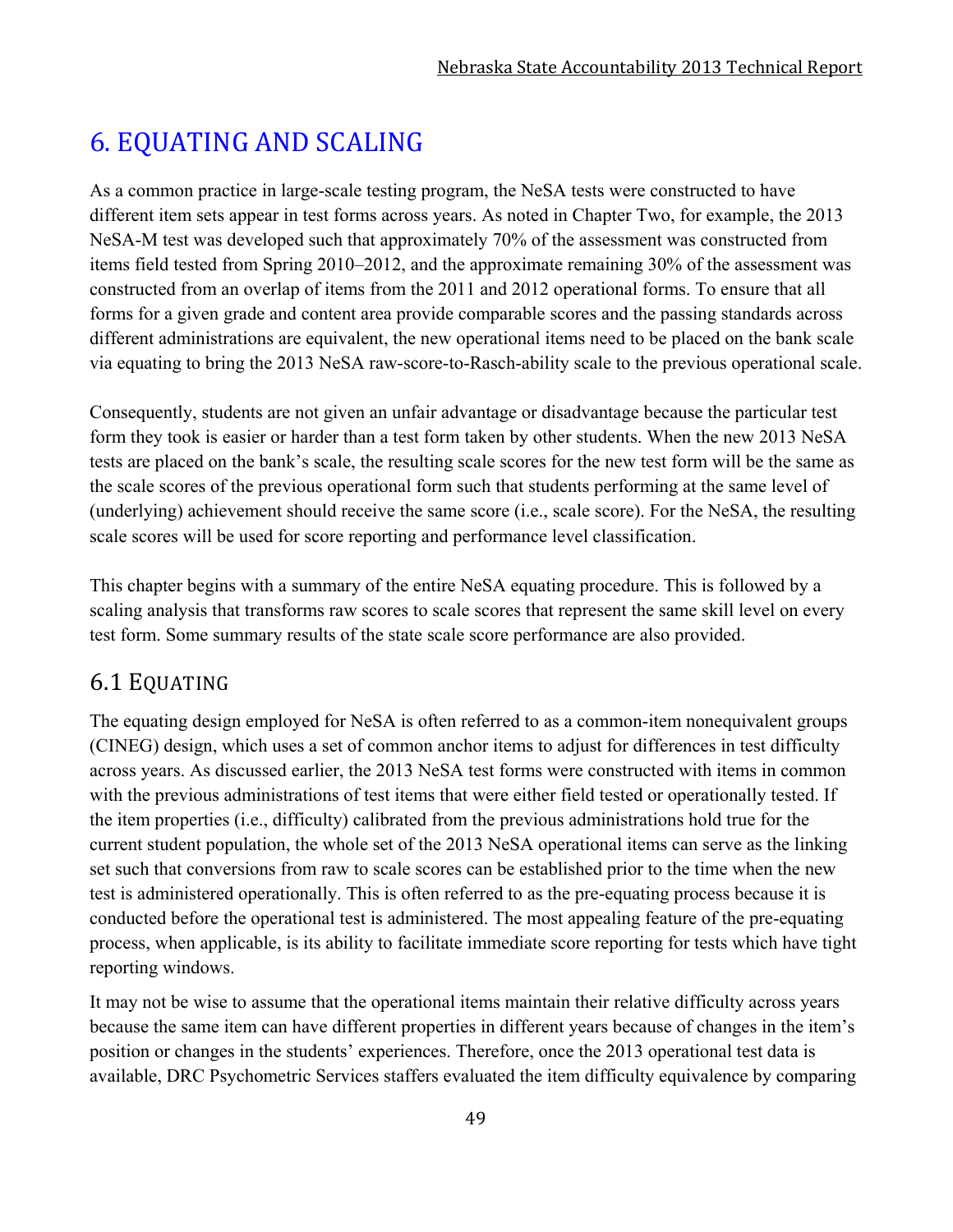the old banked item calibration (called pre-calibration) with a new unanchored calibration of the 2013 data (called post-calibration). The evaluations were conducted for each grade and content area, using both visual graphing and statistical methods. The post-calibrated item difficulties (logits) were plotted against the pre-calibration for each grade and content area (see Appendices  $N - P$ ). Ideally, these scatter plots should have a strong linear trend. Items straying from the trend line did not perform in the same way in both years. Below is an example of pre- and post-calibration plots for the 2013 NeSA-S test (Grade 11). Graphically, there are two apparent outlier items that stray far from the trend line. One is located at the lower left corner that, for some reason, became much easier for the population of this year. The other is near the upper right corner that, in contrast, became more difficult this year. All the other items fall more or less on the linear trend line, indicating consistent performance in both years.



**Figure 6.1.1: NeSA‐S Grade 11 Pre‐ and Post‐Calibrations**

DRC Psychometric Services staff examined the robust *Z* statistic (Huynh, 2000; Huynh & Rawls, 2009), the correlations between the pre- and post-calibrated item difficulties, and the ratio of standard deviations (SD) between the two calibrations. For consistent item performance, critical values for comparing the robust *Z* statistic is 2.7, the correlations should be at least 0.95, and a ratio of standard deviations between 0.90 and 1.10 (Huynh & Meyer, 2010). The two outliers in Figure 6.1.1 are detected by a robust *Z* statistic greater than a critical value of 2.7 (12.33 for the lower left item and -7.75 for the upper right item). Table 6.1.1 reports these statistics of correlations and SD ratio for the 2013 NeSA-S test. Not surprisingly, the two statistics (0.94 for the correlation and 0.82 for SD ratio) for Grade 11 fall below the desired ranges, probably due to the existence of the two outlier items seen above on the plot. Appendices  $N - P$  presented these statistics for each grade and content area.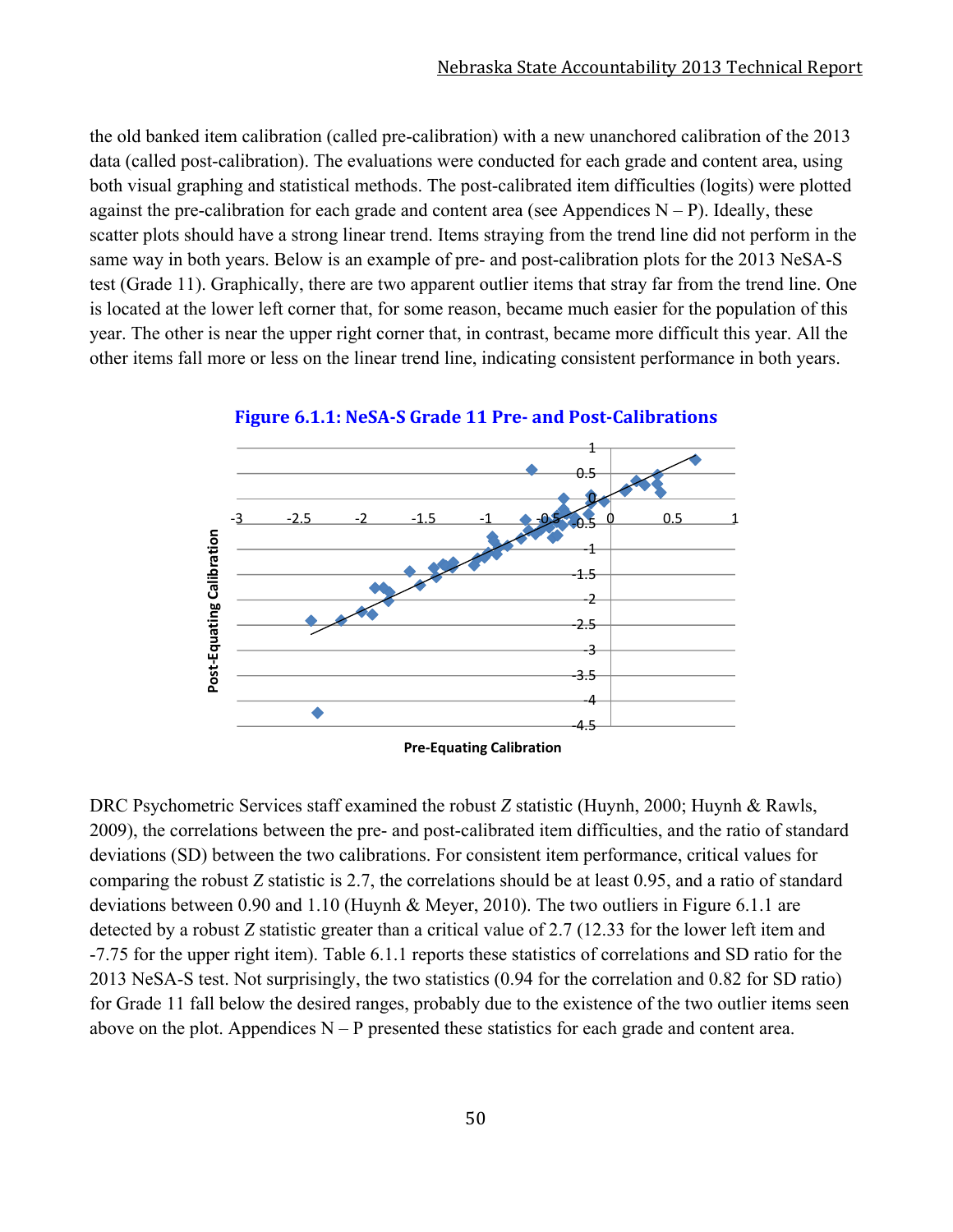|             | Grade |      |      |  |  |  |  |  |
|-------------|-------|------|------|--|--|--|--|--|
|             | 5     | я    | 11   |  |  |  |  |  |
| Correlation | 0.97  | 0.96 | 0.94 |  |  |  |  |  |
| SD pre      | 0.69  | 0.64 | 0.74 |  |  |  |  |  |
| SD post     | 0.71  | 0.70 | 0.91 |  |  |  |  |  |
| SD Ratio    | 0.98  | 0.91 | 0.82 |  |  |  |  |  |

#### **Table 6.1.1 NeSA-S Pre- and Post Equating Comparison**

For all content areas, items that departed significantly from the linear trend or below the ideal ranges of robust *Z*, correlation, or SD ratio values were further evaluated by the NDE in determining whether to include those items in the linking set used for the equating. After evaluating the evidence for the stability between the old (banked) and new (2013) item data, the NDE decided to drop the two items from the linking set used for the 2013 NeSA-S Grade 11 test equating. In addition, the NDE decided to drop one outlier item from the linking set used for the 2013 NeSA-M Grade 6 test equating. For the other grade and content areas, the NDE decided not to drop any but keep the whole set of items in the linking set for equating. As an additional protective measure, any item that is dropped from either the test form or the equating is excluded from use on future forms.

For the 2013 NeSA-S Grade 11 and NeSA-M Grade 6 tests, test difficulty was adjusted by excluding the items mentioned above and then applied to the raw-to-scale-score conversion. This equating process is known as the post-equating because the equating happens after the administration of the operational test and the new raw-to-scale-score conversion is generated based on the operational test data. In contrast, the pre-equating process establishes the raw-to-scale-score conversion based on the previously calibrated item difficulties (and can happen prior to the administration of the operational test). For the 2013 NeSA-tests, the NDE decided to adopt the post-equating solutions for Science Grade 11 and Mathematics Grade 6 tests, and the pre-equating solutions for the other grade and content areas.

## 6.2 SCALING

The purpose of a scaling analysis is to create a score scale. The basic score on any test is the raw score, which is the number of items answered correctly or the total score points earned. However, the raw score alone does not present a wide-ranging picture of test performance because it is not on an equalinterval scale and can be interpreted only in terms of a particular set of items. Since a given raw score may not represent the same skill level on every test form, scale scores were assigned to each raw score point to adjust for slight shifts in item difficulties and permit valid comparison across all test administrations within a particular content area.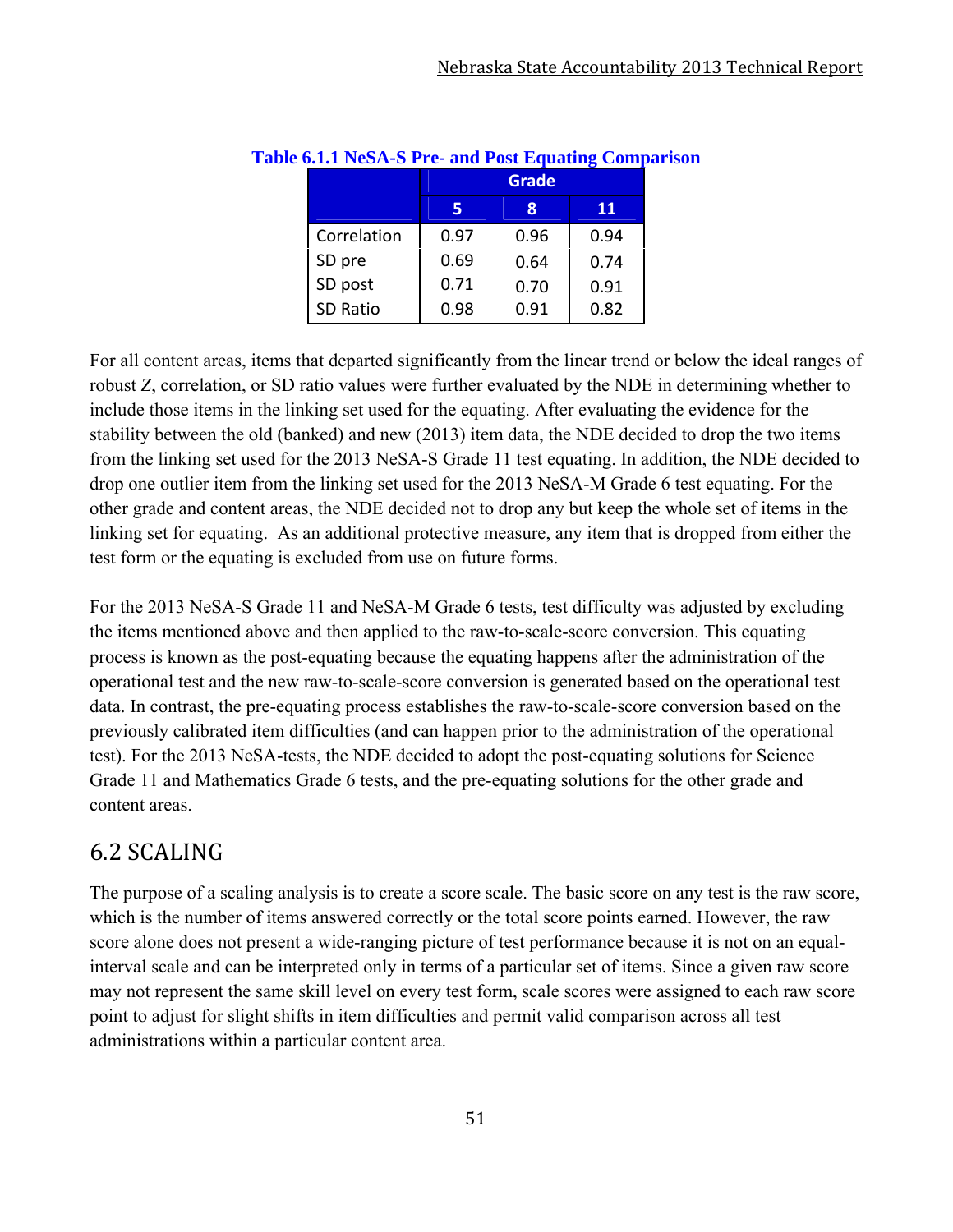Defining the scale score metric is an important, albeit arbitrary, step. Mathematically, scale scores are a linear transformation of the logit scores and thus do not alter the relationships or the displays. Scale scores are the numbers that will be reported to describe the performance of the students, schools, and systems. They will define the ranges of the performance levels, appear on individual student reports and school accountability analyses, and be dissected in newspaper accounts.

Appendix Q contains the detailed raw-score-to-scale-score conversion tables that were used to assign scale scores to students based on the total number correct scores from the NeSA-R for 2013, Appendix R for NeSA-M for 2013 and Appendix S for NeSA-S 2013. Because the relationship between raw and scale scores depends on the difficulties of the specific items on the form, these tables will change for every operational form.

There are two primary considerations when establishing the metric:

- Multiply the logit by a value large enough to make decimal points unnecessary for student scores, and
- Shift the scale enough to avoid negative values for low scale scores.

The scale chosen, for all grades and content areas of the NeSA assessment, range from 0 to 200. The value of 0 is reserved for students who were not tested or were otherwise invalidated. Thus, any student who attempted the test will receive a scale score equal to 1 even if the student gave no correct responses. No student tested will receive a scale score higher than 200 or lower than 1, even if this requires constraining the scale score calculation. It is possible that a future form will be easy enough that the upper limit of 200 is not invoked even for a perfect paper or could be difficult enough that the lower limit is not invoked.

As part of its deliberations concerning defining the performance levels, the State Board of Education specified that the *Meets the Standards* performance level have a scale score of 85 and that the *Exceeds the Standards* level have a scale score of 135. The logit standards defining the performance levels were adopted by the SBE per the standard setting and standard validation completed in 2010 for NeSA-R, in 2011 for NeSA-M, and in 2012 for NeSA-S.

Complete documentation of all standard setting events are presented in separate documents and are placed on the Nebraska State Department of Education website labeled:

#### *2010 NeSA-Reading Standard Setting Technical Report*,

http://www.education.ne.gov/Assessment/pdfs/2010\_NeSA\_Reading\_Standard\_Setting\_Tech\_%20Re port.pdf ,

 *2011 NeSA-Mathematics Standard Setting Technical Report*, http://www.education.ne.gov/Assessment/pdfs/2011\_NeSA\_Math\_Standard\_Setting\_Tech\_Report.pdf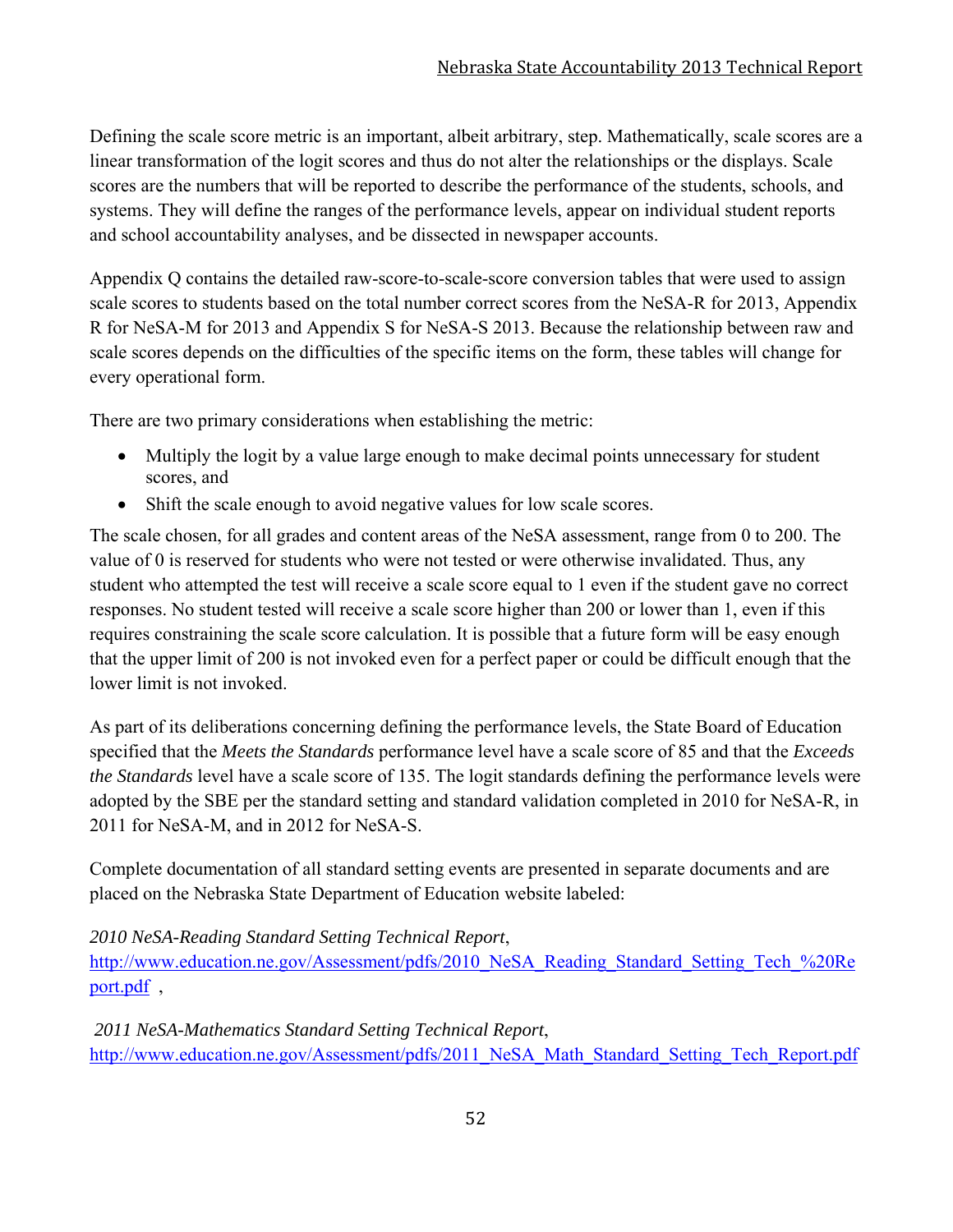and *2012 NeSA-Science Standard Setting Technical Report*,

http://www.education.ne.gov/Assessment/pdfs/Final\_NeSA\_Science\_Standard\_Setting\_Tech\_Report October\_2012.pdf

Given the scale score and the logit standards defining the performance level, it is sufficient to define the final scale score metric. To ensure proper rounding on all future forms, the calculations used 84.501 and 134.501 as the scale score performance standards. The arithmetic was done using logits rounded to four decimals and the final constants for the slope and intercept of the transformation were rounded to five. Scale scores are rounded to whole numbers.

The transformation to scale scores is:

| 1. $SS = a + b * logit$                                  | where                                                           |
|----------------------------------------------------------|-----------------------------------------------------------------|
| 2. $b = \frac{134.501 - 84.501}{ }$<br>$\chi_F - \chi_M$ | where $x_E$ is the logit for <i>Exceeds Standards</i> and $x_M$ |
|                                                          | is the logit for <i>Meets Standards</i> .                       |
| 3. $a = 84.501 - bx_M$                                   | $a = 134.501 - bx_E$ .<br>or                                    |

Calculations of the slopes and intercepts for all grades of the NeSA-R scale score conversion are given in Table 6.2.1, for NeSA-M 6.2.2, and for NeSA-S 6.2.3. The raw-to-scale conversions are provided in Appendices Q, R, and S.

|                |           | <b>Logit Cut Points</b> |              | <b>Scale Score Ranges by</b><br><b>Performance Level</b> | <b>Conversion</b> |                |                       |
|----------------|-----------|-------------------------|--------------|----------------------------------------------------------|-------------------|----------------|-----------------------|
| Grade          | B/M       | M/E                     | <b>Below</b> | <b>Meets</b>                                             | <b>Exceeds</b>    | <b>Slope b</b> | <b>Intercept</b><br>a |
| 3              | $-0.5168$ | 1.2340                  | 1 to 84      | 85-134                                                   | 135 to 200        | 28.55837       | 99.25997              |
| $\overline{4}$ | $-0.5117$ | 0.8591                  | 1 to 84      | 85-134                                                   | 135 to 200        | 36.47505       | 103.16528             |
| 5              | $-0.4122$ | 0.8560                  | 1 to 84      | 85-134                                                   | 135 to 200        | 39.42751       | 100.75302             |
| 6              | $-0.4331$ | 0.8924                  | 1 to 84      | 85-134                                                   | 135 to 200        | 37.72161       | 100.83823             |
| 7              | $-0.5104$ | 0.7855                  | 1 to 84      | 85-134                                                   | 135 to 200        | 38.58471       | 104.19271             |
| 8              | $-0.4812$ | 0.8712                  | 1 to 84      | 85-134                                                   | 135 to 200        | 36.97131       | 102.29159             |
| 11             | $-0.4103$ | 0.8508                  | 1 to 84      | 85-134                                                   | 135 to 200        | 39.64793       | 100.76854             |

#### **Table 6.2.1 NeSA-R Conversion of Logits to Scale Scores**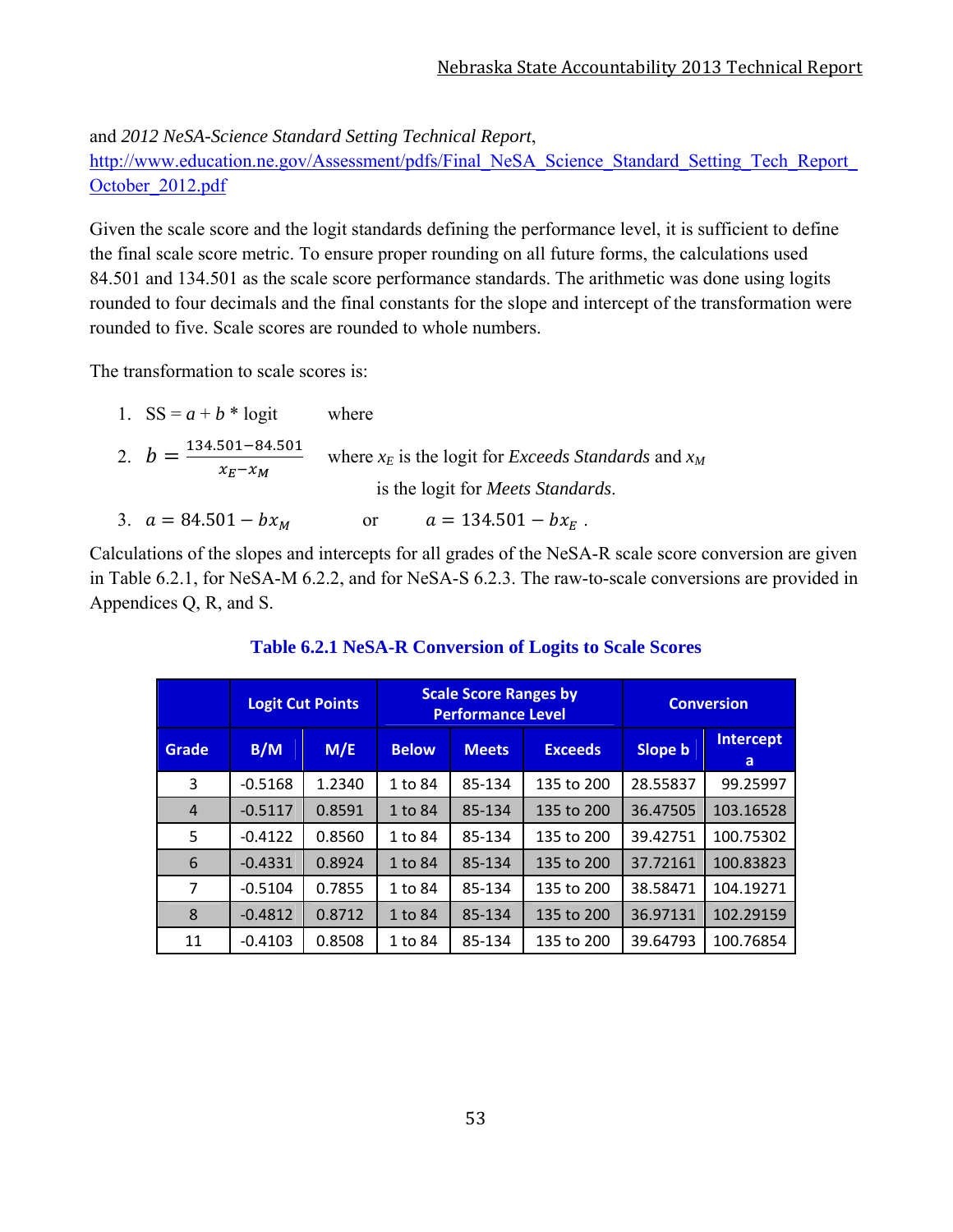|                |           | <b>Logit Cut Points</b> |              | <b>Scale Score Ranges by</b><br><b>Performance Level</b> | <b>Conversion</b> |                |                       |
|----------------|-----------|-------------------------|--------------|----------------------------------------------------------|-------------------|----------------|-----------------------|
| Grade          | B/M       | M/E                     | <b>Below</b> | <b>Meets</b>                                             | <b>Exceeds</b>    | <b>Slope b</b> | <b>Intercept</b><br>a |
| 3              | $-0.6000$ | 1.1000                  | 1 to 84      | 85-134                                                   | 135 to 200        | 29.41176       | 102.15706             |
| $\overline{4}$ | $-0.6000$ | 1.2000                  | 1 to 84      | 85-134                                                   | 135 to 200        | 27.77778       | 101.17667             |
| 5              | $-0.5700$ | 1.1597                  | 1 to 84      | 85-134                                                   | 135 to 200        | 28.90675       | 100.98685             |
| 6              | $-0.4700$ | 1.1816                  | 1 to 84      | 85-134                                                   | 135 to 200        | 30.27367       | 98.73862              |
| $\overline{7}$ | $-0.4500$ | 1.2500                  | 1 to 84      | 85-134                                                   | 135 to 200        | 29.41176       | 97.74529              |
| 8              | $-0.4000$ | 1.3000                  | 1 to 84      | 85-134                                                   | 135 to 200        | 29.41176       | 96.27470              |
| 11             | $-0.2900$ | 1.1000                  | 1 to 84      | 85-134                                                   | 135 to 200        | 35.97122       | 94.94165              |

**Table 6.2.2 NeSA-M Conversion of Logits to Scale Scores** 

**Table 6.2.3 NeSA-S Conversion of Logits to Scale Scores**

|       |           | Logit Cut Points<br><b>Scale Score Ranges by</b><br><b>Performance Level</b> |         |              | <b>Conversion</b> |          |             |
|-------|-----------|------------------------------------------------------------------------------|---------|--------------|-------------------|----------|-------------|
| Grade | B/M       | M/E<br><b>Below</b>                                                          |         | <b>Meets</b> | <b>Exceeds</b>    | Slope b  | Intercept a |
| 5     | $-0.4971$ | 1.0580                                                                       | 1 to 84 | 85-134       | 135 to 200        | 32.15095 | 100.49331   |
| 8     | $-0.4543$ | 1.0378                                                                       | 1 to 84 | 85-134       | 135 to 200        | 33.50958 | 99.73252    |
| 11    | $-0.5407$ | 1.3130                                                                       | 1 to 84 | 85-134       | 135 to 200        | 26.97256 | 99.09502    |

Complete frequency distributions of the state scale scores for the NeSA-R, NeSA-M, and NeSA-S are provided in Appendices Q, R, and S as part of the raw-to-scale-score conversion tables. A simple summary of the reading, mathematics, and science distributions can be found in Tables 6.2.4, 6.2.5, and 6.2.6.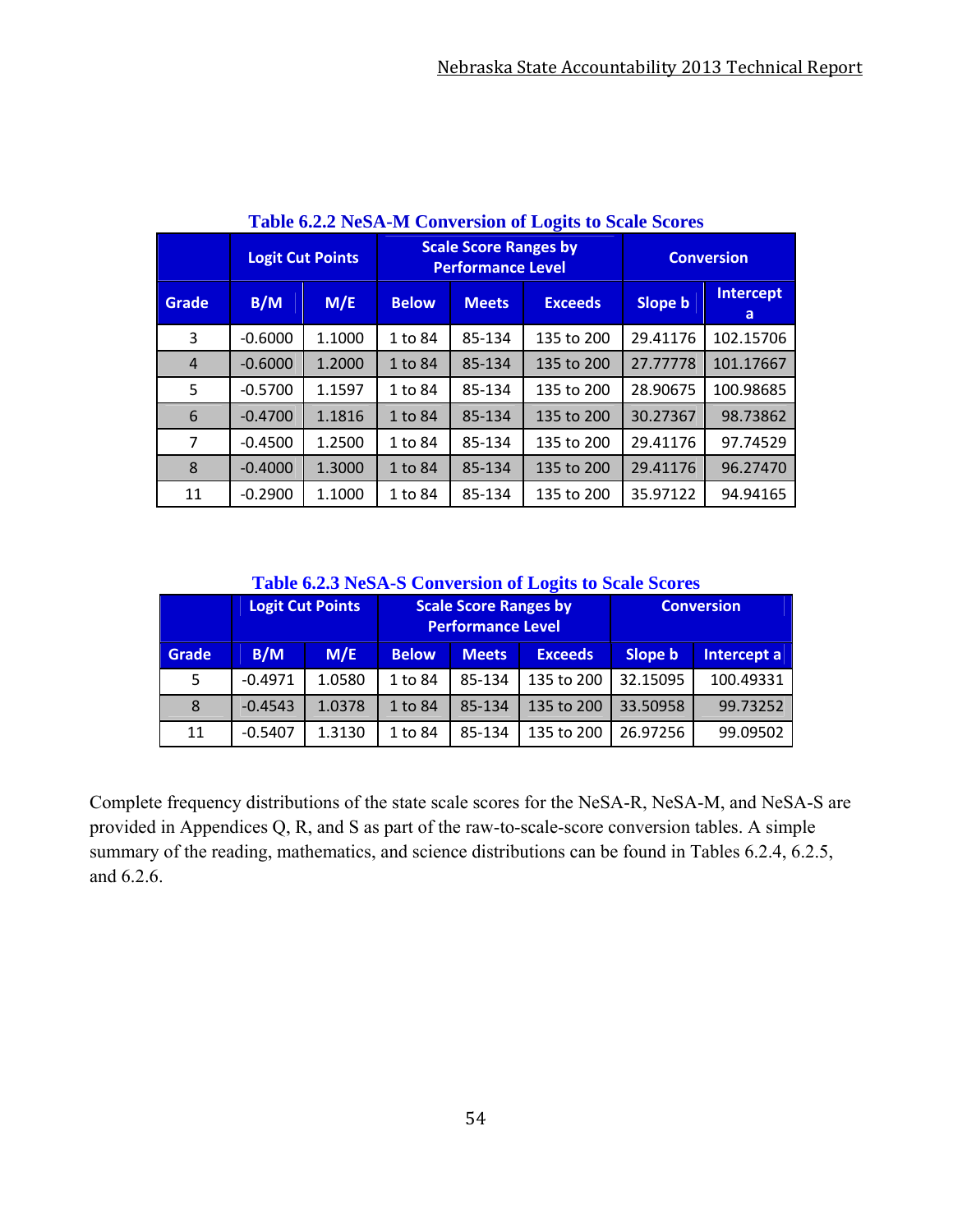|              |              |             | <b>Scale Score</b> |              |               |              |
|--------------|--------------|-------------|--------------------|--------------|---------------|--------------|
| <b>Grade</b> | <b>Count</b> | <b>Mean</b> | <b>S.D.</b>        | <b>First</b> | <b>Second</b> | <b>Third</b> |
| 3            | 22712        | 111.2       | 33.7               | 86           | 110           | 134          |
| 4            | 22206        | 114.8       | 38.5               | 89           | 113           | 139          |
| 5            | 21982        | 118.4       | 42.7               | 88           | 120           | 152          |
| 6            | 21651        | 115.2       | 42.1               | 85           | 114           | 145          |
| 7            | 21425        | 122.5       | 43.2               | 92           | 124           | 156          |
| 8            | 20984        | 115.7       | 40.2               | 89           | 119           | 145          |
| 11           | 20911        | 106.0       | 45.2               | 72           | 107           | 138          |

**Table 6.2.4 2013 NeSA-R State Scale Score Summary, All Students** 

#### **Table 6.2.5 2013 NeSA-M State Scale Score Summary, All Students**

|              |              |             | <b>Scale Score</b> |              |               |              |
|--------------|--------------|-------------|--------------------|--------------|---------------|--------------|
| <b>Grade</b> | <b>Count</b> | <b>Mean</b> | S.D.               | <b>First</b> | <b>Second</b> | <b>Third</b> |
| 3            | 22752        | 110.2       | 36.4               | 84           | 109           | 136          |
| 4            | 22238        | 108.7       | 35.9               | 84           | 107           | 133          |
| 5            | 22022        | 109.0       | 35.3               | 82           | 107           | 133          |
| 6            | 21703        | 106.5       | 41.0               | 77           | 105           | 133          |
| 7            | 21464        | 106.1       | 38.7               | 78           | 105           | 132          |
| 8            | 21016        | 102.5       | 37.9               | 75           | 100           | 125          |
| 11           | 20910        | 100.5       | 48.6               | 62           | 97            | 135          |

**Table 6.2.6 2013 NeSA-S State Scale Score Summary, All Students** 

|              |              | <b>Scale Score</b>                                   |      |              | <b>Quartile</b> |     |  |
|--------------|--------------|------------------------------------------------------|------|--------------|-----------------|-----|--|
| <b>Grade</b> | <b>Count</b> | <b>First</b><br>S.D.<br><b>Second</b><br><b>Mean</b> |      | <b>Third</b> |                 |     |  |
| 5            | 22041        | 104.2                                                | 36.8 | 77           | 101             | 129 |  |
| 8            | 21038        | 102.8                                                | 34.3 | 77           | 101             | 127 |  |
| 11           | 20900        | 103.2                                                | 30.1 | 83<br>102    |                 | 124 |  |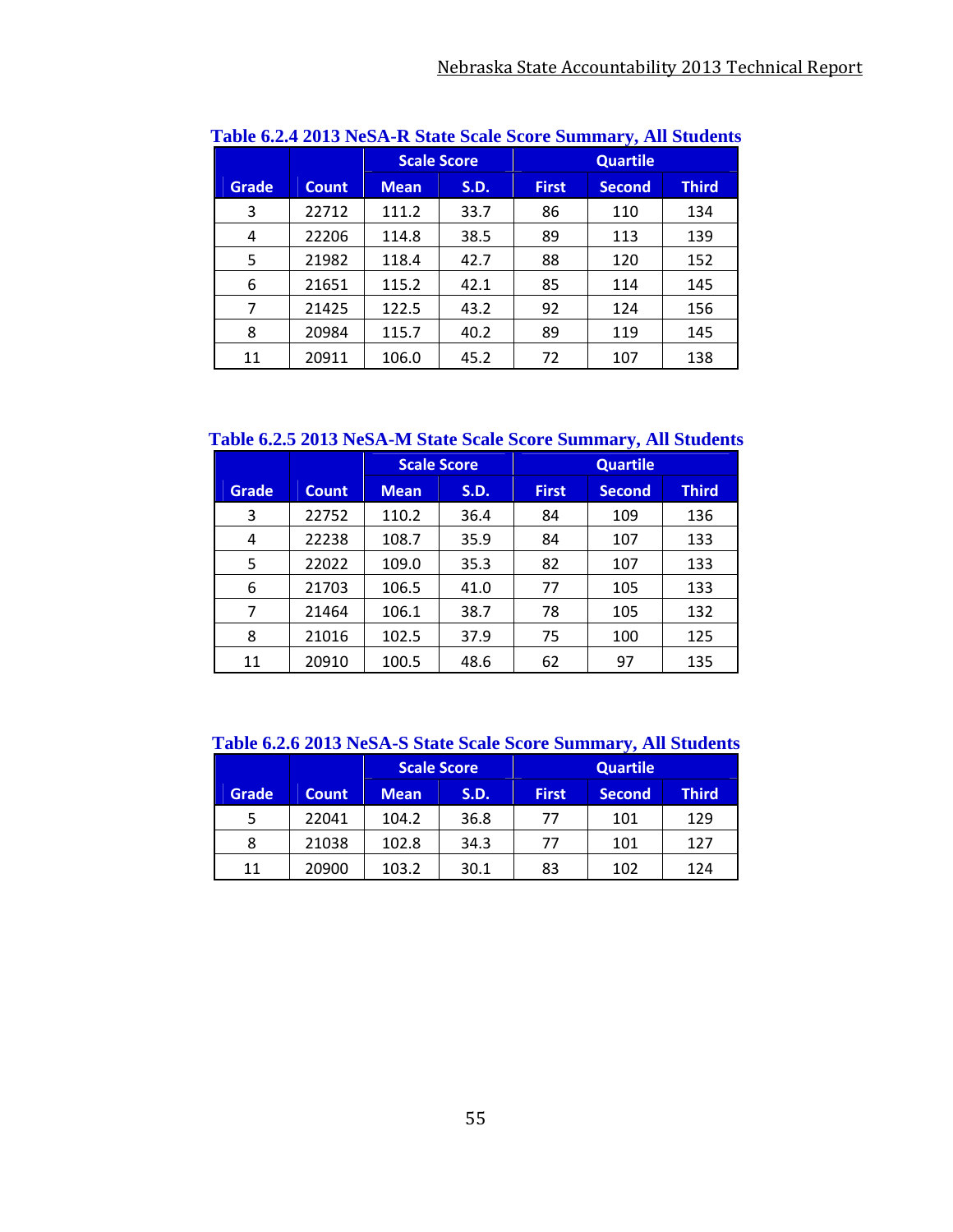# **7. FIELD TEST ITEM DATA SUMMARY**

As noted in Chapter Two, in addition to the operational items, field test items were embedded in all content areas and grade level assessments in order to expand the item pool for future form development. Field test items are items being administered for the first time to gather statistical information. These items do not count toward an individual student's score. All field tested items were analyzed statistically following classical item analysis methods including proportion correct, pointbiserial correlation, and DIF.

# 7.1 CLASSICAL ITEM STATISTICS

Indices known as classical item statistics included the item *p*-value and the point-biserial correlations for MC items. For MC items, the *p*-value reflects the proportion of students who answered the item correctly. In general, more capable students are expected to respond correctly to easy items and less capable students are expected to respond incorrectly to difficult items. The primary way of detecting such conditions is through the point-biserial correlation coefficient for dichotomous (MC) items. The point-biserial correlation will be positive if the total test mean score is higher for the students who respond correctly to MC items and negative when the reverse is true.

 The traditional statistics are computed for each NeSA-R field test item in Appendix F, for NeSA-M Appendix G and NeSA-S Appendix H. Tables 7.1.1, 7.1.2, and 7.1.3 provide summaries of the distributions of item proportion correct and point-biserial correlations. For future form construction, items with negative point-biserial correlations are never considered for operational use. Items with correlations less than 0.2 or proportion correct less than 0.3 or greater 0.9 are avoided when possible.

|                |             |              |             |              |         | <b>Item Proportion Correct</b> |         |         |         |              |             |              |
|----------------|-------------|--------------|-------------|--------------|---------|--------------------------------|---------|---------|---------|--------------|-------------|--------------|
| Grade          | $\leq -0.1$ | $\leq -0.2$  | $\leq -0.3$ | $\leq 0.4$   | $<=0.5$ | $<=0.6$                        | $<=0.7$ | $<=0.8$ | $<=0.9$ | >0.9         | <b>Mean</b> | <b>Total</b> |
| 3              | 0           | 0            | 1           | 4            | 4       | 8                              | 15      | 13      | 5       | $\mathbf{0}$ | .630        | 50           |
| $\overline{4}$ | 1           | 0            | 0           | 0            | 4       | 6                              | 11      | 14      | 11      | 3            | .703        | 50           |
| 5              | 0           | $\mathbf 0$  | $\mathbf 0$ | $\mathbf{1}$ | 8       | 10                             | 8       | 12      | 11      | $\mathbf 0$  | .667        | 50           |
| 6              | $\mathbf 0$ | 0            | 1           | 1            | 3       | 3                              | 11      | 12      | 16      | 3            | .731        | 50           |
| 7              | $\Omega$    | 0            | 1           | 5            | 4       | 8                              | 13      | 12      | 7       | $\mathbf{0}$ | .635        | 50           |
| 8              | $\mathbf 0$ | 0            | 1           | 1            | 6       | 10                             | 5       | 13      | 13      | $\mathbf{1}$ | .672        | 50           |
| 11             | $\Omega$    | $\mathbf{1}$ | 3           | 3            | 3       | 9                              | 9       | 10      | 10      | 2            | .638        | 50           |

|  |  | Table 7.1.1 Summary of Traditional Item Statistics for NeSA-R 2013 Field Test Items |
|--|--|-------------------------------------------------------------------------------------|
|  |  |                                                                                     |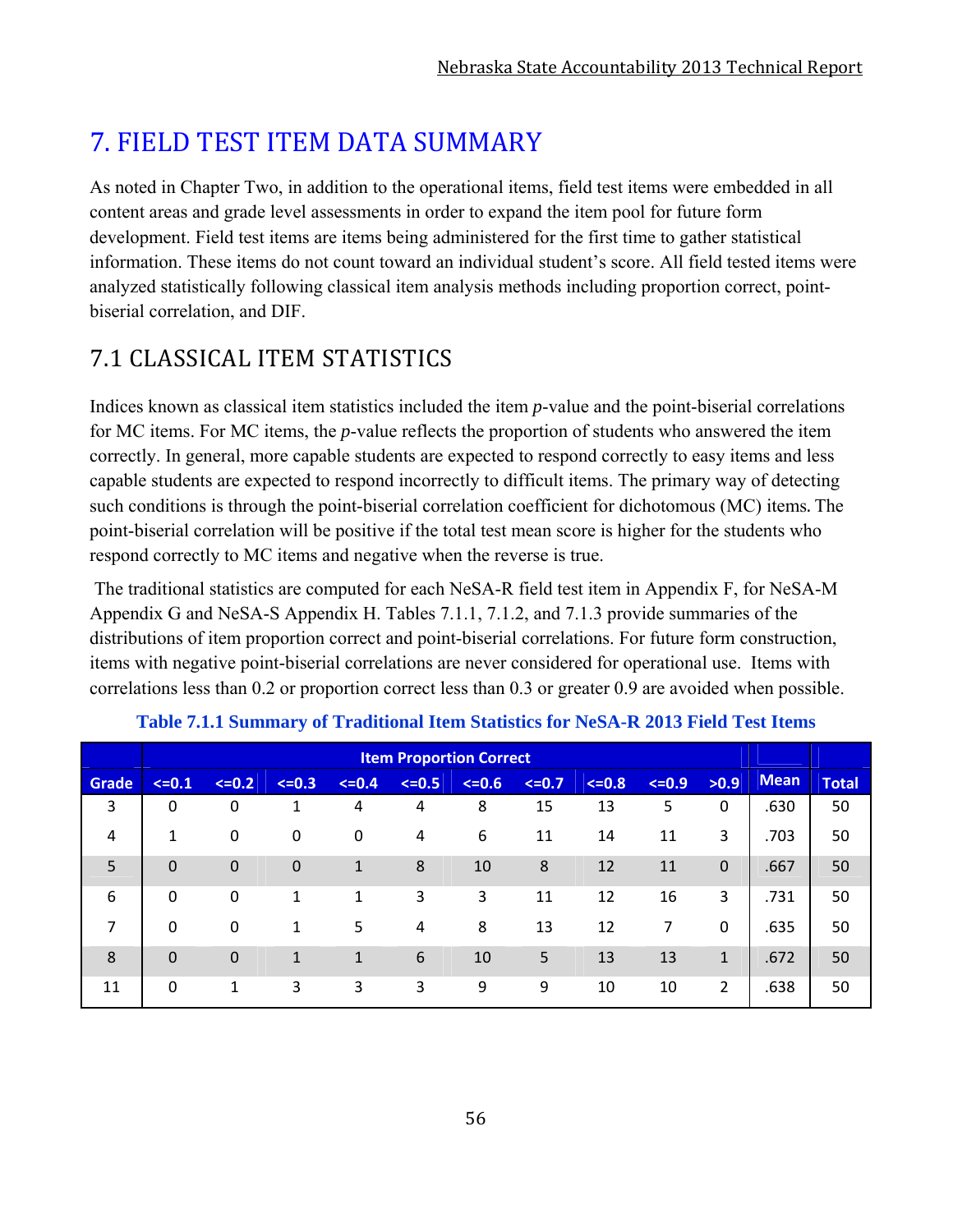## Nebraska State Accountability 2013 Technical Report

|                |                | <b>Item Point-biserial Correlation</b> |         |         |         |                |          |              |  |  |  |
|----------------|----------------|----------------------------------------|---------|---------|---------|----------------|----------|--------------|--|--|--|
| <b>Grade</b>   | $<=0.1$        | $\leq -0.2$                            | $<=0.3$ | $<=0.4$ | $<=0.5$ | $<=0.6$        | >0.6     | <b>Total</b> |  |  |  |
| 3              | 0              | 4                                      | 8       | 19      | 18      | 1              | 0        | 50           |  |  |  |
| $\overline{4}$ | 1              | $\mathbf{1}$                           | 6       | 25      | 17      | 0              | $\Omega$ | 50           |  |  |  |
| 5              | $\Omega$       | 1                                      | 14      | 17      | 18      | $\Omega$       | $\Omega$ | 50           |  |  |  |
| 6              | $\Omega$       | 5                                      | 2       | 23      | 18      | $\overline{2}$ | $\Omega$ | 50           |  |  |  |
| 7              | $\overline{2}$ | 4                                      | 10      | 12      | 21      | 1              | $\Omega$ | 50           |  |  |  |
| 8              | $\Omega$       | $\overline{\phantom{0}}$               | 9       | 19      | 19      | $\mathbf{1}$   | $\Omega$ | 50           |  |  |  |
| 11             | $\overline{2}$ | 5                                      | 5       | 16      | 15      | 7              | 0        | 50           |  |  |  |

#### **Table 7.1.2 Summary of Traditional Item Statistics for NeSA-M 2013 Field Test Items**

|                |             |             |                |                | <b>Item Proportion Correct</b> |         |         |         |         |                |             |              |
|----------------|-------------|-------------|----------------|----------------|--------------------------------|---------|---------|---------|---------|----------------|-------------|--------------|
| <b>Grade</b>   | $\leq -0.1$ | $\leq -0.2$ | $\leq -0.3$    | $<=0.4$        | $<=0.5$                        | $<=0.6$ | $<=0.7$ | $<=0.8$ | $<=0.9$ | >0.9           | <b>Mean</b> | <b>Total</b> |
| 3              | 0           | 1           | 2              | 4              | 4                              | 5       | 10      | 11      | 11      | 2              | .651        | 50           |
| $\overline{4}$ | $\Omega$    | $\mathbf 0$ | 1              | 2              | 4                              | 12      | 6       | 12      | 9       | 4              | .672        | 50           |
| 5              | $\Omega$    | 0           | $\overline{4}$ | 5              | $\mathbf{1}$                   | 6       | 5       | 13      | 14      | $\overline{2}$ | .663        | 50           |
| 6              | 0           | 0           | 1              | 2              | 5                              | 10      | 12      | 9       | 11      | 0              | .647        | 51           |
| $\overline{7}$ | $\Omega$    | $\mathbf 0$ | 3              | 0              | 8                              | 10      | 10      | 9       | 8       | $\overline{2}$ | .638        | 50           |
| 8              | $\Omega$    | 0           | 3              | $\overline{4}$ | 6                              | 8       | 10      | 10      | 9       | $\Omega$       | .625        | 50           |
| 11             | $\mathbf 0$ | $\mathbf 0$ | 4              | 3              | 14                             | 17      | 6       | 5       | 1       | 0              | .529        | 50           |

|                |              |                |                | <b>Item Point-biserial Correlation</b> |         |                |              |              |
|----------------|--------------|----------------|----------------|----------------------------------------|---------|----------------|--------------|--------------|
| Grade          | $<=0.1$      | $<=0.2$        | $<=0.3$        | $<=0.4$                                | $<=0.5$ | $<=0.6$        | >0.6         | <b>Total</b> |
| 3              | 0            | 3              | 8              | 23                                     | 14      | $\overline{2}$ | 0            | 50           |
| $\overline{4}$ | 0            | $\overline{2}$ | 8              | 21                                     | 16      | 3              | $\Omega$     | 50           |
| 5              | $\mathbf{1}$ | $\mathcal{P}$  | 14             | 16                                     | 15      | $\overline{2}$ | $\Omega$     | 50           |
| 6              | 0            | $\overline{2}$ | 6              | 15                                     | 18      | 9              | 0            | 51           |
| $\overline{7}$ | 0            | 0              | 3              | 18                                     | 22      | 7              | $\mathbf{0}$ | 50           |
| 8              | $\Omega$     | $\overline{4}$ | $\overline{2}$ | 16                                     | 24      | $\overline{4}$ | $\Omega$     | 50           |
| 11             | 1            | $\overline{2}$ | 5              | 14                                     | 18      | 9              | 1            | 50           |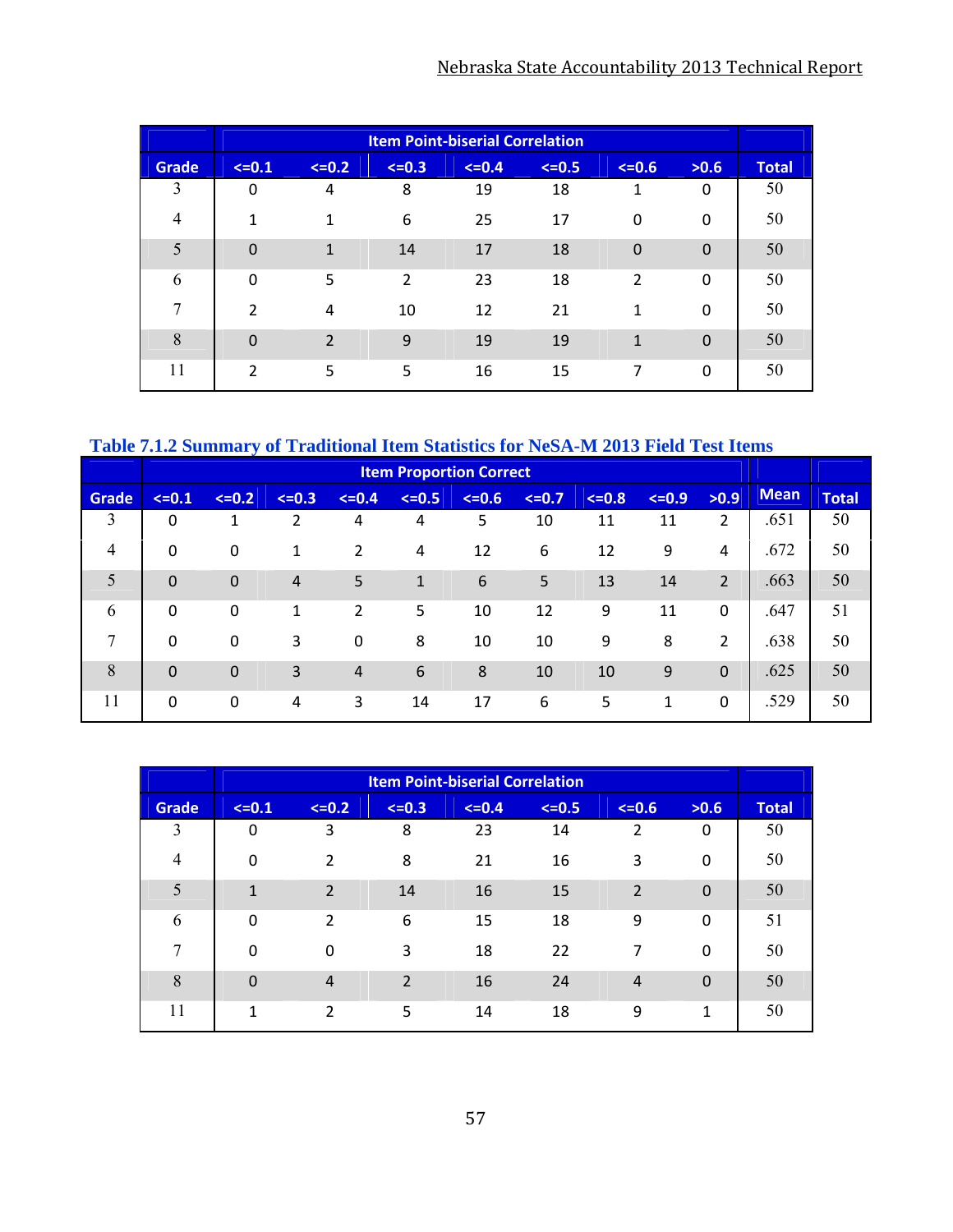|       |         | Table 7.1.3 Summary of Traditional Item Statistics for NeSA-S 2013 Field Test Items |             |            |            |             |            |             |         |      |      |              |
|-------|---------|-------------------------------------------------------------------------------------|-------------|------------|------------|-------------|------------|-------------|---------|------|------|--------------|
|       |         | <b>Item Proportion Correct</b>                                                      |             |            |            |             |            |             |         |      |      |              |
| Grade | $<=0.1$ | $\leq -0.2$                                                                         | $\leq -0.3$ | $\leq 0.4$ | $\leq 0.5$ | $\leq -0.6$ | $\leq 0.7$ | $\leq -0.8$ | $<=0.9$ | >0.9 | Mean | <b>Total</b> |
|       |         |                                                                                     |             |            |            |             |            | 13          | 9       |      | .675 | 50           |
| 8     | 0       |                                                                                     |             |            | 6          | 13          |            | 8           |         |      | .575 | 50           |
|       |         | 4                                                                                   |             |            | 8          | 8           |            | 6           |         |      | .524 | 50           |

|       |         | <b>Item Point-biserial Correlation</b>                      |    |    |    |  |   |    |  |  |  |  |  |
|-------|---------|-------------------------------------------------------------|----|----|----|--|---|----|--|--|--|--|--|
| Grade | $<=0.1$ | $<=0.3$<br>$<=0.5$<br>$<=0.2$<br>$<=0.4$<br>$<=0.6$<br>>0.6 |    |    |    |  |   |    |  |  |  |  |  |
| ر     |         | 4                                                           | 16 | 16 | 13 |  | 0 | 50 |  |  |  |  |  |
| 8     | 4       |                                                             | 11 | 19 | 11 |  | 0 | 50 |  |  |  |  |  |
| 11    |         | 10                                                          | 12 | 15 |    |  | 0 | 50 |  |  |  |  |  |

### 7.2 DIFFERENTIAL ITEM FUNCTIONING

DIF occurs when examinees with the same ability level but different group memberships do not have the same probability of answering an item correctly. This pattern of results may suggest the presence of *item bias*. Items exhibiting DIF were referred to content specialists to determine possible bias. No statistical procedure should be used as a substitute for rigorous, hands-on reviews by content and bias specialists. The statistical results can help organize the review so the effort is concentrated on the most problematic cases. Further, no items should be automatically rejected simply because a statistical method flagged them or accepted because they were not flagged.

For MC items, the *Mantel-Haenszel* procedure (Mantel & Haenszel, 1959) for detecting DIF is a commonly used technique in educational testing. The procedure as implemented by DRC contrasts a focal group with a reference group. While it makes no practical difference in the analysis which group is defined as the focal group, the group most apt to be disadvantaged by a biased measurement is typically defined as the focal group. In these analyses, the focal group was female for gender-based DIF and minority for ethnicity-based DIF; reference groups were male and white, respectively.

To assist the review committees in interpreting the analyses, the items are assigned a severity code based on the magnitude of the MH statistic. Items classified as A+ or A- have little or no statistical indication of DIF. Items classified as B+ or B- have some indication of DIF but may be judged to be acceptable for future use. Items classified as C+ or C- have strong evidence of DIF and should be reviewed and possibly rejected from the eligible item pool. The plus sign indicates that the item favors the focal group and a minus sign indicates that the item favors the reference group. Tables  $7.2.1 - 7.2.3$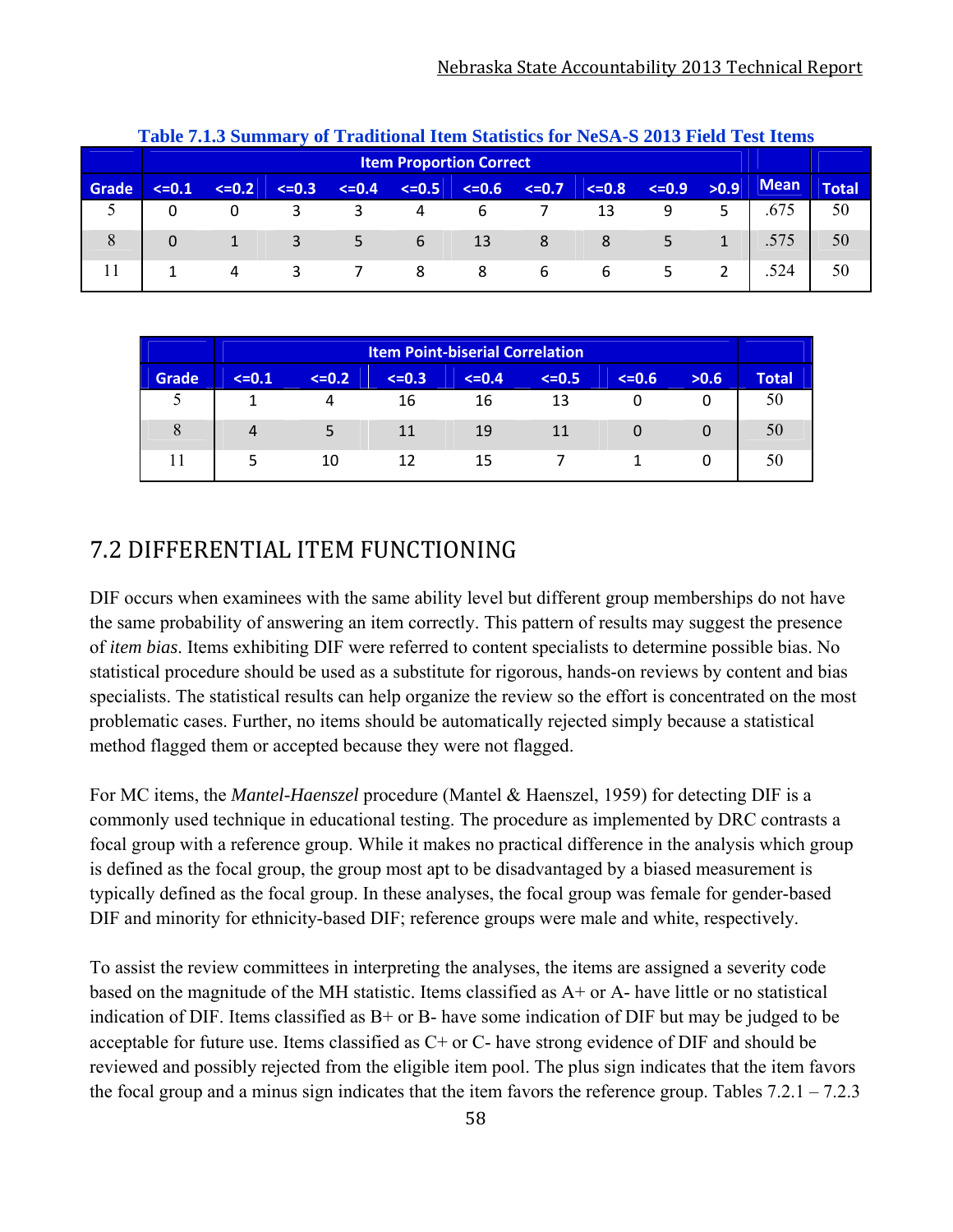show summaries of the DIF statistics. The first column defines the focal group. Appendices T, U, and V provide more summary information on DIF analysis.

| $\frac{1}{2}$ which is commuted to $\frac{1}{2}$ or $\frac{1}{2}$ and $\frac{1}{2}$ is $\frac{1}{2}$ or $\frac{1}{2}$ and $\frac{1}{2}$ is $\frac{1}{2}$ is $\frac{1}{2}$ |          |              |              |              |       |       |                           |
|---------------------------------------------------------------------------------------------------------------------------------------------------------------------------|----------|--------------|--------------|--------------|-------|-------|---------------------------|
| <b>Grade 3</b>                                                                                                                                                            | $A+$     | $A -$        | $B+$         | $B -$        | $C +$ | $C -$ | <b>FT</b><br><b>Items</b> |
| Female                                                                                                                                                                    | 31       | 18           | 1            | $\Omega$     | 0     | 0     | 50                        |
| <b>Black</b>                                                                                                                                                              | 8        | 37           | 0            | 5            | 0     | 0     | 50                        |
| Hispanic                                                                                                                                                                  | 16       | 33           | $\mathbf{0}$ | $\mathbf{1}$ | 0     | 0     | 50                        |
| American Indian/Alaska Native                                                                                                                                             | 0        | 0            | 0            | 0            | 0     | 0     | 50                        |
| Asian                                                                                                                                                                     | $\Omega$ | $\Omega$     | $\mathbf{0}$ | $\Omega$     | 0     | 0     | 50                        |
| 2 or more Races                                                                                                                                                           | $\Omega$ | $\mathbf{0}$ | $\mathbf{0}$ | $\Omega$     | 0     | 0     | 50                        |

#### **Table 7.2.1 Summary of DIF by Code for NeSA-R 2013 Field Test**

| <b>Grade 4</b>                | $A+$     | A- | $B+$     | $B -$          | $C+$ | $C -$ | FT.<br><b>Items</b> |
|-------------------------------|----------|----|----------|----------------|------|-------|---------------------|
| Female                        | 27       | 19 | 2        | $\overline{2}$ | 0    | 0     | 50                  |
| <b>Black</b>                  | 7        | 35 | 0        | 7              | 0    | 1     | 50                  |
| Hispanic                      | 20       | 26 | 0        | 3              | 0    | 1     | 50                  |
| American Indian/Alaska Native | $\Omega$ | 0  | $\Omega$ | 0              | 0    | 0     | 50                  |
| Asian                         | $\Omega$ | 0  | $\Omega$ | $\Omega$       | 0    | 0     | 50                  |
| 2 or more Races               | $\Omega$ | 0  | 0        | $\Omega$       | 0    | 0     | 50                  |

| <b>Grade 5</b>                | $A+$     | A- | $B +$ | $B -$        | $C+$         | $C-$ | <b>FT</b><br><b>Items</b> |
|-------------------------------|----------|----|-------|--------------|--------------|------|---------------------------|
| Female                        | 31       | 17 | 1     | $\mathbf{1}$ | 0            | 0    | 50                        |
| <b>Black</b>                  | 12       | 30 | 0     | 7            | 0            | 1    | 50                        |
| Hispanic                      | 16       | 30 | 0     | 4            | $\Omega$     | 0    | 50                        |
| American Indian/Alaska Native | 0        | 0  | 0     | 0            | 0            | 0    | 50                        |
| Asian                         | $\Omega$ | 0  | 0     | $\Omega$     | $\mathbf{0}$ | 0    | 50                        |
| 2 or more Races               | 0        | 0  | 0     | 0            | 0            | 0    | 50                        |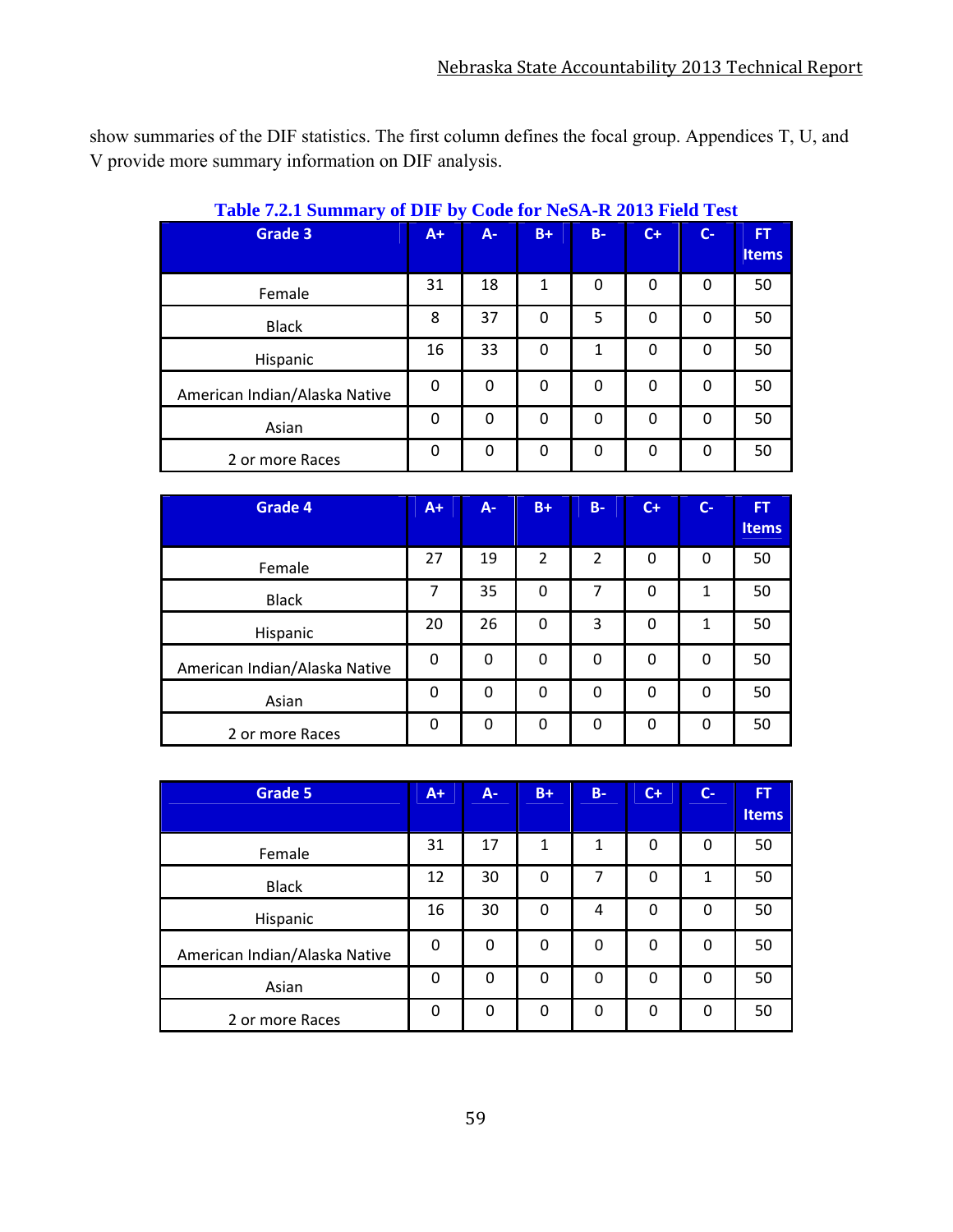| Grade 6                       | $A+$     | A-       | $B+$     | $B -$    | $C+$         | $C-$ | <b>FT</b>    |
|-------------------------------|----------|----------|----------|----------|--------------|------|--------------|
|                               |          |          |          |          |              |      | <b>Items</b> |
| Female                        | 27       | 23       | $\Omega$ | 0        | 0            | 0    | 50           |
| <b>Black</b>                  | 13       | 28       | $\Omega$ | 5        | 0            | 4    | 50           |
| Hispanic                      | 17       | 30       | 1        | 1        | $\Omega$     | 1    | 50           |
| American Indian/Alaska Native | $\Omega$ | $\Omega$ | 0        | 0        | 0            | 0    | 50           |
| Asian                         | 0        | 0        | 0        | 0        | $\Omega$     | 0    | 50           |
| 2 or more Races               | $\Omega$ | 0        | $\Omega$ | $\Omega$ | $\mathbf{0}$ | 0    | 50           |

| <b>Grade 7</b>                | $A+$     | $A -$    | $B+$     | $B -$          | $C+$ | $C-$ | <b>FT</b><br>Items |
|-------------------------------|----------|----------|----------|----------------|------|------|--------------------|
| Female                        | 19       | 26       | 3        | $\overline{2}$ | 0    | 0    | 50                 |
| <b>Black</b>                  | 7        | 38       | 0        | 4              | 0    | 1    | 50                 |
| Hispanic                      | 13       | 33       | 0        | 1              | 0    | 3    | 50                 |
| American Indian/Alaska Native | $\Omega$ | 0        | 0        | 0              | 0    | 0    | 50                 |
| Asian                         | $\Omega$ | $\Omega$ | $\Omega$ | $\mathbf{0}$   | 0    | 0    | 50                 |
| 2 or more Races               | $\Omega$ | $\Omega$ | 0        | 0              | 0    | 0    | 50                 |

| <b>Grade 8</b>                | $A+1$    | $A -$    | $B +$ | $B -$          | $C+$ | $C-$     | ÆT           |
|-------------------------------|----------|----------|-------|----------------|------|----------|--------------|
|                               |          |          |       |                |      |          | <b>Items</b> |
| Female                        | 29       | 17       | 1     | $\overline{2}$ | 0    | 1        | 50           |
| <b>Black</b>                  | 8        | 27       | 0     | 12             | 0    | 3        | 50           |
| Hispanic                      | 7        | 36       | 0     | 6              | 0    | 1        | 50           |
| American Indian/Alaska Native | $\Omega$ | 0        | 0     | 0              | 0    | 0        | 50           |
| Asian                         | 0        | $\Omega$ | 0     | $\Omega$       | 0    | $\Omega$ | 50           |
| 2 or more Races               | 0        | 0        | 0     | 0              | 0    | 0        | 50           |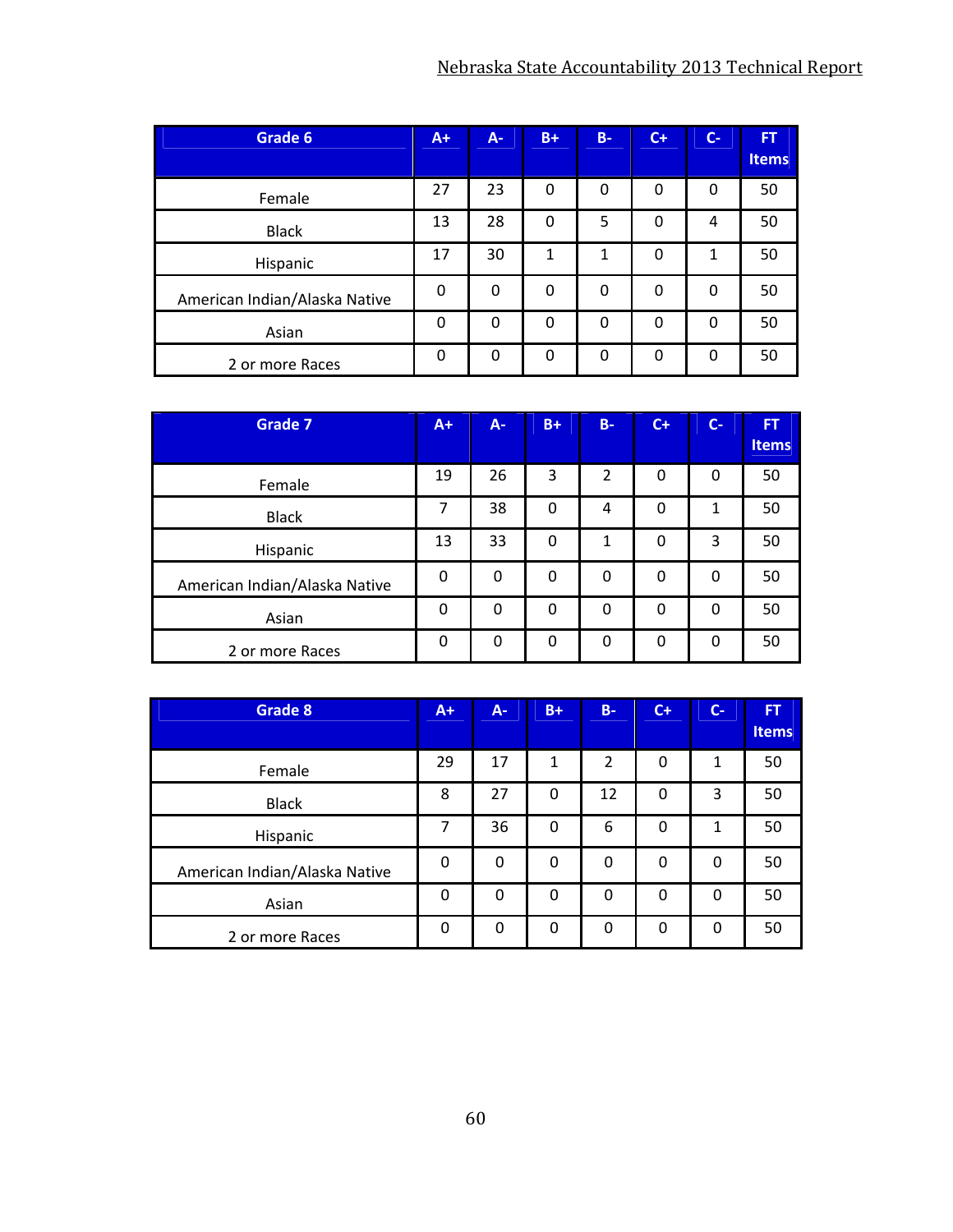| Grade 11                      | $A+$     | $A -$ | $B+$         | $B -$ | $C+$ | $C-$         | <b>FT</b>    |
|-------------------------------|----------|-------|--------------|-------|------|--------------|--------------|
|                               |          |       |              |       |      |              | <b>Items</b> |
| Female                        | 21       | 26    | 1            | 1     | 0    | 1            | 50           |
| <b>Black</b>                  | 9        | 28    | $\mathbf{1}$ | 8     | 0    | 4            | 50           |
| Hispanic                      | 14       | 31    | 0            | 3     | 0    | 2            | 50           |
| American Indian/Alaska Native | $\Omega$ | 0     | 0            | 0     | 0    | $\mathbf{0}$ | 50           |
| Asian                         | $\Omega$ | 0     | 0            | 0     | 0    | 0            | 50           |
| 2 or more Races               | 0        | 0     | 0            | 0     | 0    | 0            | 50           |

#### **Table 7.2.2 Summary of DIF by Code for NeSA-M 2013 Field Test**

| <b>Grade 3</b>                | $A+$     | A- | $B+$         | <b>B-</b> | $C +$ | $C -$          | FT,<br><b>Items</b> |
|-------------------------------|----------|----|--------------|-----------|-------|----------------|---------------------|
| Female                        | 19       | 30 | 0            | 1         | 0     | 0              | 50                  |
| <b>Black</b>                  | 11       | 25 | $\mathbf{1}$ | 11        | 0     | $\overline{2}$ | 50                  |
| Hispanic                      | 22       | 22 | 1            | 4         | 0     | 1              | 50                  |
| American Indian/Alaska Native | 0        | 0  | 0            | 0         | 0     | 0              | 50                  |
| Asian                         | $\Omega$ | 0  | 0            | 0         | 0     | $\Omega$       | 50                  |
| 2 or more Races               | 2        | 5  | 0            | 0         | 0     | 0              | 50                  |

| <b>Grade 4</b>                | $A+$     | $A -$          | $B+$ | $B -$          | $C+$     | $C-$           | FT<br><b>Items</b> |
|-------------------------------|----------|----------------|------|----------------|----------|----------------|--------------------|
| Female                        | 25       | 24             | 1    | 0              | 0        | 0              | 50                 |
| <b>Black</b>                  | 11       | 31             | 0    | 6              | 0        | $\overline{2}$ | 50                 |
| Hispanic                      | 17       | 30             | 0    | $\overline{2}$ | 0        | 1              | 50                 |
| American Indian/Alaska Native | $\Omega$ | 0              | 0    | 0              | $\Omega$ | 0              | 50                 |
| Asian                         | $\Omega$ | $\Omega$       | 0    | $\Omega$       | 0        | 0              | 50                 |
| 2 or more Races               | 1        | $\overline{2}$ | 0    | 0              | 0        | 0              | 50                 |

| <b>Grade 5</b> | A+ | A- | $B+$ | $B -$ | $\overline{C}$ | $C -$ | <b>FT</b><br><b>Items</b> |
|----------------|----|----|------|-------|----------------|-------|---------------------------|
| Female         | 31 | 19 |      | 0     | ι              |       | 50                        |
| <b>Black</b>   | 10 | 28 |      | 8     | L              | 4     | 50                        |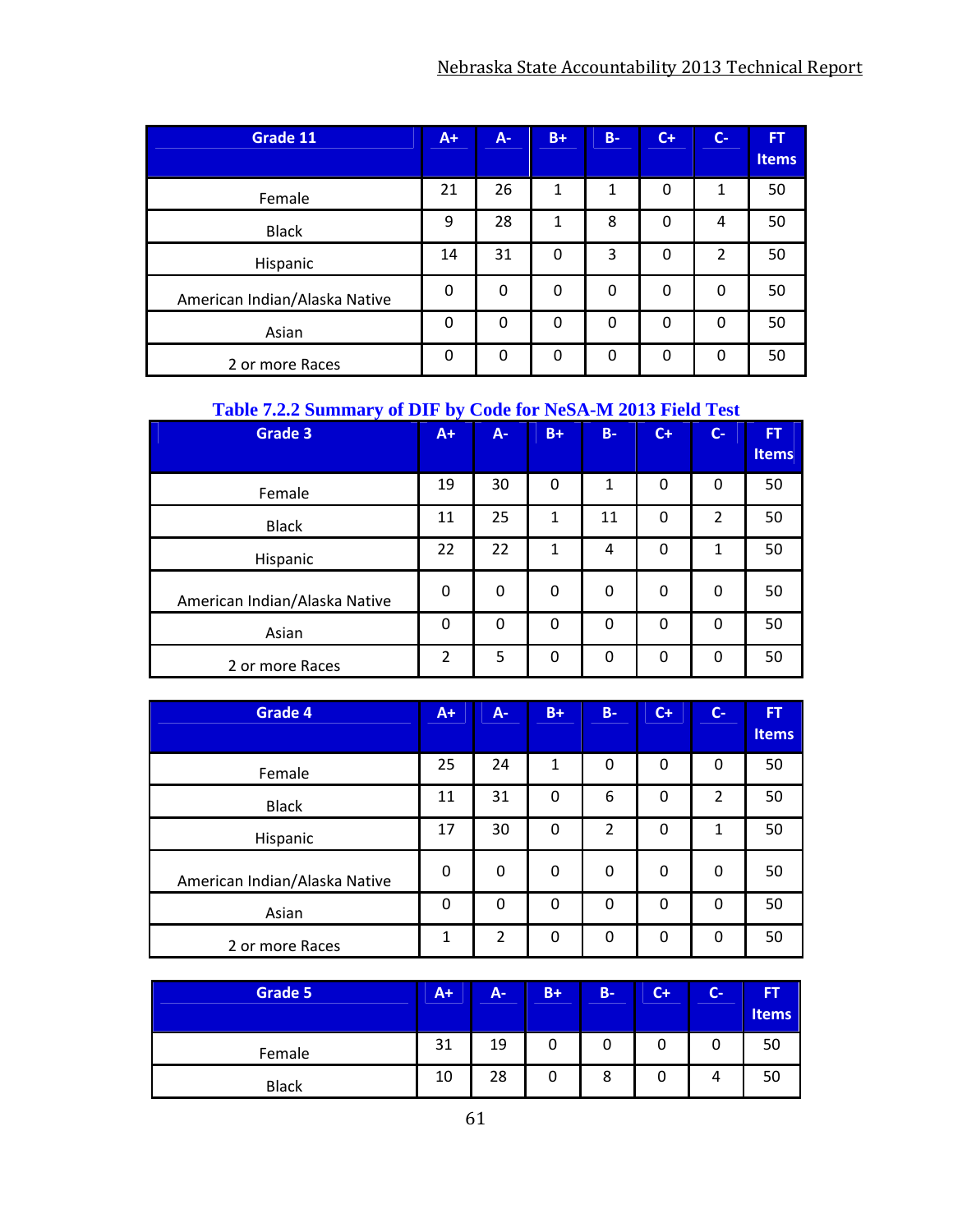| Grade 5                       | $A+$     | $A -$ | $B+$ | $B -$          | $C+$ | $C-$ | <b>FT</b><br><b>Items</b> |
|-------------------------------|----------|-------|------|----------------|------|------|---------------------------|
| Hispanic                      | 18       | 28    | 0    | $\overline{2}$ | 0    | 2    | 50                        |
| American Indian/Alaska Native | 0        |       | 0    | 0              | 0    |      | 50                        |
| Asian                         | $\Omega$ |       | 0    | 0              | 0    |      | 50                        |
| 2 or more Races               |          | 3     | 0    | 0              | 0    |      | 50                        |

| Grade 6                       | $A+$     | $A -$    | $B+$           | $B -$    | $C+$ | $C-$           | FT    |
|-------------------------------|----------|----------|----------------|----------|------|----------------|-------|
|                               |          |          |                |          |      |                | Items |
| Female                        | 31       | 16       | $\overline{2}$ | 1        | 0    | 0              | 50    |
| <b>Black</b>                  | 20       | 25       | 0              | 3        | 0    | $\overline{2}$ | 50    |
| Hispanic                      | 22       | 23       | 1              | 3        | 0    | 1              | 50    |
| American Indian/Alaska Native | $\Omega$ | 0        | 0              | 0        | 0    | 0              | 50    |
| Asian                         | $\Omega$ | $\Omega$ | $\Omega$       | $\Omega$ | 0    | 0              | 50    |
| 2 or more Races               | $\Omega$ | 0        | 0              | 0        | 0    | $\Omega$       | 50    |

| <b>Grade 7</b>                | $A+$     | A-           | $B +$ | $B -$    | $C +$ | $C-$     | FT<br><b>Items</b> |
|-------------------------------|----------|--------------|-------|----------|-------|----------|--------------------|
| Female                        | 20       | 28           | 0     | 1        | 0     | 1        | 50                 |
| <b>Black</b>                  | 6        | 25           | 0     | 16       | 0     | 3        | 50                 |
| Hispanic                      | 4        | 41           | 0     | 5        | 0     | $\Omega$ | 50                 |
| American Indian/Alaska Native | 0        | 0            | 0     | 0        | 0     | 0        | 50                 |
| Asian                         | $\Omega$ | $\mathbf{0}$ | 0     | 0        | 0     | $\Omega$ | 50                 |
| 2 or more Races               | $\Omega$ | $\mathbf{0}$ | 0     | $\Omega$ | 0     | $\Omega$ | 50                 |

| Grade 8                       | $A+$ | <b>A-</b> | $B+$ | $B -$ | $C+$ | <b>C-</b> | FT.<br><b>Items</b> |
|-------------------------------|------|-----------|------|-------|------|-----------|---------------------|
| Female                        | 27   | 22        | 1    | 0     | 0    | 0         | 50                  |
| <b>Black</b>                  | 13   | 29        | 0    | 6     | 0    | 2         | 50                  |
| Hispanic                      | 17   | 32        | 0    | 1     | 0    | 0         | 50                  |
| American Indian/Alaska Native | 0    | 0         | 0    | 0     | 0    | 0         | 50                  |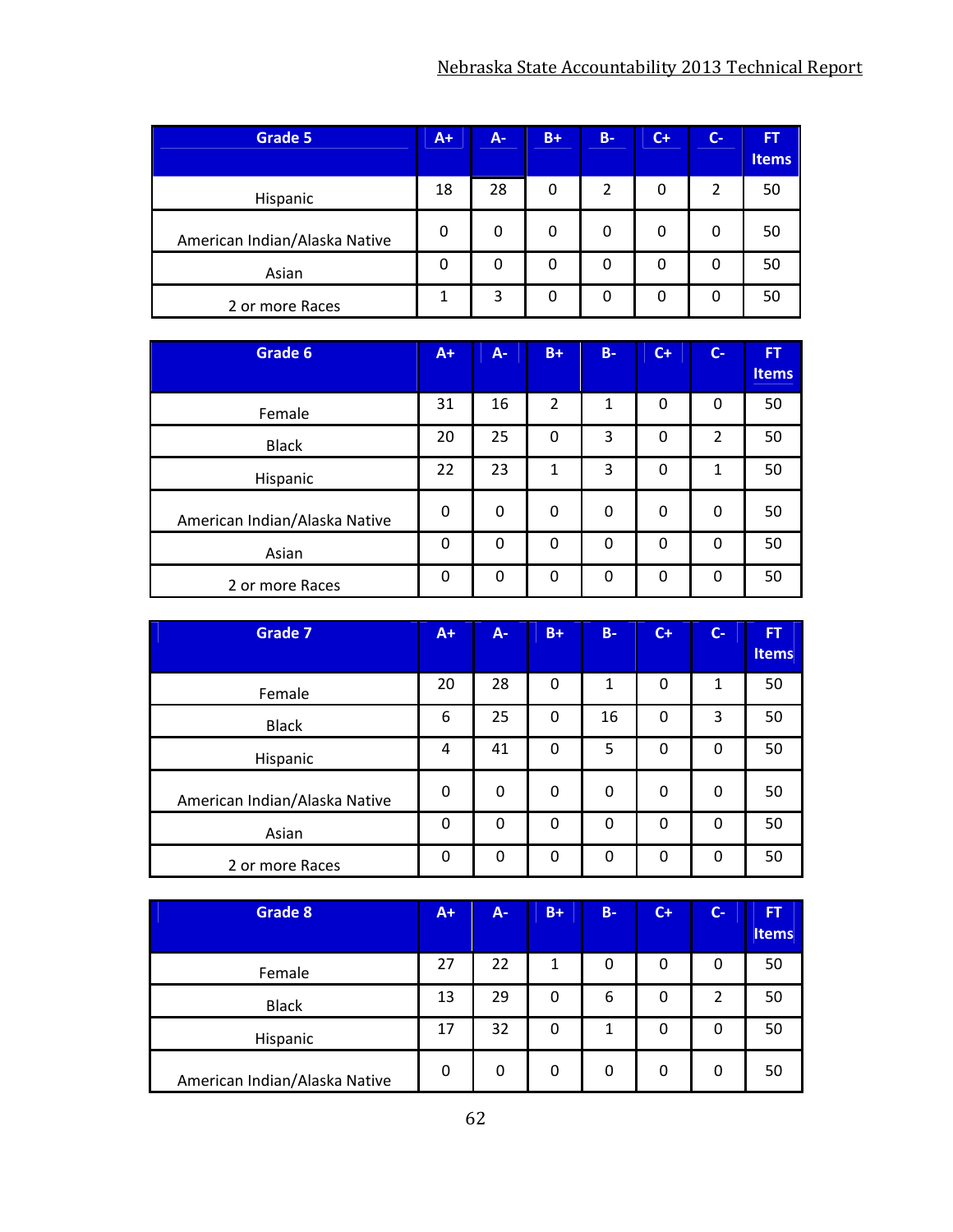| Grade 8         | $A+1$ | <b>A-</b> | $B+$ | B- | $\mathsf{C}\text{+}$ | $\mathsf{C}\text{-}$ | <b>FT</b><br><b>Items</b> |
|-----------------|-------|-----------|------|----|----------------------|----------------------|---------------------------|
| Asian           |       |           |      |    |                      |                      | 50                        |
| 2 or more Races |       |           |      |    |                      |                      |                           |

| Grade 11                      | $A+$     | $A -$    | $B+$           | $B -$          | $C+$ | $C-$     | FT<br><b>Items</b> |
|-------------------------------|----------|----------|----------------|----------------|------|----------|--------------------|
| Female                        | 26       | 21       | $\overline{2}$ | 1              | 0    | 0        | 50                 |
| <b>Black</b>                  | 12       | 35       | 1              | $\overline{2}$ | 0    | 0        | 50                 |
| Hispanic                      | 16       | 33       | 0              | 1              | 0    | 0        | 50                 |
| American Indian/Alaska Native | 0        | 0        | 0              | 0              | 0    | 0        | 50                 |
| Asian                         | $\Omega$ | $\Omega$ | $\Omega$       | $\Omega$       | 0    | 0        | 50                 |
| 2 or more Races               | $\Omega$ | $\Omega$ | $\Omega$       | $\Omega$       | 0    | $\Omega$ | 50                 |

#### **Table 7.2.3 Summary of DIF by Code for NeSA-S 2013 Field Test**

| <b>Grade 5</b>                | $A+$           | $\bullet$<br>A- | $B+$     | $B -$ | $C+$         | $C-$ | <b>FT Items</b> |
|-------------------------------|----------------|-----------------|----------|-------|--------------|------|-----------------|
|                               |                |                 |          |       |              |      |                 |
| Female                        | 25             | 22              | 1        | 2     | 0            | 0    | 50              |
| <b>Black</b>                  | 9              | 31              | 0        | 6     | 0            | 4    | 50              |
| Hispanic                      | 16             | 32              | 0        | 2     | 0            | 0    | 50              |
| American Indian/Alaska Native | $\Omega$       | $\Omega$        | 0        | 0     | $\mathbf{0}$ | 0    | 50              |
| Asian                         | $\Omega$       | $\Omega$        | $\Omega$ | 0     | 0            | 0    | 50              |
| 2 or more Races               | $\overline{2}$ | $\overline{2}$  | $\Omega$ | 0     | $\Omega$     | 0    | 50              |

| <b>Grade 8</b>                | $A+$     | A-       | $B+$           | $B -$ | $C+$     | $C-$           | <b>FT Items</b> |
|-------------------------------|----------|----------|----------------|-------|----------|----------------|-----------------|
|                               |          |          |                |       |          |                |                 |
| Female                        | 25       | 22       | 1              | 1     | $\Omega$ | 1              | 50              |
| <b>Black</b>                  | 8        | 29       | $\overline{2}$ | 9     | 0        | $\overline{2}$ | 50              |
| Hispanic                      | 12       | 31       | 1              | 2     | 0        | 4              | 50              |
| American Indian/Alaska Native | $\Omega$ | $\Omega$ | 0              | 0     | 0        | 0              | 50              |
| Asian                         | $\Omega$ | $\Omega$ | 0              | 0     | $\Omega$ | 0              | 50              |
| 2 or more Races               | 0        | 0        | 0              | 0     | 0        | 0              | 50              |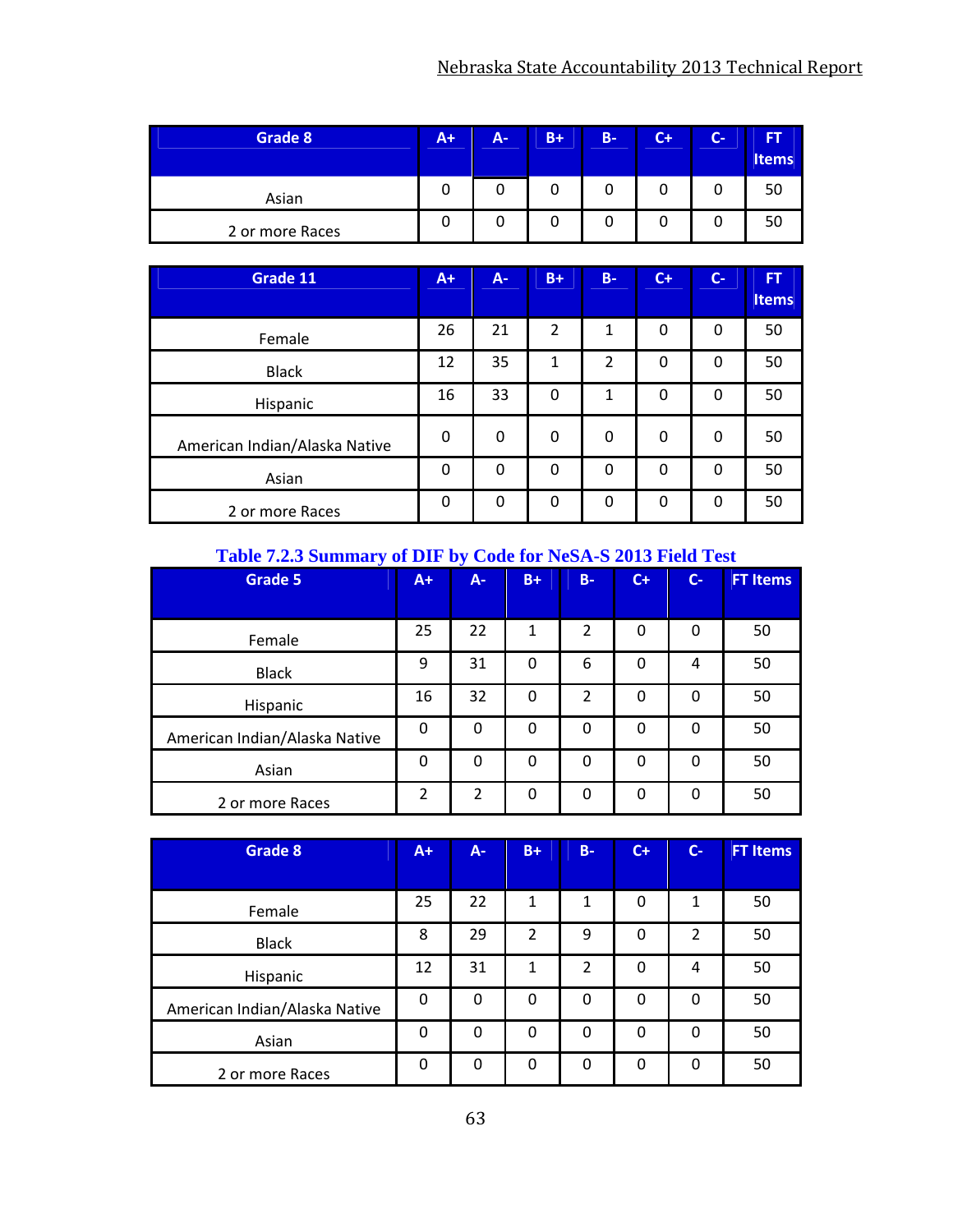| Grade 11                      | $A+$     | A-       | $B+$     | $B -$    | $C +$    | $C -$          | <b>FT Items</b> |
|-------------------------------|----------|----------|----------|----------|----------|----------------|-----------------|
|                               |          |          |          |          |          |                |                 |
| Female                        | 20       | 19       | 4        | 6        | 1        | 0              | 50              |
| <b>Black</b>                  | 11       | 30       | 0        | 7        | 0        | $\overline{2}$ | 50              |
| Hispanic                      | 12       | 36       | $\Omega$ | 2        | 0        | 0              | 50              |
| American Indian/Alaska Native | $\Omega$ | $\Omega$ | 0        | 0        | 0        | 0              | 50              |
| Asian                         | $\Omega$ | $\Omega$ | $\Omega$ | $\Omega$ | 0        | 0              | 50              |
| 2 or more Races               | $\Omega$ | $\Omega$ | $\Omega$ | 0        | $\Omega$ | $\Omega$       | 50              |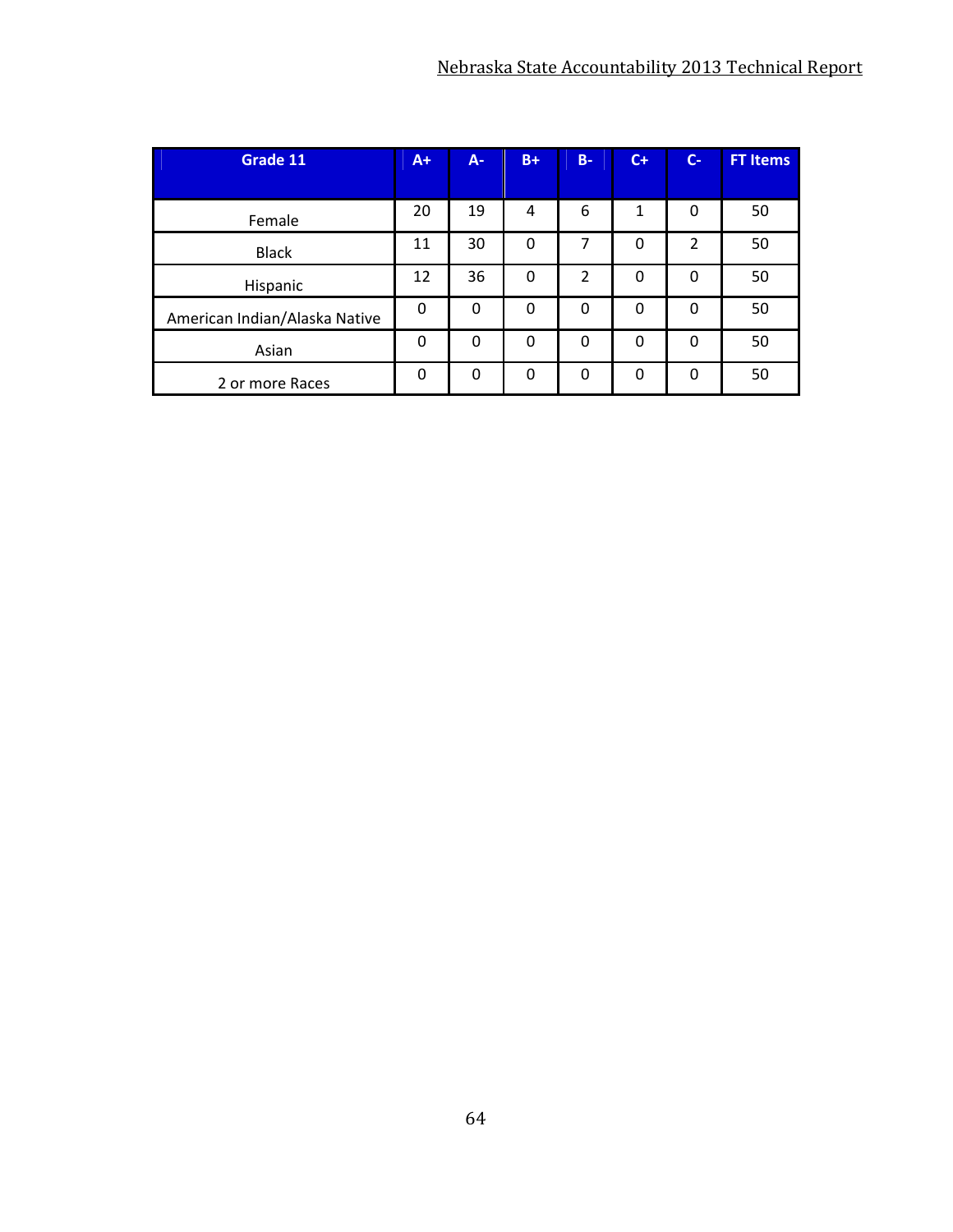# 8. RELIABILITY

This chapter addresses the reliability of NeSA test scores. According to the *Standards for Educational and Psychological Testing* (AERA, APA, & NCME, 1999), reliability refers to

the degree to which test scores for a group of test takers are consistent over repeated applications of a measurement procedure and hence are inferred to be dependable and repeatable for an individual test taker; the degree to which scores are free of errors of measurement for a given group (p. 25).

## 8.1 COEFFICIENT ALPHA

The ability to measure consistently is a necessary prerequisite for making appropriate interpretations (i.e., showing evidence of valid use of results). Conceptually, reliability can be referred to as the consistency of the results between two measures of the same thing. This consistency can be seen in the degree of agreement between two measures on two occasions. Operationally, such comparisons are the essence of the mathematically defined reliability indices.

All measures consist of an accurate, or true, component and an inaccurate, or error, component. Errors occur as a natural part of the measurement process and can never be eliminated entirely. For example, uncontrollable factors such as differences in the physical environment and changes in examinee disposition may increase error and decrease reliability. This is the fundamental premise of traditional reliability analysis and measurement theory. Stated explicitly, this relationship can be seen as the following:

$$
Observed Score = True Score + Error
$$
\n
$$
(8.1)
$$

To facilitate a mathematical definition of reliability, these components can be rearranged to form the following ratio:

$$
Reliability = \frac{TrueScoreVariance}{ObserveVariance} = \frac{TrueScoreVariance}{TrueScoreVariance + ErrorScoreVariance}
$$
(8.2)

When there is no error, the reliability is true score variance divided by true score variance, which equals 1. However, as more error influences the measure, the error component in the denominator of the ratio increases. As a result, the reliability decreases.

The reliability index used for the 2013 administration of the NeSA was the Coefficient Alpha  $\alpha$ (Cronbach, 1951). Acceptable α values generally range in the mid to high 0.80s to low 0.90s. The total test Coefficient Alpha reliabilities of the whole population are presented in Table 8.1.1 for each grade and content area of the NeSA. The table contains test length in total number of items (*L*), test reliabilities, and traditional standard errors of measurement (SEM). As can be seen in the table, all reading, mathematics, and science forms for grades 3-11 have Coefficient Alphas in the high 0.80s or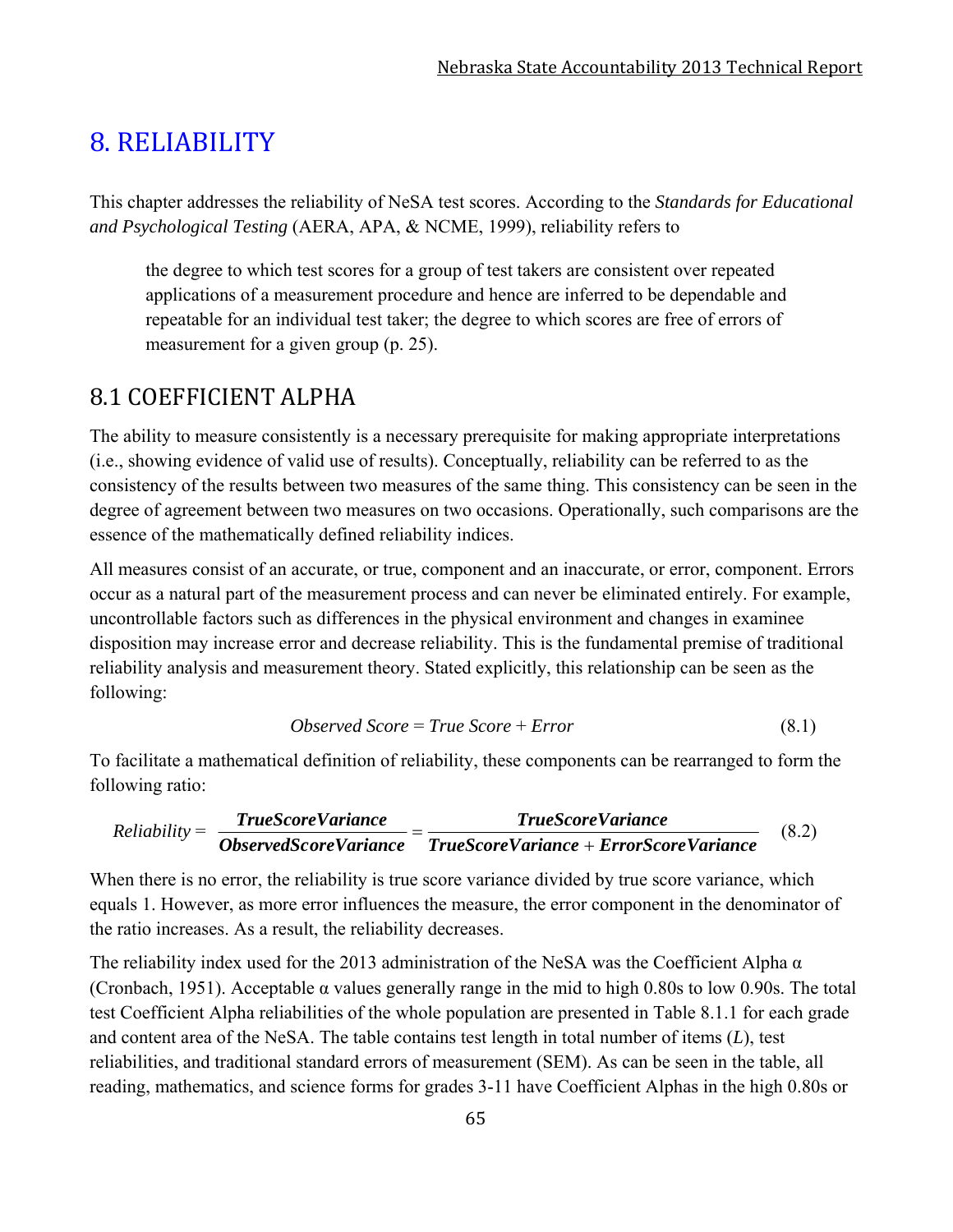|             | <b>Grade</b> | L  | <b>Reliability</b> | <b>SEM</b> |
|-------------|--------------|----|--------------------|------------|
| Reading     | 3            | 45 | 0.90               | 2.8        |
|             | 4            | 45 | 0.88               | 2.7        |
|             | 5            | 48 | 0.90               | 2.9        |
|             | 6            | 48 | 0.90               | 2.8        |
|             | 7            | 48 | 0.91               | 2.8        |
|             | 8            | 50 | 0.90               | 2.9        |
|             | 11           | 50 | 0.91               | 2.9        |
| Mathematics | 3            | 50 | 0.92               | 2.9        |
|             | 4            | 55 | 0.93               | 3.0        |
|             | 5            | 55 | 0.92               | 3.1        |
|             | 6            | 58 | 0.94               | 3.0        |
|             | 7            | 58 | 0.94               | 3.0        |
|             | 8            | 60 | 0.93               | 3.3        |
|             | 11           | 60 | 0.95               | 3.1        |
| Science     | 5            | 50 | 0.90               | 3.0        |
|             | 8            | 60 | 0.91               | 3.2        |
|             | 11           | 60 | 0.92               | 3.2        |

low 0.90s. Overall, these α values provide evidence of good reliability.

**Table 8.1.1 Reliabilities and Standard Errors of Measurement** 

Reliability estimates for subgroups based on gender, ethnicity, special education status, limited English proficiency status, and food program eligibility status are also computed and reported in Appendix W. Results show fairly high reliability indices for all subpopulations in the high 0.80s to low 0. 90s across grades and content areas, which indicates that the NeSA is not only reliable for the population as a whole, but it is also reliable for subpopulations of interest under NCLB. Appendix X present  $\alpha$  for the content strands. Given that  $\alpha$  is a function of test length, the smaller item counts for the content standards result in lower values of  $\alpha$  which is to be expected. Overall, these two sets of values provide evidence of good reliability.

## 8.2 STANDARD ERROR OF MEASUREMENT

The traditional SEM uses the information from the test along with an estimate of reliability to make statements about the degree to which error influences individual scores. The SEM is based on the premise that underlying traits, such as academic achievement, cannot be measured exactly without a perfectly precise measuring instrument. The standard error expresses unreliability in terms of the rawscore metric. The SEM formula is provided below:

$$
SEM = SD\sqrt{1 - reliability} \tag{8.3}
$$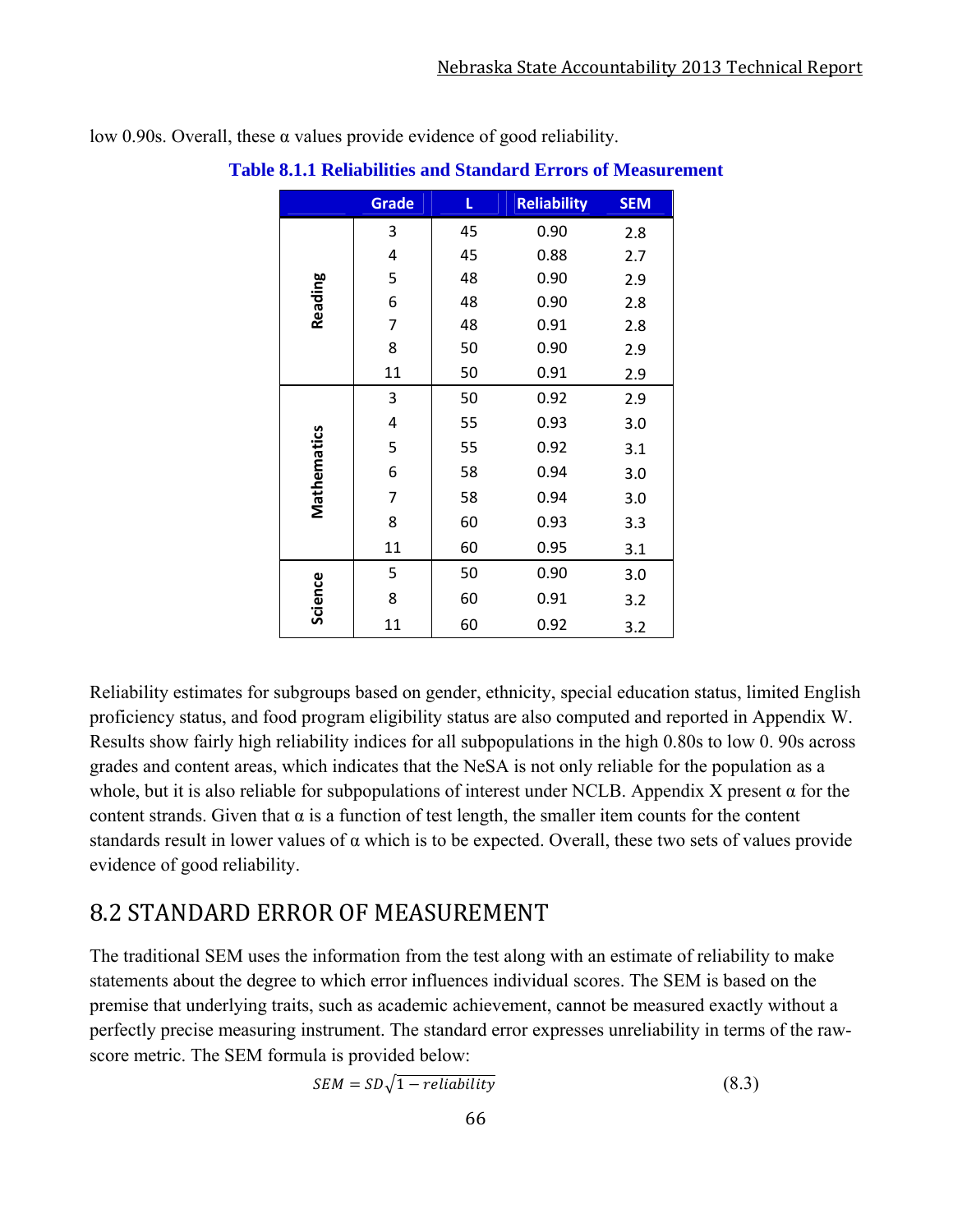This formula indicates that the value of the SEM depends on both the reliability coefficient and the standard deviation of test scores. If the reliability were equal to 0.00 (the lowest possible value), the SEM would be equal to the standard deviation of the test scores. If test reliability were equal to 1.00 (the highest possible value), the SEM would be 0.0. In other words, a perfectly reliable test has no measurement error (Harvill, 1991). SEMs were calculated for each NeSA grade and content area using raw scores and displayed in Table 8.1.1.

# 8.3 CONDITIONAL STANDARD ERROR OF MEASUREMENT (CSEM)

The preceding discussion reviews the traditional approach to judging a test's consistency. This approach is useful for making overall comparisons between alternate forms. However, it is not very useful for judging the precision with which a specific student's score is known. The Rasch measurement models provide "conditional standard errors" that pertain to each unique ability estimate. Therefore, the CSEM may be especially useful in characterizing measurement precision in the neighborhood of a score level used for decision-making—such as cut scores for identifying students who meet a performance standard.

The complete set of conditional standard errors for every obtainable score can be found in Appendices Q, R and S as part of the raw-to-scale-score conversions for each grade and content area. Values were derived using the calibration data file described in Chapter Six and are on the scaled score metric. The magnitudes of CSEMs across the score scale seemed reasonable for most NeSA tests that the values are lower in the middle of the score range and increase at both extremes (i.e., at smaller and larger scale scores). This is because ability estimates from scores near the center of the test scoring range are known much more precisely than abilities associated with extremely high or extremely low scores. Table 8.3.1 reports the minimum CSEM of the scale score associated with the zero total test score (Min CSEM), the maximum CSEM of the scale score associated with the perfect total test score (Max CSEM), CSEM at the cuts of Below and Meets performance levels (CSEM B/M), and CSEM at the cuts of Meets and Exceeds performance levels (CSEM M/E) for each grade and content area. CSEM values at the cut score were generally associated with smaller CSEM values, indicating that more precise measurement occurs at these cuts.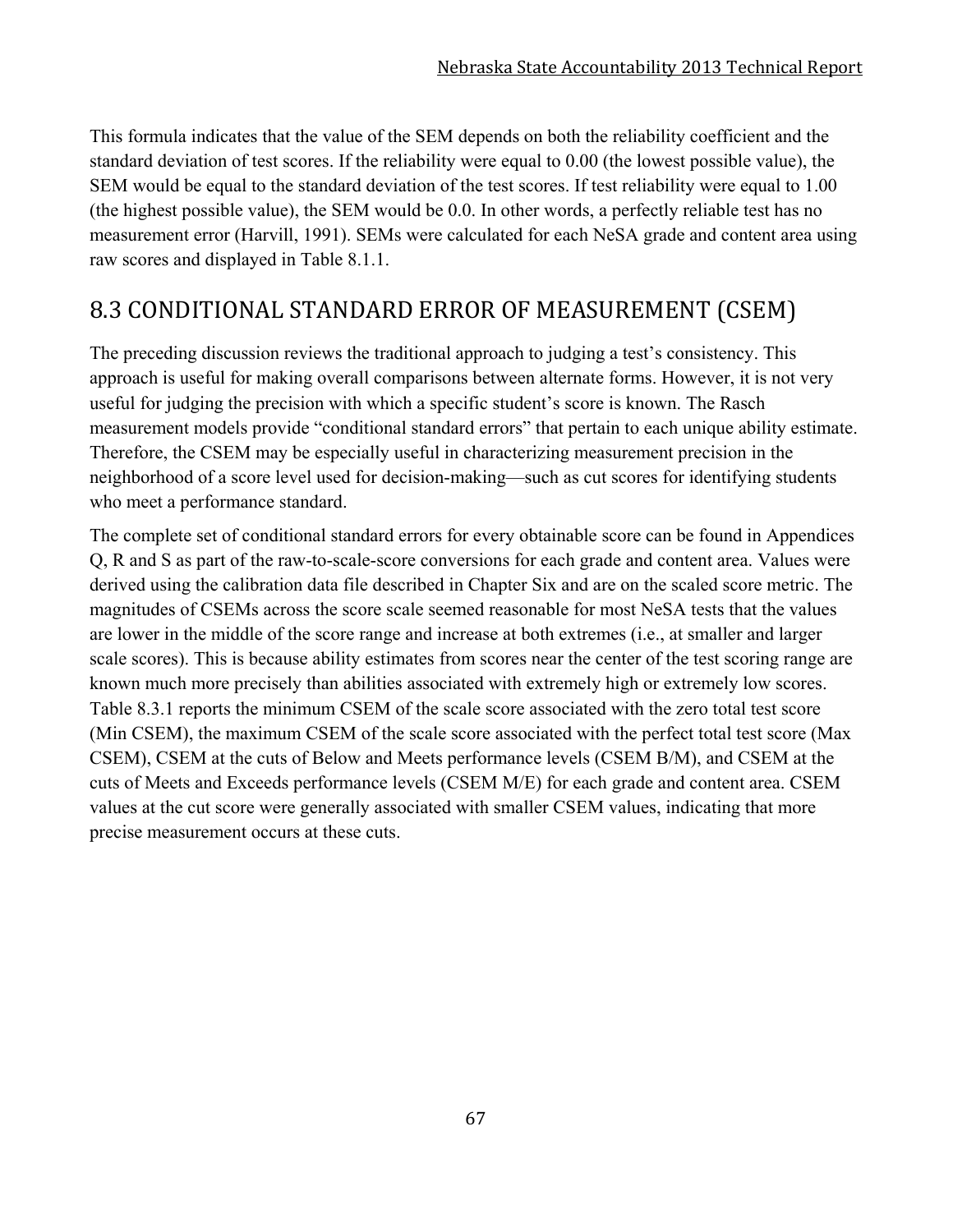|             |                         | <b>Min</b>  | <b>Max</b>  | <b>CSEM</b> | <b>CSEM</b> |
|-------------|-------------------------|-------------|-------------|-------------|-------------|
|             | Grade                   | <b>CSEM</b> | <b>CSEM</b> | B/M         | M/E         |
|             | 3                       | 9           | 52          | 9           | 12          |
|             | 4                       | 12          | 67          | 12          | 14          |
|             | 5                       | 12          | 72          | 12          | 14          |
| Reading     | 6                       | 12          | 69          | 12          | 14          |
|             | 7                       | 12          | 71          | 12          | 14          |
|             | 8                       | 11          | 68          | 11          | 14          |
|             | 11                      | 12          | 73          | 12          | 15          |
|             | 3                       | 9           | 54          | 9           | 12          |
|             | $\overline{\mathbf{4}}$ | 8           | 51          | 8           | 11          |
| Mathematics | 5                       | 8           | 53          | 8           | 11          |
|             | 6                       | 8           | 55          | 8           | 12          |
|             | 7                       | 8           | 54          | 8           | 12          |
|             | 8                       | 8           | 54          | 8           | 11          |
|             | 11                      | 10          | 66          | 10          | 13          |
|             | 5                       | 10          | 59          | 10          | 13          |
| Science     | 8                       | 9           | 61          | 9           | 12          |
|             | 11                      | 7           | 50          | 7           | 11          |

**Table 8.3.1 CSEM of the Scale Scores for 2013 NeSA Tests** 

# 8.4 DECISION CONSISTENCY AND ACCURACY

When criterion-referenced tests are used to place the examinees into two or more performance classifications, it is useful to have some indication of how accurate or consistent such classifications are. Decision consistency refers to the degree to which the achievement level for each student can be replicated upon retesting using an equivalent form (Huynh, 1976). Decision accuracy describes the extent to which achievement-level classification decisions based on the administered test form would agree with the decisions that would be made on the basis of a perfectly reliable test. In a standardsbased testing program there should be great interest in knowing how consistently and accurately students are classified into performance categories.

Since it is not feasible to repeat NeSA testing in order to estimate the proportion of students who would be reclassified in the same achievement levels, a statistical model needs to be imposed on the data to project the consistency or accuracy of classifications solely using data from the available administration (Hambleton & Novick, 1973). Although a number of procedures are available, two well-known methods were developed by Hanson and Brennan (1990) and Livingston and Lewis (1995) utilizing specific True Score Models. These approaches are fairly complex, and the cited sources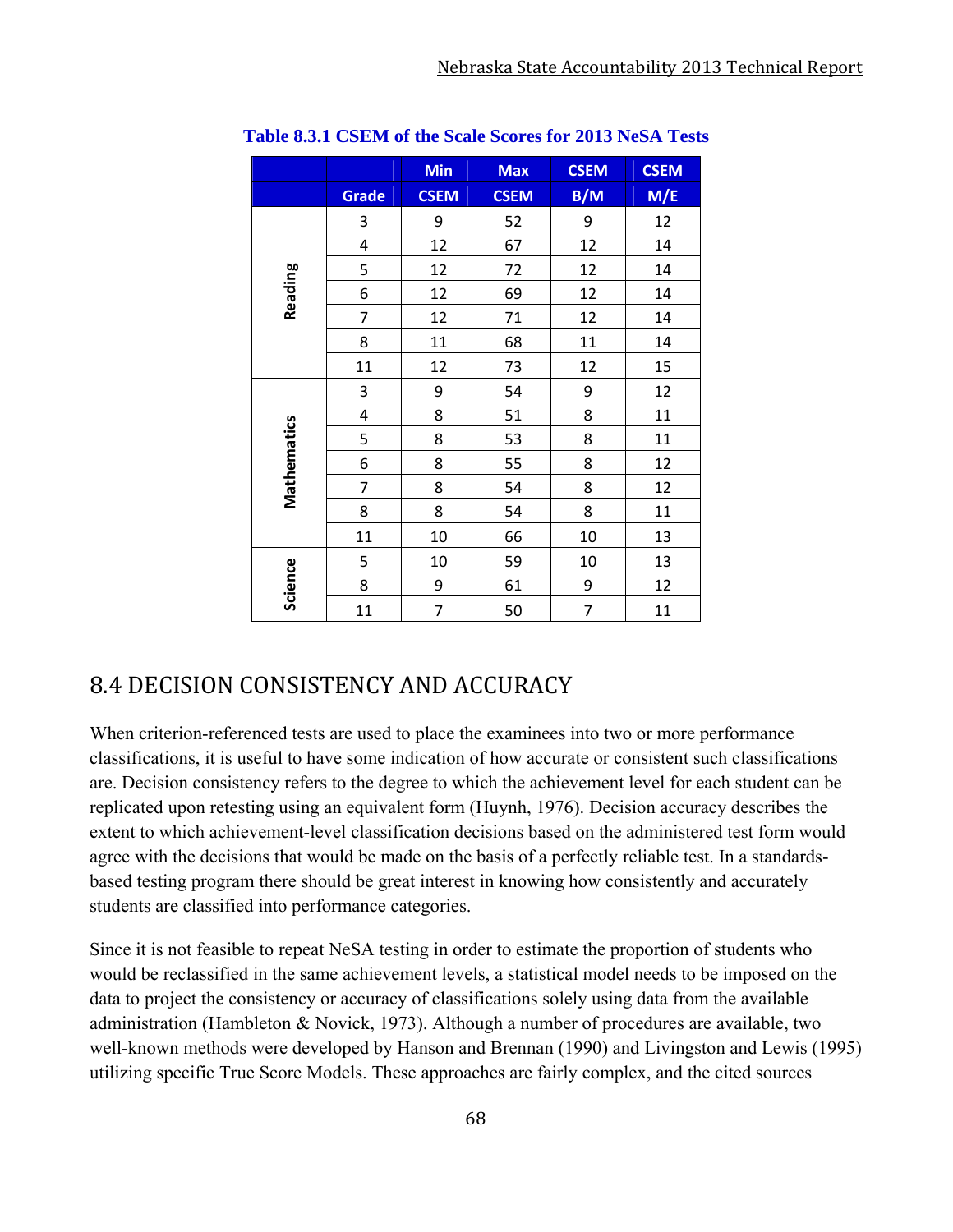contain details regarding the statistical models used to calculate decision consistency from the single NeSA administration.

Several factors might affect decision consistency. One important factor is the reliability of the scores. All other things being equal, more reliable test scores tend to result in more similar reclassifications. Another factor is the location of the cutscore in the score distribution. More consistent classifications are observed when the cutscores are located away from the mass of the score distribution. The number of performance levels is also a consideration. Consistency indices for four performance levels should be lower than those based on three categories because classification using four levels would allow more opportunity to change achievement levels. Finally, some research has found that results from the Hanson and Brennan (1990) method on a dichotomized version of a complex assessment yield similar results to the Livingston and Lewis method (1995) and the method by Stearns and Smith (2007).

The results for the overall consistency across all three achievement levels are presented in Tables 8.4.1 – 8.4.3. The tabled values, derived using the program *BB-Class* (Brennan, 2004), show that consistency values across the two methods are generally very similar. Across all content areas, the overall decision consistency ranged from the mid 0.80s to the low 0.90s while the decision accuracy ranged from the high 0.80s to the mid 0.90s. If a parallel test were administered, at least 85% or more of students would be classified in the same way. Dichotomous decisions using the Meets cuts (Below/Meets) generally have the highest consistency values and exceeded 0.90 in all cases. The pattern of decision accuracy across different cuts is similar to that of decision consistency.

|                               |       |              |                          |                               | Table 0.7.1 INCREA Decision Consistency Results |              |                          |                             |                |
|-------------------------------|-------|--------------|--------------------------|-------------------------------|-------------------------------------------------|--------------|--------------------------|-----------------------------|----------------|
|                               |       |              |                          | <b>Livingston &amp; Lewis</b> |                                                 |              |                          | <b>Hanson &amp; Brennan</b> |                |
| <b>Content</b><br><b>Area</b> | Grade |              | <b>Decision Accuracy</b> |                               | <b>Decision Consistency</b>                     |              | <b>Decision Accuracy</b> | <b>Decision Consistency</b> |                |
|                               |       | <b>Meets</b> | <b>Exceeds</b>           | <b>Meets</b>                  | <b>Exceeds</b>                                  | <b>Meets</b> | <b>Exceeds</b>           | <b>Meets</b>                | <b>Exceeds</b> |
|                               | 3     | 0.93         | 0.92                     | 0.90                          | 0.89                                            | 0.93         | 0.92                     | 0.90                        | 0.89           |
|                               | 4     | 0.93         | 0.90                     | 0.89                          | 0.86                                            | 0.93         | 0.90                     | 0.90                        | 0.86           |
|                               | 5     | 0.93         | 0.90                     | 0.91                          | 0.87                                            | 0.93         | 0.90                     | 0.91                        | 0.87           |
| Reading                       | 6     | 0.93         | 0.91                     | 0.90                          | 0.87                                            | 0.93         | 0.91                     | 0.90                        | 0.87           |
|                               | 7     | 0.94         | 0.91                     | 0.91                          | 0.87                                            | 0.94         | 0.91                     | 0.92                        | 0.88           |
|                               | 8     | 0.94         | 0.89                     | 0.91                          | 0.85                                            | 0.94         | 0.90                     | 0.91                        | 0.86           |
|                               | 11    | 0.93         | 0.91                     | 0.90                          | 0.87                                            | 0.93         | 0.91                     | 0.90                        | 0.87           |

#### **Table 8.4.1 NeSA-R Decision Consistency Results**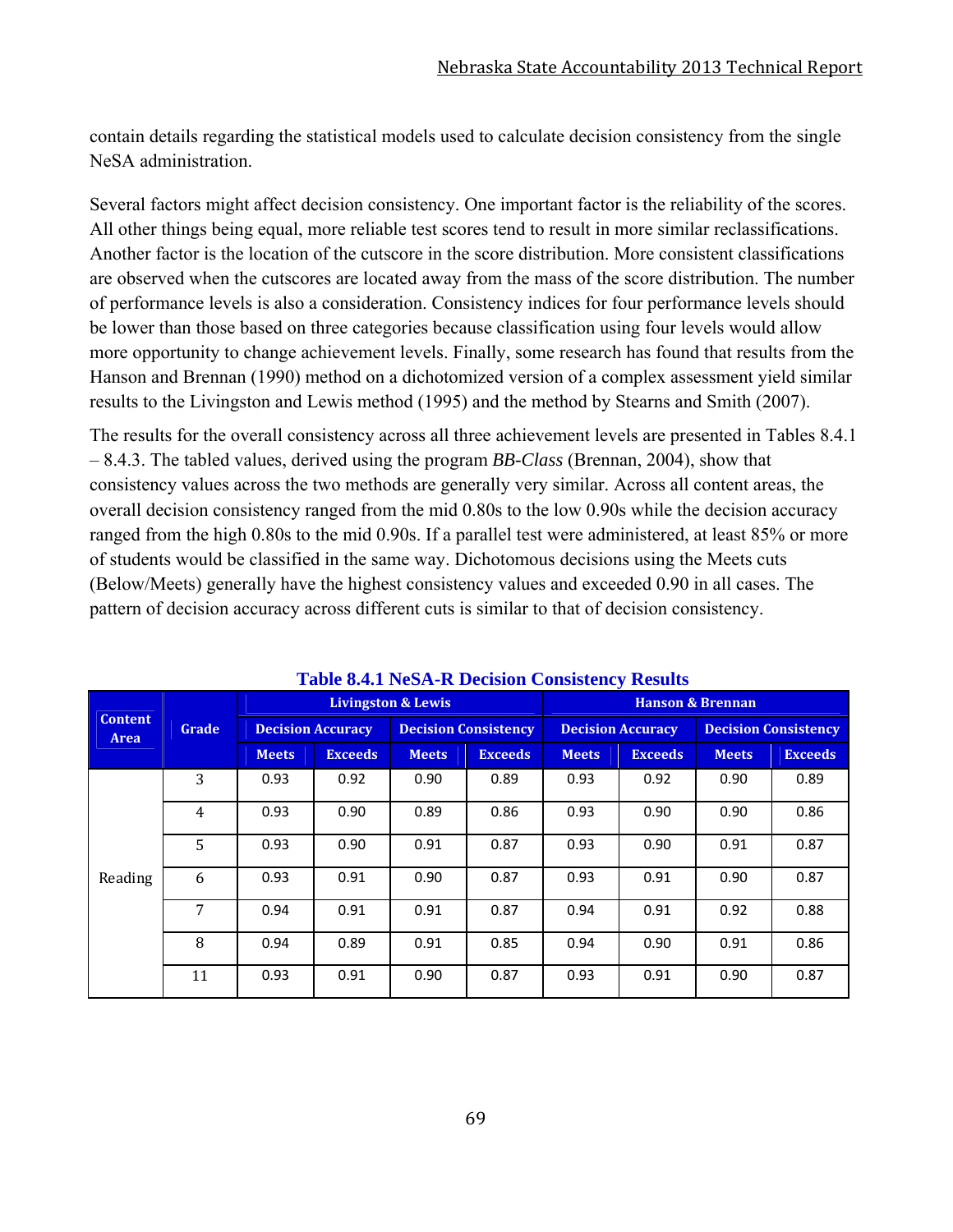| <b>Table 6.4.2 INESA-IM DECISION CONSISTENCY RESULTS</b> |                |              |                          |                               |                             |              |                          |                             |                |  |
|----------------------------------------------------------|----------------|--------------|--------------------------|-------------------------------|-----------------------------|--------------|--------------------------|-----------------------------|----------------|--|
|                                                          |                |              |                          | <b>Livingston &amp; Lewis</b> |                             |              |                          | <b>Hanson &amp; Brennan</b> |                |  |
| <b>Content</b><br><b>Area</b>                            | Grade          |              | <b>Decision Accuracy</b> |                               | <b>Decision Consistency</b> |              | <b>Decision Accuracy</b> | <b>Decision Consistency</b> |                |  |
|                                                          |                | <b>Meets</b> | <b>Exceeds</b>           | <b>Meets</b>                  | <b>Exceeds</b>              | <b>Meets</b> | <b>Exceeds</b>           | <b>Meets</b>                | <b>Exceeds</b> |  |
|                                                          | 3              | 0.94         | 0.92                     | 0.91                          | 0.89                        | 0.94         | 0.92                     | 0.91                        | 0.89           |  |
|                                                          | $\overline{4}$ | 0.94         | 0.93                     | 0.91                          | 0.90                        | 0.94         | 0.93                     | 0.91                        | 0.90           |  |
|                                                          | 5              | 0.93         | 0.93                     | 0.91                          | 0.90                        | 0.93         | 0.93                     | 0.91                        | 0.90           |  |
| Math                                                     | 6              | 0.94         | 0.93                     | 0.91                          | 0.91                        | 0.94         | 0.93                     | 0.91                        | 0.91           |  |
|                                                          | 7              | 0.94         | 0.94                     | 0.91                          | 0.91                        | 0.94         | 0.94                     | 0.91                        | 0.91           |  |
|                                                          | 8              | 0.93         | 0.94                     | 0.90                          | 0.91                        | 0.93         | 0.94                     | 0.90                        | 0.91           |  |
|                                                          | 11             | 0.94         | 0.95                     | 0.92                          | 0.93                        | 0.94         | 0.95                     | 0.92                        | 0.93           |  |

## **Table 8.4.2 NeSA-M Decision Consistency Results**

### **Table 8.4.3 NeSA-S Decision Consistency Results**

|                               |       |                          |                | <b>Livingston &amp; Lewis</b> |                | <b>Hanson &amp; Brennan</b> |                          |                             |                |  |
|-------------------------------|-------|--------------------------|----------------|-------------------------------|----------------|-----------------------------|--------------------------|-----------------------------|----------------|--|
| <b>Content</b><br><b>Area</b> | Grade | <b>Decision Accuracy</b> |                | <b>Decision Consistency</b>   |                |                             | <b>Decision Accuracy</b> | <b>Decision Consistency</b> |                |  |
|                               |       | <b>Meets</b>             | <b>Exceeds</b> | <b>Meets</b>                  | <b>Exceeds</b> | <b>Meets</b>                | <b>Exceeds</b>           | <b>Meets</b>                | <b>Exceeds</b> |  |
|                               | 5     | 0.92                     | 0.92           | 0.88                          | 0.89           | 0.92                        | 0.92                     | 0.89                        | 0.89           |  |
| Science                       | 8     | 0.92                     | 0.93           | 0.89                          | 0.90           | 0.92                        | 0.93                     | 0.89                        | 0.90           |  |
|                               | 11    | 0.93                     | 0.94           | 0.90                          | 0.91           | 0.93                        | 0.94                     | 0.90                        | 0.91           |  |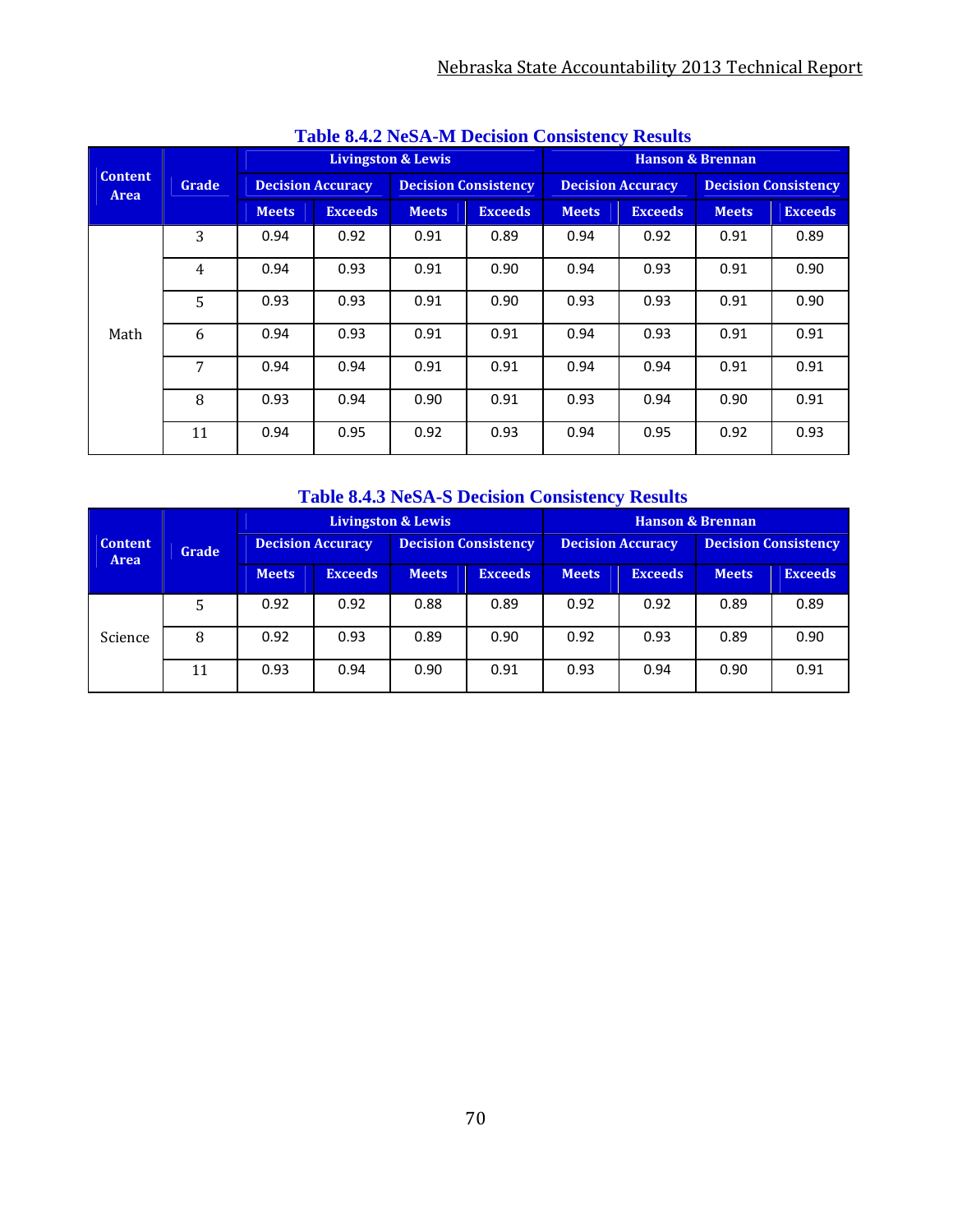# 9. VALIDITY

As defined in the *Standards for Educational and Psychological Testing* (AERA, APA, & NCME, 1999), validity refers to "the degree to which evidence and theory support the interpretation of test scores entailed by proposed uses of tests" (p. 9). The validity process involves the collection of a variety of evidence to support the proposed test score interpretations and uses. This entire technical report describes the technical aspects of the NeSA tests in support of their score interpretations and uses. Each of the previous chapters contributes important evidence components that pertain to score validation: test development, test scoring, item analysis, Rasch calibration, scaling, and reliability. This chapter summarizes and synthesizes the evidence based on the framework presented in *The Standards*.

# 9.1 EVIDENCE BASED ON TEST CONTENT

Content validity addresses whether the test adequately samples the relevant material it purports to cover. The NeSA for grades 3 through 11 is a criterion-referenced assessment. The criteria referenced are the Nebraska reading and mathematics content standards. Each assessment was based on and was directly aligned to the Nebraska statewide content standards to ensure good content validity.

For criterion-referenced, standards-based assessment, the strong content validity evidence is derived directly from the test construction process and the item scaling. The item development and test construction process, described above, ensures that every item aligns directly to one of the content standards. This alignment is foremost in the minds of the item writers and editors. As a routine part of item selection prior to an item appearing on a test form, the review committees check the alignment of the items with the standards and make any adjustments necessary. The result is consensus among the content specialists and teachers that the assessment does in fact assess what was intended.

The empirical item scaling, which indicates where each item falls on the logit ability-difficulty continuum, should be consistent with what theory suggests about the items. Items that require more knowledge, more advanced skills, and more complex behaviors should be empirically more difficult than those requiring less. Evidence of this agreement is contained in the item summary tables in Appendices K, L, and M, as well as the success of the Bookmark and Contrasting Groups standard setting processes (in the separate *2010 NeSA-R Standard Setting Technical Report, 2011 NeSA-M Standard Setting Technical Report and 2012 NeSA-S Standard Setting Technical Report*). Panelists participating in the Bookmark process work from an item booklet in which items are ordered by their empirical difficulties. Discussions about placement of the bookmarks almost invariably focus on the knowledge, skills, and behaviors required of each item, and, overall, panelists were comfortable with the item ordering and spacing. Contrasting Groups participants, using their knowledge and experience with their students, placed their students in a corresponding Performance Level.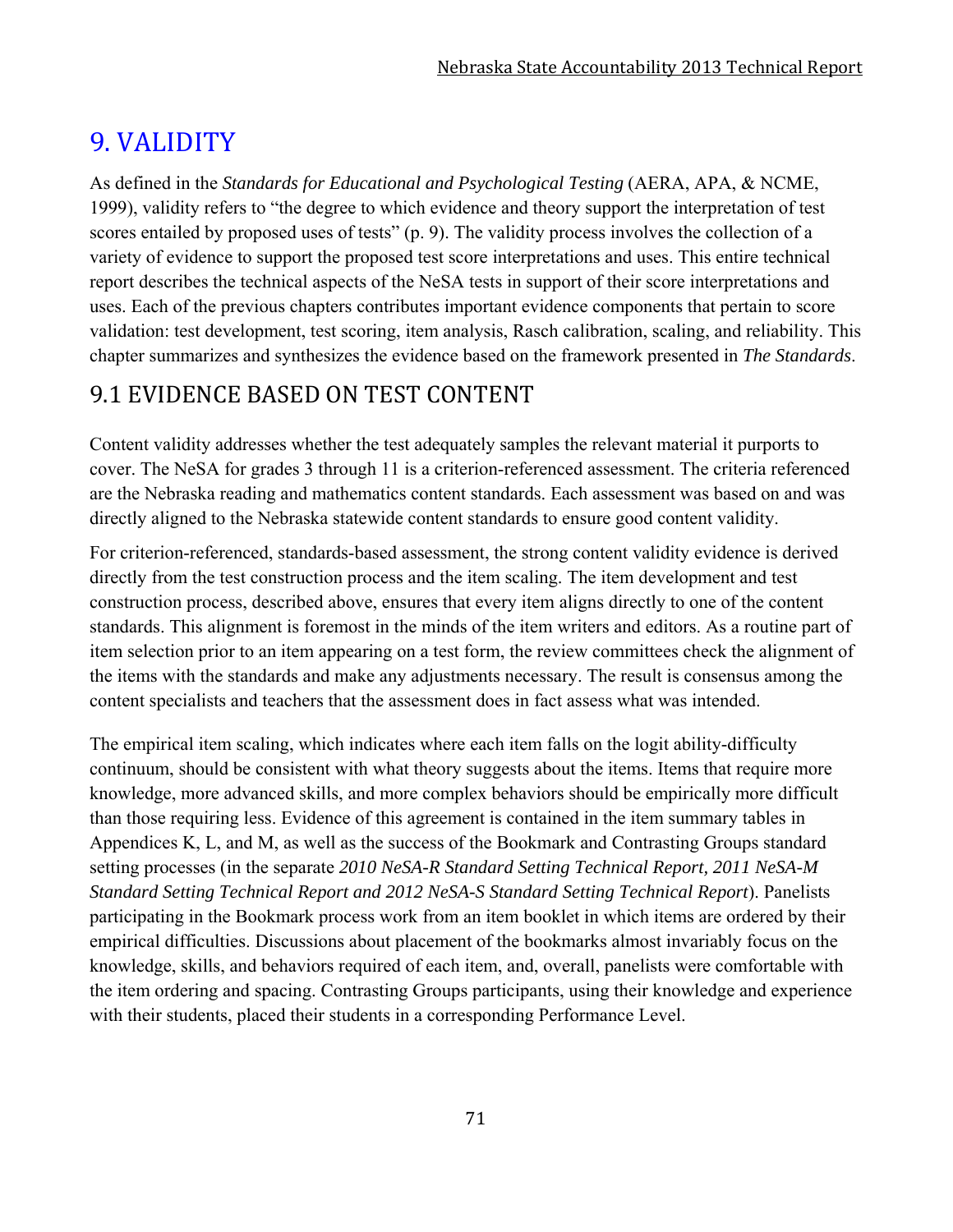# 9.2 EVIDENCE BASED ON INTERNAL STRUCTURE

As described in the *Standards* (1999), internal-structure evidence refers to the degree to which the relationships between test items and test components conform to the construct on which the proposed test interpretations are based.

Item-Test Correlations: Item-test correlations are reviewed in Chapter Four. All values are positive and of acceptable magnitude.

Item Response Theory Dimensionality: Results from principle components analyses are presented in Chapter Five. The NeSA reading, mathematics, and science tests were essentially unidimensional, providing evidence supporting interpretations based on the total scores for the respective NeSA tests.

Strand Correlations: Correlations and disattenuated correlations between strand scores within each content area are presented below. This data can also provide information on score dimensionality that is part of internal-structure evidence. As noted in Chapter Two and also in Table 9.2.1, the NeSA-R tests have two strands (denoted by R.1 and R.2), the NeSA-M tests have four strands (denoted by M.1, M.2, M.3, and M.4), and the NeSA-S have four strands (denoted by S.1, S.2, S.3, and S.4) for each grade and content area.

For each grade, Pearson's correlation coefficients between these strands are reported in Tables 9.2.2.a through 9.2.2.g. The intercorrelations between the strands within the content areas are positive and generally range from moderate to high in value.

| <b>Content</b>     | <b>Code</b> | <b>Strand</b>                                  |  |  |  |  |
|--------------------|-------------|------------------------------------------------|--|--|--|--|
| <b>Reading</b>     | R.1         | Vocabulary                                     |  |  |  |  |
|                    | R.2         | Comprehension                                  |  |  |  |  |
|                    | M.1         | Number Sense                                   |  |  |  |  |
| <b>Mathematics</b> | M.2         | Geometric/Measurement                          |  |  |  |  |
|                    | M.3         | Algebraic                                      |  |  |  |  |
|                    | M.4         | Data Analysis/Probability                      |  |  |  |  |
|                    | S.1         | Inquiry, the Nature of Science, and Technology |  |  |  |  |
|                    | S.2         | <b>Physical Science</b>                        |  |  |  |  |
| <b>Science</b>     | S.3         | Life Science                                   |  |  |  |  |
|                    | S.4         | Earth and Space Science                        |  |  |  |  |

# **Table 9.2.1 NeSA Content Strands**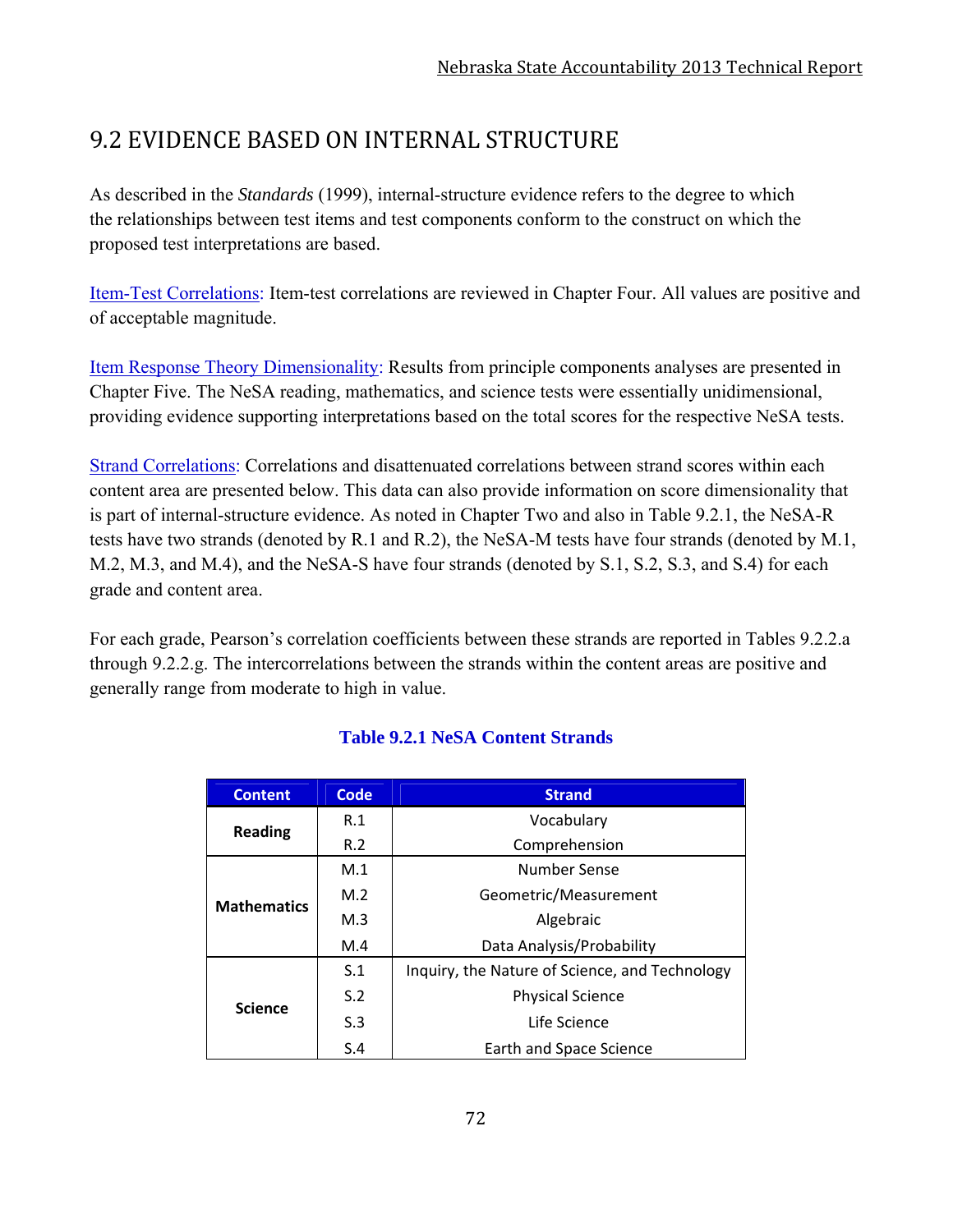| Grade 3 | R.1  | R.2  | M.1  | M.2  | M.3  | M.4 |
|---------|------|------|------|------|------|-----|
| R.1     |      |      |      |      |      |     |
| R.2     | 0.74 |      |      |      |      |     |
| M.1     | 0.64 | 0.68 |      |      |      |     |
| M.2     | 0.61 | 0.64 | 0.73 |      |      |     |
| M.3     | 0.58 | 0.63 | 0.75 | 0.66 |      |     |
| M.4     | 0.52 | 0.55 | 0.63 | 0.54 | 0.58 |     |

### **Table 9.2.2.a Correlations between Reading and Mathematics Strands for Grade 3**

## **Table 9.2.2.b Correlations between Reading and Mathematics Strands for Grade 4**

| <b>Grade 4</b> | R.1  | R.2  | M.1  | M.2  | M.3  | M.4 |
|----------------|------|------|------|------|------|-----|
| R.1            |      |      |      |      |      |     |
| R.2            | 0.74 |      |      |      |      |     |
| M.1            | 0.64 | 0.68 |      |      |      |     |
| M.2            | 0.62 | 0.64 | 0.78 |      |      |     |
| M.3            | 0.52 | 0.55 | 0.70 | 0.63 |      |     |
| M.4            | 0.54 | 0.59 | 0.67 | 0.62 | 0.54 |     |

### **Table 9.2.2.c Correlations between Reading, Mathematics, and Science Strands for Grade 5**

| <b>Grade 5</b> | R.1  | R.2  | M.1  | M.2  | M.3  | M.4  | S.1  | S.2  | S.3  | S.4 |
|----------------|------|------|------|------|------|------|------|------|------|-----|
| R.1            |      |      |      |      |      |      |      |      |      |     |
| R.2            | 0.75 |      |      |      |      |      |      |      |      |     |
| M.1            | 0.65 | 0.69 |      |      |      |      |      |      |      |     |
| M.2            | 0.54 | 0.56 | 0.69 |      |      |      |      |      |      |     |
| M.3            | 0.55 | 0.58 | 0.73 | 0.58 |      |      |      |      |      |     |
| M.4            | 0.59 | 0.64 | 0.73 | 0.59 | 0.63 |      |      |      |      |     |
| S.1            | 0.60 | 0.67 | 0.61 | 0.51 | 0.53 | 0.59 |      |      |      |     |
| S.2            | 0.64 | 0.67 | 0.66 | 0.55 | 0.56 | 0.61 | 0.65 |      |      |     |
| S.3            | 0.65 | 0.68 | 0.61 | 0.51 | 0.52 | 0.58 | 0.65 | 0.72 |      |     |
| S.4            | 0.59 | 0.62 | 0.59 | 0.51 | 0.50 | 0.55 | 0.61 | 0.67 | 0.69 |     |

### **Table 9.2.2.d Correlations between Reading and Mathematics Strands for Grade 6**

| Grade 6 | R.1  | R.2  | M.1  | M.2  | M.3  | M.4 |
|---------|------|------|------|------|------|-----|
| R.1     |      |      |      |      |      |     |
| R.2     | 0.73 |      |      |      |      |     |
| M.1     | 0.61 | 0.69 |      |      |      |     |
| M.2     | 0.58 | 0.65 | 0.77 |      |      |     |
| M.3     | 0.60 | 0.68 | 0.79 | 0.75 |      |     |
| M.4     | 0.60 | 0.70 | 0.76 | 0.71 | 0.74 |     |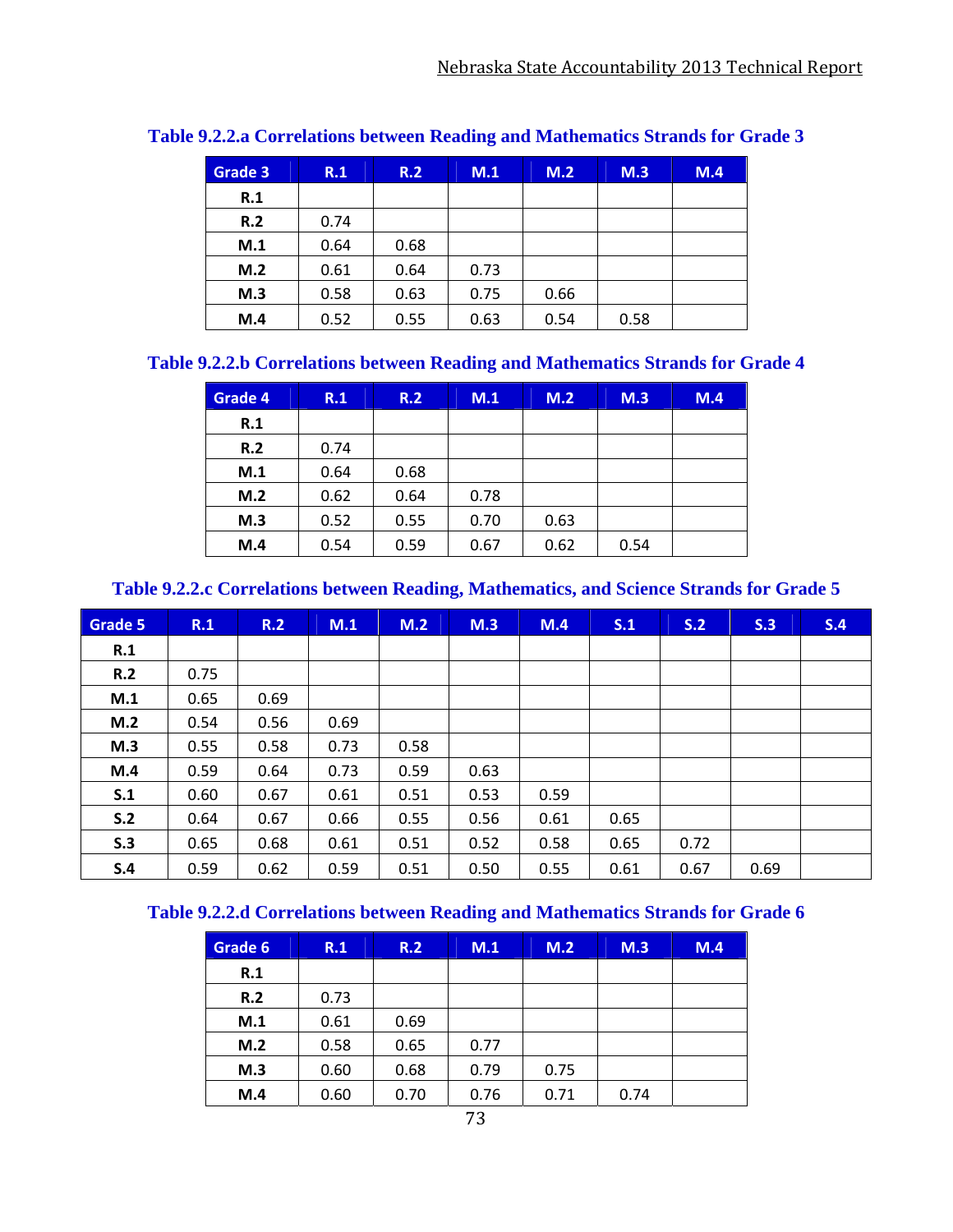| Grade 7 | R.1  | R.2  | M.1  | M.2  | M.3  | M.4 |
|---------|------|------|------|------|------|-----|
| R.1     |      |      |      |      |      |     |
| R.2     | 0.74 |      |      |      |      |     |
| M.1     | 0.62 | 0.69 |      |      |      |     |
| M.2     | 0.56 | 0.64 | 0.74 |      |      |     |
| M.3     | 0.63 | 0.71 | 0.80 | 0.72 |      |     |
| M.4     | 0.56 | 0.65 | 0.72 | 0.66 | 0.69 |     |

### **Table 9.2.2.e Correlations between Reading and Mathematics Strands for Grade 7**

#### **Table 9.2.2.f Correlations between Reading, Mathematics, and Science Strands for Grade 8**

| Grade 8 | R.1  | R.2  | M.1  | M.2  | M.3  | M.4  | S.1  | S.2  | S.3  | S.4 |
|---------|------|------|------|------|------|------|------|------|------|-----|
| R.1     |      |      |      |      |      |      |      |      |      |     |
| R.2     | 0.76 |      |      |      |      |      |      |      |      |     |
| M.1     | 0.59 | 0.67 |      |      |      |      |      |      |      |     |
| M.2     | 0.57 | 0.64 | 0.75 |      |      |      |      |      |      |     |
| M.3     | 0.60 | 0.70 | 0.78 | 0.72 |      |      |      |      |      |     |
| M.4     | 0.57 | 0.65 | 0.71 | 0.69 | 0.70 |      |      |      |      |     |
| S.1     | 0.62 | 0.70 | 0.63 | 0.62 | 0.64 | 0.62 |      |      |      |     |
| S.2     | 0.57 | 0.62 | 0.58 | 0.59 | 0.57 | 0.59 | 0.63 |      |      |     |
| S.3     | 0.67 | 0.71 | 0.62 | 0.61 | 0.62 | 0.60 | 0.67 | 0.67 |      |     |
| S.4     | 0.60 | 0.64 | 0.59 | 0.60 | 0.58 | 0.57 | 0.63 | 0.66 | 0.71 |     |

#### **Table 9.2.2.g Correlations between Reading, Mathematics, and Science Strands for Grade 11**

| Grade 11 | R.1  | R.2  | M.1  | M.2  | M.3  | M.4  | S.1  | S.2  | S.3  | S.4 |
|----------|------|------|------|------|------|------|------|------|------|-----|
| R.1      |      |      |      |      |      |      |      |      |      |     |
| R.2      | 0.76 |      |      |      |      |      |      |      |      |     |
| M.1      | 0.54 | 0.63 |      |      |      |      |      |      |      |     |
| M.2      | 0.59 | 0.68 | 0.73 |      |      |      |      |      |      |     |
| M.3      | 0.60 | 0.69 | 0.78 | 0.82 |      |      |      |      |      |     |
| M.4      | 0.57 | 0.66 | 0.67 | 0.73 | 0.73 |      |      |      |      |     |
| S.1      | 0.60 | 0.70 | 0.62 | 0.69 | 0.68 | 0.66 |      |      |      |     |
| S.2      | 0.59 | 0.68 | 0.62 | 0.68 | 0.67 | 0.67 | 0.70 |      |      |     |
| S.3      | 0.64 | 0.75 | 0.62 | 0.68 | 0.67 | 0.66 | 0.73 | 0.74 |      |     |
| S.4      | 0.56 | 0.65 | 0.54 | 0.61 | 0.59 | 0.59 | 0.64 | 0.68 | 0.72 |     |

The correlations in Tables 9.2.2.a through 9.2.2.g are based on the observed strand scores. These observed-score correlations are weakened by existing measurement error contained within each strand. As a result, disattenuating the observed correlations can provide an estimate of the relationships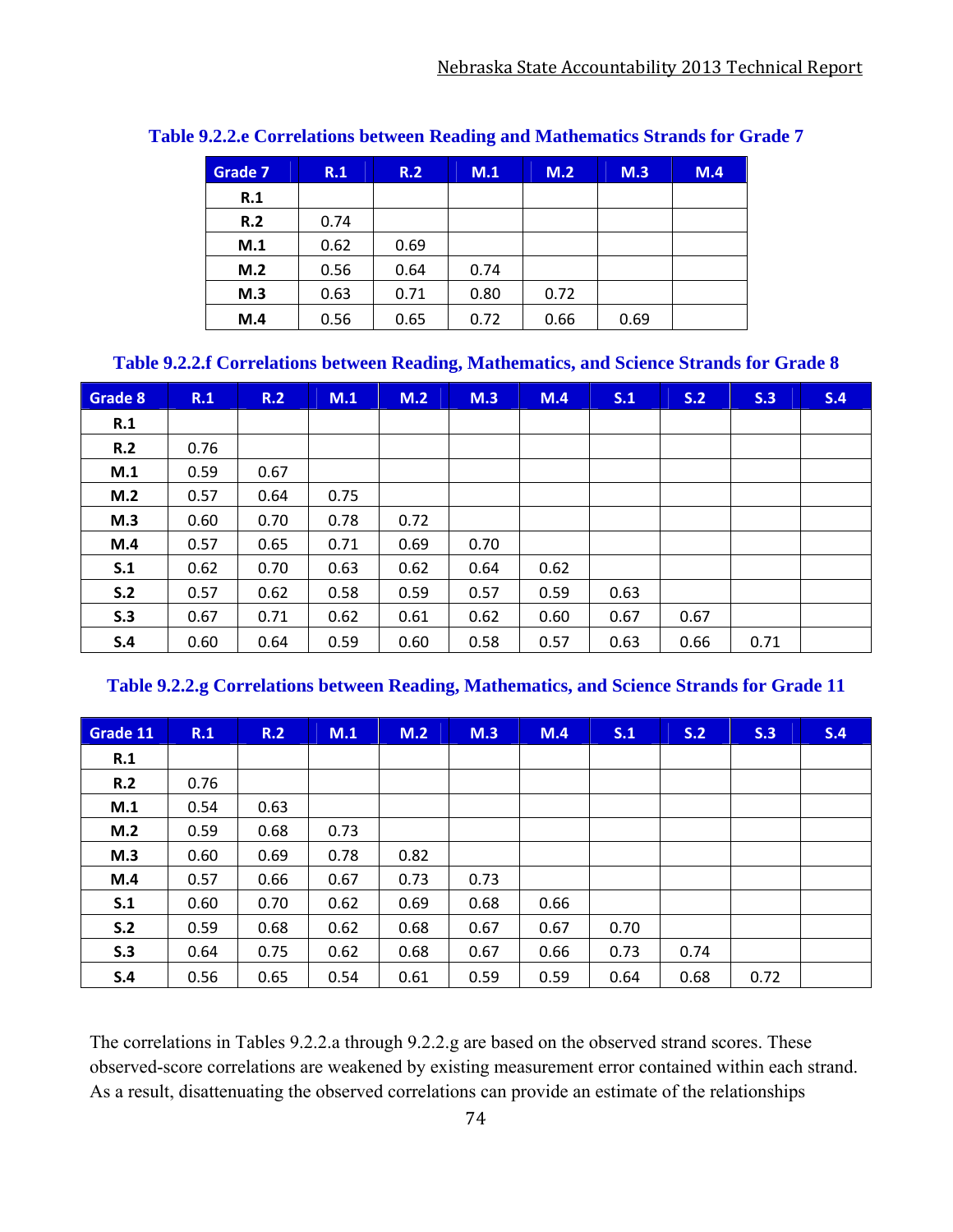between strands if there is no measurement error. The disattenuated correlation coefficients can be computed from the observed correlations (reported in Tables  $9.2.2.a - 9.2.2.g$ ) and the reliabilities for each strand (Spearman, 1904, 1910). Disattenuated correlations very near 1.00 might suggest that the same or very similar constructs are being measured. Values somewhat less than 1.00 might suggest that different strands are measuring slightly different aspects of the same construct. Values markedly less than 1.00 might suggest the strands reflect different constructs.

Tables 9.2.3.a through 9.2.3.g show the corresponding disattenuated correlations for the 2013 NeSA tests for each grade. Given that none of these strands has perfect reliabilities (see Chapter Eight), the disattenuated strand correlations are higher than their observed score counterparts. Some withincontent-area correlations are very high (e.g., above 0.95), suggesting that the within-content-area strands might be measuring essentially the same construct. This, in turn, suggests that some strand scores might not provide unique information about the strengths or weaknesses of students.

On a fairly consistent basis, the correlations between the strands within each content area were higher than the correlations between strands across different content areas. In general, within-content-area strand correlations were mostly greater than 0.90, while across-content-area strand correlations generally ranged from 0.73 to 0.91. Such a pattern is expected since the two content area tests were designed to measure different constructs.

| Grade 3 | R.1  | R.2  | M.1  | M.2  | M.3  | M.4 |
|---------|------|------|------|------|------|-----|
| R.1     |      |      |      |      |      |     |
| R.2     | 0.94 |      |      |      |      |     |
| M.1     | 0.82 | 0.79 |      |      |      |     |
| M.2     | 0.83 | 0.80 | 0.92 |      |      |     |
| M.3     | 0.82 | 0.81 | 0.97 | 0.93 |      |     |
| M.4     | 0.82 | 0.79 | 0.92 | 0.85 | 0.95 |     |

#### **Table 9.2.3.a Disattenuated Strand Correlations for Reading and Mathematics: Grade 3**

#### **Table 9.2.3.b Disattenuated Strand Correlations for Reading and Mathematics: Grade 4**

| Grade 4 | R.1  | R.2  | M.1  | M.2  | M.3  | M.4 |
|---------|------|------|------|------|------|-----|
| R.1     |      |      |      |      |      |     |
| R.2     | 0.97 |      |      |      |      |     |
| M.1     | 0.83 | 0.79 |      |      |      |     |
| M.2     | 0.86 | 0.81 | 0.95 |      |      |     |
| M.3     | 0.78 | 0.74 | 0.92 | 0.90 |      |     |
| M.4     | 0.86 | 0.84 | 0.94 | 0.92 | 0.87 |     |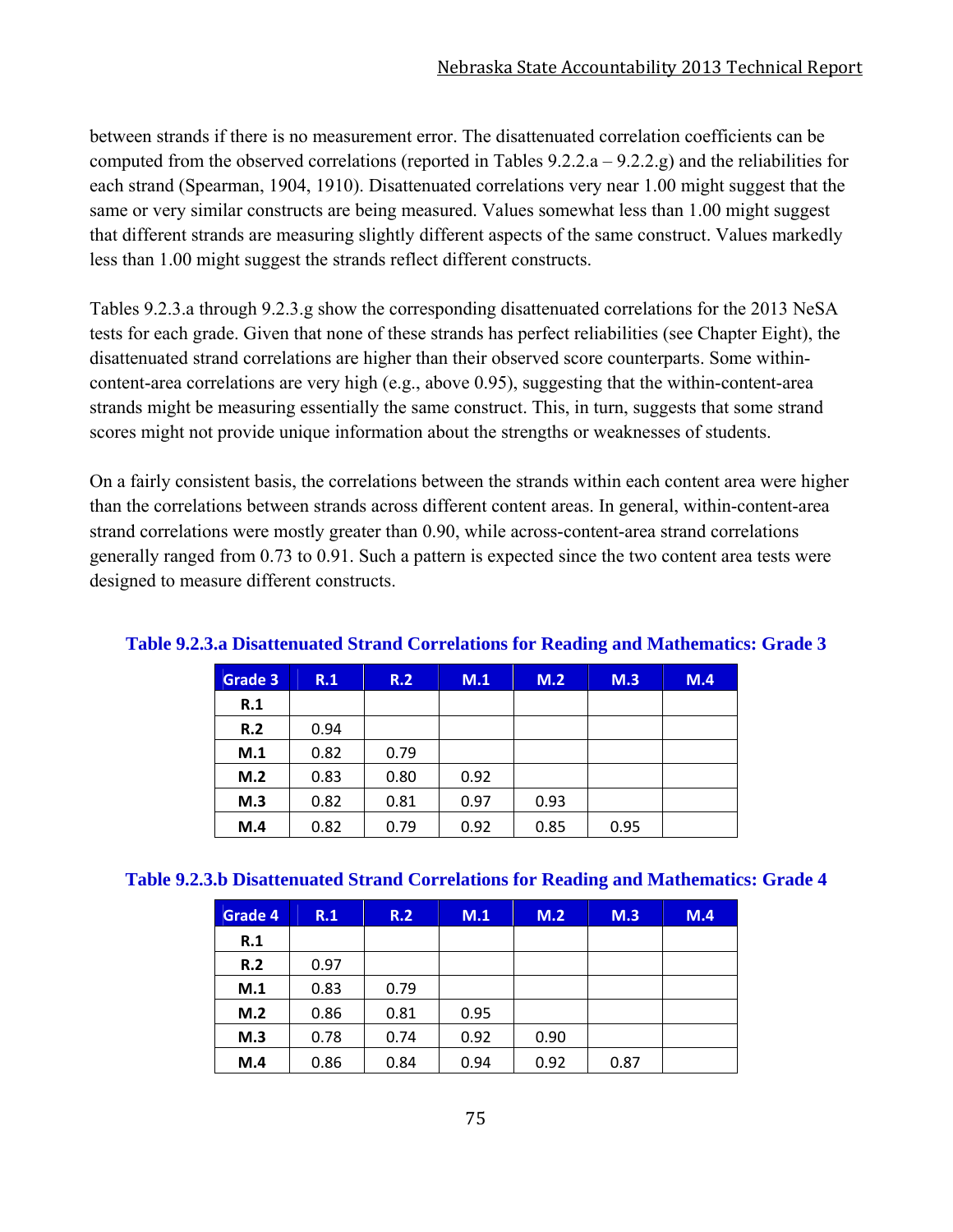| Grade 5 | R.1  | R.2  | M.1  | M.2  | M.3  | M.4  | S.1  | S.2  | S.3  | S.4 |
|---------|------|------|------|------|------|------|------|------|------|-----|
| R.1     |      |      |      |      |      |      |      |      |      |     |
| R.2     | 0.95 |      |      |      |      |      |      |      |      |     |
| M.1     | 0.82 | 0.78 |      |      |      |      |      |      |      |     |
| M.2     | 0.79 | 0.75 | 0.92 |      |      |      |      |      |      |     |
| M.3     | 0.83 | 0.80 | 1.00 | 0.92 |      |      |      |      |      |     |
| M.4     | 0.85 | 0.84 | 0.96 | 0.91 | 0.99 |      |      |      |      |     |
| S.1     | 0.89 | 0.89 | 0.81 | 0.79 | 0.85 | 0.90 |      |      |      |     |
| S.2     | 0.88 | 0.83 | 0.82 | 0.80 | 0.84 | 0.87 | 0.95 |      |      |     |
| S.3     | 0.87 | 0.83 | 0.74 | 0.73 | 0.76 | 0.81 | 0.92 | 0.96 |      |     |
| S.4     | 0.85 | 0.81 | 0.77 | 0.77 | 0.78 | 0.82 | 0.92 | 0.96 | 0.95 |     |

**Table 9.2.3.c Disattenuated Strand Correlations for Reading, Mathematics and Science: Grade 5**

## **Table 9.2.3.d Disattenuated Strand Correlations for Reading and Mathematics: Grade 6**

| Grade 6 | R.1  | R.2  | M.1  | M.2  | M.3  | M.4 |
|---------|------|------|------|------|------|-----|
| R.1     |      |      |      |      |      |     |
| R.2     | 0.96 |      |      |      |      |     |
| M.1     | 0.82 | 0.80 |      |      |      |     |
| M.2     | 0.81 | 0.78 | 0.96 |      |      |     |
| M.3     | 0.82 | 0.81 | 0.97 | 0.95 |      |     |
| M.4     | 0.84 | 0.86 | 0.96 | 0.93 | 0.95 |     |

### **Table 9.2.3.e Disattenuated Strand Correlations for Reading and Mathematics: Grade 7**

| Grade 7 | R.1  | R.2  | M.1  | M.2  | M.3  | M.4 |
|---------|------|------|------|------|------|-----|
| R.1     |      |      |      |      |      |     |
| R.2     | 0.96 |      |      |      |      |     |
| M.1     | 0.81 | 0.79 |      |      |      |     |
| M.2     | 0.80 | 0.80 | 0.94 |      |      |     |
| M.3     | 0.85 | 0.84 | 0.95 | 0.93 |      |     |
| M.4     | 0.84 | 0.84 | 0.95 | 0.96 | 0.94 |     |

| Grade 8 | R.1  | R.2  | M.1  | M.2 | M.3 | M.4 | S.1 | S.2 | S.3 | S.4 |
|---------|------|------|------|-----|-----|-----|-----|-----|-----|-----|
| R.1     |      |      |      |     |     |     |     |     |     |     |
| R.2     | 0.97 |      |      |     |     |     |     |     |     |     |
| M.1     | 0.79 | 0.81 |      |     |     |     |     |     |     |     |
| M.2     | 0.77 | 0.77 | 0.95 |     |     |     |     |     |     |     |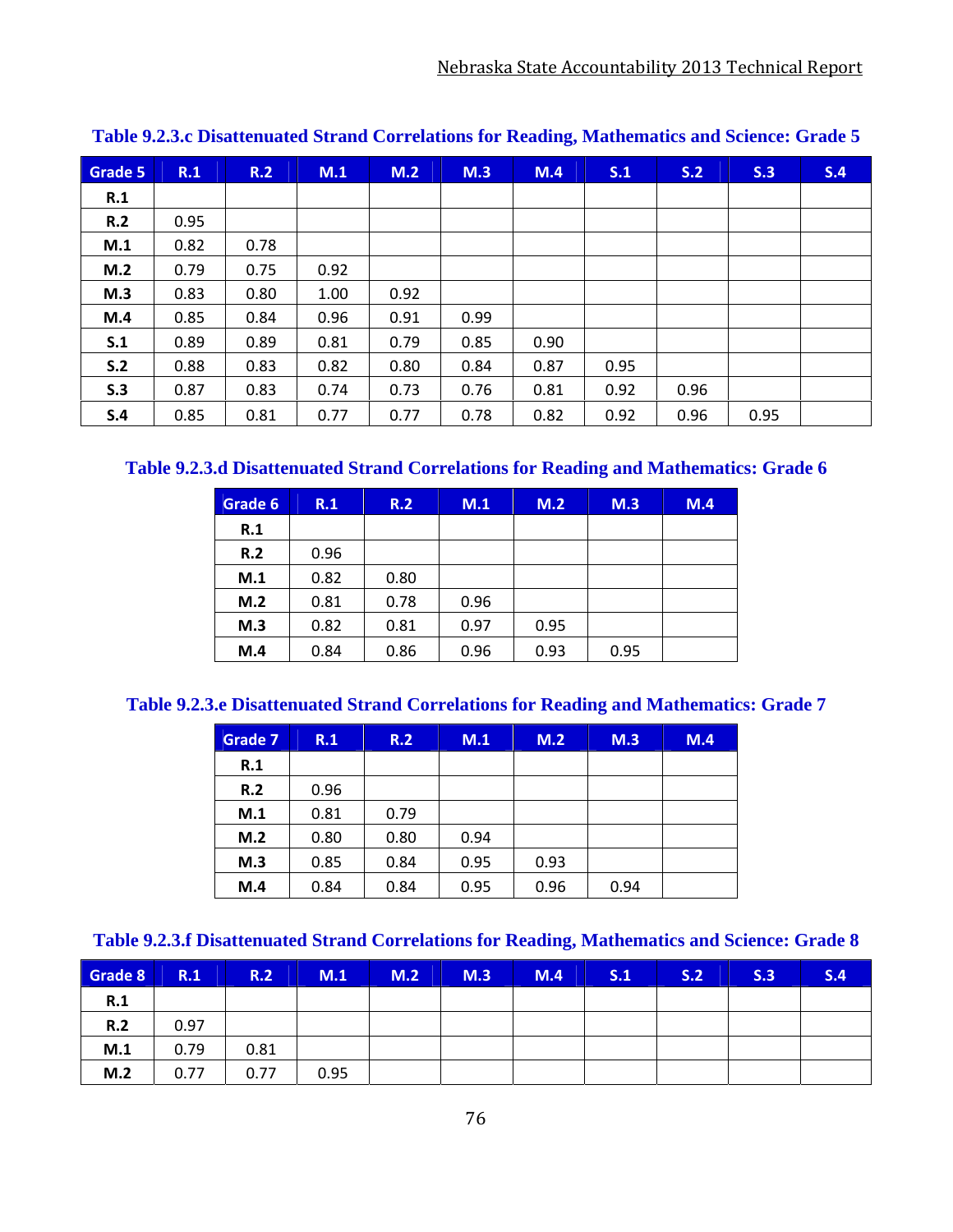| Grade 8 | R.1  | R.2  | M.1  | M.2  | M.3  | M.4  | S.1  | S <sub>2</sub> | S.3  | S.4 |
|---------|------|------|------|------|------|------|------|----------------|------|-----|
| M.3     | 0.79 | 0.83 | 0.96 | 0.89 |      |      |      |                |      |     |
| M.4     | 0.80 | 0.81 | 0.92 | 0.91 | 0.90 |      |      |                |      |     |
| S.1     | 0.90 | 0.91 | 0.85 | 0.85 | 0.86 | 0.87 |      |                |      |     |
| S.2     | 0.82 | 0.80 | 0.78 | 0.80 | 0.76 | 0.82 | 0.92 |                |      |     |
| S.3     | 0.91 | 0.86 | 0.78 | 0.77 | 0.78 | 0.79 | 0.92 | 0.92           |      |     |
| S.4     | 0.85 | 0.81 | 0.78 | 0.80 | 0.75 | 0.78 | 0.91 | 0.94           | 0.95 |     |

#### **Table 9.2.3.g Disattenuated Strand Correlations for Reading, Mathematics and Science: Grade 11**

| Grade 11 | R.1  | R.2  | M.1  | M.2  | M.3  | M.4  | S.1  | S.2  | S.3  | S.4 |
|----------|------|------|------|------|------|------|------|------|------|-----|
| R.1      |      |      |      |      |      |      |      |      |      |     |
| R.2      | 1.00 |      |      |      |      |      |      |      |      |     |
| M.1      | 0.82 | 0.81 |      |      |      |      |      |      |      |     |
| M.2      | 0.80 | 0.78 | 0.96 |      |      |      |      |      |      |     |
| M.3      | 0.79 | 0.78 | 1.00 | 0.95 |      |      |      |      |      |     |
| M.4      | 0.82 | 0.80 | 0.92 | 0.91 | 0.89 |      |      |      |      |     |
| S.1      | 0.88 | 0.86 | 0.87 | 0.88 | 0.85 | 0.88 |      |      |      |     |
| S.2      | 0.85 | 0.83 | 0.86 | 0.86 | 0.82 | 0.88 | 0.95 |      |      |     |
| S.3      | 0.88 | 0.88 | 0.82 | 0.82 | 0.79 | 0.83 | 0.94 | 0.95 |      |     |
| S.4      | 0.86 | 0.84 | 0.80 | 0.81 | 0.77 | 0.83 | 0.93 | 0.97 | 0.99 |     |

# 9.3 EVIDENCE RELATED TO THE USE OF THE RASCH MODEL

Since the Rasch model is the basis of all calibration, scaling, and linking analyses associated with the NeSA, the validity of the inferences from these results depends on the degree to which the assumptions of the model are met as well as the fit between the model and test data. As discussed at length in Chapter Five, the underlying assumptions of Rasch models were essentially met for all the NeSA data, indicating the appropriateness of using the Rasch models to analyze the NeSA data.

In addition, the Rasch model was also used to link different operational NeSA tests across years. The accuracy of the linking also affects the accuracy of student scores and the validity of score uses. DRC Psychometric Services staffers conducted verifications to check the accuracy of the procedures, including item calibration, conversions from the raw score to the Rasch ability estimate, and conversions from the Rasch ability estimates to the scale scores.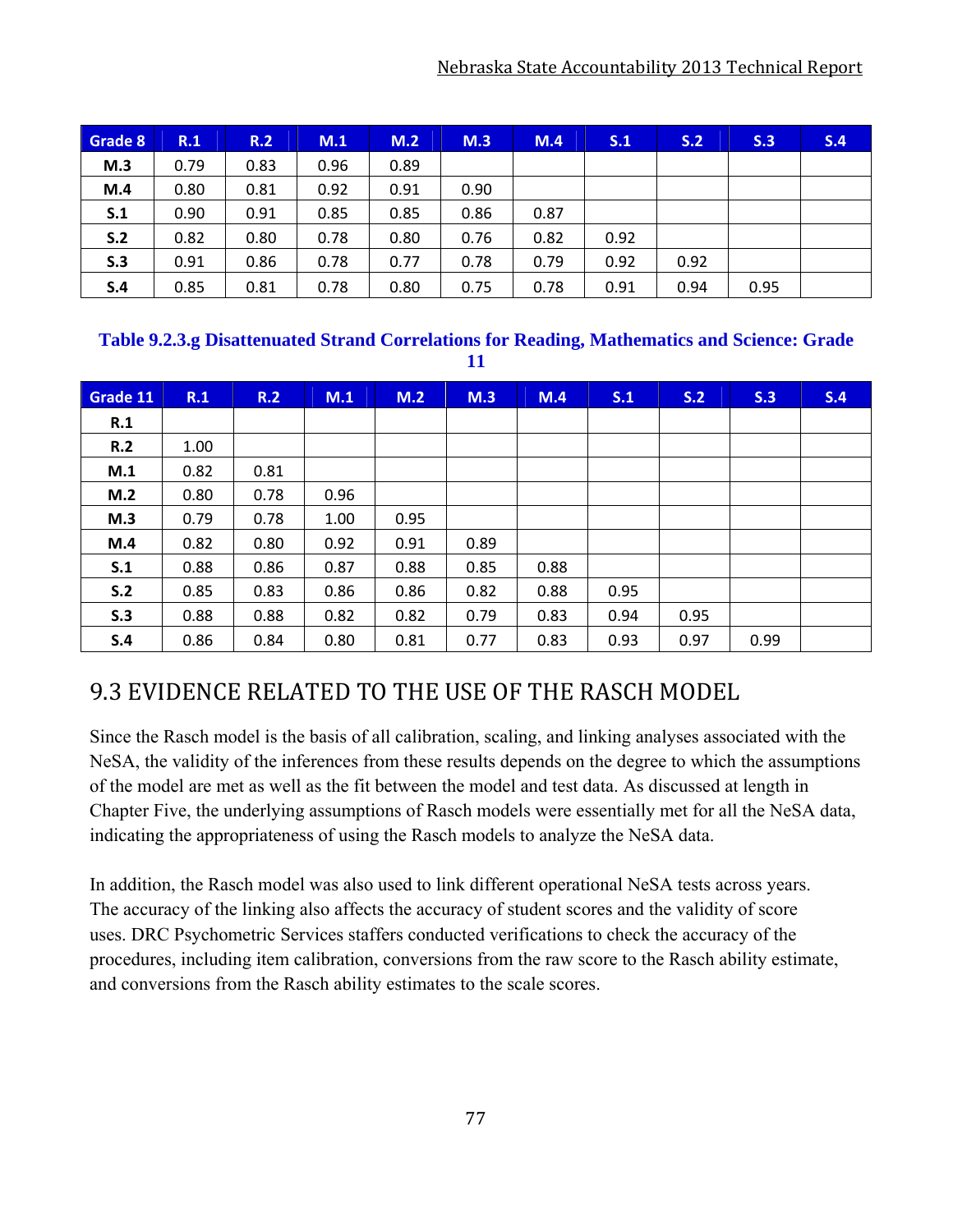# 10. REFERENCES

- American Educational Research Association, American Psychological Association, & National Council on Measurement in Education. (1999). *Standards for educational and psychological testing* (2<sup>nd</sup> ed.). Washington, DC: American Educational Research Association.
- Andersen, E. B. (1977). Sufficient statistics and latent trait models. *Psychometrika*, *42*, 69-81.
- Andrich, D. (1988). *Rasch models for measurement*. Newberry Park, CA: Sage Publications.
- Brennan, R. (2004). BB-Class (Version 1.0). [Computer Software] Iowa City, IA: University of Iowa, Center for Advanced Studies in Measurement & Assessment. CASMA: education.uiowa.edu/casma.
- Chen, W., & Thissen, D. (1997). Local dependence indexes for item pairs using item response theory. *Journal of Educational and Behavioral Statistics, 22*(3), 265–289.
- Cizek, G. J. & Bunch, M. B. (2007). *Standard setting: A guide to establishing and evaluating performance standards on tests*. Thousand Oaks, CA: Sage.
- Cronbach, L. (1951). Coefficient alpha and the internal structure of tests. *Psychometrika*, *16*, 297–334.
- Fischer, G. & Molenaar, I. (1995). *Rasch models Foundations, recent developments, and applications.* New York: Springer.
- Hambleton, R. & Novick, M. (1973). "Toward an Integration of Theory and Method for Criterion-Referenced Tests." *Journal of Educational Measurement*, *10*, 159–170.
- Hanson, B. A. & Brennan, R. L. (1990). An Investigation of Classification Consistency Indexes Estimated Under Alternative Strong True Score Theory Models. *Journal of Educational Measurement, 27(4),* 345–359*.*
- Harvill, L. M. (1991). Standard error of measurement. *Educational Measurement: Issues and Practices, 10*(2), 33–41.
- Huynh, H. (1976). "On the Reliability of Decisions in Domain-Referenced Testing." *Journal of Educational Measurement*, 13, 253–264.
- Huynh, H. (2000, June). *Guidelines for Rasch Linking for PACT*. Memorandum to Paul Sandifer on June 18, 2000. Columbia, SC: Available from Author.
- Huynh, H, & Rawls, A. (2009). A comparison between robust z and 0.3-logit difference procedures in assessing stability of linking items for the Rasch model. In Everett V. Smith Jr. & Greg E. Stone (Eds.) *Applications of Rasch Measurement in Criterion-Referenced Testing: Practice Analysis to Score Reporting*. Maple Grove, MN: JAM Press.
- Huynh, H. & Meyer, P. (2010). "Use of Robust z in Detecting Unstable Items in Item Response Theory Models." *Practical Research, Assessment, and Evaluation*, *vol 15*, no. 2.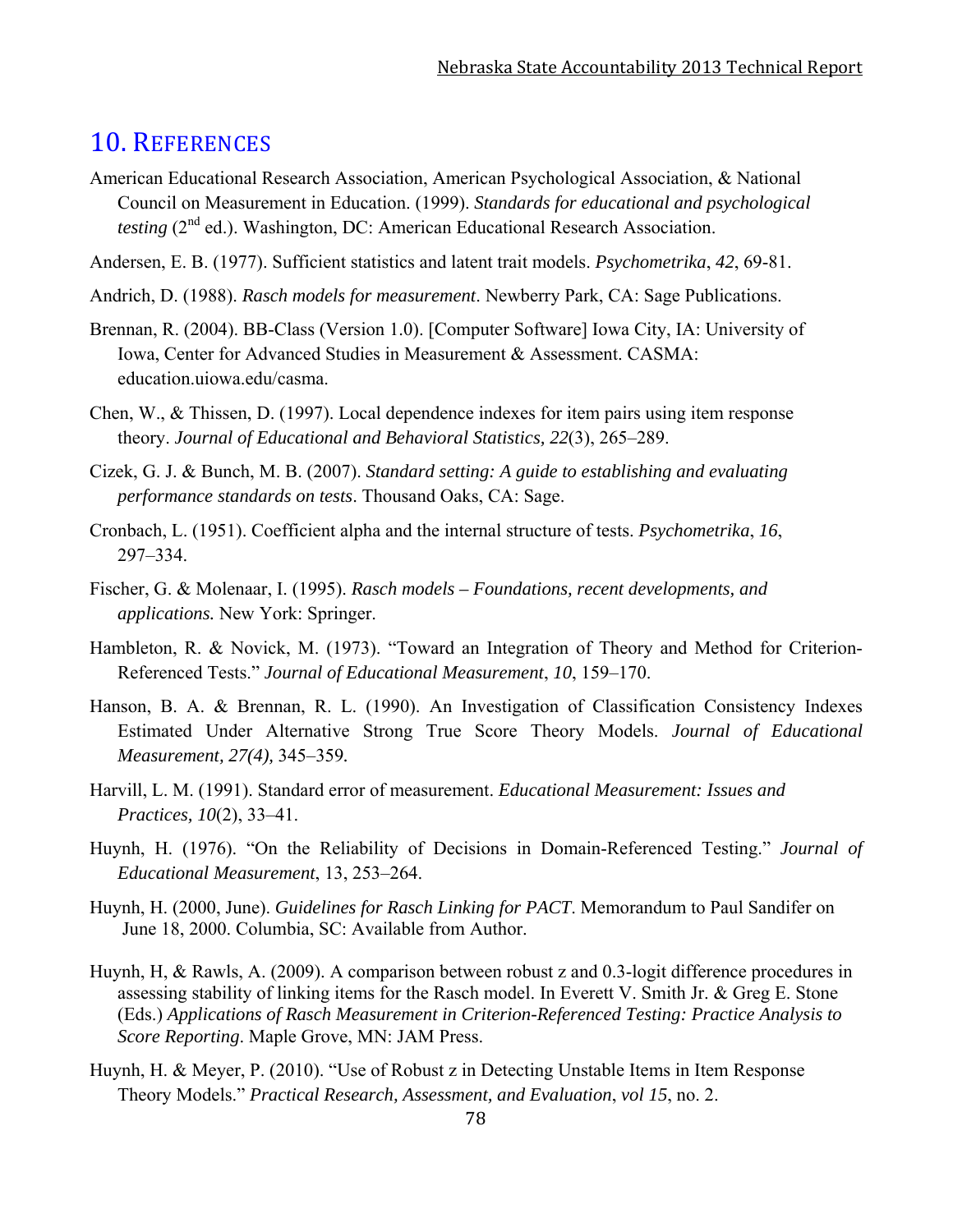- Lewis, D. M., Mitzel, H. C., & Green, D. R. (1996). Standard setting: A bookmark approach. In D. R. Green (Chair), *IRT-Based standard-setting procedures utilizing behavioral anchoring*. Symposium conducted at the Council of Chief State School Officers National Conference on Large-Scale Assessment, Phoenix, AZ.
- Linacre, J. M. (2009). *A user's guide to WINSTEPS MININSTEP Rasch-model computer programs*. Chicago, IL: Winsteps.
- Linacre, J. M. (2013). *Winsteps® Rasch measurement computer program*. Beaverton, Oregon: Winsteps.com
- Livingston, S. & Lewis, C. (1995). "Estimating the Consistency and Accuracy of Classifications Based on Test Scores." *Journal of Educational Measurement 32*, 179–197.
- Ludlow, L. H. (1986). Graphical analysis of item response theory residuals. *Applied Psychological Measurement*, *10*, 217–229.
- Mantel, N., & Haenszel, W. (1959). Statistical aspects of the analysis of data from retrospective studies of disease. *Journal of the National Cancer Institute*, *22*, 719–748.
- McDonald, R. P. (1979). The structural analysis of multivariate data: A sketch of general theory. *Multivariate Behavioral Research, 14,* 21–38.
- Mead, R. J. (1976). *Assessing the fit of data to the Rasch model through the analysis of residuals*. Unpublished doctoral dissertation, Chicago: University of Chicago.
- Mead, R. J. (2008). *A Rasch primer: The measurement theory of Georg Rasch*. (Psychometrics services research memorandum 2008–001). Maple Grove, MN: Data Recognition Corporation.
- Mogilner, A. (1992). *Children's Writer's World Book*. Cincinnati, OH: Writer's Digest Books.
- Rasch, G. (1960). *Probabilistic models for some intelligence and attainment tests*. Copenhagen, Denmark: Danish Institute for Educational Research.
- Rasch, G. (1977). On specific objectivity: An attempt at formalizing the request for generality and validity of scientific statements. *Danish Yearbook of Philosophy 14*, 58-94.
- Spearman C. (1904). The proof and measurement of association between two things. *American Journal of Psychology*, *15*, 72–101.
- Spearman C. (1910). Correlation calculated from faulty data. *British Journal of Psychology*, *3*, 271–295.
- Smith, R. M. (2000). Fit analysis in latent trait measurement models. *Journal of Applied Measurement*, *1*, 199–218.
- Smith, E. V. & Smith, R. M. (2004). *Introduction to Rasch measurement*. Maple Grove, MN: JAM Press.